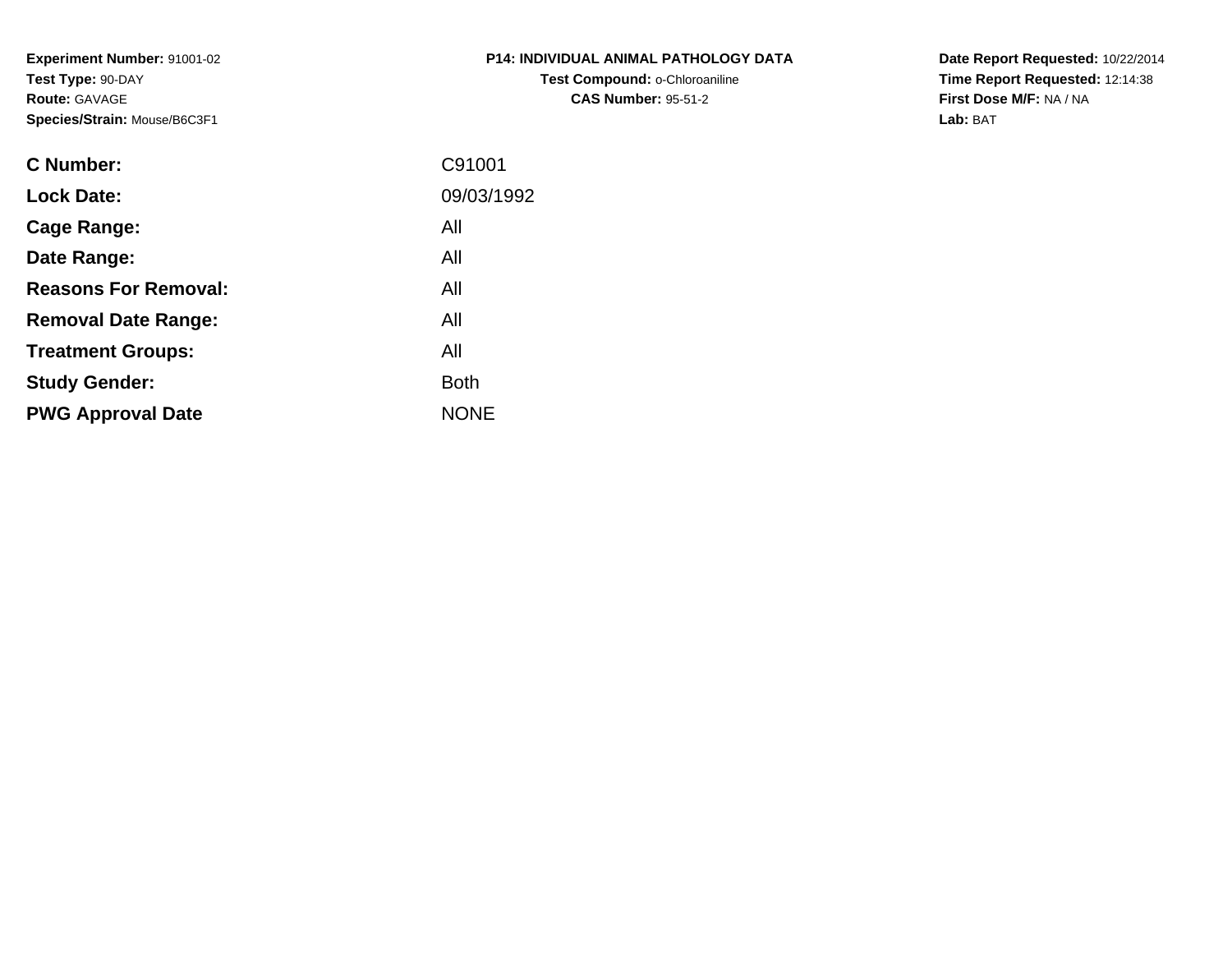| Experiment Number: 91001-02<br>Test Type: 90-DAY<br><b>Route: GAVAGE</b><br>Species/Strain: Mouse/B6C3F1 | P14: INDIVIDUAL ANIMAL PATHOLOGY DATA<br>Test Compound: o-Chloroaniline<br><b>CAS Number: 95-51-2</b> |                                   | Date Report Requested: 10/22/2014<br>Time Report Requested: 12:14:38<br>First Dose M/F: NA / NA<br>Lab: BAT |
|----------------------------------------------------------------------------------------------------------|-------------------------------------------------------------------------------------------------------|-----------------------------------|-------------------------------------------------------------------------------------------------------------|
| <b>ANIMAL ID: 1</b>                                                                                      | <b>TRT#: 1</b>                                                                                        | <b>SEX: Male</b>                  | DAY ON TEST: 93                                                                                             |
|                                                                                                          | DOSE: 0 MG/KG                                                                                         | <b>DISP:</b> Terminal Sacrifice   | HISTO: 9204501                                                                                              |
|                                                                                                          |                                                                                                       | ORGAN AND ACCOUNTABLE SITE STATUS |                                                                                                             |
| <b>NORMAL</b>                                                                                            |                                                                                                       |                                   |                                                                                                             |
| * Adrenal Cortex                                                                                         | * Adrenal Medulla                                                                                     | * Bone                            | * Bone Marrow                                                                                               |
| * Brain                                                                                                  | * Epididymis                                                                                          | * Esophagus                       | * Gallbladder                                                                                               |
| * Heart                                                                                                  | * Intestine Large, Cecum                                                                              | * Intestine Large, Colon          | * Intestine Large, Rectum                                                                                   |
| * Intestine Small, Duodenum                                                                              | * Intestine Small, Ileum                                                                              | * Intestine Small, Jejunum        | * Islets, Pancreatic                                                                                        |
| * Liver                                                                                                  | * Lung                                                                                                | * Lymph Node, Mesenteric          | * Nose                                                                                                      |
| * Pancreas                                                                                               | * Parathyroid Gland                                                                                   | * Pituitary Gland                 | * Preputial Gland                                                                                           |
| * Prostate                                                                                               | * Salivary Glands                                                                                     | * Seminal Vesicle                 | * Skin                                                                                                      |
| * Spleen                                                                                                 | * Stomach, Forestomach                                                                                | * Stomach, Glandular              | * Testes                                                                                                    |
| * Thymus                                                                                                 | * Thyroid Gland                                                                                       | * Trachea                         | * Urinary Bladder                                                                                           |
| <b>MISSING</b>                                                                                           |                                                                                                       |                                   |                                                                                                             |
| * Blood Vessel                                                                                           | * Lymph Node, Mandibular                                                                              | * Mammary Gland                   |                                                                                                             |
| <b>OBSERVATIONS</b>                                                                                      |                                                                                                       |                                   |                                                                                                             |
| * Kidney                                                                                                 |                                                                                                       | Nephropathy                       | Minimal                                                                                                     |
| PRIMARY CAUSE OF DEATH                                                                                   |                                                                                                       |                                   |                                                                                                             |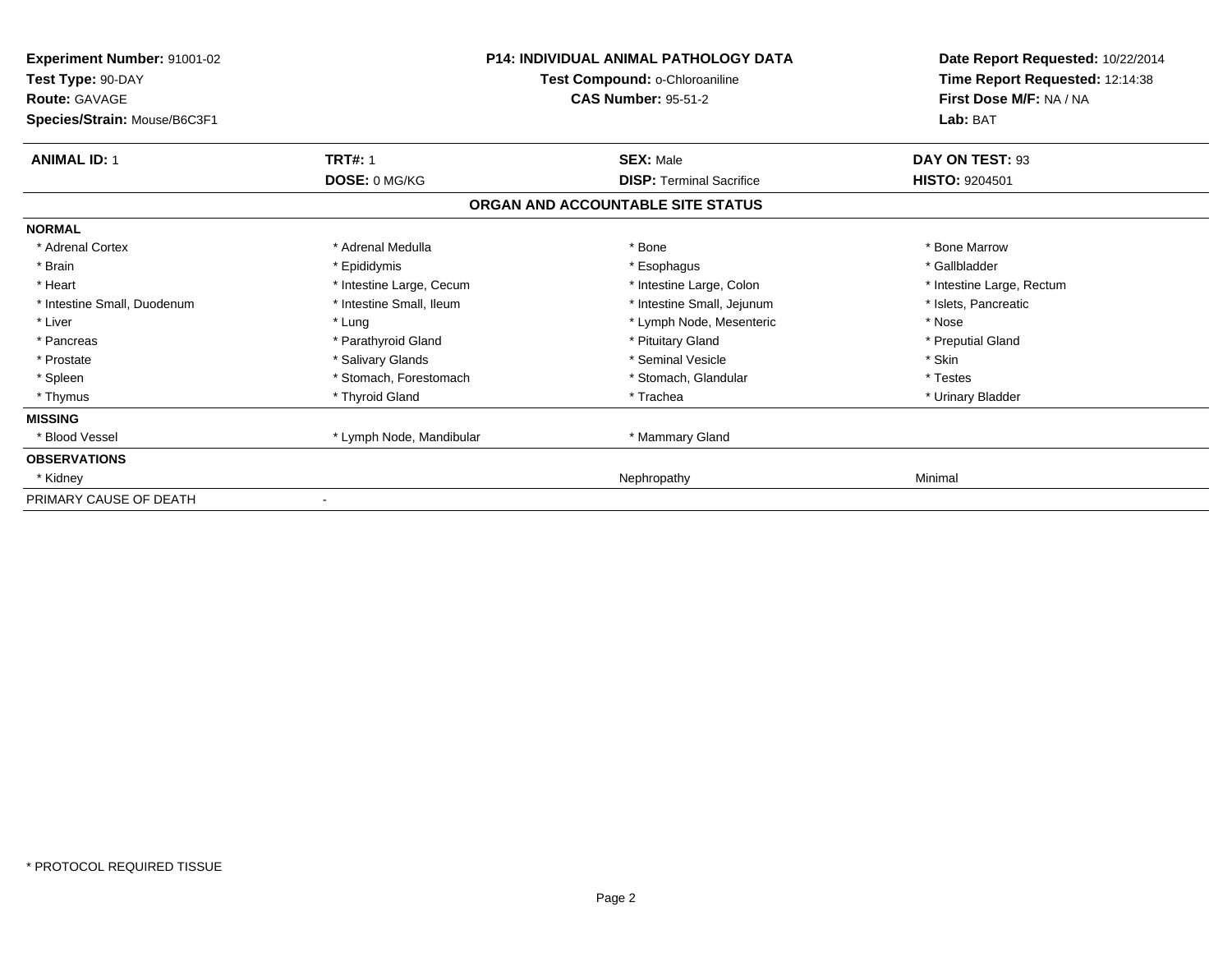| Experiment Number: 91001-02<br>Test Type: 90-DAY<br><b>Route: GAVAGE</b> | <b>P14: INDIVIDUAL ANIMAL PATHOLOGY DATA</b><br>Test Compound: o-Chloroaniline<br><b>CAS Number: 95-51-2</b> |                                   | Date Report Requested: 10/22/2014<br>Time Report Requested: 12:14:38<br>First Dose M/F: NA / NA |  |
|--------------------------------------------------------------------------|--------------------------------------------------------------------------------------------------------------|-----------------------------------|-------------------------------------------------------------------------------------------------|--|
| Species/Strain: Mouse/B6C3F1                                             |                                                                                                              |                                   | Lab: BAT                                                                                        |  |
| <b>ANIMAL ID: 2</b>                                                      | <b>TRT#: 1</b>                                                                                               | <b>SEX: Male</b>                  | DAY ON TEST: 93                                                                                 |  |
|                                                                          | DOSE: 0 MG/KG                                                                                                | <b>DISP: Terminal Sacrifice</b>   | <b>HISTO: 9204502</b>                                                                           |  |
|                                                                          |                                                                                                              | ORGAN AND ACCOUNTABLE SITE STATUS |                                                                                                 |  |
| <b>NORMAL</b>                                                            |                                                                                                              |                                   |                                                                                                 |  |
| * Adrenal Cortex                                                         | * Adrenal Medulla                                                                                            | * Blood Vessel                    | * Bone                                                                                          |  |
| * Bone Marrow                                                            | * Brain                                                                                                      | * Epididymis                      | * Esophagus                                                                                     |  |
| * Gallbladder                                                            | * Heart                                                                                                      | * Intestine Large, Cecum          | * Intestine Large, Colon                                                                        |  |
| * Intestine Large, Rectum                                                | * Intestine Small, Duodenum                                                                                  | * Intestine Small. Ileum          | * Intestine Small, Jejunum                                                                      |  |
| * Islets. Pancreatic                                                     | * Kidney                                                                                                     | * Liver                           | * Lung                                                                                          |  |
| * Lymph Node, Mandibular                                                 | * Lymph Node, Mesenteric                                                                                     | * Nose                            | * Pancreas                                                                                      |  |
| * Parathyroid Gland                                                      | * Pituitary Gland                                                                                            | * Preputial Gland                 | * Prostate                                                                                      |  |
| * Salivary Glands                                                        | * Seminal Vesicle                                                                                            | * Skin                            | * Spleen                                                                                        |  |
| * Stomach, Forestomach                                                   | * Stomach, Glandular                                                                                         | * Testes                          | * Thymus                                                                                        |  |
| * Thyroid Gland                                                          | * Trachea                                                                                                    | * Urinary Bladder                 |                                                                                                 |  |
| <b>MISSING</b>                                                           |                                                                                                              |                                   |                                                                                                 |  |
| * Mammary Gland                                                          |                                                                                                              |                                   |                                                                                                 |  |
| PRIMARY CAUSE OF DEATH                                                   |                                                                                                              |                                   |                                                                                                 |  |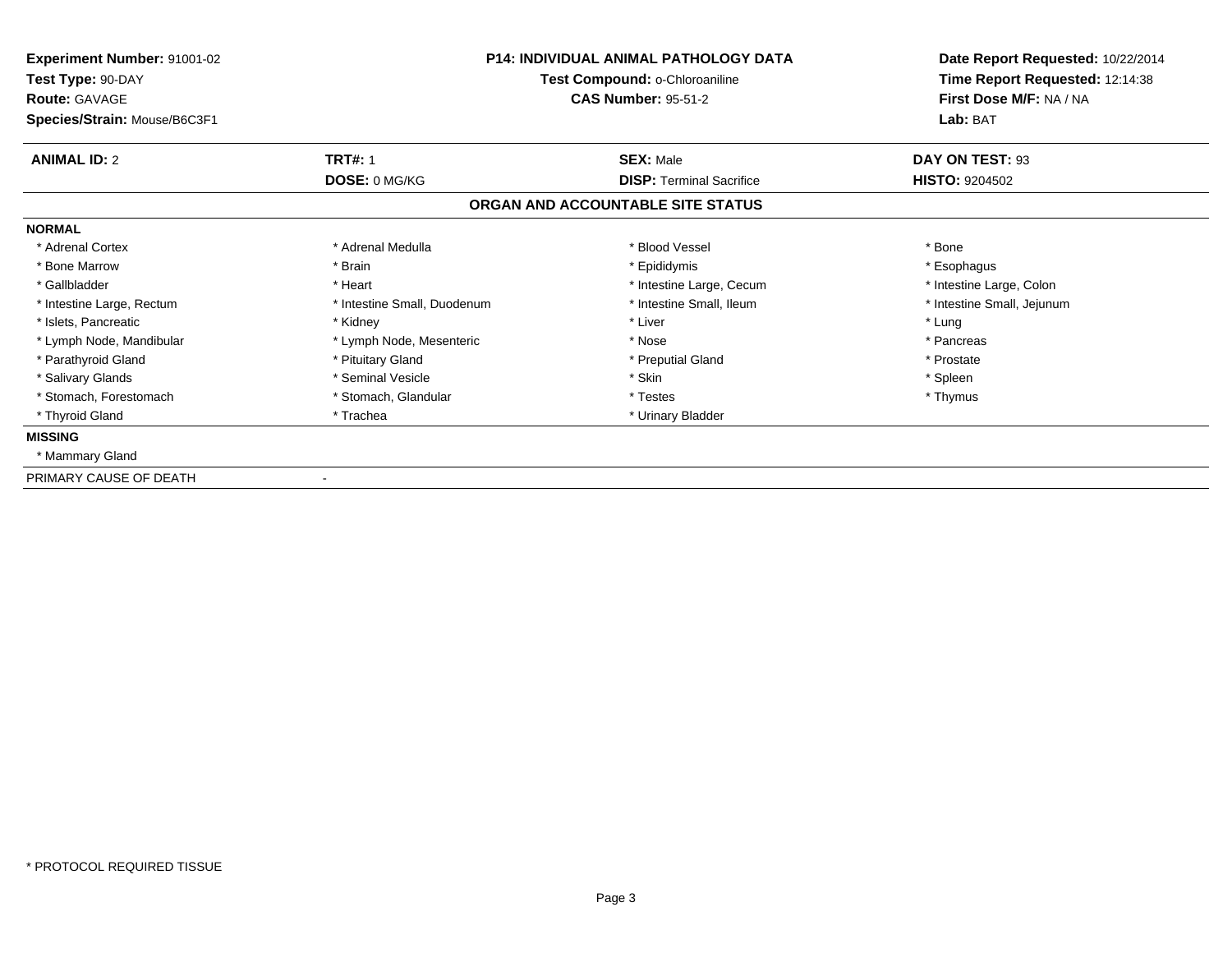| Experiment Number: 91001-02<br>Test Type: 90-DAY<br><b>Route: GAVAGE</b> | <b>P14: INDIVIDUAL ANIMAL PATHOLOGY DATA</b><br>Test Compound: o-Chloroaniline<br><b>CAS Number: 95-51-2</b> |                                   | Date Report Requested: 10/22/2014<br>Time Report Requested: 12:14:38<br>First Dose M/F: NA / NA |  |
|--------------------------------------------------------------------------|--------------------------------------------------------------------------------------------------------------|-----------------------------------|-------------------------------------------------------------------------------------------------|--|
| Species/Strain: Mouse/B6C3F1                                             |                                                                                                              |                                   | Lab: BAT                                                                                        |  |
| <b>ANIMAL ID: 3</b>                                                      | <b>TRT#: 1</b>                                                                                               | <b>SEX: Male</b>                  | DAY ON TEST: 93                                                                                 |  |
|                                                                          | DOSE: 0 MG/KG                                                                                                | <b>DISP: Terminal Sacrifice</b>   | <b>HISTO: 9204503</b>                                                                           |  |
|                                                                          |                                                                                                              | ORGAN AND ACCOUNTABLE SITE STATUS |                                                                                                 |  |
| <b>NORMAL</b>                                                            |                                                                                                              |                                   |                                                                                                 |  |
| * Adrenal Cortex                                                         | * Adrenal Medulla                                                                                            | * Blood Vessel                    | * Bone                                                                                          |  |
| * Bone Marrow                                                            | * Brain                                                                                                      | * Epididymis                      | * Esophagus                                                                                     |  |
| * Gallbladder                                                            | * Heart                                                                                                      | * Intestine Large, Cecum          | * Intestine Large, Colon                                                                        |  |
| * Intestine Large, Rectum                                                | * Intestine Small, Duodenum                                                                                  | * Intestine Small. Ileum          | * Intestine Small, Jejunum                                                                      |  |
| * Islets. Pancreatic                                                     | * Kidney                                                                                                     | * Liver                           | * Lung                                                                                          |  |
| * Lymph Node, Mandibular                                                 | * Lymph Node, Mesenteric                                                                                     | * Nose                            | * Pancreas                                                                                      |  |
| * Parathyroid Gland                                                      | * Pituitary Gland                                                                                            | * Preputial Gland                 | * Prostate                                                                                      |  |
| * Salivary Glands                                                        | * Seminal Vesicle                                                                                            | * Skin                            | * Spleen                                                                                        |  |
| * Stomach, Forestomach                                                   | * Stomach, Glandular                                                                                         | * Testes                          | * Thymus                                                                                        |  |
| * Thyroid Gland                                                          | * Trachea                                                                                                    | * Urinary Bladder                 |                                                                                                 |  |
| <b>MISSING</b>                                                           |                                                                                                              |                                   |                                                                                                 |  |
| * Mammary Gland                                                          |                                                                                                              |                                   |                                                                                                 |  |
| PRIMARY CAUSE OF DEATH                                                   |                                                                                                              |                                   |                                                                                                 |  |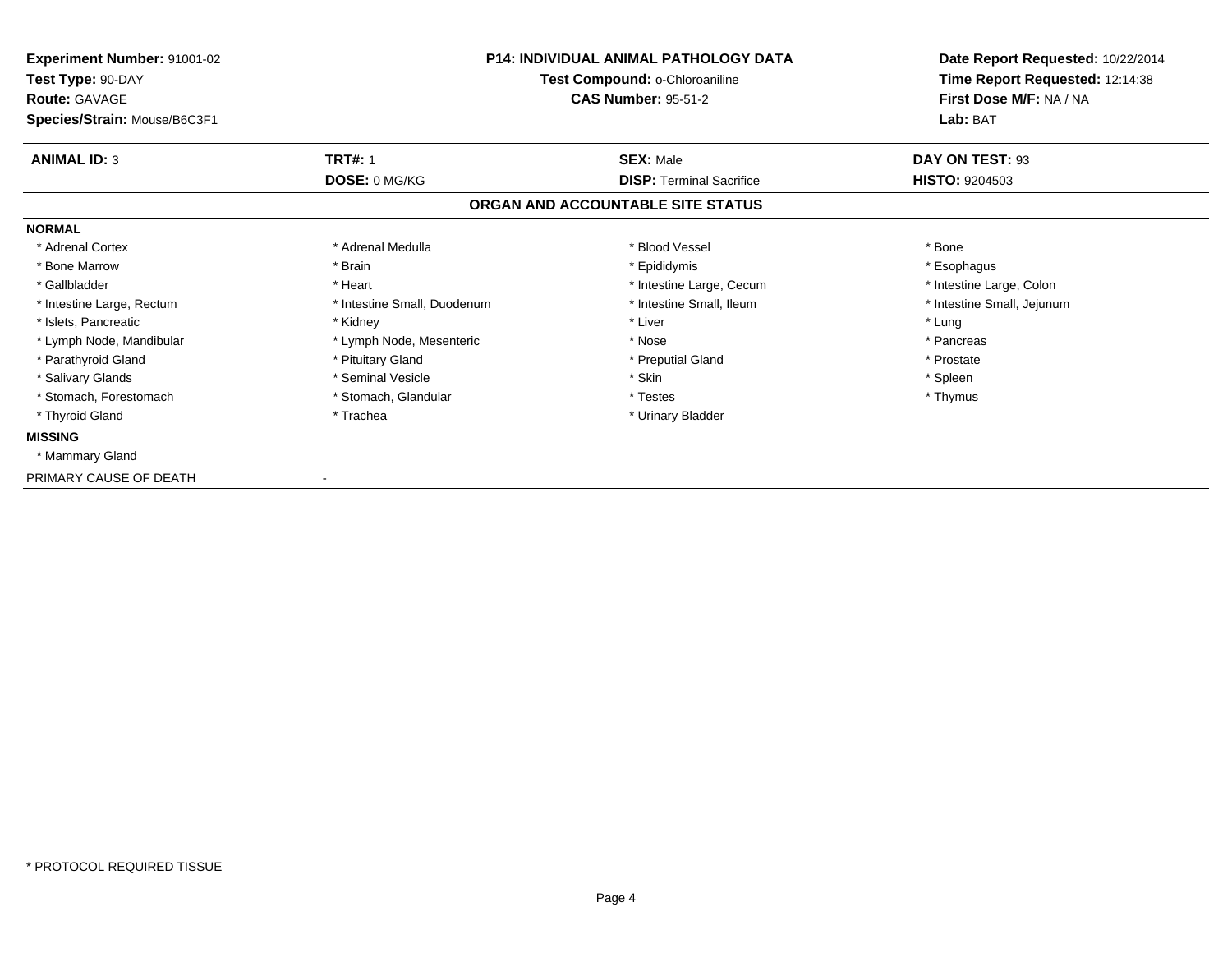| Experiment Number: 91001-02                                               | <b>P14: INDIVIDUAL ANIMAL PATHOLOGY DATA</b><br>Test Compound: o-Chloroaniline<br><b>CAS Number: 95-51-2</b> |                                   | Date Report Requested: 10/22/2014                          |  |  |
|---------------------------------------------------------------------------|--------------------------------------------------------------------------------------------------------------|-----------------------------------|------------------------------------------------------------|--|--|
| Test Type: 90-DAY<br><b>Route: GAVAGE</b>                                 |                                                                                                              |                                   | Time Report Requested: 12:14:38<br>First Dose M/F: NA / NA |  |  |
| Species/Strain: Mouse/B6C3F1                                              |                                                                                                              |                                   | Lab: BAT                                                   |  |  |
| <b>ANIMAL ID: 4</b>                                                       | <b>TRT#: 1</b>                                                                                               | <b>SEX: Male</b>                  | DAY ON TEST: 93                                            |  |  |
|                                                                           | DOSE: 0 MG/KG                                                                                                | <b>DISP: Natural Death</b>        | <b>HISTO: 9204504</b>                                      |  |  |
|                                                                           |                                                                                                              | ORGAN AND ACCOUNTABLE SITE STATUS |                                                            |  |  |
| <b>NORMAL</b>                                                             |                                                                                                              |                                   |                                                            |  |  |
| * Adrenal Cortex                                                          | * Adrenal Medulla                                                                                            | * Blood Vessel                    | * Bone                                                     |  |  |
| * Bone Marrow                                                             | * Brain                                                                                                      | * Epididymis                      | * Esophagus                                                |  |  |
| * Gallbladder                                                             | * Heart                                                                                                      | * Intestine Large, Cecum          | * Intestine Large, Colon                                   |  |  |
| * Intestine Large, Rectum                                                 | * Intestine Small, Duodenum                                                                                  | * Intestine Small, Ileum          | * Intestine Small, Jejunum                                 |  |  |
| * Islets, Pancreatic                                                      | * Kidney                                                                                                     | * Liver                           | * Lung                                                     |  |  |
| * Lymph Node, Mandibular                                                  | * Lymph Node, Mesenteric                                                                                     | * Nose                            | * Pancreas                                                 |  |  |
| * Parathyroid Gland                                                       | * Pituitary Gland                                                                                            | * Preputial Gland                 | * Prostate                                                 |  |  |
| * Salivary Glands                                                         | * Seminal Vesicle                                                                                            | * Skin                            | * Spleen                                                   |  |  |
| * Stomach, Forestomach                                                    | * Stomach, Glandular                                                                                         | * Testes                          | * Thymus                                                   |  |  |
| * Thyroid Gland                                                           | * Trachea                                                                                                    | * Urinary Bladder                 |                                                            |  |  |
| <b>MISSING</b>                                                            |                                                                                                              |                                   |                                                            |  |  |
| * Mammary Gland                                                           |                                                                                                              |                                   |                                                            |  |  |
| PRIMARY CAUSE OF DEATH                                                    |                                                                                                              |                                   |                                                            |  |  |
| Animal Note: cause of death was blood removal, based on clinical history. |                                                                                                              |                                   |                                                            |  |  |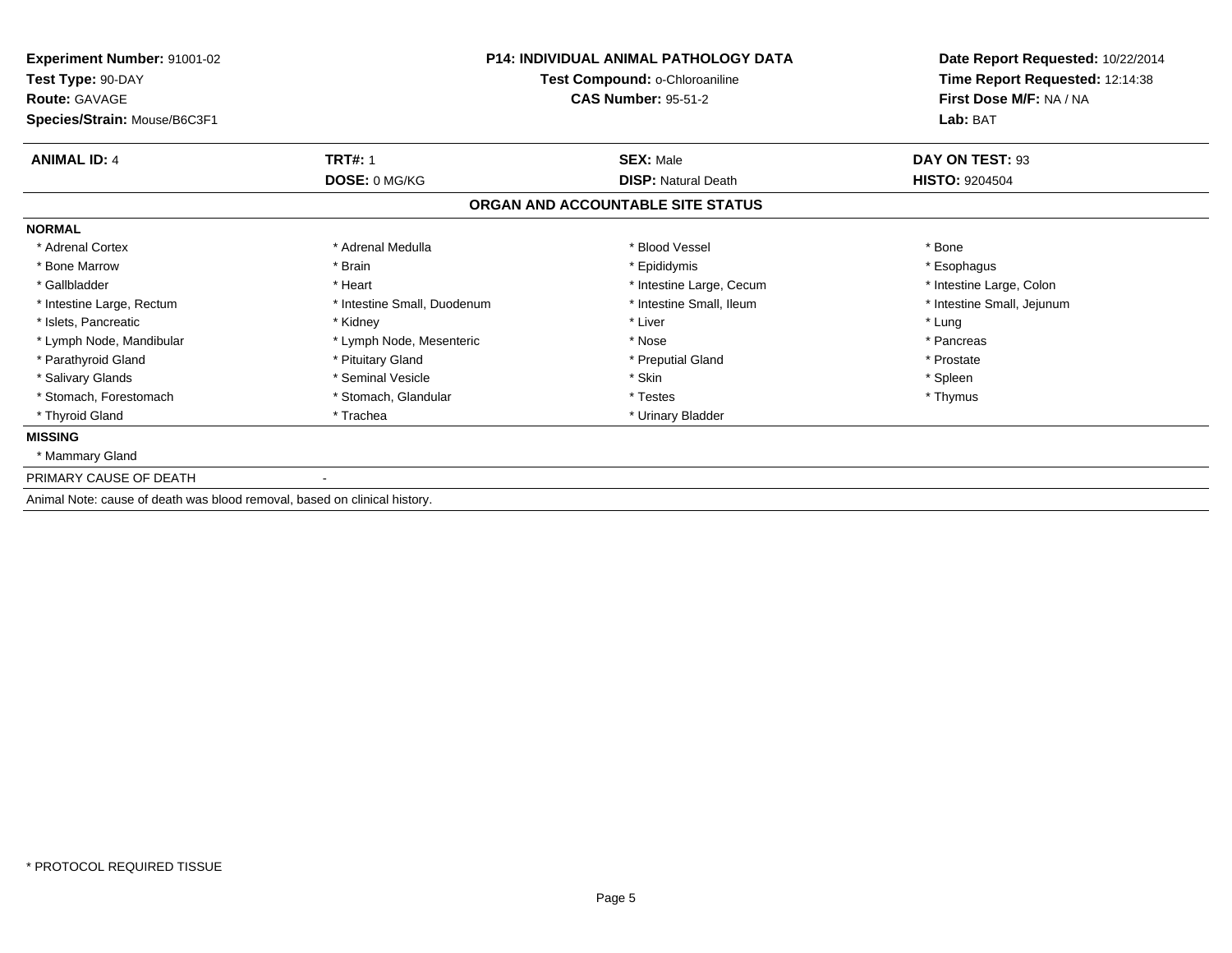| Experiment Number: 91001-02<br>Test Type: 90-DAY<br>Route: GAVAGE<br>Species/Strain: Mouse/B6C3F1 |                             | <b>P14: INDIVIDUAL ANIMAL PATHOLOGY DATA</b><br>Test Compound: o-Chloroaniline<br><b>CAS Number: 95-51-2</b> | Date Report Requested: 10/22/2014<br>Time Report Requested: 12:14:38<br>First Dose M/F: NA / NA<br>Lab: BAT |
|---------------------------------------------------------------------------------------------------|-----------------------------|--------------------------------------------------------------------------------------------------------------|-------------------------------------------------------------------------------------------------------------|
| <b>ANIMAL ID: 5</b>                                                                               | <b>TRT#: 1</b>              | <b>SEX: Male</b>                                                                                             | DAY ON TEST: 93                                                                                             |
|                                                                                                   | DOSE: 0 MG/KG               | <b>DISP: Terminal Sacrifice</b>                                                                              | <b>HISTO: 9204505</b>                                                                                       |
|                                                                                                   |                             | ORGAN AND ACCOUNTABLE SITE STATUS                                                                            |                                                                                                             |
| <b>NORMAL</b>                                                                                     |                             |                                                                                                              |                                                                                                             |
| * Adrenal Cortex                                                                                  | * Adrenal Medulla           | * Blood Vessel                                                                                               | * Bone                                                                                                      |
| * Bone Marrow                                                                                     | * Brain                     | * Epididymis                                                                                                 | * Esophagus                                                                                                 |
| * Gallbladder                                                                                     | * Heart                     | * Intestine Large, Cecum                                                                                     | * Intestine Large, Colon                                                                                    |
| * Intestine Large, Rectum                                                                         | * Intestine Small, Duodenum | * Intestine Small, Ileum                                                                                     | * Intestine Small, Jejunum                                                                                  |
| * Islets, Pancreatic                                                                              | * Kidney                    | * Liver                                                                                                      | * Lung                                                                                                      |
| * Lymph Node, Mandibular                                                                          | * Lymph Node, Mesenteric    | * Nose                                                                                                       | * Pancreas                                                                                                  |
| * Pituitary Gland                                                                                 | * Preputial Gland           | * Prostate                                                                                                   | * Salivary Glands                                                                                           |
| * Seminal Vesicle                                                                                 | * Skin                      | * Spleen                                                                                                     | * Stomach, Forestomach                                                                                      |
| * Stomach, Glandular                                                                              | * Testes                    | * Thymus                                                                                                     | * Thyroid Gland                                                                                             |
| * Trachea                                                                                         | * Urinary Bladder           |                                                                                                              |                                                                                                             |
| <b>MISSING</b>                                                                                    |                             |                                                                                                              |                                                                                                             |
| * Mammary Gland                                                                                   | * Parathyroid Gland         |                                                                                                              |                                                                                                             |
| PRIMARY CAUSE OF DEATH                                                                            |                             |                                                                                                              |                                                                                                             |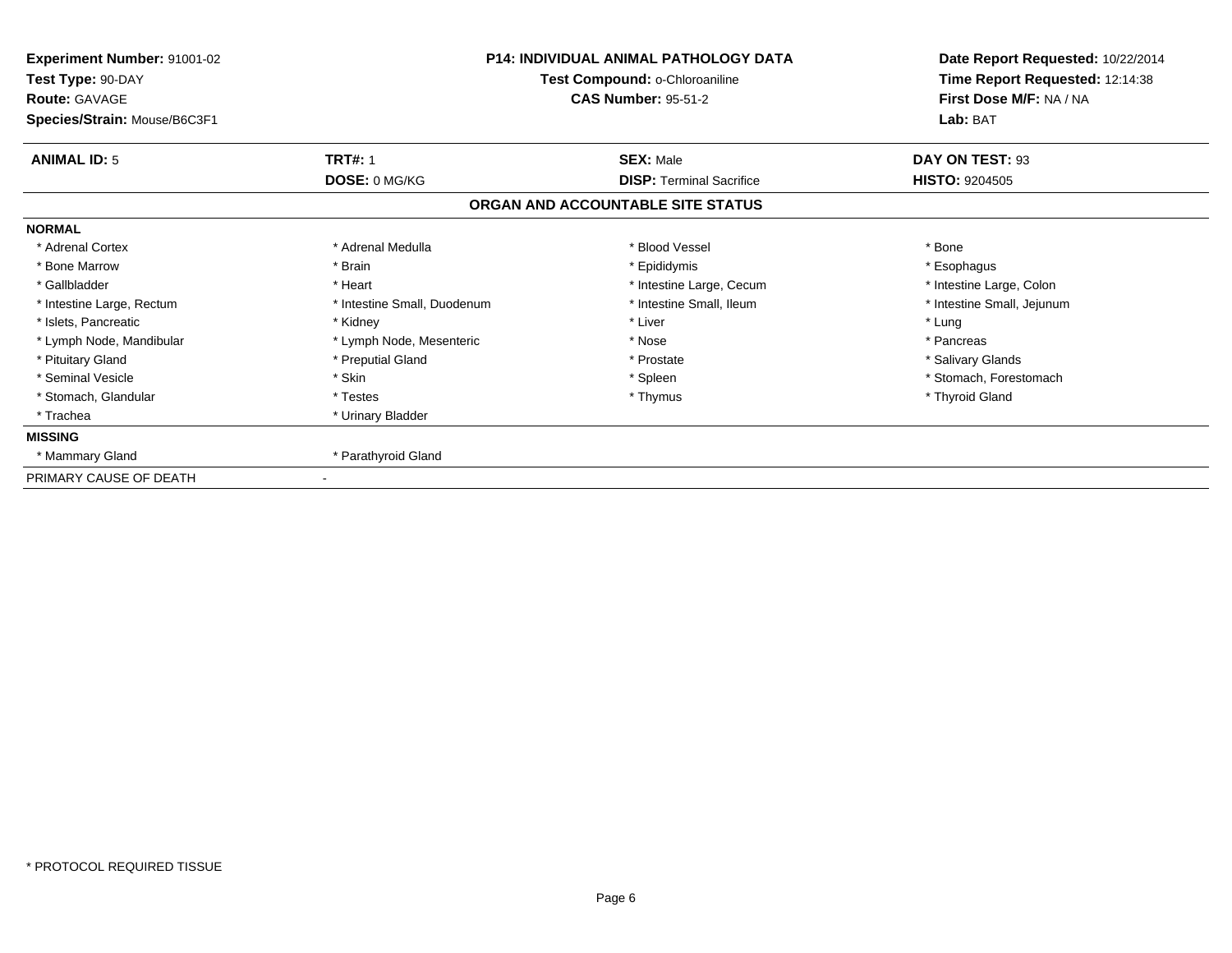| Experiment Number: 91001-02<br>Test Type: 90-DAY<br><b>Route: GAVAGE</b> | <b>P14: INDIVIDUAL ANIMAL PATHOLOGY DATA</b><br>Test Compound: o-Chloroaniline<br><b>CAS Number: 95-51-2</b> |                                   | Date Report Requested: 10/22/2014<br>Time Report Requested: 12:14:38<br>First Dose M/F: NA / NA |  |
|--------------------------------------------------------------------------|--------------------------------------------------------------------------------------------------------------|-----------------------------------|-------------------------------------------------------------------------------------------------|--|
| Species/Strain: Mouse/B6C3F1                                             |                                                                                                              |                                   | Lab: BAT                                                                                        |  |
| <b>ANIMAL ID: 6</b>                                                      | <b>TRT#: 1</b>                                                                                               | <b>SEX: Male</b>                  | DAY ON TEST: 93                                                                                 |  |
|                                                                          | DOSE: 0 MG/KG                                                                                                | <b>DISP: Terminal Sacrifice</b>   | <b>HISTO: 9204506</b>                                                                           |  |
|                                                                          |                                                                                                              | ORGAN AND ACCOUNTABLE SITE STATUS |                                                                                                 |  |
| <b>NORMAL</b>                                                            |                                                                                                              |                                   |                                                                                                 |  |
| * Adrenal Cortex                                                         | * Adrenal Medulla                                                                                            | * Blood Vessel                    | * Bone                                                                                          |  |
| * Bone Marrow                                                            | * Brain                                                                                                      | * Epididymis                      | * Esophagus                                                                                     |  |
| * Gallbladder                                                            | * Heart                                                                                                      | * Intestine Large, Cecum          | * Intestine Large, Colon                                                                        |  |
| * Intestine Large, Rectum                                                | * Intestine Small, Duodenum                                                                                  | * Intestine Small. Ileum          | * Intestine Small, Jejunum                                                                      |  |
| * Islets. Pancreatic                                                     | * Kidney                                                                                                     | * Liver                           | * Lung                                                                                          |  |
| * Lymph Node, Mandibular                                                 | * Lymph Node, Mesenteric                                                                                     | * Nose                            | * Pancreas                                                                                      |  |
| * Parathyroid Gland                                                      | * Pituitary Gland                                                                                            | * Preputial Gland                 | * Prostate                                                                                      |  |
| * Salivary Glands                                                        | * Seminal Vesicle                                                                                            | * Skin                            | * Spleen                                                                                        |  |
| * Stomach, Forestomach                                                   | * Stomach, Glandular                                                                                         | * Testes                          | * Thymus                                                                                        |  |
| * Thyroid Gland                                                          | * Trachea                                                                                                    | * Urinary Bladder                 |                                                                                                 |  |
| <b>MISSING</b>                                                           |                                                                                                              |                                   |                                                                                                 |  |
| * Mammary Gland                                                          |                                                                                                              |                                   |                                                                                                 |  |
| PRIMARY CAUSE OF DEATH                                                   |                                                                                                              |                                   |                                                                                                 |  |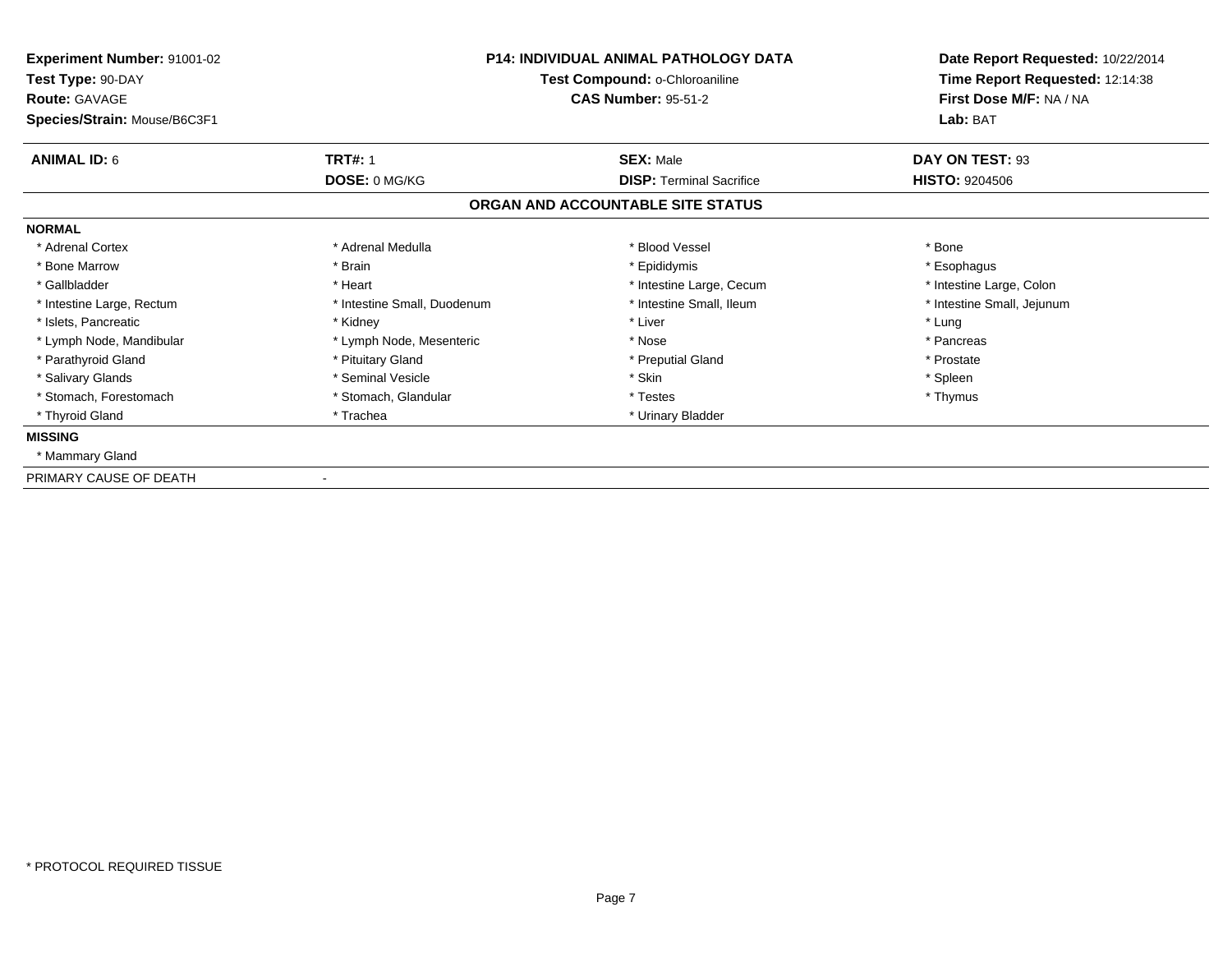| Experiment Number: 91001-02<br>Test Type: 90-DAY<br><b>Route: GAVAGE</b> | <b>P14: INDIVIDUAL ANIMAL PATHOLOGY DATA</b><br>Test Compound: o-Chloroaniline<br><b>CAS Number: 95-51-2</b> |                                   | Date Report Requested: 10/22/2014<br>Time Report Requested: 12:14:38<br>First Dose M/F: NA / NA |  |
|--------------------------------------------------------------------------|--------------------------------------------------------------------------------------------------------------|-----------------------------------|-------------------------------------------------------------------------------------------------|--|
| Species/Strain: Mouse/B6C3F1                                             |                                                                                                              |                                   | Lab: BAT                                                                                        |  |
| <b>ANIMAL ID: 7</b>                                                      | <b>TRT#: 1</b>                                                                                               | <b>SEX: Male</b>                  | DAY ON TEST: 93                                                                                 |  |
|                                                                          | DOSE: 0 MG/KG                                                                                                | <b>DISP: Terminal Sacrifice</b>   | <b>HISTO: 9204507</b>                                                                           |  |
|                                                                          |                                                                                                              | ORGAN AND ACCOUNTABLE SITE STATUS |                                                                                                 |  |
| <b>NORMAL</b>                                                            |                                                                                                              |                                   |                                                                                                 |  |
| * Adrenal Cortex                                                         | * Adrenal Medulla                                                                                            | * Blood Vessel                    | * Bone                                                                                          |  |
| * Bone Marrow                                                            | * Brain                                                                                                      | * Epididymis                      | * Esophagus                                                                                     |  |
| * Gallbladder                                                            | * Heart                                                                                                      | * Intestine Large, Cecum          | * Intestine Large, Colon                                                                        |  |
| * Intestine Large, Rectum                                                | * Intestine Small, Duodenum                                                                                  | * Intestine Small. Ileum          | * Intestine Small, Jejunum                                                                      |  |
| * Islets. Pancreatic                                                     | * Kidney                                                                                                     | * Liver                           | * Lung                                                                                          |  |
| * Lymph Node, Mandibular                                                 | * Lymph Node, Mesenteric                                                                                     | * Nose                            | * Pancreas                                                                                      |  |
| * Parathyroid Gland                                                      | * Pituitary Gland                                                                                            | * Preputial Gland                 | * Prostate                                                                                      |  |
| * Salivary Glands                                                        | * Seminal Vesicle                                                                                            | * Skin                            | * Spleen                                                                                        |  |
| * Stomach, Forestomach                                                   | * Stomach, Glandular                                                                                         | * Testes                          | * Thymus                                                                                        |  |
| * Thyroid Gland                                                          | * Trachea                                                                                                    | * Urinary Bladder                 |                                                                                                 |  |
| <b>MISSING</b>                                                           |                                                                                                              |                                   |                                                                                                 |  |
| * Mammary Gland                                                          |                                                                                                              |                                   |                                                                                                 |  |
| PRIMARY CAUSE OF DEATH                                                   |                                                                                                              |                                   |                                                                                                 |  |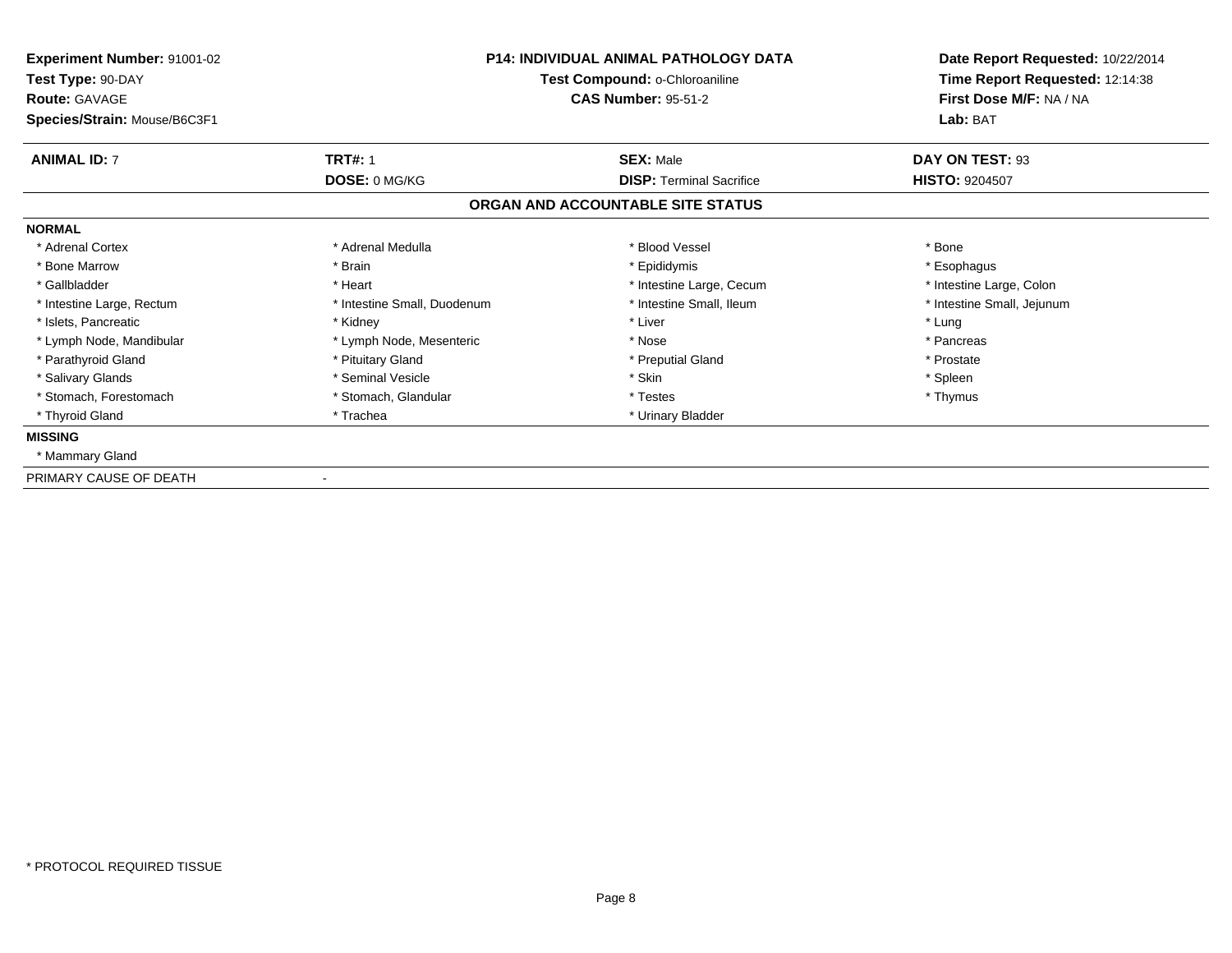| Experiment Number: 91001-02<br>Test Type: 90-DAY<br><b>Route: GAVAGE</b> | <b>P14: INDIVIDUAL ANIMAL PATHOLOGY DATA</b><br>Test Compound: o-Chloroaniline<br><b>CAS Number: 95-51-2</b> |                                   | Date Report Requested: 10/22/2014<br>Time Report Requested: 12:14:38<br>First Dose M/F: NA / NA |  |
|--------------------------------------------------------------------------|--------------------------------------------------------------------------------------------------------------|-----------------------------------|-------------------------------------------------------------------------------------------------|--|
| Species/Strain: Mouse/B6C3F1                                             |                                                                                                              |                                   | Lab: BAT                                                                                        |  |
| <b>ANIMAL ID: 8</b>                                                      | <b>TRT#: 1</b>                                                                                               | <b>SEX: Male</b>                  | DAY ON TEST: 93                                                                                 |  |
|                                                                          | DOSE: 0 MG/KG                                                                                                | <b>DISP: Terminal Sacrifice</b>   | <b>HISTO: 9204508</b>                                                                           |  |
|                                                                          |                                                                                                              | ORGAN AND ACCOUNTABLE SITE STATUS |                                                                                                 |  |
| <b>NORMAL</b>                                                            |                                                                                                              |                                   |                                                                                                 |  |
| * Adrenal Cortex                                                         | * Adrenal Medulla                                                                                            | * Blood Vessel                    | * Bone                                                                                          |  |
| * Bone Marrow                                                            | * Brain                                                                                                      | * Epididymis                      | * Esophagus                                                                                     |  |
| * Gallbladder                                                            | * Heart                                                                                                      | * Intestine Large, Cecum          | * Intestine Large, Colon                                                                        |  |
| * Intestine Large, Rectum                                                | * Intestine Small, Duodenum                                                                                  | * Intestine Small. Ileum          | * Intestine Small, Jejunum                                                                      |  |
| * Islets. Pancreatic                                                     | * Kidney                                                                                                     | * Liver                           | * Lung                                                                                          |  |
| * Lymph Node, Mandibular                                                 | * Lymph Node, Mesenteric                                                                                     | * Nose                            | * Pancreas                                                                                      |  |
| * Parathyroid Gland                                                      | * Pituitary Gland                                                                                            | * Preputial Gland                 | * Prostate                                                                                      |  |
| * Salivary Glands                                                        | * Seminal Vesicle                                                                                            | * Skin                            | * Spleen                                                                                        |  |
| * Stomach, Forestomach                                                   | * Stomach, Glandular                                                                                         | * Testes                          | * Thymus                                                                                        |  |
| * Thyroid Gland                                                          | * Trachea                                                                                                    | * Urinary Bladder                 |                                                                                                 |  |
| <b>MISSING</b>                                                           |                                                                                                              |                                   |                                                                                                 |  |
| * Mammary Gland                                                          |                                                                                                              |                                   |                                                                                                 |  |
| PRIMARY CAUSE OF DEATH                                                   |                                                                                                              |                                   |                                                                                                 |  |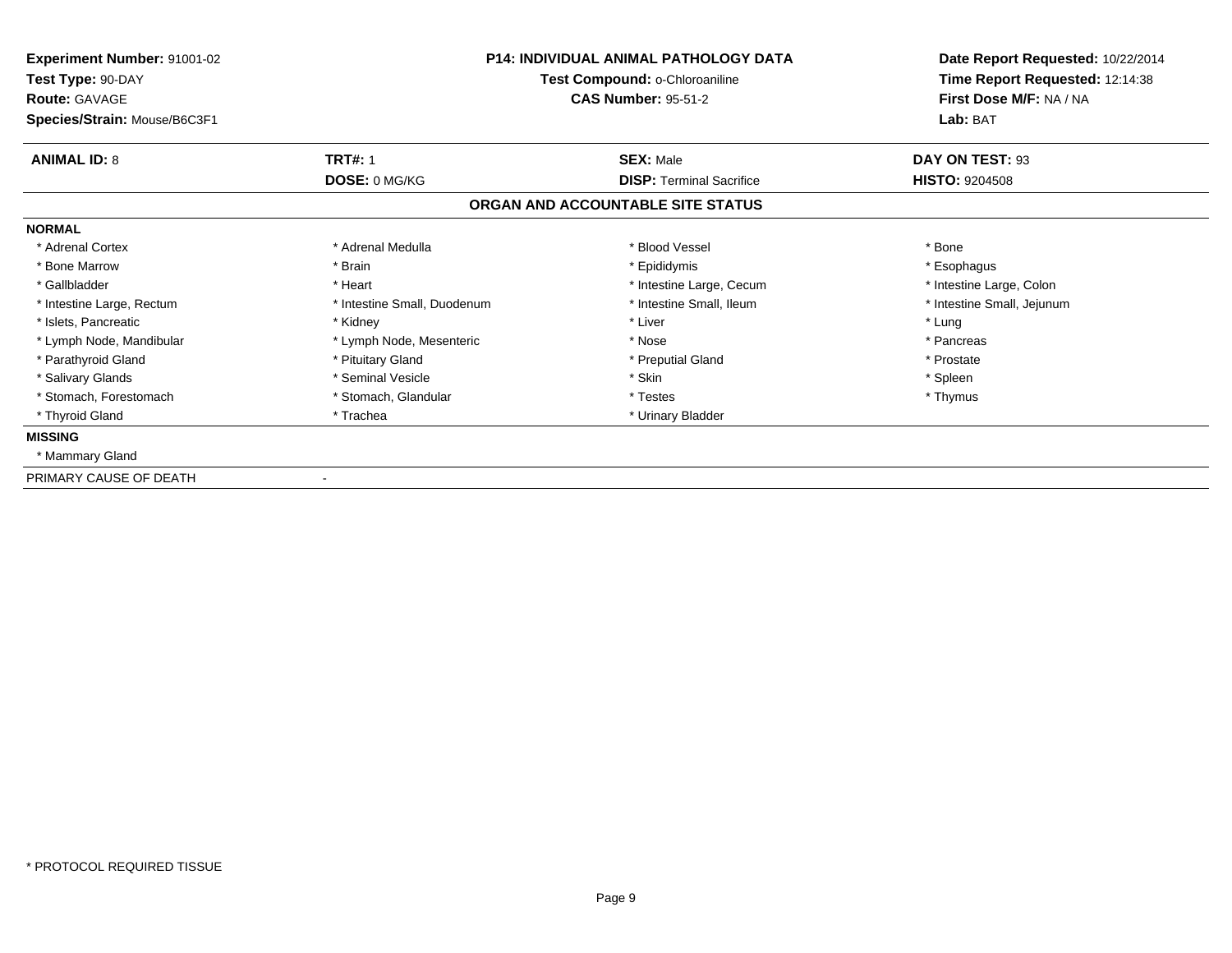| Experiment Number: 91001-02<br>Test Type: 90-DAY<br><b>Route: GAVAGE</b> | <b>P14: INDIVIDUAL ANIMAL PATHOLOGY DATA</b><br>Test Compound: o-Chloroaniline<br><b>CAS Number: 95-51-2</b> |                                   | Date Report Requested: 10/22/2014<br>Time Report Requested: 12:14:38<br>First Dose M/F: NA / NA |  |
|--------------------------------------------------------------------------|--------------------------------------------------------------------------------------------------------------|-----------------------------------|-------------------------------------------------------------------------------------------------|--|
| Species/Strain: Mouse/B6C3F1                                             |                                                                                                              |                                   | Lab: BAT                                                                                        |  |
| <b>ANIMAL ID: 9</b>                                                      | <b>TRT#: 1</b>                                                                                               | <b>SEX: Male</b>                  | DAY ON TEST: 93                                                                                 |  |
|                                                                          | DOSE: 0 MG/KG                                                                                                | <b>DISP: Terminal Sacrifice</b>   | <b>HISTO: 9204509</b>                                                                           |  |
|                                                                          |                                                                                                              | ORGAN AND ACCOUNTABLE SITE STATUS |                                                                                                 |  |
| <b>NORMAL</b>                                                            |                                                                                                              |                                   |                                                                                                 |  |
| * Adrenal Cortex                                                         | * Adrenal Medulla                                                                                            | * Blood Vessel                    | * Bone                                                                                          |  |
| * Bone Marrow                                                            | * Brain                                                                                                      | * Epididymis                      | * Esophagus                                                                                     |  |
| * Gallbladder                                                            | * Heart                                                                                                      | * Intestine Large, Cecum          | * Intestine Large, Colon                                                                        |  |
| * Intestine Large, Rectum                                                | * Intestine Small, Duodenum                                                                                  | * Intestine Small. Ileum          | * Intestine Small, Jejunum                                                                      |  |
| * Islets. Pancreatic                                                     | * Kidney                                                                                                     | * Liver                           | * Lung                                                                                          |  |
| * Lymph Node, Mandibular                                                 | * Lymph Node, Mesenteric                                                                                     | * Nose                            | * Pancreas                                                                                      |  |
| * Parathyroid Gland                                                      | * Pituitary Gland                                                                                            | * Preputial Gland                 | * Prostate                                                                                      |  |
| * Salivary Glands                                                        | * Seminal Vesicle                                                                                            | * Skin                            | * Spleen                                                                                        |  |
| * Stomach, Forestomach                                                   | * Stomach, Glandular                                                                                         | * Testes                          | * Thymus                                                                                        |  |
| * Thyroid Gland                                                          | * Trachea                                                                                                    | * Urinary Bladder                 |                                                                                                 |  |
| <b>MISSING</b>                                                           |                                                                                                              |                                   |                                                                                                 |  |
| * Mammary Gland                                                          |                                                                                                              |                                   |                                                                                                 |  |
| PRIMARY CAUSE OF DEATH                                                   |                                                                                                              |                                   |                                                                                                 |  |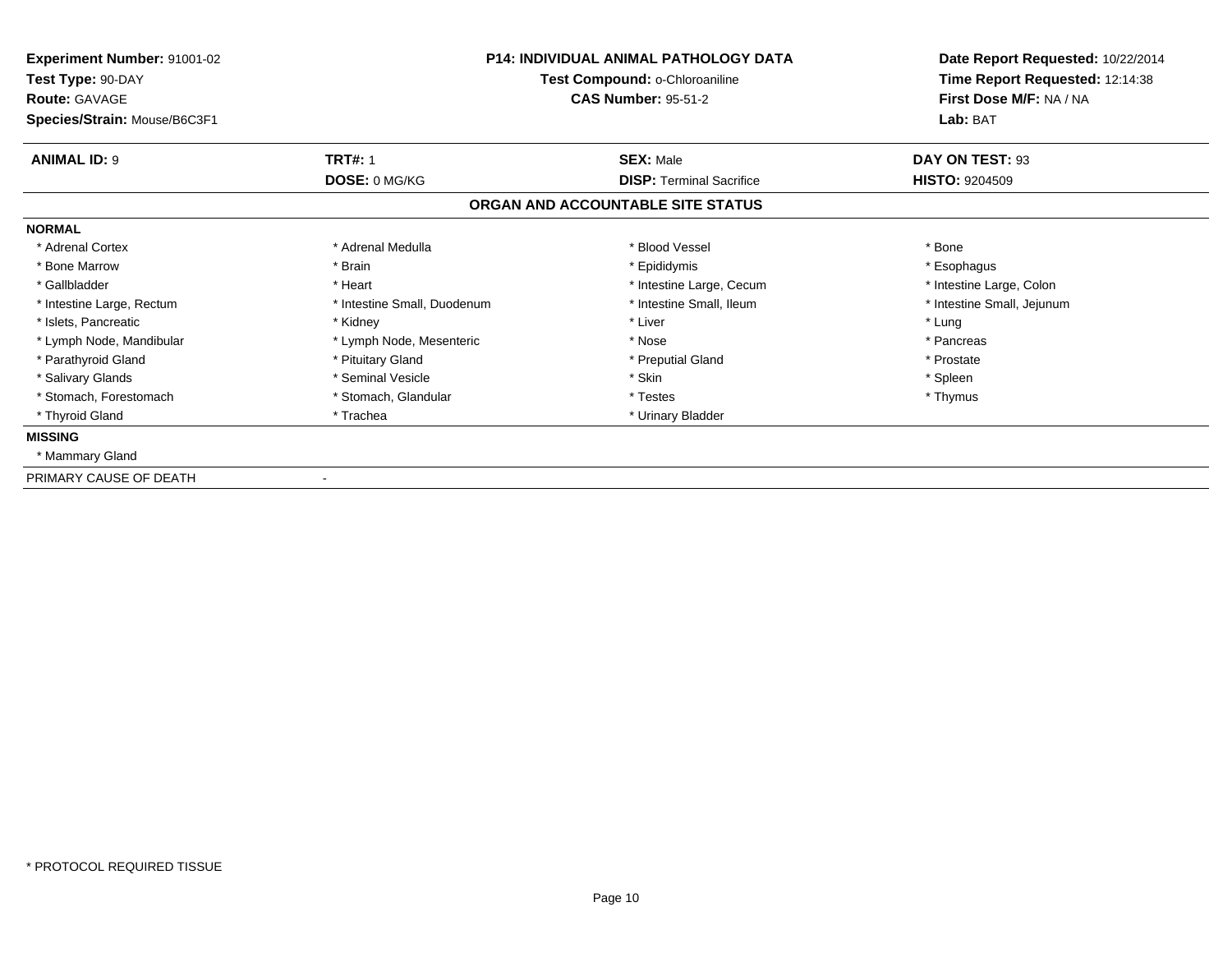| Experiment Number: 91001-02<br>Test Type: 90-DAY<br><b>Route: GAVAGE</b> | <b>P14: INDIVIDUAL ANIMAL PATHOLOGY DATA</b><br>Test Compound: o-Chloroaniline<br><b>CAS Number: 95-51-2</b> |                                   | Date Report Requested: 10/22/2014<br>Time Report Requested: 12:14:38<br>First Dose M/F: NA / NA |  |
|--------------------------------------------------------------------------|--------------------------------------------------------------------------------------------------------------|-----------------------------------|-------------------------------------------------------------------------------------------------|--|
| Species/Strain: Mouse/B6C3F1                                             |                                                                                                              |                                   | Lab: BAT                                                                                        |  |
| <b>ANIMAL ID: 10</b>                                                     | <b>TRT#: 1</b>                                                                                               | <b>SEX: Male</b>                  | DAY ON TEST: 93                                                                                 |  |
|                                                                          | DOSE: 0 MG/KG                                                                                                | <b>DISP: Terminal Sacrifice</b>   | <b>HISTO: 9204510</b>                                                                           |  |
|                                                                          |                                                                                                              | ORGAN AND ACCOUNTABLE SITE STATUS |                                                                                                 |  |
| <b>NORMAL</b>                                                            |                                                                                                              |                                   |                                                                                                 |  |
| * Adrenal Cortex                                                         | * Adrenal Medulla                                                                                            | * Blood Vessel                    | * Bone                                                                                          |  |
| * Bone Marrow                                                            | * Brain                                                                                                      | * Epididymis                      | * Esophagus                                                                                     |  |
| * Gallbladder                                                            | * Heart                                                                                                      | * Intestine Large, Cecum          | * Intestine Large, Colon                                                                        |  |
| * Intestine Large, Rectum                                                | * Intestine Small, Duodenum                                                                                  | * Intestine Small. Ileum          | * Intestine Small, Jejunum                                                                      |  |
| * Islets. Pancreatic                                                     | * Kidney                                                                                                     | * Liver                           | * Lung                                                                                          |  |
| * Lymph Node, Mandibular                                                 | * Lymph Node, Mesenteric                                                                                     | * Nose                            | * Pancreas                                                                                      |  |
| * Parathyroid Gland                                                      | * Pituitary Gland                                                                                            | * Preputial Gland                 | * Prostate                                                                                      |  |
| * Salivary Glands                                                        | * Seminal Vesicle                                                                                            | * Skin                            | * Spleen                                                                                        |  |
| * Stomach, Forestomach                                                   | * Stomach, Glandular                                                                                         | * Testes                          | * Thymus                                                                                        |  |
| * Thyroid Gland                                                          | * Trachea                                                                                                    | * Urinary Bladder                 |                                                                                                 |  |
| <b>MISSING</b>                                                           |                                                                                                              |                                   |                                                                                                 |  |
| * Mammary Gland                                                          |                                                                                                              |                                   |                                                                                                 |  |
| PRIMARY CAUSE OF DEATH                                                   |                                                                                                              |                                   |                                                                                                 |  |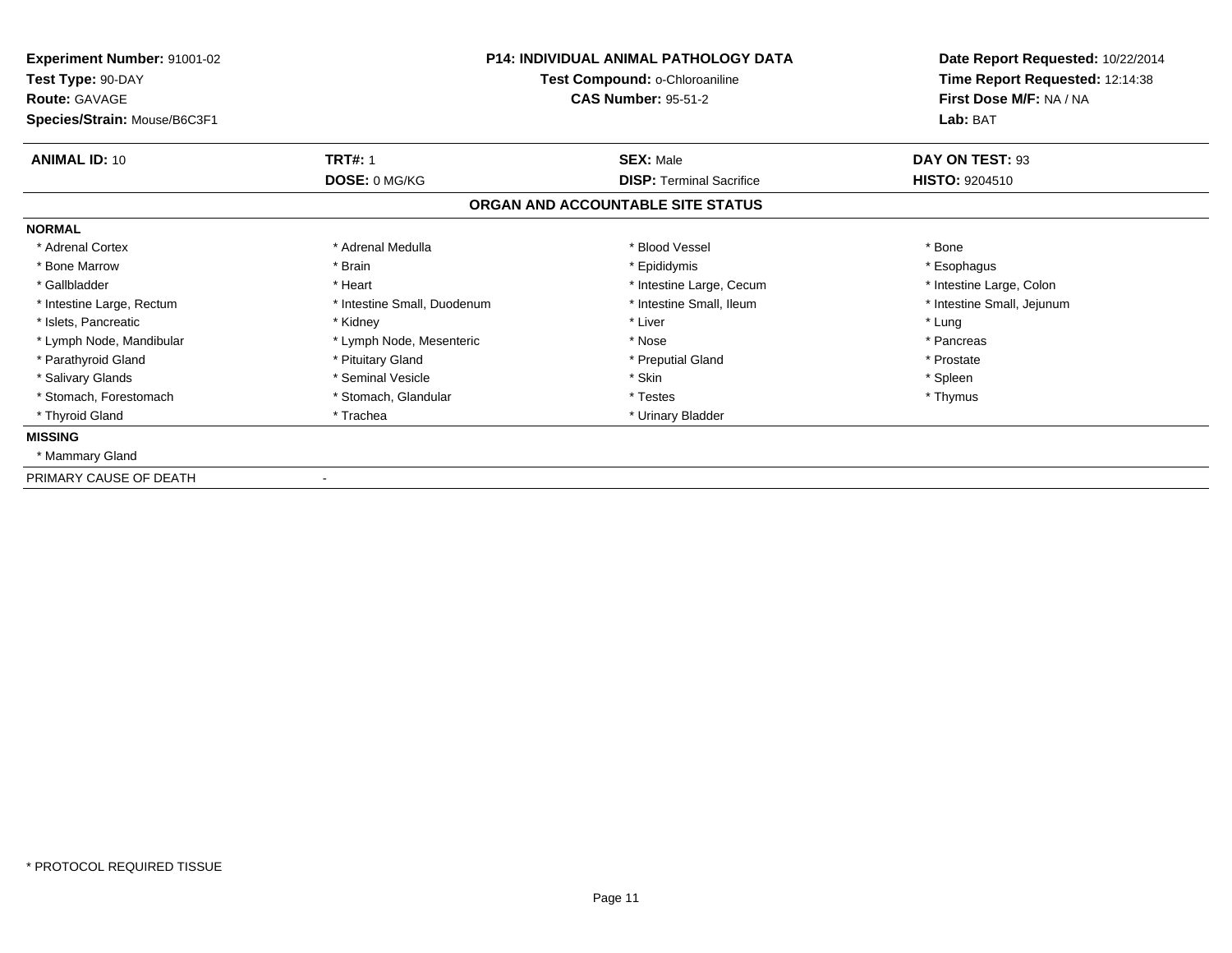| Experiment Number: 91001-02<br>Test Type: 90-DAY<br><b>Route: GAVAGE</b> |                        | <b>P14: INDIVIDUAL ANIMAL PATHOLOGY DATA</b><br>Test Compound: o-Chloroaniline<br><b>CAS Number: 95-51-2</b> | Date Report Requested: 10/22/2014<br>Time Report Requested: 12:14:38<br>First Dose M/F: NA / NA |
|--------------------------------------------------------------------------|------------------------|--------------------------------------------------------------------------------------------------------------|-------------------------------------------------------------------------------------------------|
| Species/Strain: Mouse/B6C3F1                                             |                        |                                                                                                              | Lab: BAT                                                                                        |
| <b>ANIMAL ID: 11</b>                                                     | TRT#: 3                | <b>SEX: Male</b>                                                                                             | DAY ON TEST: 9                                                                                  |
|                                                                          | DOSE: 10 MG/KG         | <b>DISP: Dosing Accident</b>                                                                                 | <b>HISTO: 9204601</b>                                                                           |
|                                                                          |                        | ORGAN AND ACCOUNTABLE SITE STATUS                                                                            |                                                                                                 |
| <b>NORMAL</b>                                                            |                        |                                                                                                              |                                                                                                 |
| <b>Adrenal Cortex</b>                                                    | Adrenal Medulla        | <b>Blood Vessel</b>                                                                                          | <b>Bone</b>                                                                                     |
| <b>Bone Marrow</b>                                                       | <b>Brain</b>           | Epididymis                                                                                                   | Gallbladder                                                                                     |
| Heart                                                                    | Intestine Large, Cecum | Intestine Large, Colon                                                                                       | Intestine Large, Rectum                                                                         |
| Intestine Small, Duodenum                                                | Intestine Small, Ileum | Intestine Small, Jejunum                                                                                     | Islets, Pancreatic                                                                              |
| Kidney                                                                   | Liver                  | Lung                                                                                                         | Lymph Node, Mandibular                                                                          |
| Lymph Node, Mesenteric                                                   | Nose                   | Pancreas                                                                                                     | Parathyroid Gland                                                                               |
| <b>Preputial Gland</b>                                                   | Prostate               | <b>Salivary Glands</b>                                                                                       | <b>Seminal Vesicle</b>                                                                          |
| <b>Skin</b>                                                              | * Spleen               | Stomach, Forestomach                                                                                         | Stomach, Glandular                                                                              |
| <b>Testes</b>                                                            | <b>Thyroid Gland</b>   | Trachea                                                                                                      | <b>Urinary Bladder</b>                                                                          |
| <b>MISSING</b>                                                           |                        |                                                                                                              |                                                                                                 |
| <b>Mammary Gland</b>                                                     | <b>Pituitary Gland</b> |                                                                                                              |                                                                                                 |
| <b>OBSERVATIONS</b>                                                      |                        |                                                                                                              |                                                                                                 |
| Esophagus                                                                |                        | Inflammation                                                                                                 | Suppurative, Moderate                                                                           |
| [Inflammation TGLS = $2-2$ ]                                             |                        |                                                                                                              |                                                                                                 |
| Pleura                                                                   |                        | Inflammation                                                                                                 | Suppurative, Minimal                                                                            |
| Thymus                                                                   |                        | Inflammation                                                                                                 | Suppurative, Mild                                                                               |
| PRIMARY CAUSE OF DEATH                                                   |                        |                                                                                                              |                                                                                                 |
|                                                                          |                        |                                                                                                              |                                                                                                 |

Animal Note: note this animal's status as a dosing accident. the histopathologic findings co nfirm dosing accident.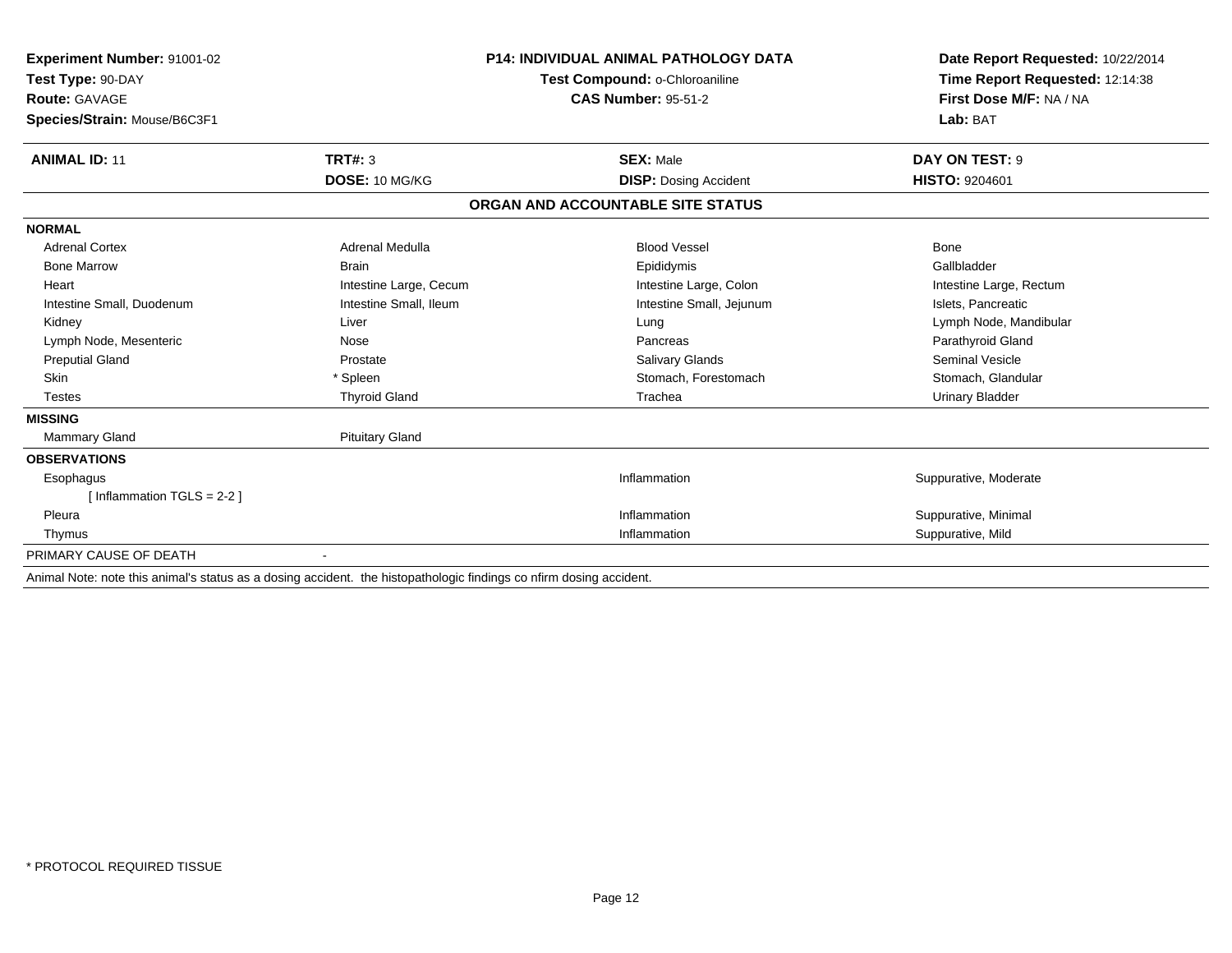| Experiment Number: 91001-02  |                       | <b>P14: INDIVIDUAL ANIMAL PATHOLOGY DATA</b> | Date Report Requested: 10/22/2014 |
|------------------------------|-----------------------|----------------------------------------------|-----------------------------------|
| Test Type: 90-DAY            |                       | Test Compound: o-Chloroaniline               | Time Report Requested: 12:14:38   |
| <b>Route: GAVAGE</b>         |                       | <b>CAS Number: 95-51-2</b>                   | First Dose M/F: NA / NA           |
| Species/Strain: Mouse/B6C3F1 |                       |                                              | Lab: BAT                          |
| <b>ANIMAL ID: 12</b>         | TRT#: 3               | <b>SEX: Male</b>                             | DAY ON TEST: 93                   |
|                              | <b>DOSE: 10 MG/KG</b> | <b>DISP:</b> Terminal Sacrifice              | <b>HISTO: 9204602</b>             |
|                              |                       | ORGAN AND ACCOUNTABLE SITE STATUS            |                                   |
| <b>NORMAL</b>                |                       |                                              |                                   |
| * Spleen                     |                       |                                              |                                   |
| PRIMARY CAUSE OF DEATH       |                       |                                              |                                   |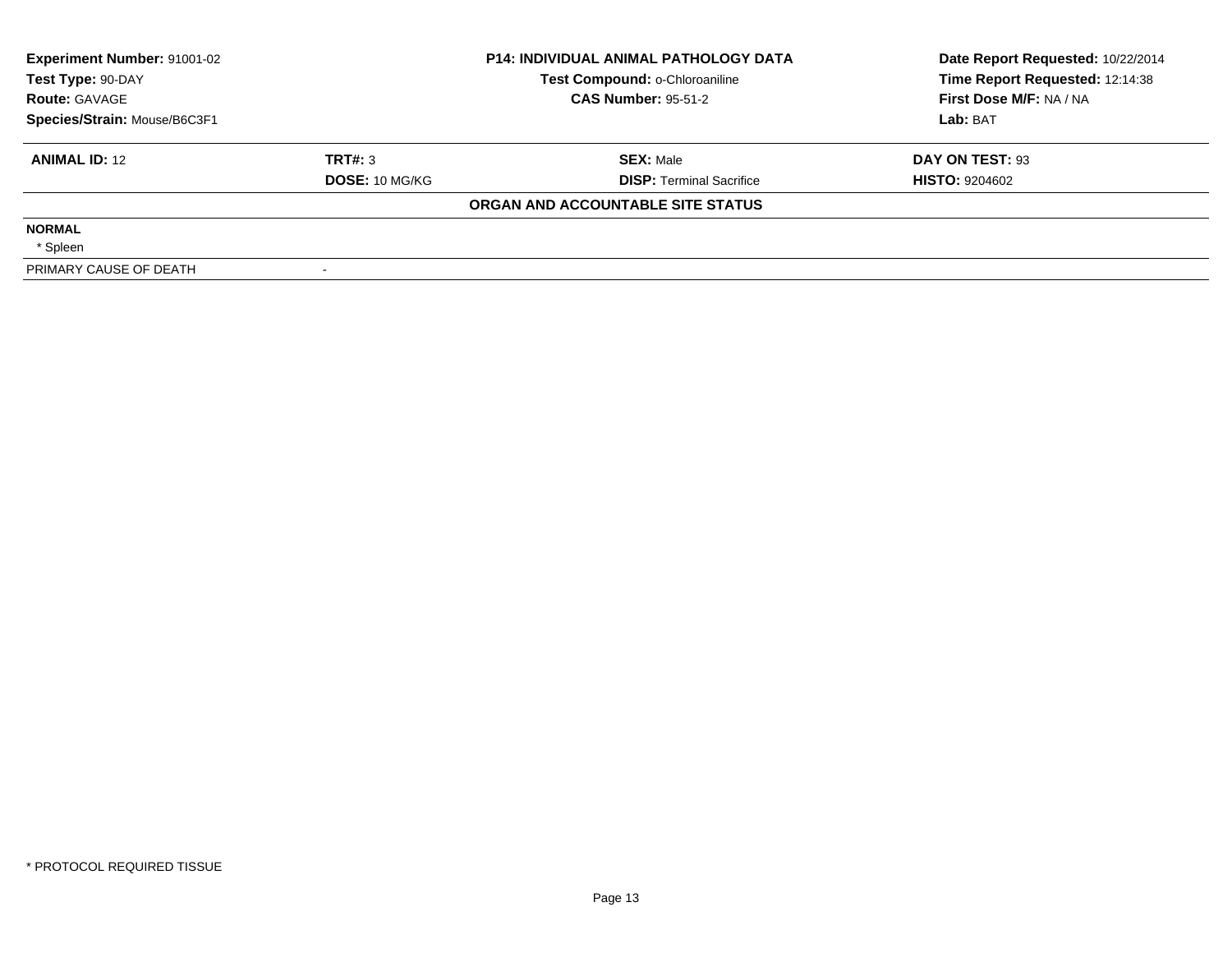| <b>Experiment Number: 91001-02</b><br>Test Type: 90-DAY |                       | <b>P14: INDIVIDUAL ANIMAL PATHOLOGY DATA</b><br>Test Compound: o-Chloroaniline | Date Report Requested: 10/22/2014<br>Time Report Requested: 12:14:38 |
|---------------------------------------------------------|-----------------------|--------------------------------------------------------------------------------|----------------------------------------------------------------------|
| <b>Route: GAVAGE</b>                                    |                       | <b>CAS Number: 95-51-2</b>                                                     | First Dose M/F: NA / NA                                              |
| Species/Strain: Mouse/B6C3F1                            |                       |                                                                                | Lab: BAT                                                             |
| <b>ANIMAL ID: 13</b>                                    | TRT#: 3               | <b>SEX: Male</b>                                                               | DAY ON TEST: 93                                                      |
|                                                         | <b>DOSE: 10 MG/KG</b> | <b>DISP:</b> Terminal Sacrifice                                                | <b>HISTO: 9204603</b>                                                |
|                                                         |                       | ORGAN AND ACCOUNTABLE SITE STATUS                                              |                                                                      |
| <b>NORMAL</b>                                           |                       |                                                                                |                                                                      |
| * Spleen                                                |                       |                                                                                |                                                                      |
| PRIMARY CAUSE OF DEATH                                  |                       |                                                                                |                                                                      |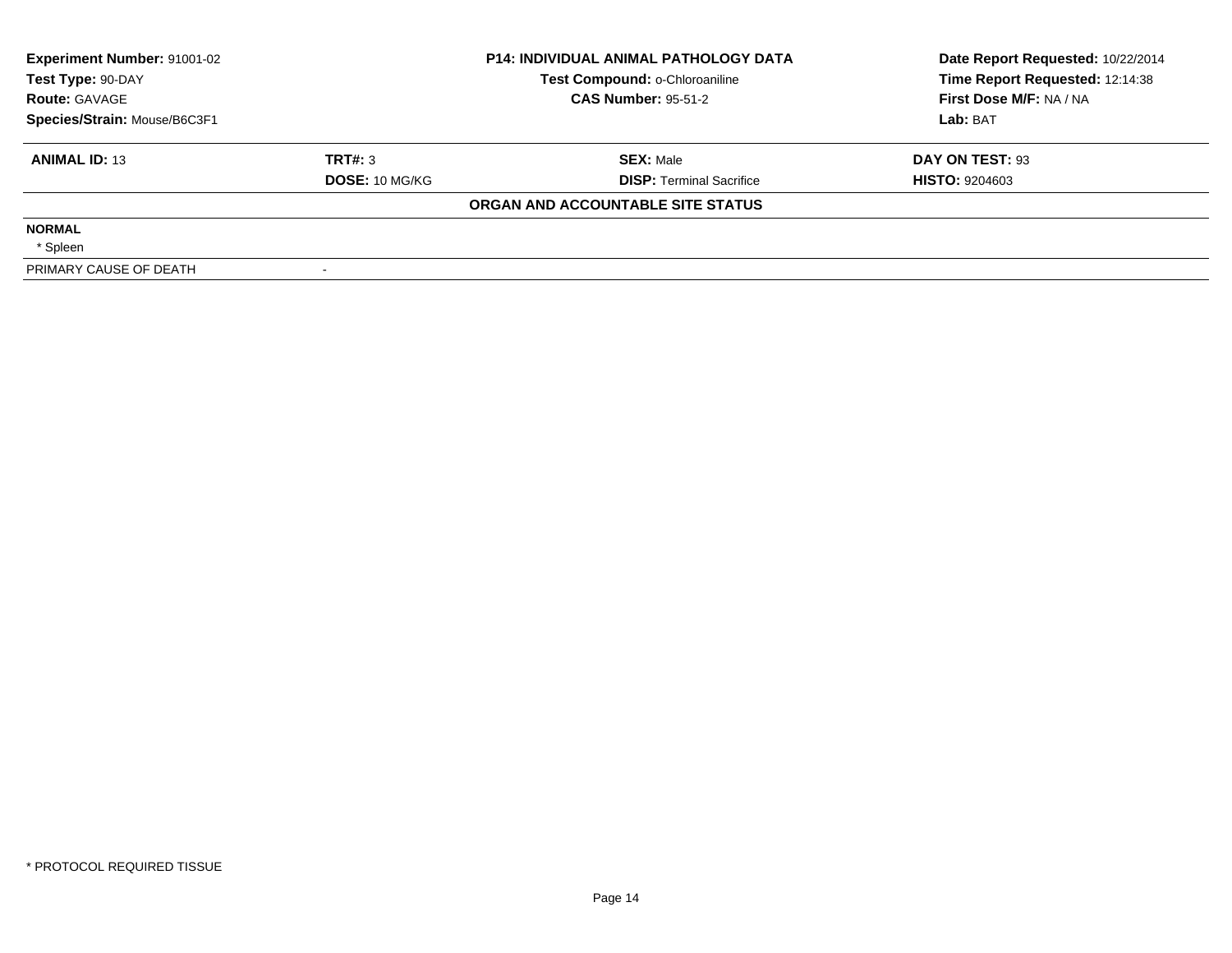| <b>Experiment Number: 91001-02</b><br>Test Type: 90-DAY |                       | <b>P14: INDIVIDUAL ANIMAL PATHOLOGY DATA</b><br>Test Compound: o-Chloroaniline | Date Report Requested: 10/22/2014<br>Time Report Requested: 12:14:38 |
|---------------------------------------------------------|-----------------------|--------------------------------------------------------------------------------|----------------------------------------------------------------------|
| <b>Route: GAVAGE</b>                                    |                       | <b>CAS Number: 95-51-2</b>                                                     | First Dose M/F: NA / NA                                              |
| Species/Strain: Mouse/B6C3F1                            |                       |                                                                                | Lab: BAT                                                             |
| <b>ANIMAL ID: 14</b>                                    | TRT#: 3               | <b>SEX: Male</b>                                                               | DAY ON TEST: 93                                                      |
|                                                         | <b>DOSE: 10 MG/KG</b> | <b>DISP:</b> Terminal Sacrifice                                                | <b>HISTO: 9204604</b>                                                |
|                                                         |                       | ORGAN AND ACCOUNTABLE SITE STATUS                                              |                                                                      |
| <b>NORMAL</b>                                           |                       |                                                                                |                                                                      |
| * Spleen                                                |                       |                                                                                |                                                                      |
| PRIMARY CAUSE OF DEATH                                  |                       |                                                                                |                                                                      |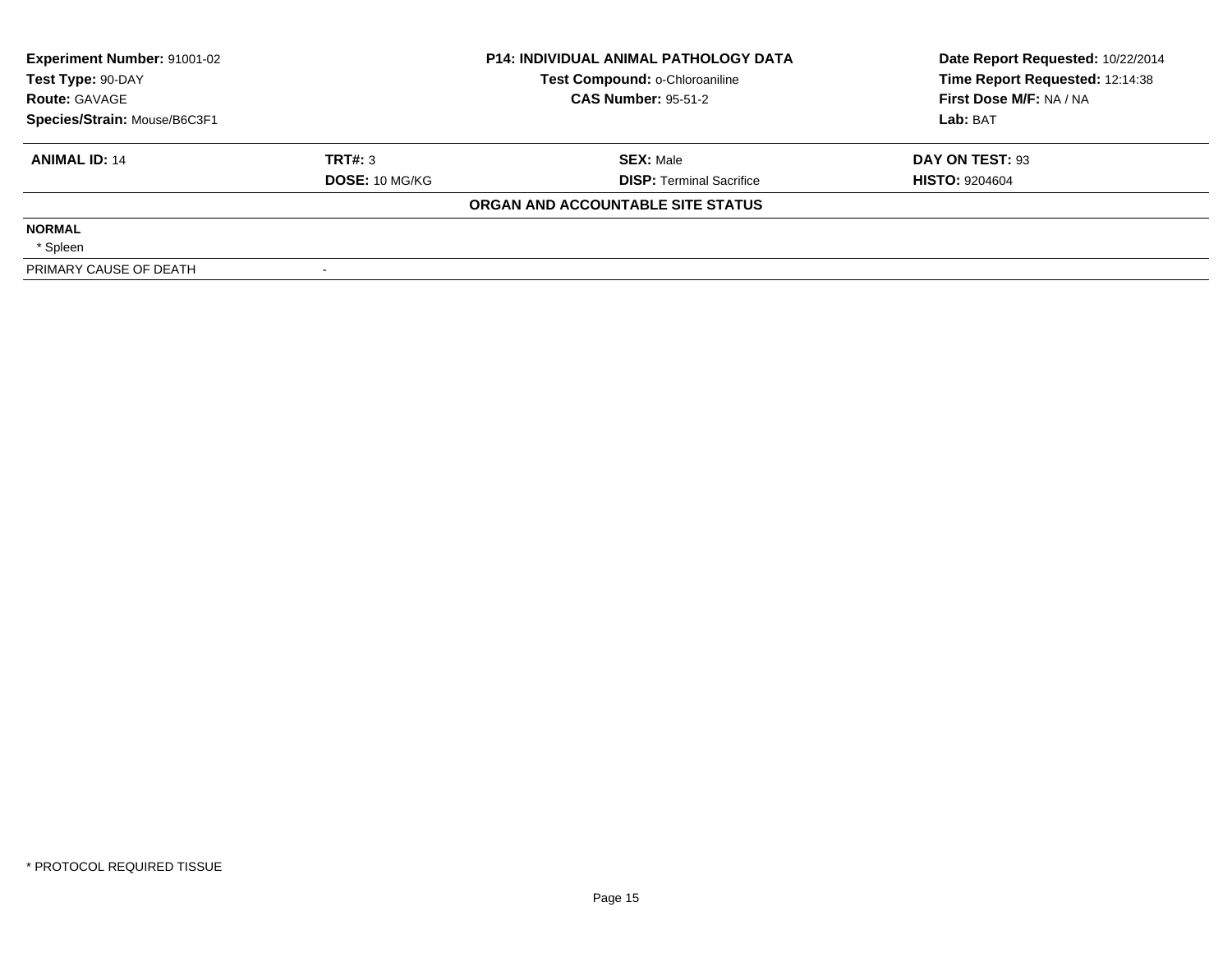| Experiment Number: 91001-02  |                | <b>P14: INDIVIDUAL ANIMAL PATHOLOGY DATA</b> | Date Report Requested: 10/22/2014 |
|------------------------------|----------------|----------------------------------------------|-----------------------------------|
| Test Type: 90-DAY            |                | Test Compound: o-Chloroaniline               | Time Report Requested: 12:14:38   |
| <b>Route: GAVAGE</b>         |                | <b>CAS Number: 95-51-2</b>                   | First Dose M/F: NA / NA           |
| Species/Strain: Mouse/B6C3F1 |                |                                              | Lab: BAT                          |
| <b>ANIMAL ID: 15</b>         | TRT#: 3        | <b>SEX: Male</b>                             | DAY ON TEST: 93                   |
|                              | DOSE: 10 MG/KG | <b>DISP:</b> Terminal Sacrifice              | <b>HISTO: 9204605</b>             |
|                              |                | ORGAN AND ACCOUNTABLE SITE STATUS            |                                   |
| <b>NORMAL</b>                |                |                                              |                                   |
| * Spleen                     |                |                                              |                                   |
| PRIMARY CAUSE OF DEATH       |                |                                              |                                   |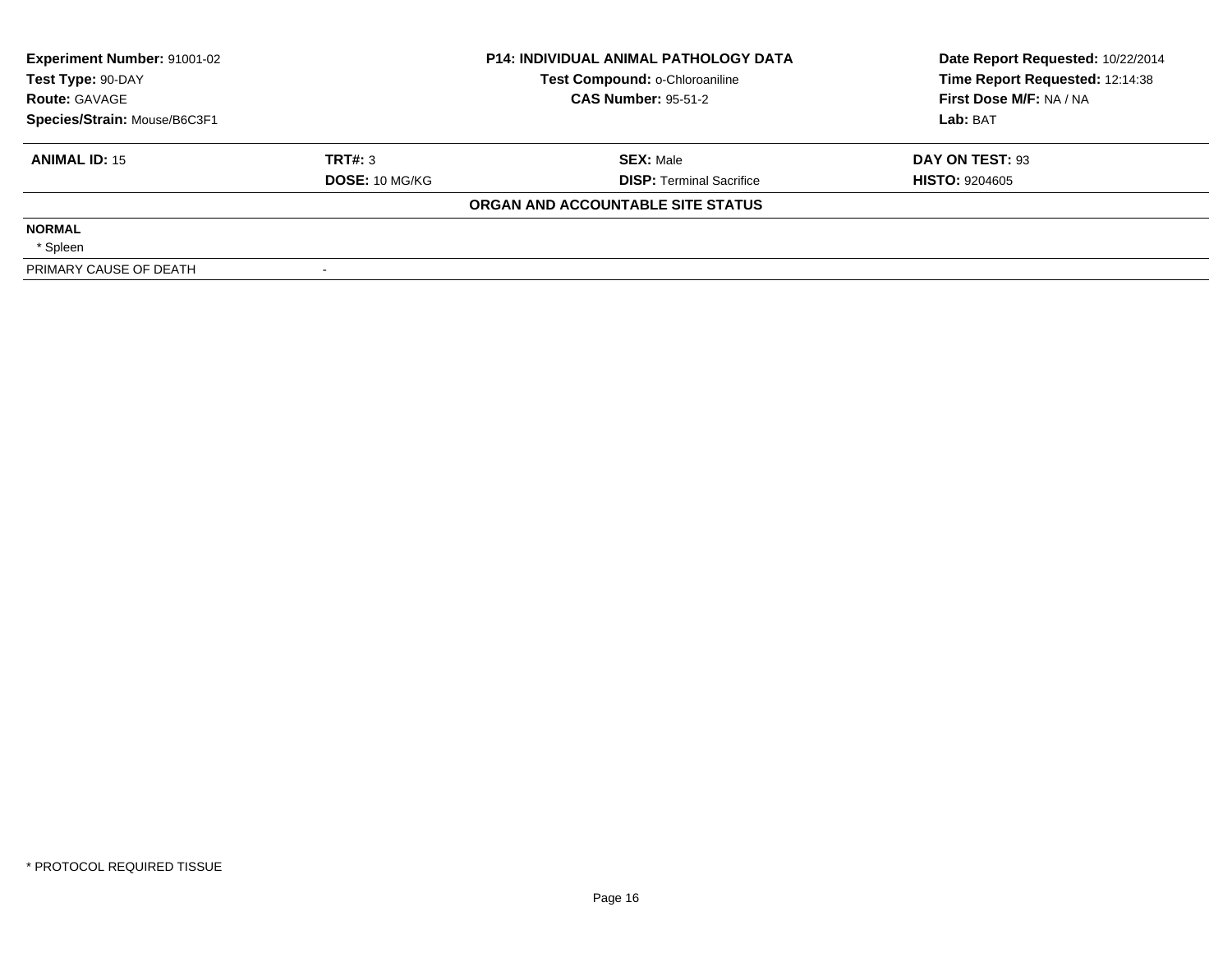| Experiment Number: 91001-02  |                | <b>P14: INDIVIDUAL ANIMAL PATHOLOGY DATA</b> | Date Report Requested: 10/22/2014 |
|------------------------------|----------------|----------------------------------------------|-----------------------------------|
| Test Type: 90-DAY            |                | Test Compound: o-Chloroaniline               | Time Report Requested: 12:14:38   |
| <b>Route: GAVAGE</b>         |                | <b>CAS Number: 95-51-2</b>                   | First Dose M/F: NA / NA           |
| Species/Strain: Mouse/B6C3F1 |                |                                              | Lab: BAT                          |
| <b>ANIMAL ID: 16</b>         | TRT#: 3        | <b>SEX: Male</b>                             | DAY ON TEST: 93                   |
|                              | DOSE: 10 MG/KG | <b>DISP:</b> Terminal Sacrifice              | <b>HISTO: 9204606</b>             |
|                              |                | ORGAN AND ACCOUNTABLE SITE STATUS            |                                   |
| <b>NORMAL</b>                |                |                                              |                                   |
| * Spleen                     |                |                                              |                                   |
| PRIMARY CAUSE OF DEATH       |                |                                              |                                   |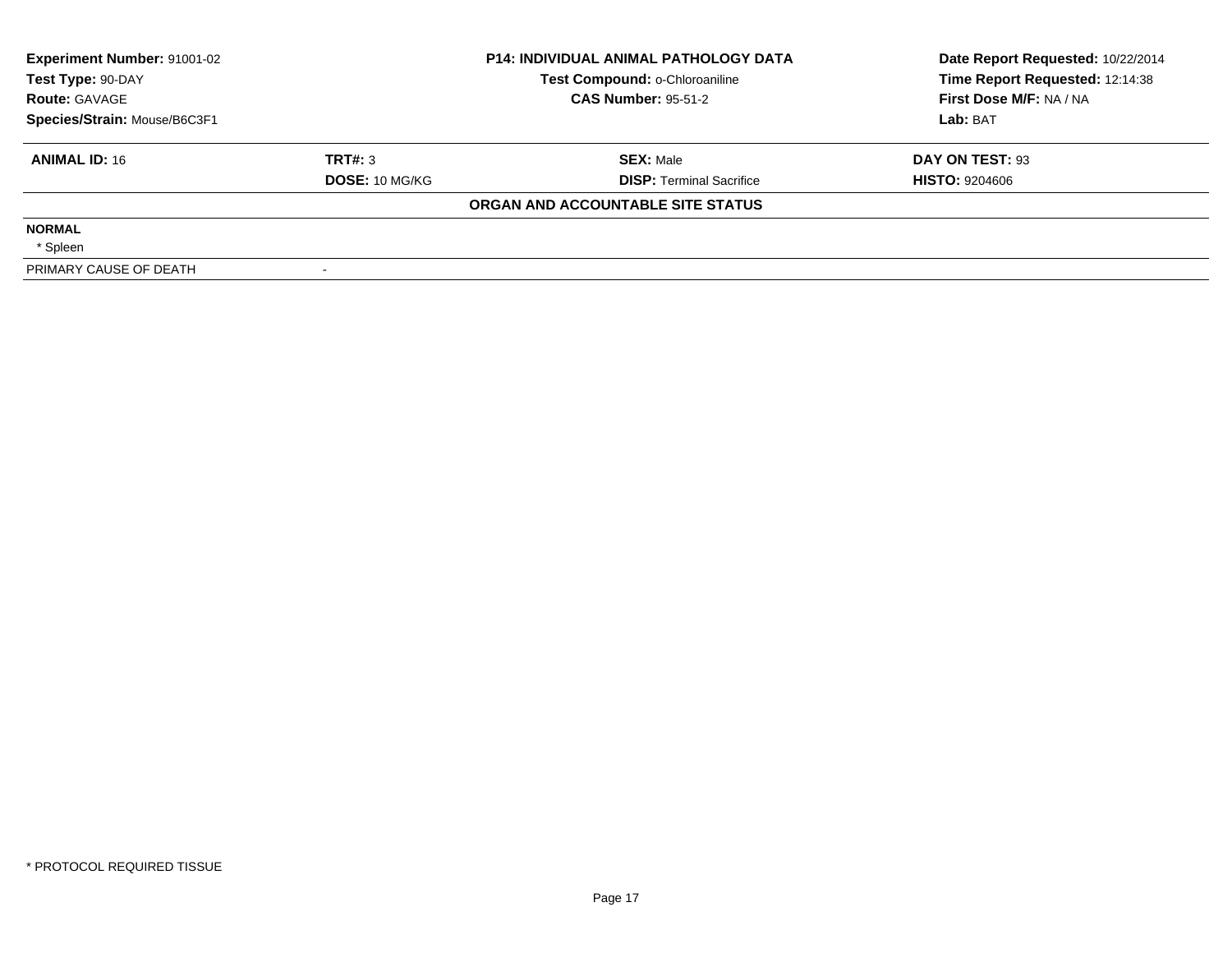| Experiment Number: 91001-02  |                       | <b>P14: INDIVIDUAL ANIMAL PATHOLOGY DATA</b> | Date Report Requested: 10/22/2014 |
|------------------------------|-----------------------|----------------------------------------------|-----------------------------------|
| Test Type: 90-DAY            |                       | Test Compound: o-Chloroaniline               | Time Report Requested: 12:14:38   |
| <b>Route: GAVAGE</b>         |                       | <b>CAS Number: 95-51-2</b>                   | First Dose M/F: NA / NA           |
| Species/Strain: Mouse/B6C3F1 |                       |                                              | Lab: BAT                          |
| <b>ANIMAL ID: 17</b>         | TRT#: 3               | <b>SEX: Male</b>                             | DAY ON TEST: 93                   |
|                              | <b>DOSE: 10 MG/KG</b> | <b>DISP: Terminal Sacrifice</b>              | <b>HISTO: 9204607</b>             |
|                              |                       | ORGAN AND ACCOUNTABLE SITE STATUS            |                                   |
| <b>NORMAL</b>                |                       |                                              |                                   |
| * Spleen                     |                       |                                              |                                   |
| PRIMARY CAUSE OF DEATH       |                       |                                              |                                   |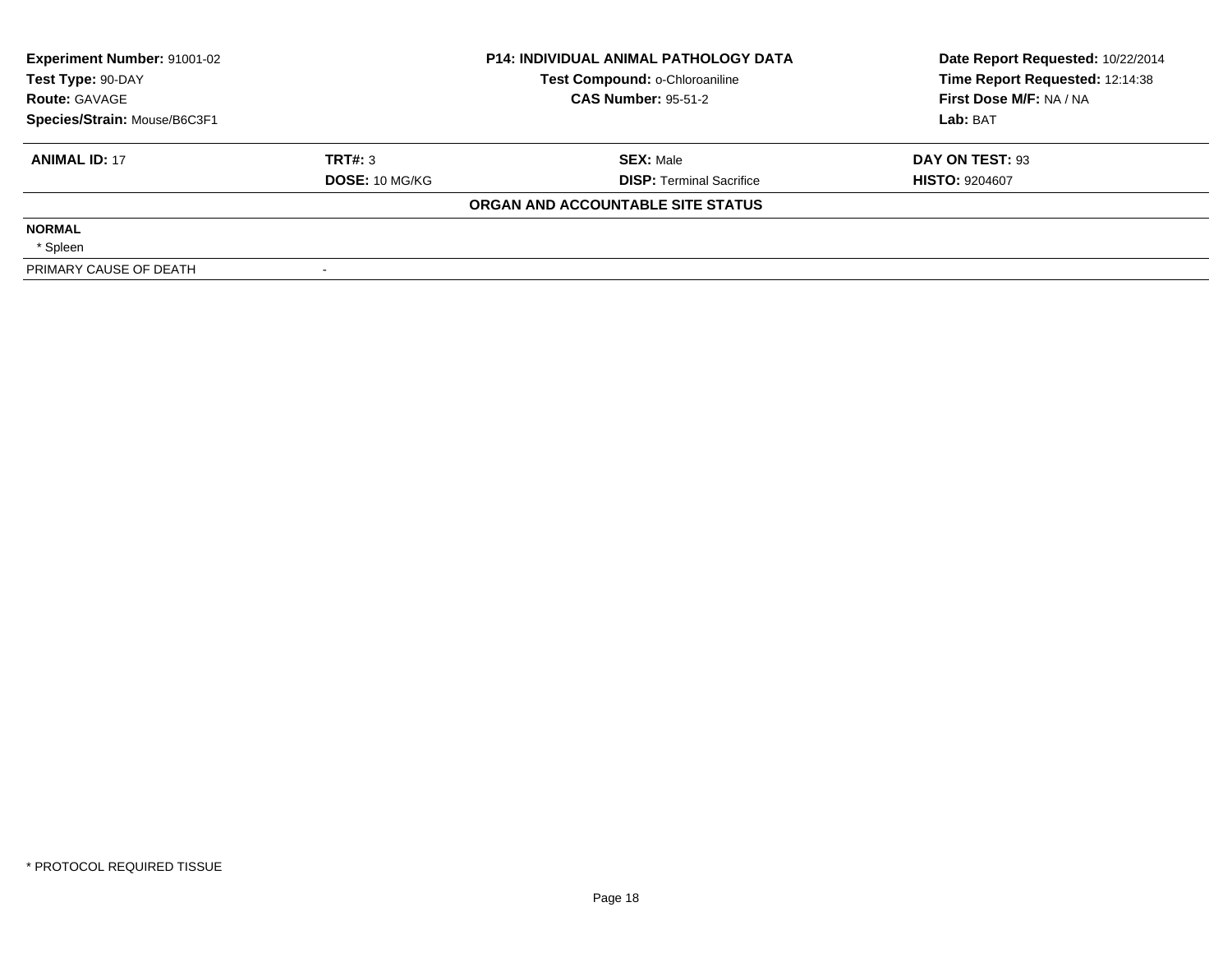| <b>Experiment Number: 91001-02</b><br>Test Type: 90-DAY |                       | <b>P14: INDIVIDUAL ANIMAL PATHOLOGY DATA</b><br>Test Compound: o-Chloroaniline | Date Report Requested: 10/22/2014<br>Time Report Requested: 12:14:38 |
|---------------------------------------------------------|-----------------------|--------------------------------------------------------------------------------|----------------------------------------------------------------------|
| <b>Route: GAVAGE</b>                                    |                       | <b>CAS Number: 95-51-2</b>                                                     | First Dose M/F: NA / NA                                              |
| Species/Strain: Mouse/B6C3F1                            |                       |                                                                                | Lab: BAT                                                             |
| <b>ANIMAL ID: 18</b>                                    | TRT#: 3               | <b>SEX: Male</b>                                                               | DAY ON TEST: 93                                                      |
|                                                         | <b>DOSE: 10 MG/KG</b> | <b>DISP:</b> Terminal Sacrifice                                                | <b>HISTO: 9204608</b>                                                |
|                                                         |                       | ORGAN AND ACCOUNTABLE SITE STATUS                                              |                                                                      |
| <b>NORMAL</b>                                           |                       |                                                                                |                                                                      |
| * Spleen                                                |                       |                                                                                |                                                                      |
| PRIMARY CAUSE OF DEATH                                  |                       |                                                                                |                                                                      |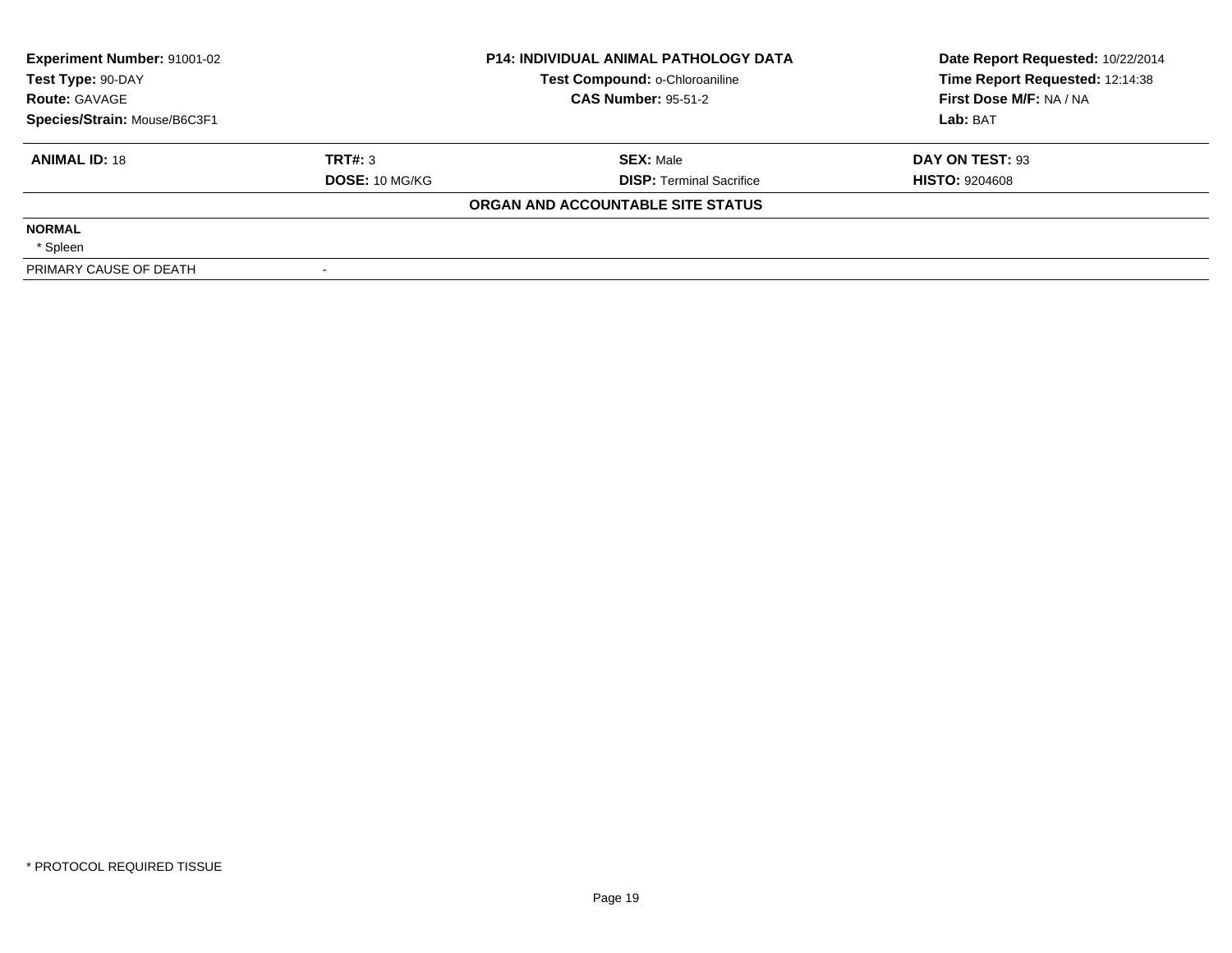| <b>Experiment Number: 91001-02</b><br>Test Type: 90-DAY |                       | <b>P14: INDIVIDUAL ANIMAL PATHOLOGY DATA</b><br>Test Compound: o-Chloroaniline | Date Report Requested: 10/22/2014<br>Time Report Requested: 12:14:38 |
|---------------------------------------------------------|-----------------------|--------------------------------------------------------------------------------|----------------------------------------------------------------------|
| <b>Route: GAVAGE</b>                                    |                       | <b>CAS Number: 95-51-2</b>                                                     | First Dose M/F: NA / NA                                              |
| Species/Strain: Mouse/B6C3F1                            |                       |                                                                                | Lab: BAT                                                             |
| <b>ANIMAL ID: 19</b>                                    | TRT#: 3               | <b>SEX: Male</b>                                                               | DAY ON TEST: 93                                                      |
|                                                         | <b>DOSE: 10 MG/KG</b> | <b>DISP:</b> Terminal Sacrifice                                                | <b>HISTO: 9204609</b>                                                |
|                                                         |                       | ORGAN AND ACCOUNTABLE SITE STATUS                                              |                                                                      |
| <b>NORMAL</b>                                           |                       |                                                                                |                                                                      |
| * Spleen                                                |                       |                                                                                |                                                                      |
| PRIMARY CAUSE OF DEATH                                  |                       |                                                                                |                                                                      |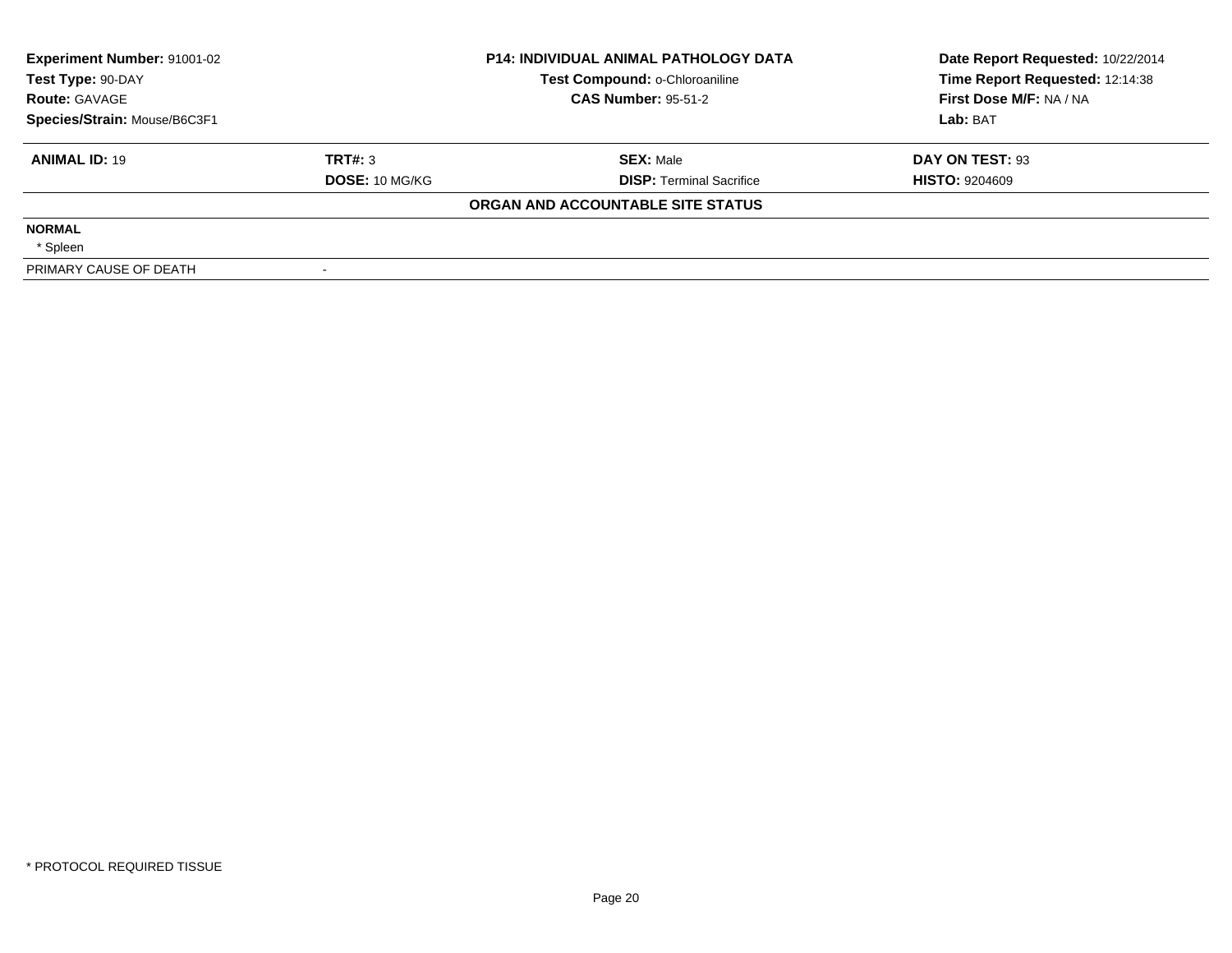| <b>Experiment Number: 91001-02</b><br>Test Type: 90-DAY |                       | <b>P14: INDIVIDUAL ANIMAL PATHOLOGY DATA</b><br>Test Compound: o-Chloroaniline | Date Report Requested: 10/22/2014<br>Time Report Requested: 12:14:38 |
|---------------------------------------------------------|-----------------------|--------------------------------------------------------------------------------|----------------------------------------------------------------------|
| <b>Route: GAVAGE</b>                                    |                       | <b>CAS Number: 95-51-2</b>                                                     | First Dose M/F: NA / NA                                              |
| Species/Strain: Mouse/B6C3F1                            |                       |                                                                                | Lab: BAT                                                             |
| <b>ANIMAL ID: 20</b>                                    | TRT#: 3               | <b>SEX: Male</b>                                                               | DAY ON TEST: 93                                                      |
|                                                         | <b>DOSE: 10 MG/KG</b> | <b>DISP:</b> Terminal Sacrifice                                                | <b>HISTO: 9204610</b>                                                |
|                                                         |                       | ORGAN AND ACCOUNTABLE SITE STATUS                                              |                                                                      |
| <b>NORMAL</b>                                           |                       |                                                                                |                                                                      |
| * Spleen                                                |                       |                                                                                |                                                                      |
| PRIMARY CAUSE OF DEATH                                  |                       |                                                                                |                                                                      |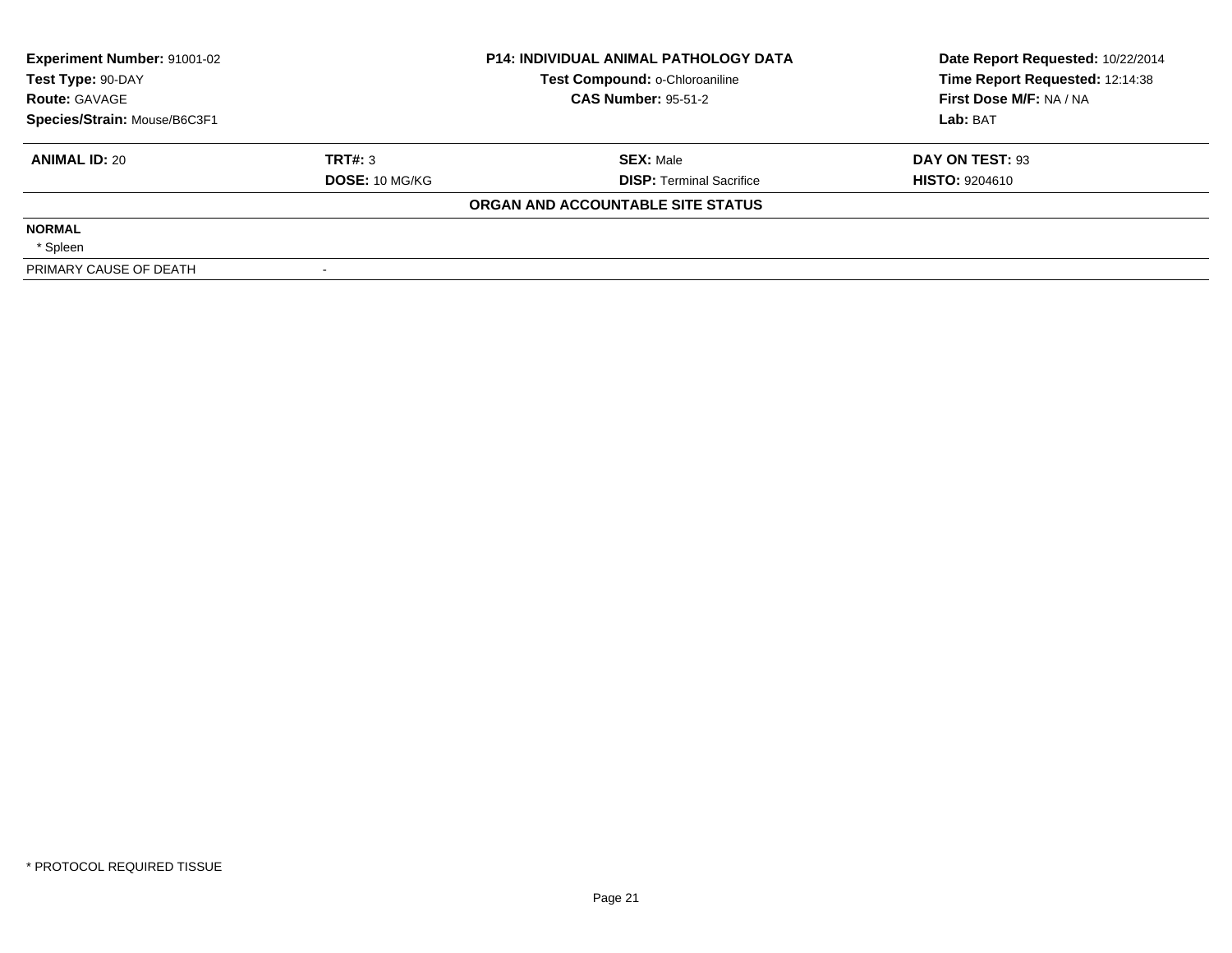| <b>Experiment Number: 91001-02</b><br>Test Type: 90-DAY |                       | <b>P14: INDIVIDUAL ANIMAL PATHOLOGY DATA</b><br>Test Compound: o-Chloroaniline | Date Report Requested: 10/22/2014<br>Time Report Requested: 12:14:38 |
|---------------------------------------------------------|-----------------------|--------------------------------------------------------------------------------|----------------------------------------------------------------------|
| <b>Route: GAVAGE</b>                                    |                       | <b>CAS Number: 95-51-2</b>                                                     | First Dose M/F: NA / NA                                              |
| Species/Strain: Mouse/B6C3F1                            |                       |                                                                                | Lab: BAT                                                             |
| <b>ANIMAL ID: 21</b>                                    | TRT#: 5               | <b>SEX: Male</b>                                                               | DAY ON TEST: 93                                                      |
|                                                         | <b>DOSE: 20 MG/KG</b> | <b>DISP:</b> Terminal Sacrifice                                                | <b>HISTO: 9204581</b>                                                |
|                                                         |                       | ORGAN AND ACCOUNTABLE SITE STATUS                                              |                                                                      |
| <b>NORMAL</b>                                           |                       |                                                                                |                                                                      |
| * Spleen                                                |                       |                                                                                |                                                                      |
| PRIMARY CAUSE OF DEATH                                  |                       |                                                                                |                                                                      |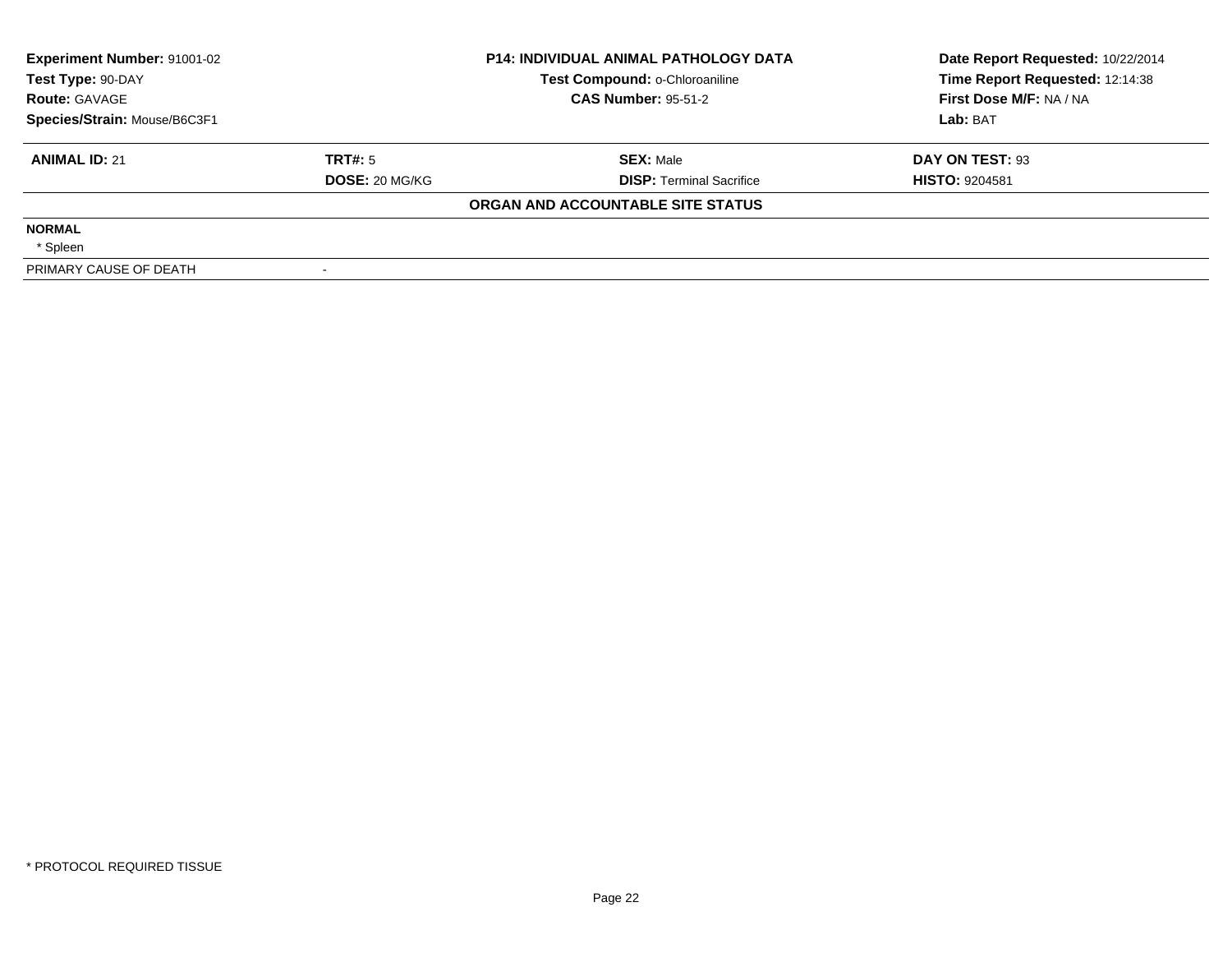| <b>Experiment Number: 91001-02</b><br>Test Type: 90-DAY |                       | <b>P14: INDIVIDUAL ANIMAL PATHOLOGY DATA</b><br>Test Compound: o-Chloroaniline | Date Report Requested: 10/22/2014<br>Time Report Requested: 12:14:38 |
|---------------------------------------------------------|-----------------------|--------------------------------------------------------------------------------|----------------------------------------------------------------------|
| <b>Route: GAVAGE</b>                                    |                       | <b>CAS Number: 95-51-2</b>                                                     | First Dose M/F: NA / NA                                              |
| Species/Strain: Mouse/B6C3F1                            |                       |                                                                                | Lab: BAT                                                             |
| <b>ANIMAL ID: 22</b>                                    | TRT#: 5               | <b>SEX: Male</b>                                                               | DAY ON TEST: 93                                                      |
|                                                         | <b>DOSE: 20 MG/KG</b> | <b>DISP:</b> Terminal Sacrifice                                                | <b>HISTO: 9204582</b>                                                |
|                                                         |                       | ORGAN AND ACCOUNTABLE SITE STATUS                                              |                                                                      |
| <b>NORMAL</b>                                           |                       |                                                                                |                                                                      |
| * Spleen                                                |                       |                                                                                |                                                                      |
| PRIMARY CAUSE OF DEATH                                  |                       |                                                                                |                                                                      |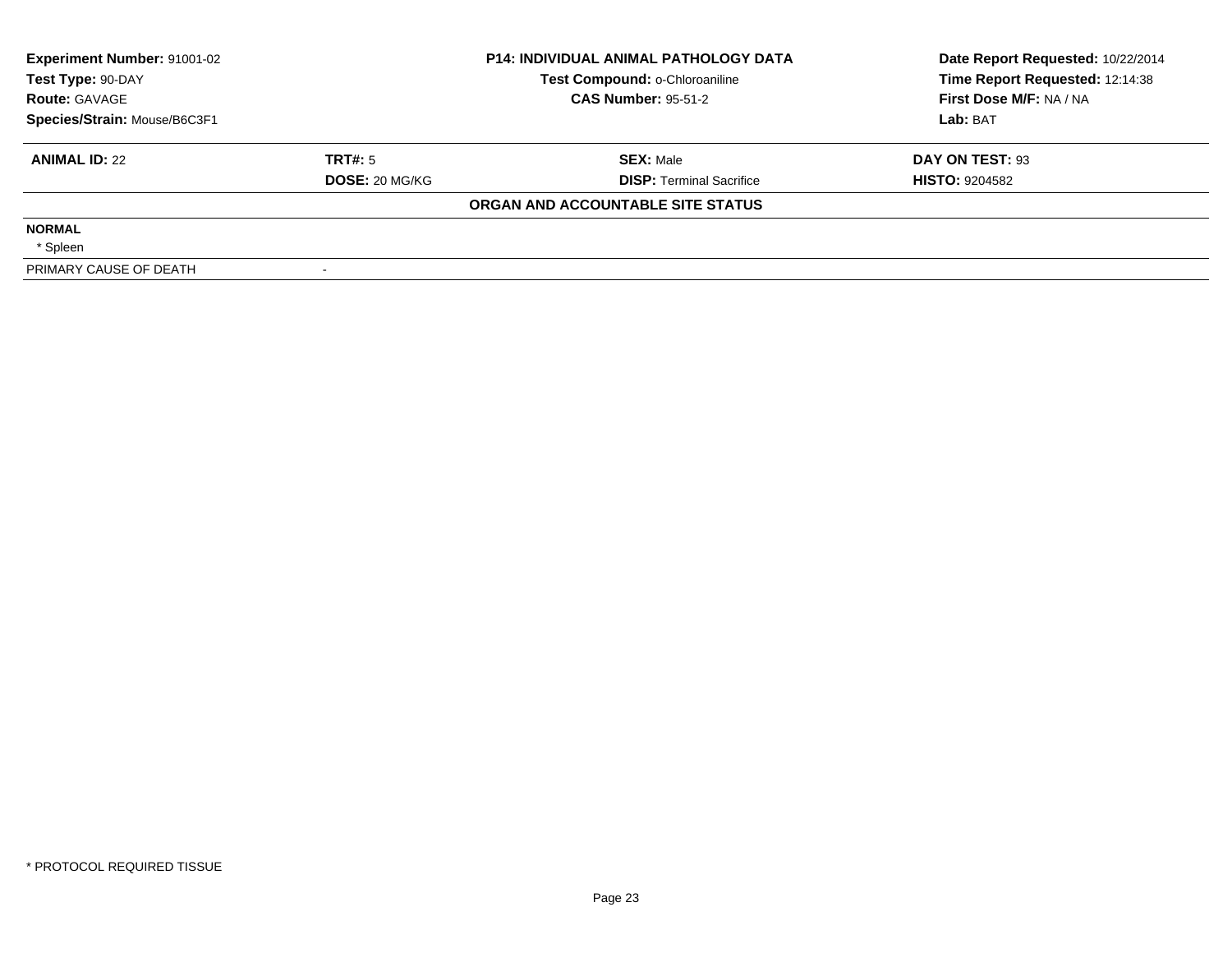| <b>Experiment Number: 91001-02</b><br><b>P14: INDIVIDUAL ANIMAL PATHOLOGY DATA</b><br>Test Compound: o-Chloroaniline<br>Test Type: 90-DAY<br><b>CAS Number: 95-51-2</b><br><b>Route: GAVAGE</b><br>Species/Strain: Mouse/B6C3F1 |                       |                                   | Date Report Requested: 10/22/2014<br>Time Report Requested: 12:14:38 |
|---------------------------------------------------------------------------------------------------------------------------------------------------------------------------------------------------------------------------------|-----------------------|-----------------------------------|----------------------------------------------------------------------|
|                                                                                                                                                                                                                                 |                       |                                   | First Dose M/F: NA / NA                                              |
|                                                                                                                                                                                                                                 |                       |                                   | Lab: BAT                                                             |
| <b>ANIMAL ID: 23</b>                                                                                                                                                                                                            | TRT#: 5               | <b>SEX: Male</b>                  | DAY ON TEST: 93                                                      |
|                                                                                                                                                                                                                                 | <b>DOSE: 20 MG/KG</b> | <b>DISP:</b> Terminal Sacrifice   | <b>HISTO: 9204583</b>                                                |
|                                                                                                                                                                                                                                 |                       | ORGAN AND ACCOUNTABLE SITE STATUS |                                                                      |
| <b>NORMAL</b>                                                                                                                                                                                                                   |                       |                                   |                                                                      |
| * Spleen                                                                                                                                                                                                                        |                       |                                   |                                                                      |
| PRIMARY CAUSE OF DEATH                                                                                                                                                                                                          |                       |                                   |                                                                      |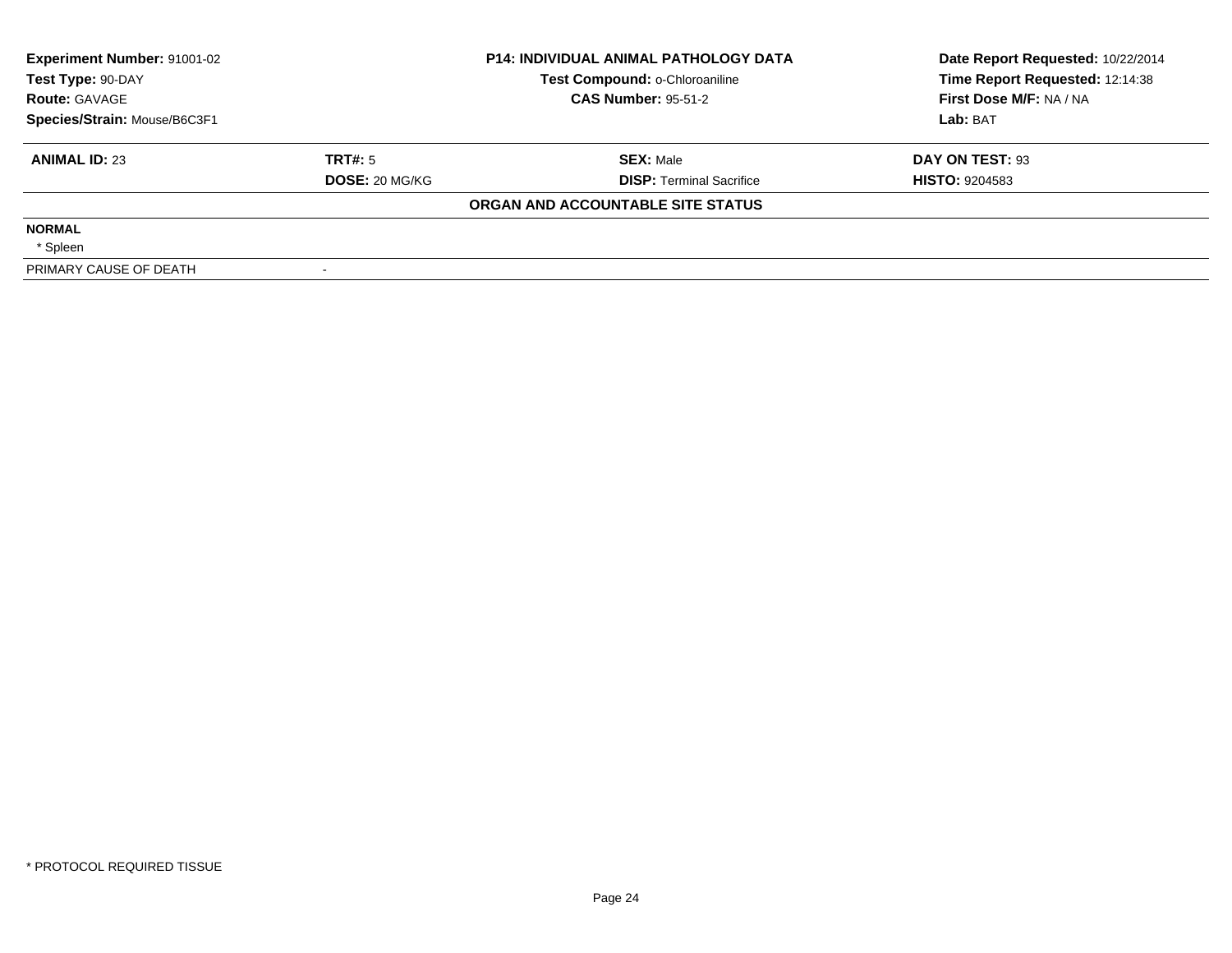| <b>Experiment Number: 91001-02</b><br>Test Compound: o-Chloroaniline<br>Test Type: 90-DAY<br><b>CAS Number: 95-51-2</b><br><b>Route: GAVAGE</b><br>Species/Strain: Mouse/B6C3F1 |                       | <b>P14: INDIVIDUAL ANIMAL PATHOLOGY DATA</b> | Date Report Requested: 10/22/2014<br>Time Report Requested: 12:14:38 |
|---------------------------------------------------------------------------------------------------------------------------------------------------------------------------------|-----------------------|----------------------------------------------|----------------------------------------------------------------------|
|                                                                                                                                                                                 |                       |                                              | First Dose M/F: NA / NA                                              |
|                                                                                                                                                                                 |                       |                                              | Lab: BAT                                                             |
| <b>ANIMAL ID: 24</b>                                                                                                                                                            | TRT#: 5               | <b>SEX: Male</b>                             | DAY ON TEST: 93                                                      |
|                                                                                                                                                                                 | <b>DOSE: 20 MG/KG</b> | <b>DISP:</b> Terminal Sacrifice              | <b>HISTO: 9204584</b>                                                |
|                                                                                                                                                                                 |                       | ORGAN AND ACCOUNTABLE SITE STATUS            |                                                                      |
| <b>NORMAL</b>                                                                                                                                                                   |                       |                                              |                                                                      |
| * Spleen                                                                                                                                                                        |                       |                                              |                                                                      |
| PRIMARY CAUSE OF DEATH                                                                                                                                                          |                       |                                              |                                                                      |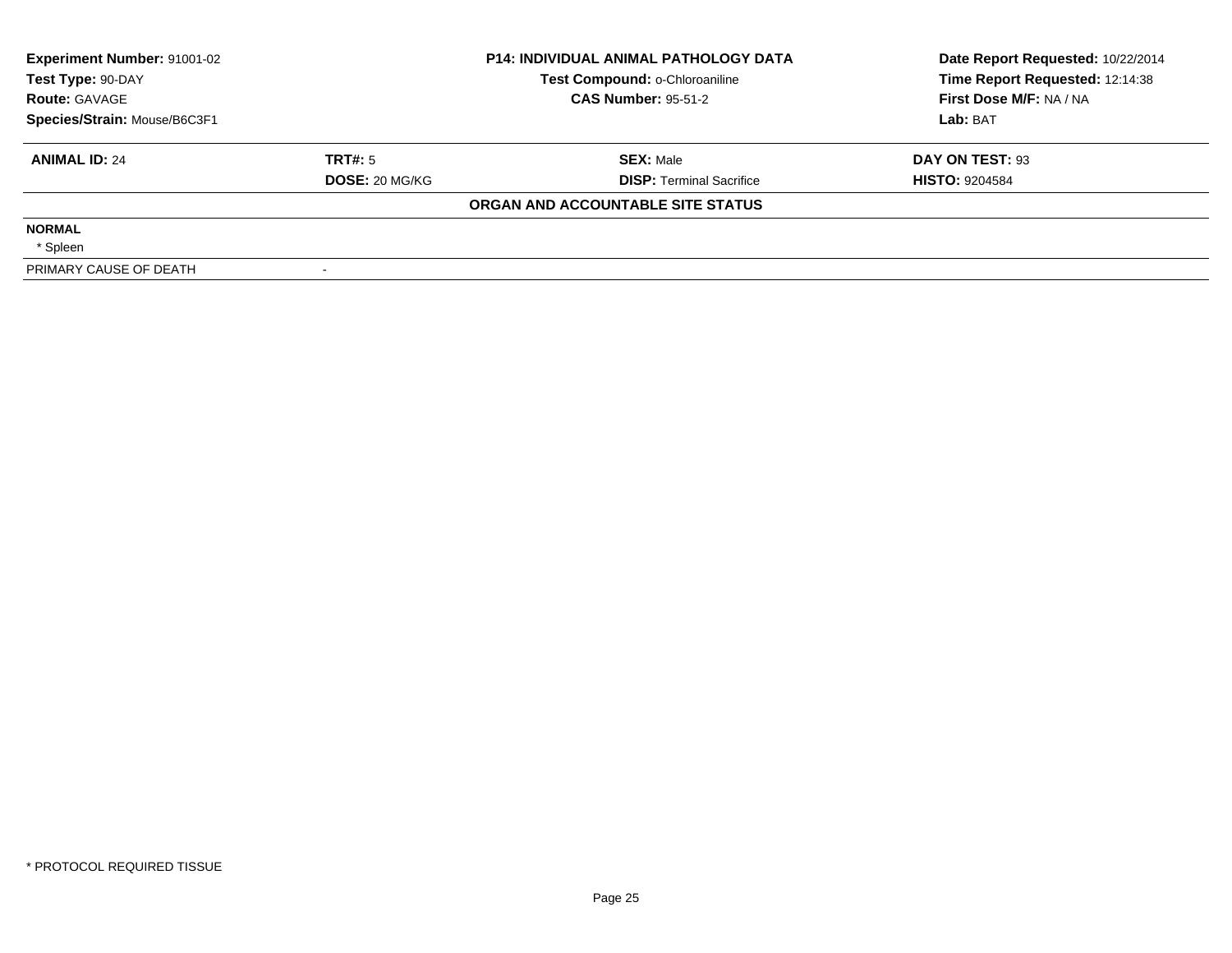| Experiment Number: 91001-02<br><b>P14: INDIVIDUAL ANIMAL PATHOLOGY DATA</b><br>Test Type: 90-DAY |                            | Test Compound: o-Chloroaniline    | Date Report Requested: 10/22/2014<br>Time Report Requested: 12:14:38 |
|--------------------------------------------------------------------------------------------------|----------------------------|-----------------------------------|----------------------------------------------------------------------|
| <b>Route: GAVAGE</b>                                                                             | <b>CAS Number: 95-51-2</b> |                                   | First Dose M/F: NA / NA                                              |
| Species/Strain: Mouse/B6C3F1                                                                     |                            |                                   | Lab: BAT                                                             |
| <b>ANIMAL ID: 25</b>                                                                             | TRT#: 5                    | <b>SEX: Male</b>                  | DAY ON TEST: 93                                                      |
|                                                                                                  | <b>DOSE: 20 MG/KG</b>      | <b>DISP:</b> Terminal Sacrifice   | <b>HISTO: 9204585</b>                                                |
|                                                                                                  |                            | ORGAN AND ACCOUNTABLE SITE STATUS |                                                                      |
| <b>NORMAL</b>                                                                                    |                            |                                   |                                                                      |
| * Spleen                                                                                         |                            |                                   |                                                                      |
| PRIMARY CAUSE OF DEATH                                                                           |                            |                                   |                                                                      |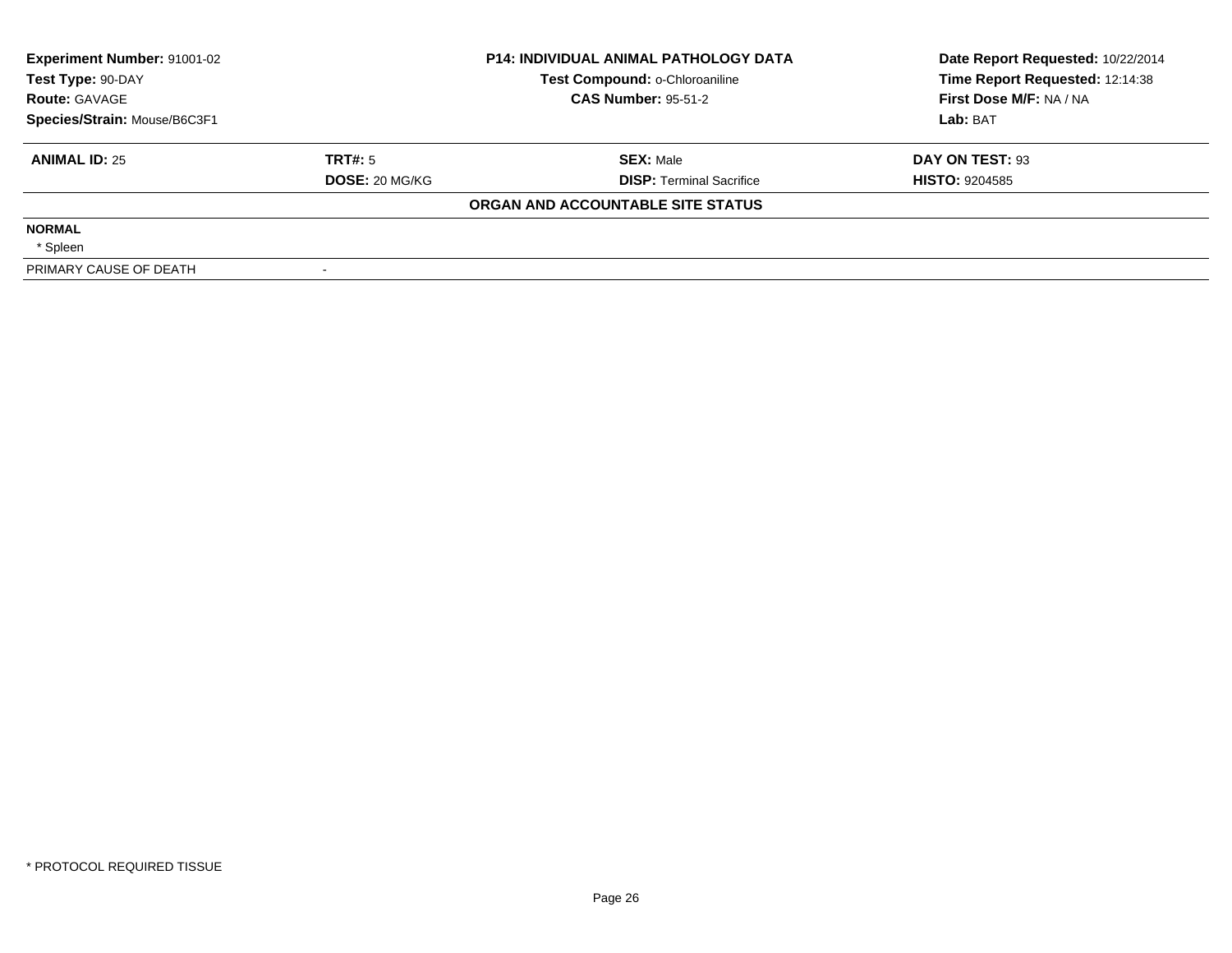| Experiment Number: 91001-02  | <b>P14: INDIVIDUAL ANIMAL PATHOLOGY DATA</b><br>Test Compound: o-Chloroaniline<br>Test Type: 90-DAY<br><b>CAS Number: 95-51-2</b> |                                   | Date Report Requested: 10/22/2014<br>Time Report Requested: 12:14:38 |  |
|------------------------------|-----------------------------------------------------------------------------------------------------------------------------------|-----------------------------------|----------------------------------------------------------------------|--|
| <b>Route: GAVAGE</b>         |                                                                                                                                   |                                   | First Dose M/F: NA / NA                                              |  |
| Species/Strain: Mouse/B6C3F1 |                                                                                                                                   |                                   | Lab: BAT                                                             |  |
| <b>ANIMAL ID: 26</b>         | TRT#: 5                                                                                                                           | <b>SEX: Male</b>                  | DAY ON TEST: 93                                                      |  |
|                              | <b>DOSE: 20 MG/KG</b>                                                                                                             | <b>DISP:</b> Terminal Sacrifice   | <b>HISTO: 9204586</b>                                                |  |
|                              |                                                                                                                                   | ORGAN AND ACCOUNTABLE SITE STATUS |                                                                      |  |
| <b>NORMAL</b>                |                                                                                                                                   |                                   |                                                                      |  |
| * Spleen                     |                                                                                                                                   |                                   |                                                                      |  |
| PRIMARY CAUSE OF DEATH       |                                                                                                                                   |                                   |                                                                      |  |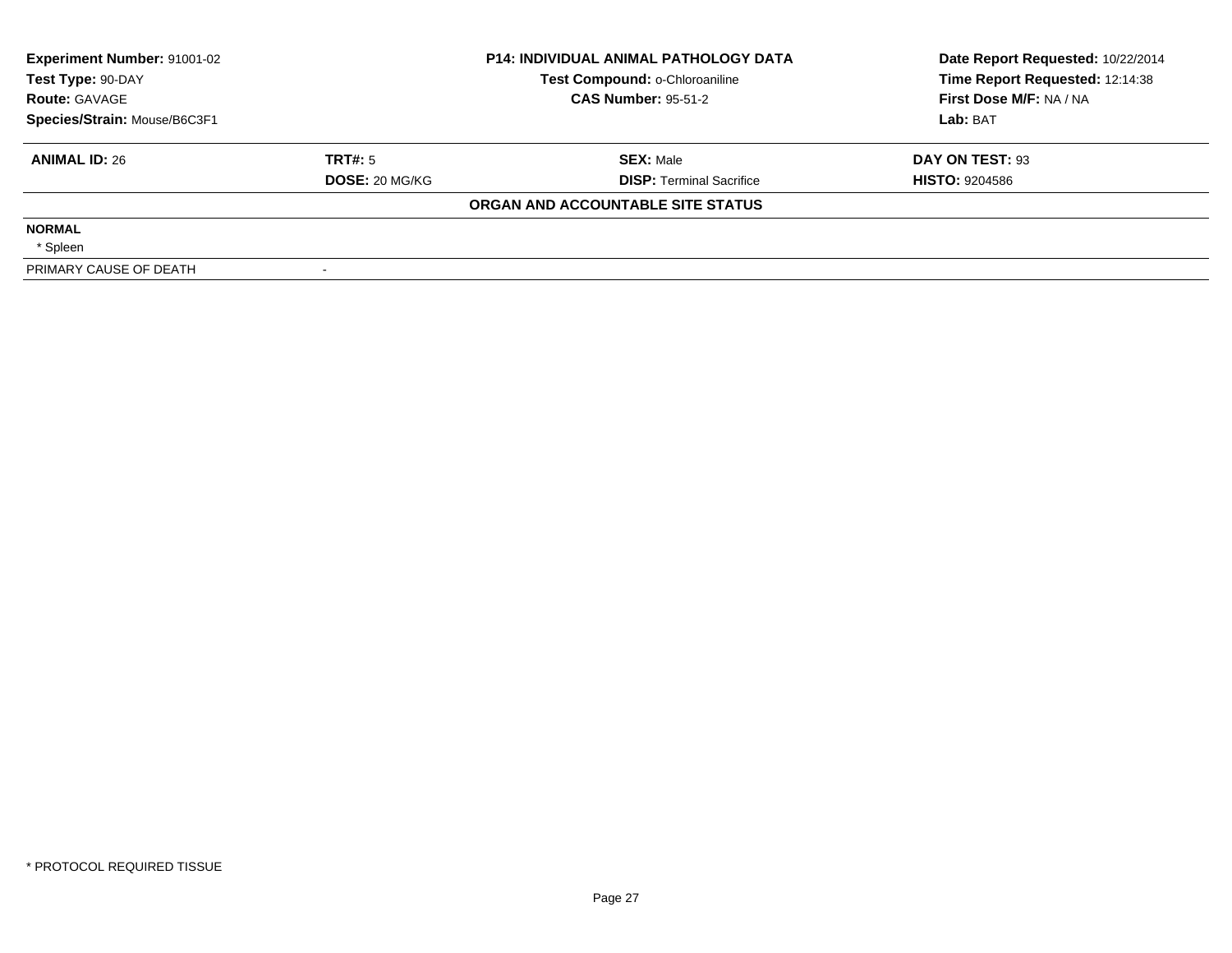| <b>Experiment Number: 91001-02</b><br>Test Type: 90-DAY<br><b>Route: GAVAGE</b><br>Species/Strain: Mouse/B6C3F1 |                       | <b>P14: INDIVIDUAL ANIMAL PATHOLOGY DATA</b><br>Test Compound: o-Chloroaniline | Date Report Requested: 10/22/2014<br>Time Report Requested: 12:14:38 |
|-----------------------------------------------------------------------------------------------------------------|-----------------------|--------------------------------------------------------------------------------|----------------------------------------------------------------------|
|                                                                                                                 |                       | <b>CAS Number: 95-51-2</b>                                                     | First Dose M/F: NA / NA                                              |
|                                                                                                                 |                       |                                                                                | Lab: BAT                                                             |
| <b>ANIMAL ID: 27</b>                                                                                            | TRT#: 5               | <b>SEX: Male</b>                                                               | DAY ON TEST: 93                                                      |
|                                                                                                                 | <b>DOSE: 20 MG/KG</b> | <b>DISP:</b> Terminal Sacrifice                                                | <b>HISTO: 9204587</b>                                                |
|                                                                                                                 |                       | ORGAN AND ACCOUNTABLE SITE STATUS                                              |                                                                      |
| <b>NORMAL</b>                                                                                                   |                       |                                                                                |                                                                      |
| * Spleen                                                                                                        |                       |                                                                                |                                                                      |
| PRIMARY CAUSE OF DEATH                                                                                          |                       |                                                                                |                                                                      |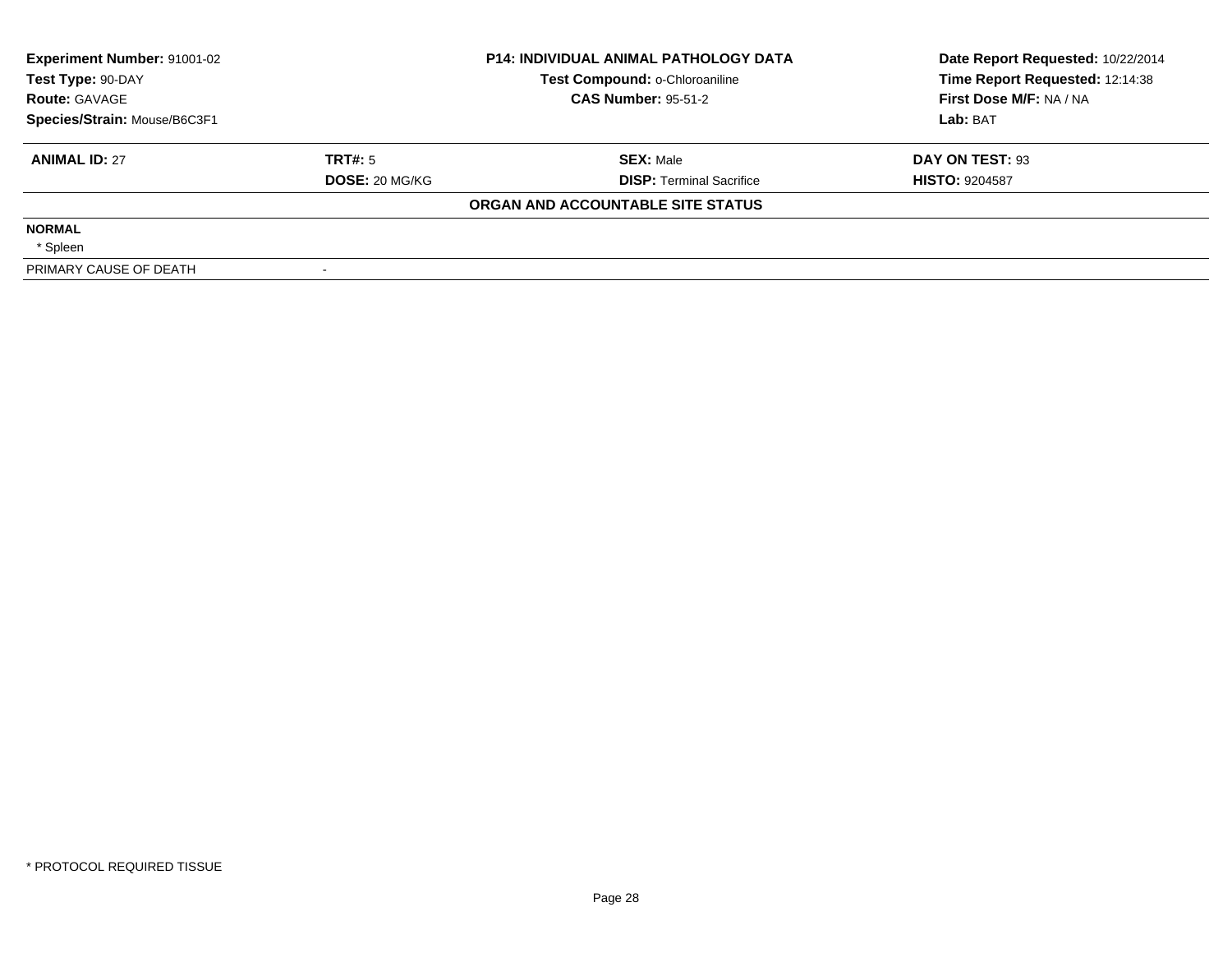| Experiment Number: 91001-02<br><b>P14: INDIVIDUAL ANIMAL PATHOLOGY DATA</b><br>Test Compound: o-Chloroaniline<br>Test Type: 90-DAY<br><b>CAS Number: 95-51-2</b><br><b>Route: GAVAGE</b><br>Species/Strain: Mouse/B6C3F1 |                       | Date Report Requested: 10/22/2014<br>Time Report Requested: 12:14:38 |                         |
|--------------------------------------------------------------------------------------------------------------------------------------------------------------------------------------------------------------------------|-----------------------|----------------------------------------------------------------------|-------------------------|
|                                                                                                                                                                                                                          |                       |                                                                      | First Dose M/F: NA / NA |
|                                                                                                                                                                                                                          |                       |                                                                      | Lab: BAT                |
| <b>ANIMAL ID: 28</b>                                                                                                                                                                                                     | TRT#: 5               | <b>SEX: Male</b>                                                     | DAY ON TEST: 93         |
|                                                                                                                                                                                                                          | <b>DOSE: 20 MG/KG</b> | <b>DISP:</b> Terminal Sacrifice                                      | <b>HISTO: 9204588</b>   |
|                                                                                                                                                                                                                          |                       | ORGAN AND ACCOUNTABLE SITE STATUS                                    |                         |
| <b>NORMAL</b>                                                                                                                                                                                                            |                       |                                                                      |                         |
| * Spleen                                                                                                                                                                                                                 |                       |                                                                      |                         |
| PRIMARY CAUSE OF DEATH                                                                                                                                                                                                   |                       |                                                                      |                         |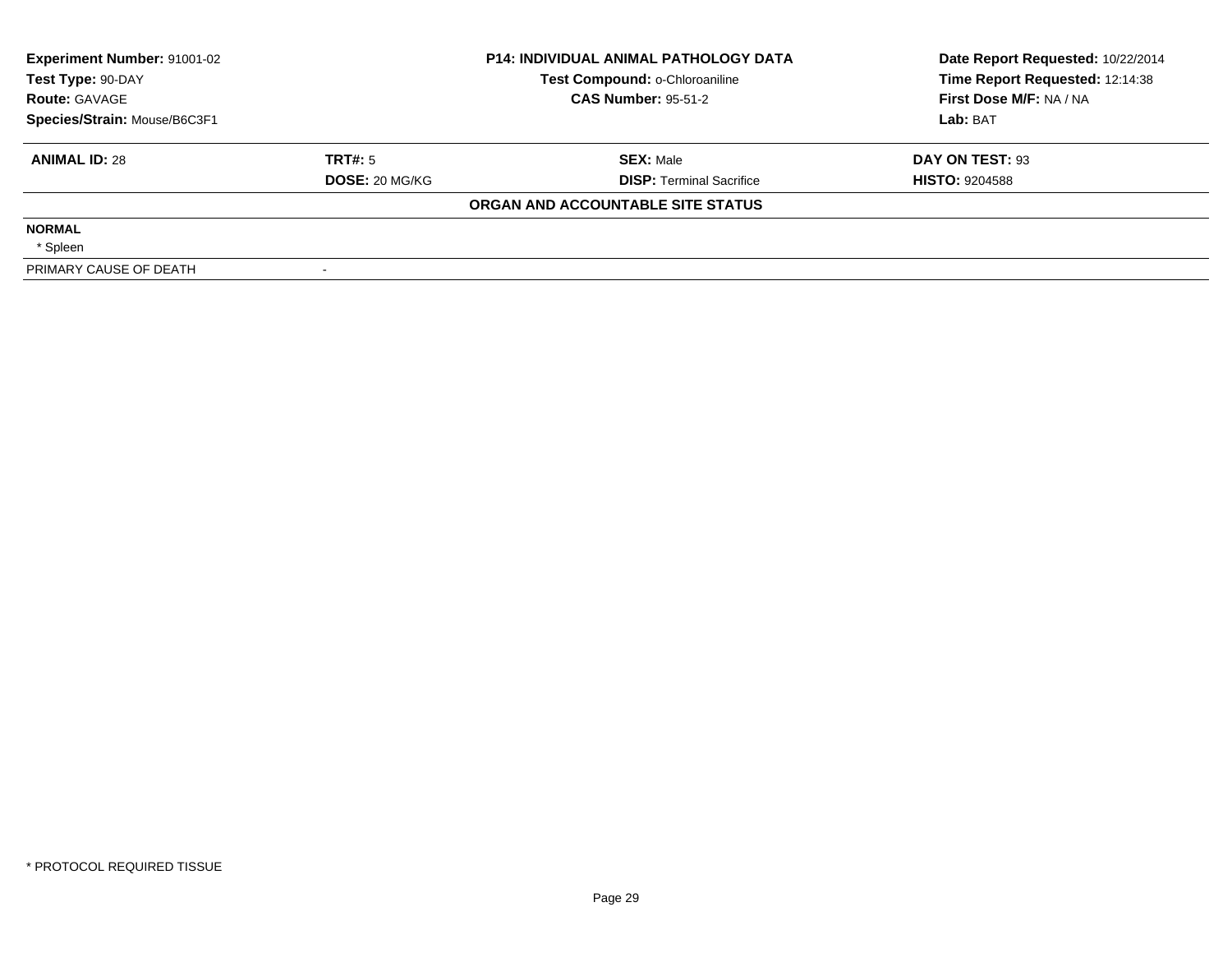| Experiment Number: 91001-02<br><b>P14: INDIVIDUAL ANIMAL PATHOLOGY DATA</b><br>Test Compound: o-Chloroaniline<br>Test Type: 90-DAY |                            | Date Report Requested: 10/22/2014<br>Time Report Requested: 12:14:38 |                         |
|------------------------------------------------------------------------------------------------------------------------------------|----------------------------|----------------------------------------------------------------------|-------------------------|
| <b>Route: GAVAGE</b>                                                                                                               | <b>CAS Number: 95-51-2</b> |                                                                      | First Dose M/F: NA / NA |
| Species/Strain: Mouse/B6C3F1                                                                                                       |                            |                                                                      | Lab: BAT                |
| <b>ANIMAL ID: 29</b>                                                                                                               | TRT#: 5                    | <b>SEX: Male</b>                                                     | DAY ON TEST: 93         |
|                                                                                                                                    | <b>DOSE: 20 MG/KG</b>      | <b>DISP:</b> Terminal Sacrifice                                      | <b>HISTO: 9204589</b>   |
|                                                                                                                                    |                            | ORGAN AND ACCOUNTABLE SITE STATUS                                    |                         |
| <b>NORMAL</b>                                                                                                                      |                            |                                                                      |                         |
| * Spleen                                                                                                                           |                            |                                                                      |                         |
| PRIMARY CAUSE OF DEATH                                                                                                             |                            |                                                                      |                         |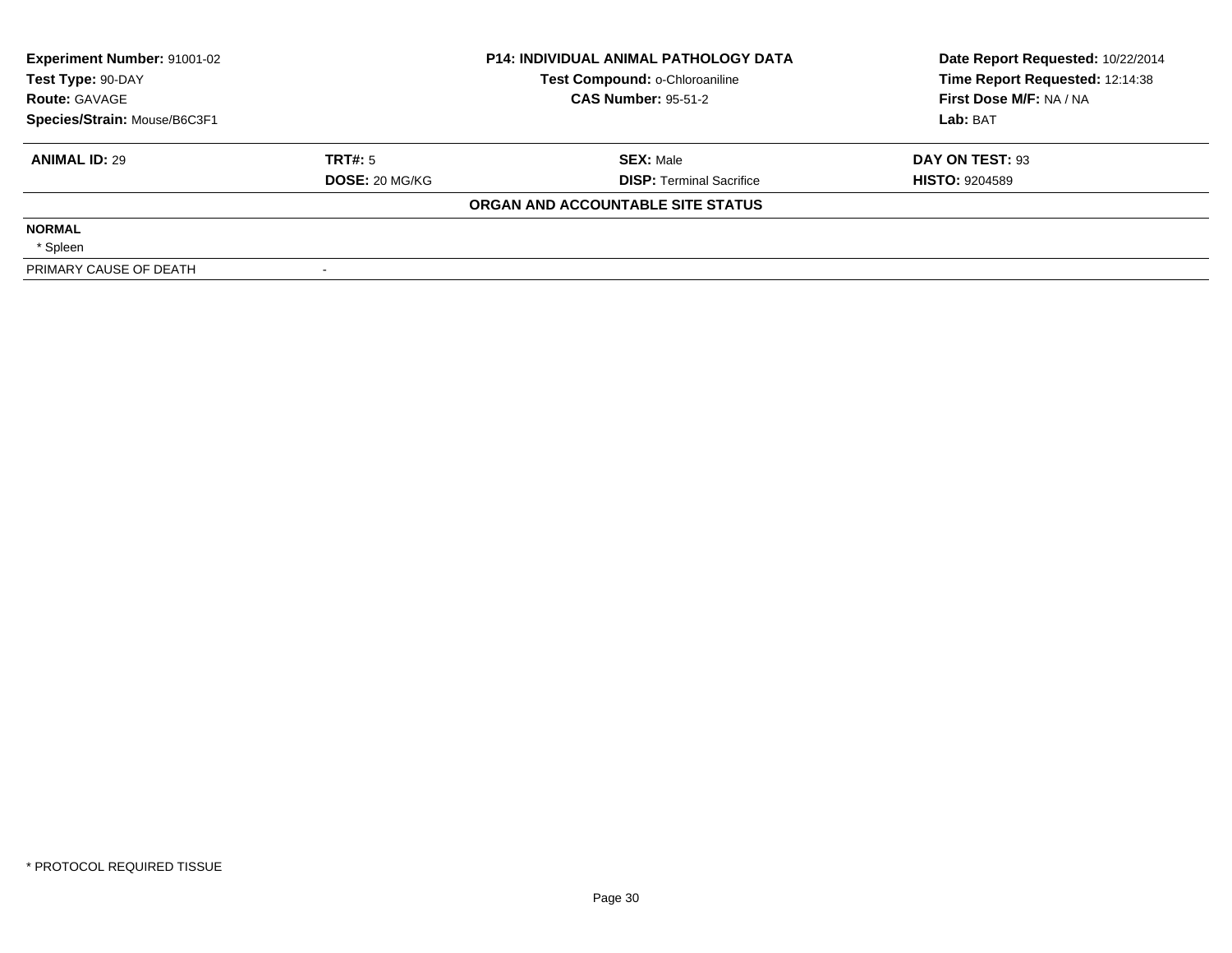| <b>Experiment Number: 91001-02</b><br>Test Type: 90-DAY<br><b>Route: GAVAGE</b><br>Species/Strain: Mouse/B6C3F1 |                       | <b>P14: INDIVIDUAL ANIMAL PATHOLOGY DATA</b><br>Test Compound: o-Chloroaniline | Date Report Requested: 10/22/2014<br>Time Report Requested: 12:14:38 |
|-----------------------------------------------------------------------------------------------------------------|-----------------------|--------------------------------------------------------------------------------|----------------------------------------------------------------------|
|                                                                                                                 |                       | <b>CAS Number: 95-51-2</b>                                                     | First Dose M/F: NA / NA                                              |
|                                                                                                                 |                       |                                                                                | Lab: BAT                                                             |
| <b>ANIMAL ID: 30</b>                                                                                            | TRT#: 5               | <b>SEX: Male</b>                                                               | DAY ON TEST: 93                                                      |
|                                                                                                                 | <b>DOSE: 20 MG/KG</b> | <b>DISP:</b> Terminal Sacrifice                                                | <b>HISTO: 9204590</b>                                                |
|                                                                                                                 |                       | ORGAN AND ACCOUNTABLE SITE STATUS                                              |                                                                      |
| <b>NORMAL</b>                                                                                                   |                       |                                                                                |                                                                      |
| * Spleen                                                                                                        |                       |                                                                                |                                                                      |
| PRIMARY CAUSE OF DEATH                                                                                          |                       |                                                                                |                                                                      |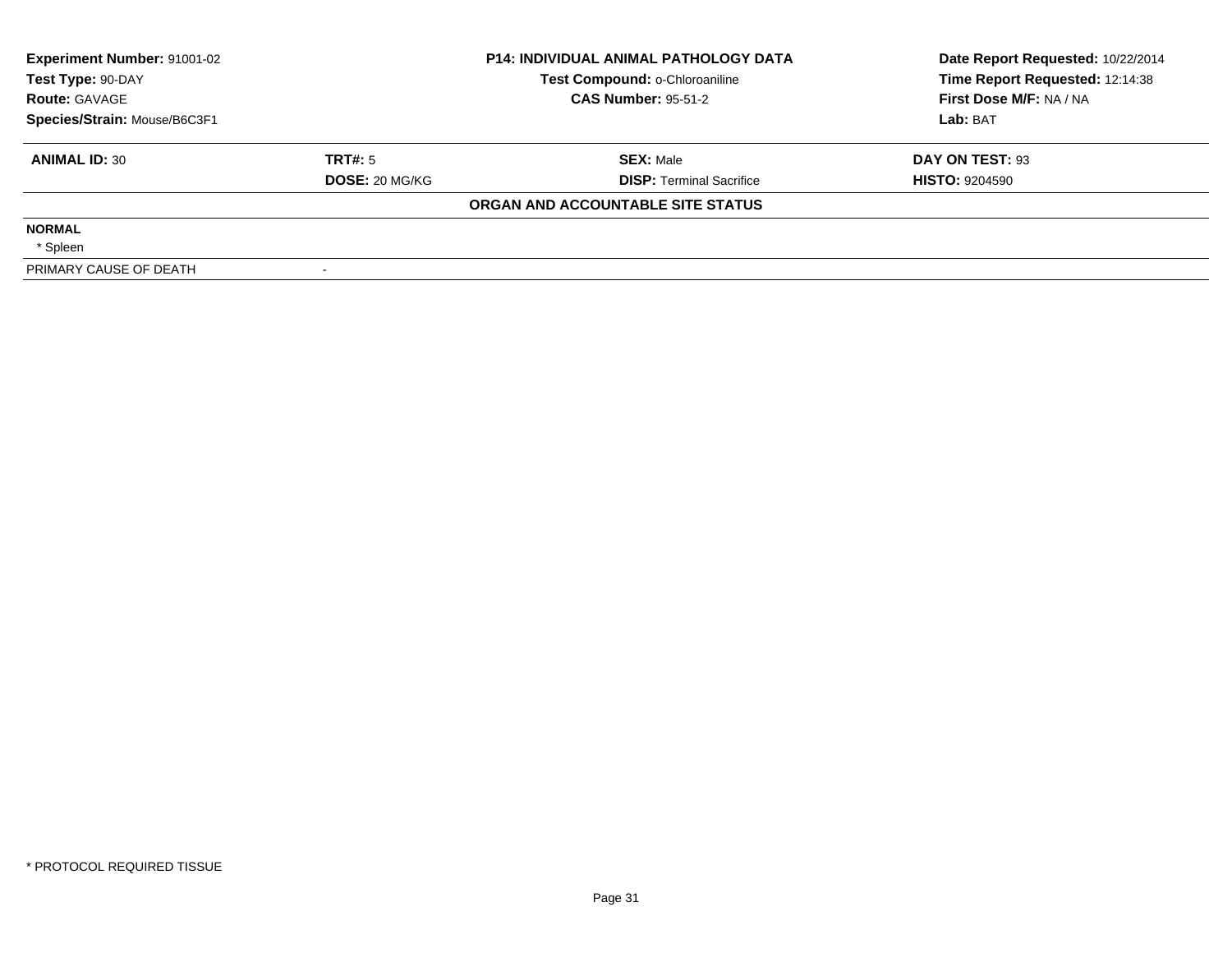| <b>Experiment Number: 91001-02</b><br>Test Type: 90-DAY<br><b>Route: GAVAGE</b><br>Species/Strain: Mouse/B6C3F1 |                       | <b>P14: INDIVIDUAL ANIMAL PATHOLOGY DATA</b><br>Test Compound: o-Chloroaniline | Date Report Requested: 10/22/2014<br>Time Report Requested: 12:14:38 |
|-----------------------------------------------------------------------------------------------------------------|-----------------------|--------------------------------------------------------------------------------|----------------------------------------------------------------------|
|                                                                                                                 |                       | <b>CAS Number: 95-51-2</b>                                                     | First Dose M/F: NA / NA                                              |
|                                                                                                                 |                       |                                                                                | Lab: BAT                                                             |
| <b>ANIMAL ID: 31</b>                                                                                            | <b>TRT#: 7</b>        | <b>SEX: Male</b>                                                               | DAY ON TEST: 93                                                      |
|                                                                                                                 | <b>DOSE: 40 MG/KG</b> | <b>DISP:</b> Terminal Sacrifice                                                | <b>HISTO: 9204561</b>                                                |
|                                                                                                                 |                       | ORGAN AND ACCOUNTABLE SITE STATUS                                              |                                                                      |
| <b>NORMAL</b>                                                                                                   |                       |                                                                                |                                                                      |
| * Spleen                                                                                                        |                       |                                                                                |                                                                      |
| PRIMARY CAUSE OF DEATH                                                                                          |                       |                                                                                |                                                                      |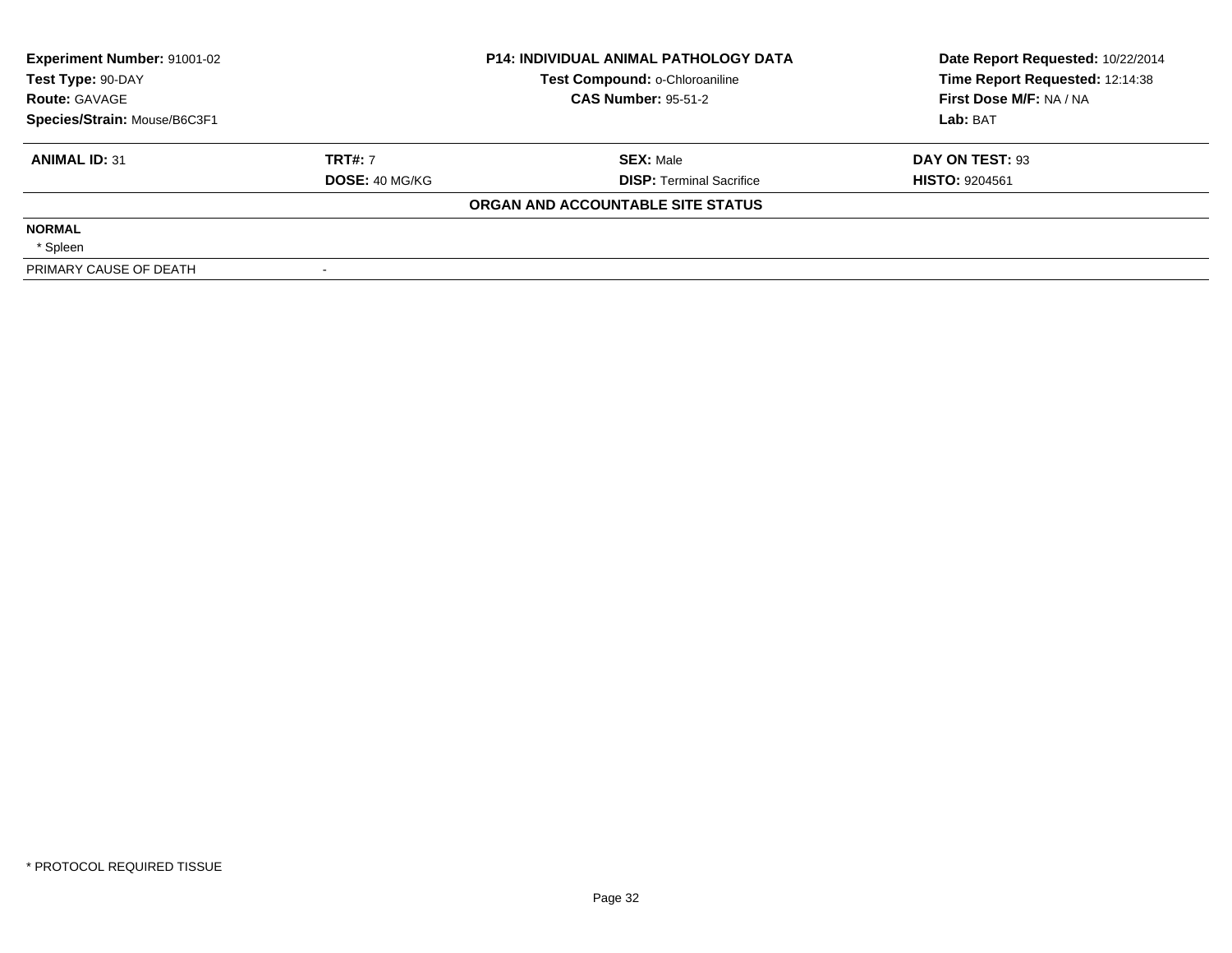| <b>Experiment Number: 91001-02</b>        |                       | <b>P14: INDIVIDUAL ANIMAL PATHOLOGY DATA</b> | Date Report Requested: 10/22/2014 |
|-------------------------------------------|-----------------------|----------------------------------------------|-----------------------------------|
| Test Type: 90-DAY<br><b>Route: GAVAGE</b> |                       | Test Compound: o-Chloroaniline               | Time Report Requested: 12:14:38   |
|                                           |                       | <b>CAS Number: 95-51-2</b>                   | First Dose M/F: NA / NA           |
| Species/Strain: Mouse/B6C3F1              |                       |                                              | <b>Lab:</b> BAT                   |
| <b>ANIMAL ID: 32</b>                      | <b>TRT#: 7</b>        | <b>SEX: Male</b>                             | DAY ON TEST: 93                   |
|                                           | <b>DOSE: 40 MG/KG</b> | <b>DISP: Terminal Sacrifice</b>              | <b>HISTO: 9204562</b>             |
| <b>OBSERVATIONS</b>                       |                       |                                              |                                   |
| * Spleen                                  |                       | Hematopoietic Cell Proliferation             | Minimal                           |
| PRIMARY CAUSE OF DEATH                    |                       |                                              |                                   |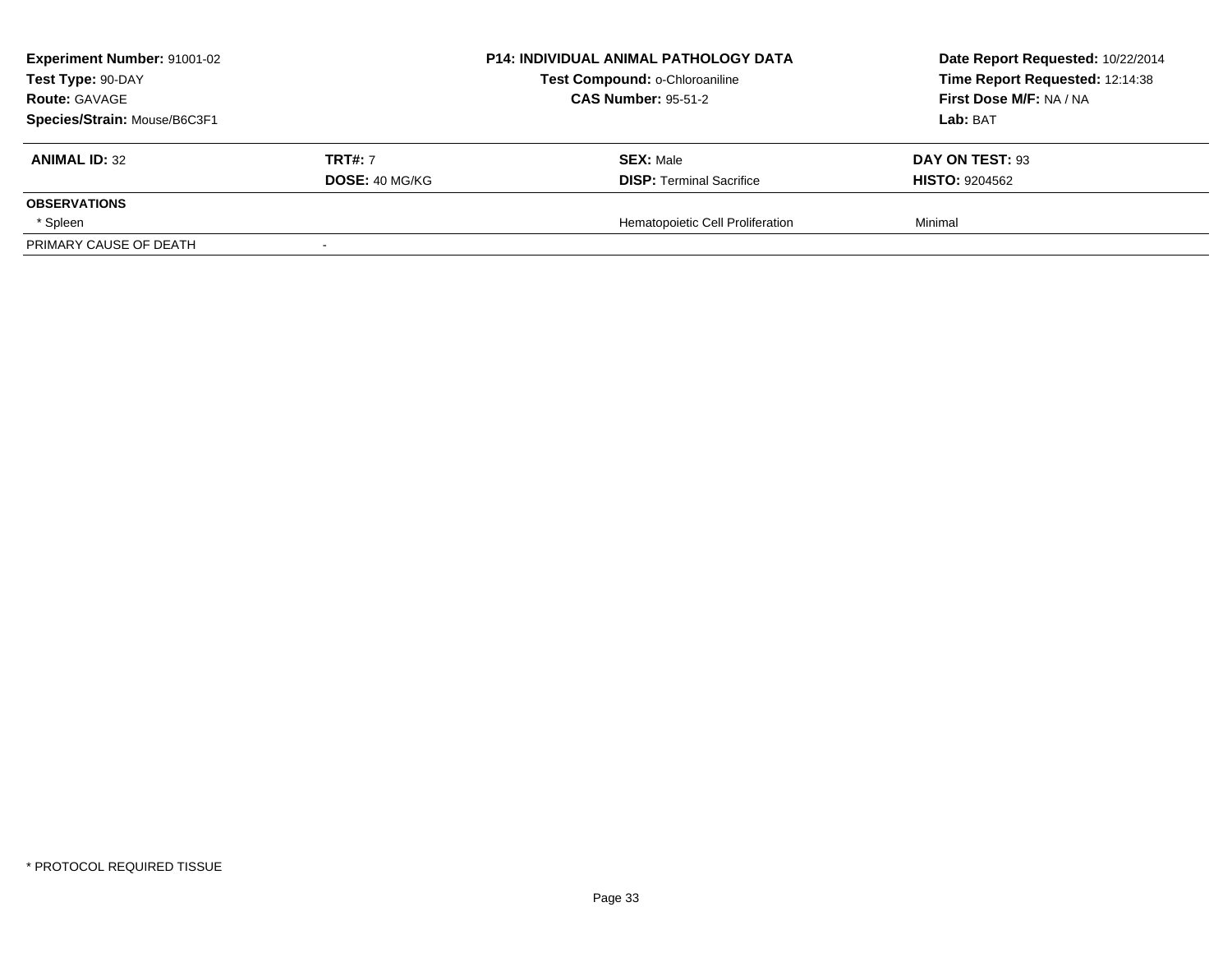| <b>Experiment Number: 91001-02</b><br>Test Type: 90-DAY<br><b>Route: GAVAGE</b> |                           | <b>P14: INDIVIDUAL ANIMAL PATHOLOGY DATA</b><br>Test Compound: o-Chloroaniline<br><b>CAS Number: 95-51-2</b> | Date Report Requested: 10/22/2014<br>Time Report Requested: 12:14:38<br>First Dose M/F: NA / NA |
|---------------------------------------------------------------------------------|---------------------------|--------------------------------------------------------------------------------------------------------------|-------------------------------------------------------------------------------------------------|
| Species/Strain: Mouse/B6C3F1                                                    |                           |                                                                                                              | Lab: BAT                                                                                        |
| <b>ANIMAL ID: 33</b>                                                            | <b>TRT#: 7</b>            | <b>SEX: Male</b>                                                                                             | DAY ON TEST: 93                                                                                 |
|                                                                                 | DOSE: 40 MG/KG            | <b>DISP: Natural Death</b>                                                                                   | <b>HISTO: 9204563</b>                                                                           |
|                                                                                 |                           | ORGAN AND ACCOUNTABLE SITE STATUS                                                                            |                                                                                                 |
| <b>NORMAL</b>                                                                   |                           |                                                                                                              |                                                                                                 |
| <b>Adrenal Cortex</b>                                                           | Adrenal Medulla           | <b>Blood Vessel</b>                                                                                          | Bone                                                                                            |
| <b>Bone Marrow</b>                                                              | <b>Brain</b>              | Epididymis                                                                                                   | Esophagus                                                                                       |
| Gallbladder                                                                     | Heart                     | Intestine Large, Cecum                                                                                       | Intestine Large, Colon                                                                          |
| Intestine Large, Rectum                                                         | Intestine Small, Duodenum | Intestine Small, Ileum                                                                                       | Intestine Small, Jejunum                                                                        |
| Islets, Pancreatic                                                              | Kidney                    | Liver                                                                                                        | Lung                                                                                            |
| Lymph Node, Mandibular                                                          | Lymph Node, Mesenteric    | Nose                                                                                                         | Pancreas                                                                                        |
| Parathyroid Gland                                                               | <b>Pituitary Gland</b>    | <b>Preputial Gland</b>                                                                                       | Prostate                                                                                        |
| Salivary Glands                                                                 | Seminal Vesicle           | <b>Skin</b>                                                                                                  | Stomach, Forestomach                                                                            |
| Stomach, Glandular                                                              | <b>Testes</b>             | Thymus                                                                                                       | <b>Thyroid Gland</b>                                                                            |
| Trachea                                                                         | <b>Urinary Bladder</b>    |                                                                                                              |                                                                                                 |
| <b>MISSING</b>                                                                  |                           |                                                                                                              |                                                                                                 |
| <b>Mammary Gland</b>                                                            |                           |                                                                                                              |                                                                                                 |
| <b>OBSERVATIONS</b>                                                             |                           |                                                                                                              |                                                                                                 |
| * Spleen                                                                        |                           | Hematopoietic Cell Proliferation                                                                             | Minimal                                                                                         |
| PRIMARY CAUSE OF DEATH                                                          |                           |                                                                                                              |                                                                                                 |
| Animal Note: cause of death was blood removal, based on clinical history.       |                           |                                                                                                              |                                                                                                 |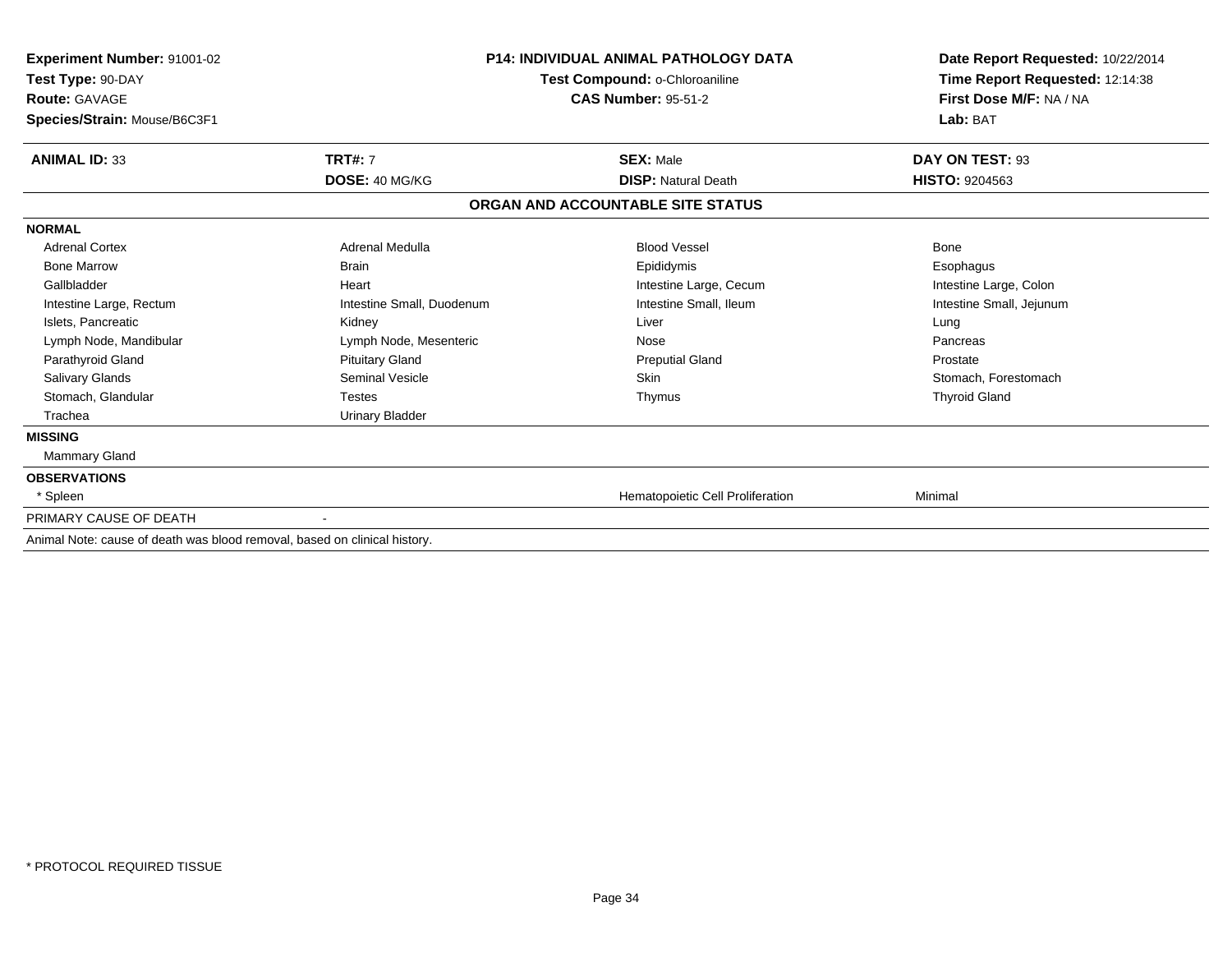| <b>Experiment Number: 91001-02</b><br>Test Type: 90-DAY<br><b>Route: GAVAGE</b> |                       | <b>P14: INDIVIDUAL ANIMAL PATHOLOGY DATA</b> | Date Report Requested: 10/22/2014<br>Time Report Requested: 12:14:38<br>First Dose M/F: NA / NA |
|---------------------------------------------------------------------------------|-----------------------|----------------------------------------------|-------------------------------------------------------------------------------------------------|
|                                                                                 |                       | Test Compound: o-Chloroaniline               |                                                                                                 |
|                                                                                 |                       | <b>CAS Number: 95-51-2</b>                   |                                                                                                 |
| Species/Strain: Mouse/B6C3F1                                                    |                       |                                              | <b>Lab:</b> BAT                                                                                 |
| <b>ANIMAL ID: 34</b>                                                            | <b>TRT#: 7</b>        | <b>SEX: Male</b>                             | DAY ON TEST: 93                                                                                 |
|                                                                                 | <b>DOSE: 40 MG/KG</b> | <b>DISP: Terminal Sacrifice</b>              | <b>HISTO: 9204564</b>                                                                           |
| <b>OBSERVATIONS</b>                                                             |                       |                                              |                                                                                                 |
| * Spleen                                                                        |                       | Hematopoietic Cell Proliferation             | Minimal                                                                                         |
| PRIMARY CAUSE OF DEATH                                                          |                       |                                              |                                                                                                 |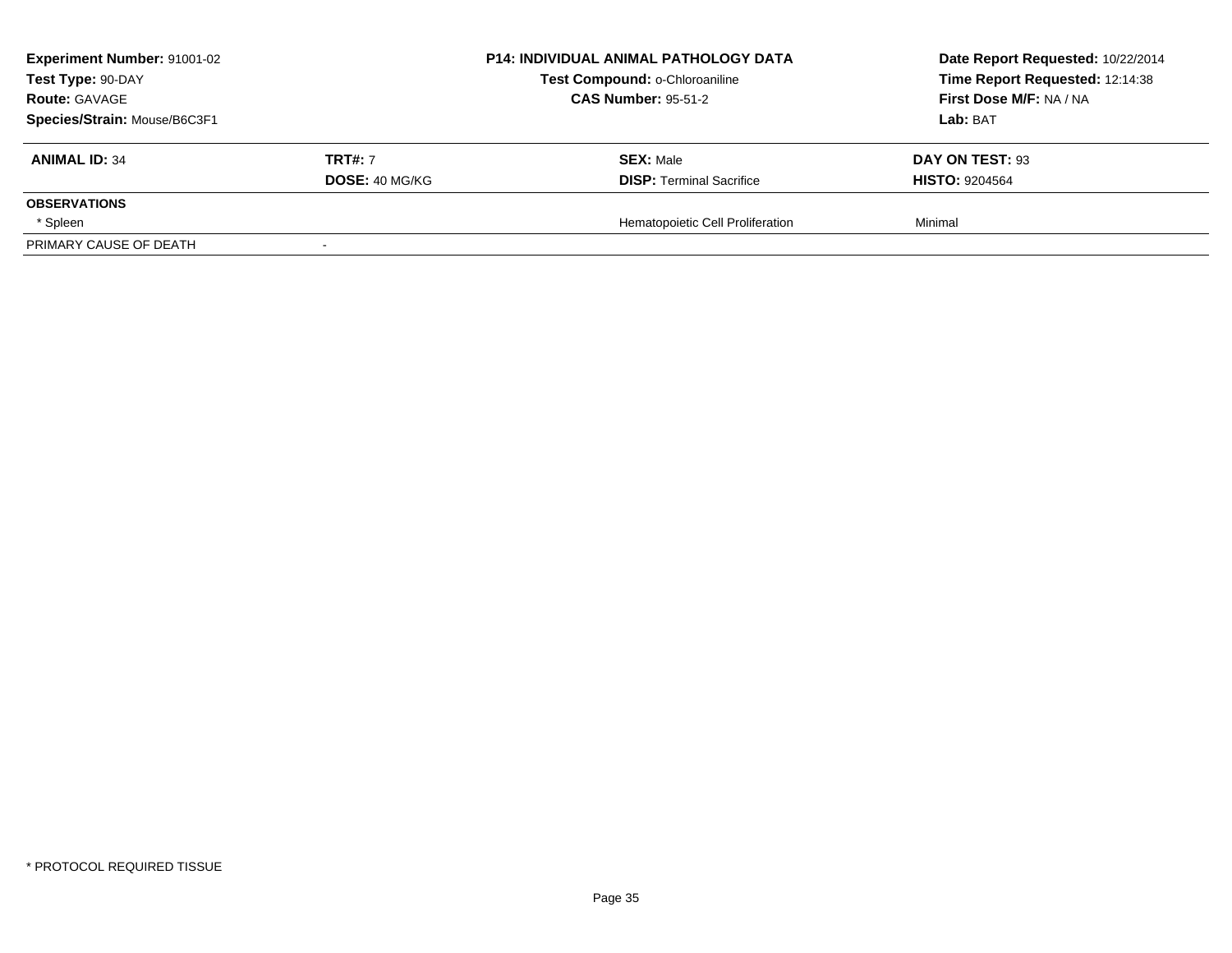| Experiment Number: 91001-02<br>Test Type: 90-DAY |                       | <b>P14: INDIVIDUAL ANIMAL PATHOLOGY DATA</b><br>Test Compound: o-Chloroaniline | Date Report Requested: 10/22/2014<br>Time Report Requested: 12:14:38 |
|--------------------------------------------------|-----------------------|--------------------------------------------------------------------------------|----------------------------------------------------------------------|
| <b>Route: GAVAGE</b>                             |                       | <b>CAS Number: 95-51-2</b>                                                     | First Dose M/F: NA / NA                                              |
| Species/Strain: Mouse/B6C3F1                     |                       |                                                                                | Lab: BAT                                                             |
| <b>ANIMAL ID: 35</b>                             | <b>TRT#: 7</b>        | <b>SEX: Male</b>                                                               | DAY ON TEST: 93                                                      |
|                                                  | <b>DOSE: 40 MG/KG</b> | <b>DISP:</b> Terminal Sacrifice                                                | <b>HISTO: 9204565</b>                                                |
|                                                  |                       | ORGAN AND ACCOUNTABLE SITE STATUS                                              |                                                                      |
| <b>NORMAL</b>                                    |                       |                                                                                |                                                                      |
| * Spleen                                         |                       |                                                                                |                                                                      |
| PRIMARY CAUSE OF DEATH                           |                       |                                                                                |                                                                      |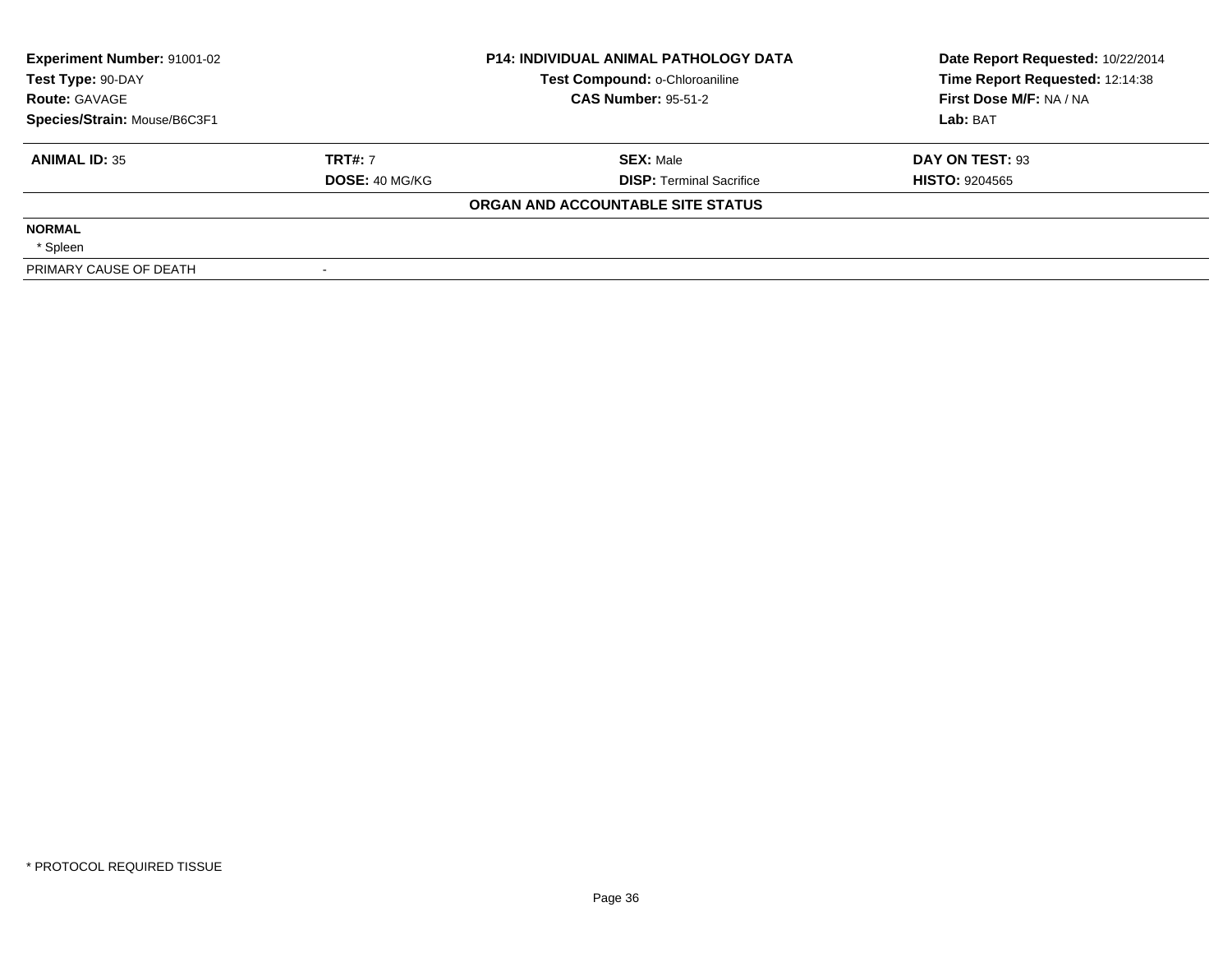| <b>Experiment Number: 91001-02</b> |                       | <b>P14: INDIVIDUAL ANIMAL PATHOLOGY DATA</b> | Date Report Requested: 10/22/2014 |
|------------------------------------|-----------------------|----------------------------------------------|-----------------------------------|
| Test Type: 90-DAY                  |                       | Test Compound: o-Chloroaniline               | Time Report Requested: 12:14:38   |
| <b>Route: GAVAGE</b>               |                       | <b>CAS Number: 95-51-2</b>                   | First Dose M/F: NA / NA           |
| Species/Strain: Mouse/B6C3F1       |                       |                                              | <b>Lab:</b> BAT                   |
| <b>ANIMAL ID: 36</b>               | <b>TRT#: 7</b>        | <b>SEX: Male</b>                             | DAY ON TEST: 93                   |
|                                    | <b>DOSE: 40 MG/KG</b> | <b>DISP: Terminal Sacrifice</b>              | <b>HISTO: 9204566</b>             |
| <b>OBSERVATIONS</b>                |                       |                                              |                                   |
| * Spleen                           |                       | Hematopoietic Cell Proliferation             | Minimal                           |
| PRIMARY CAUSE OF DEATH             |                       |                                              |                                   |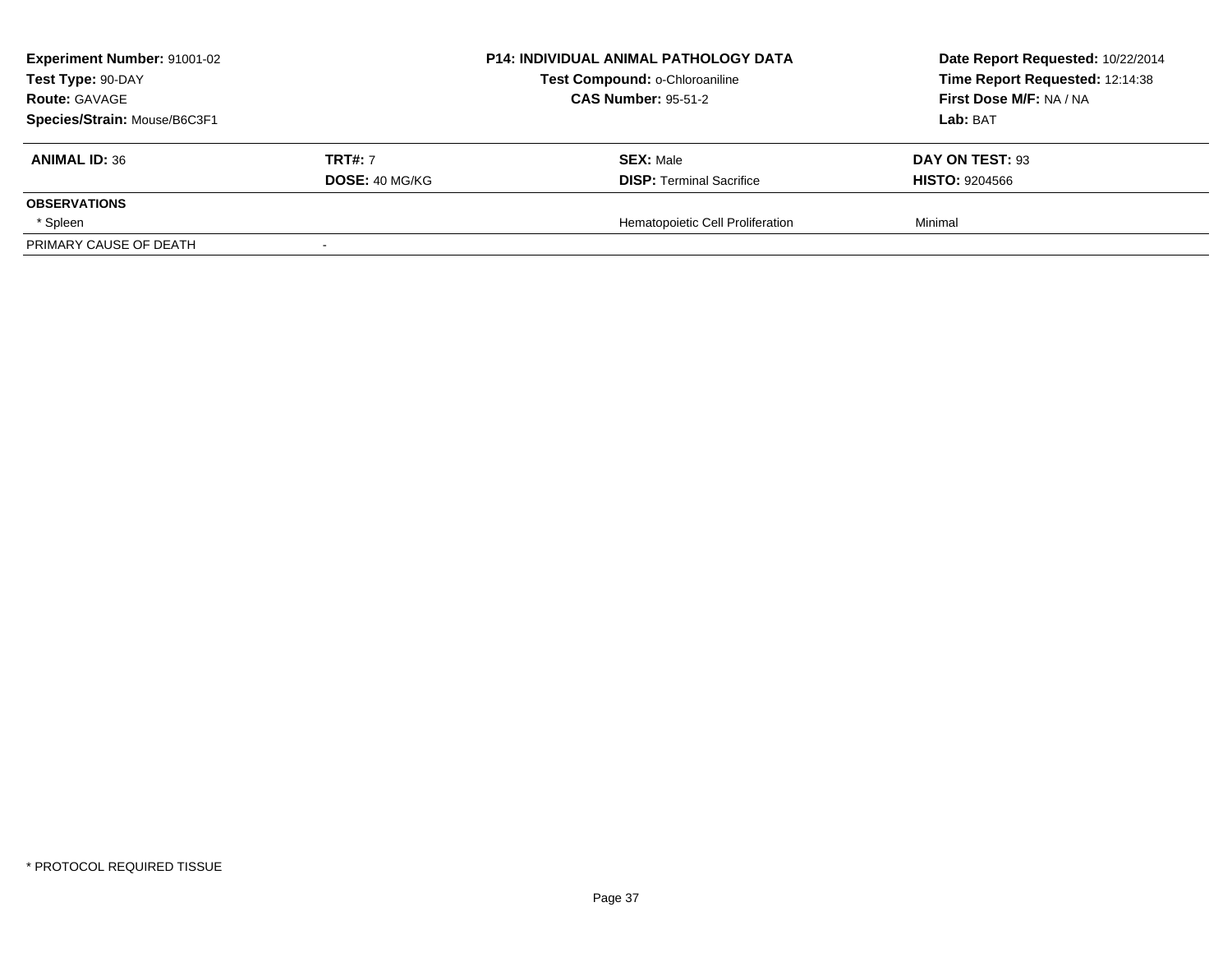| Experiment Number: 91001-02<br>Test Type: 90-DAY |                       | <b>P14: INDIVIDUAL ANIMAL PATHOLOGY DATA</b><br>Test Compound: o-Chloroaniline | Date Report Requested: 10/22/2014<br>Time Report Requested: 12:14:38 |
|--------------------------------------------------|-----------------------|--------------------------------------------------------------------------------|----------------------------------------------------------------------|
| <b>Route: GAVAGE</b>                             |                       | <b>CAS Number: 95-51-2</b>                                                     | First Dose M/F: NA / NA                                              |
| Species/Strain: Mouse/B6C3F1                     |                       |                                                                                | Lab: BAT                                                             |
| <b>ANIMAL ID: 37</b>                             | <b>TRT#: 7</b>        | <b>SEX: Male</b>                                                               | DAY ON TEST: 93                                                      |
|                                                  | <b>DOSE: 40 MG/KG</b> | <b>DISP:</b> Terminal Sacrifice                                                | <b>HISTO: 9204567</b>                                                |
|                                                  |                       | ORGAN AND ACCOUNTABLE SITE STATUS                                              |                                                                      |
| <b>NORMAL</b>                                    |                       |                                                                                |                                                                      |
| * Spleen                                         |                       |                                                                                |                                                                      |
| PRIMARY CAUSE OF DEATH                           |                       |                                                                                |                                                                      |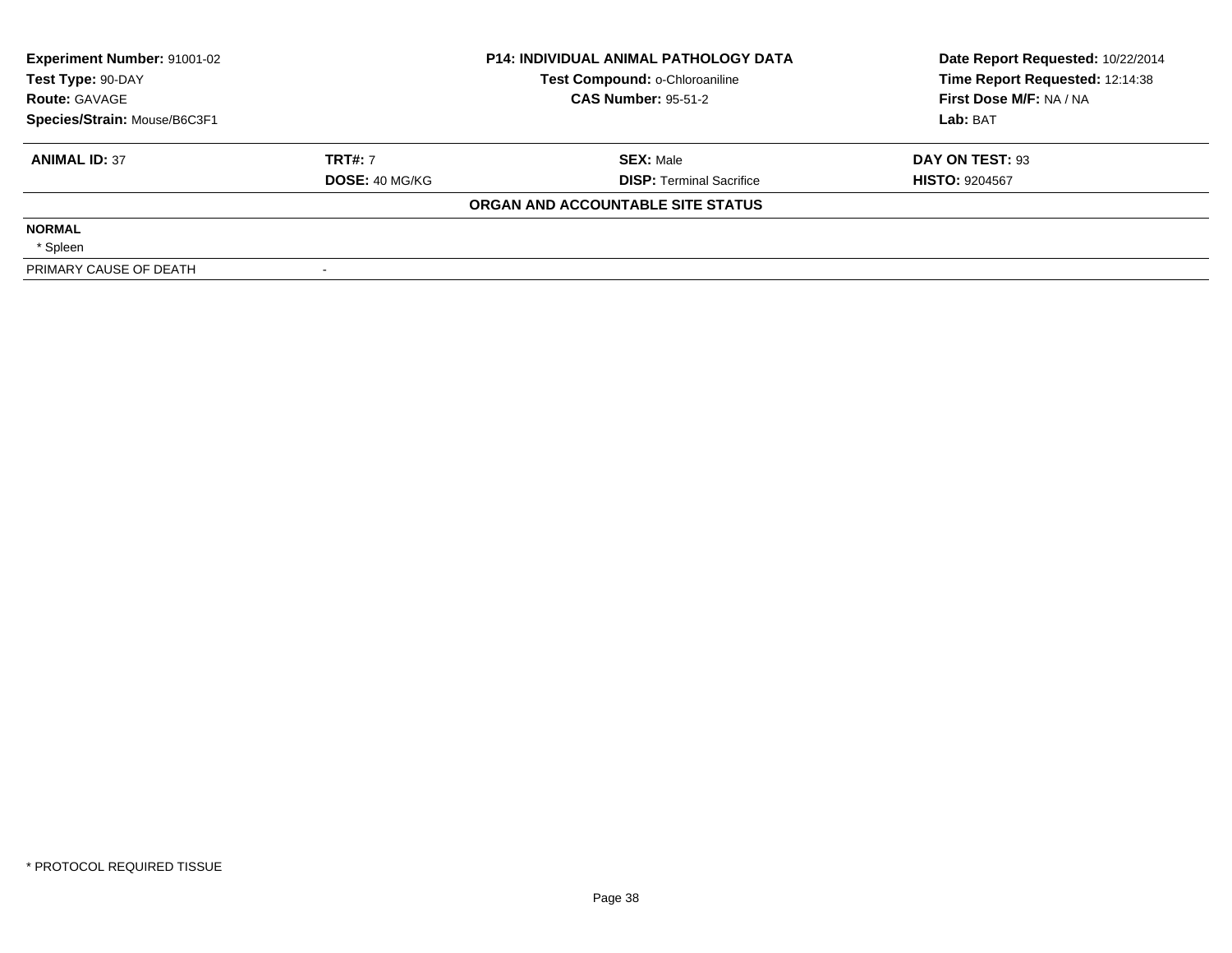| <b>Experiment Number: 91001-02</b> |                       | <b>P14: INDIVIDUAL ANIMAL PATHOLOGY DATA</b> | Date Report Requested: 10/22/2014 |
|------------------------------------|-----------------------|----------------------------------------------|-----------------------------------|
| Test Type: 90-DAY                  |                       | Test Compound: o-Chloroaniline               | Time Report Requested: 12:14:38   |
| <b>Route: GAVAGE</b>               |                       | <b>CAS Number: 95-51-2</b>                   | First Dose M/F: NA / NA           |
| Species/Strain: Mouse/B6C3F1       |                       |                                              | <b>Lab:</b> BAT                   |
| <b>ANIMAL ID: 38</b>               | <b>TRT#: 7</b>        | <b>SEX: Male</b>                             | DAY ON TEST: 93                   |
|                                    | <b>DOSE: 40 MG/KG</b> | <b>DISP: Terminal Sacrifice</b>              | <b>HISTO: 9204568</b>             |
| <b>OBSERVATIONS</b>                |                       |                                              |                                   |
| * Spleen                           |                       | Hematopoietic Cell Proliferation             | Minimal                           |
| PRIMARY CAUSE OF DEATH             |                       |                                              |                                   |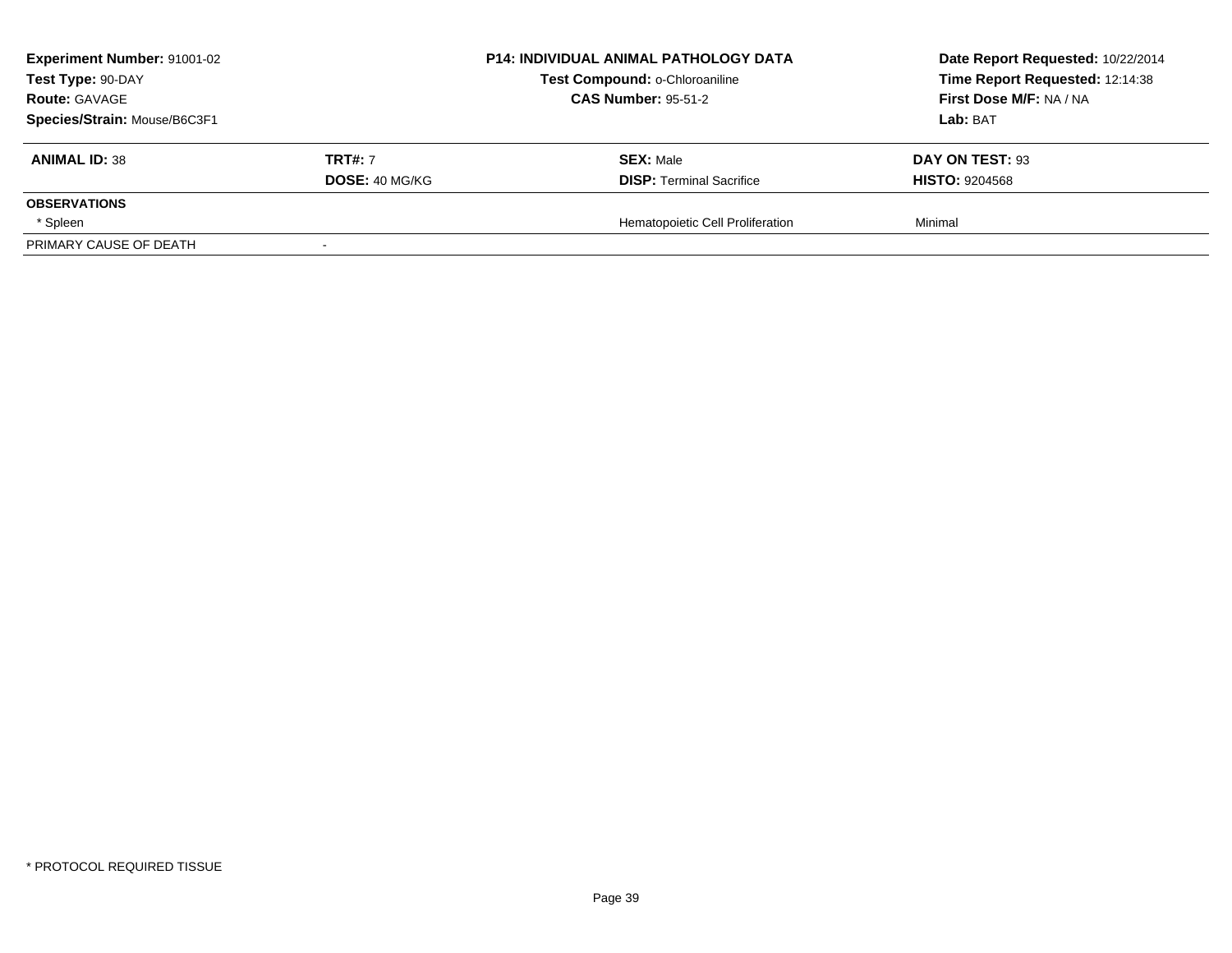| <b>Experiment Number: 91001-02</b>     | <b>P14: INDIVIDUAL ANIMAL PATHOLOGY DATA</b>             | Date Report Requested: 10/22/2014 |
|----------------------------------------|----------------------------------------------------------|-----------------------------------|
| Test Type: 90-DAY                      | Test Compound: o-Chloroaniline                           | Time Report Requested: 12:14:38   |
| <b>Route: GAVAGE</b>                   | <b>CAS Number: 95-51-2</b>                               | First Dose M/F: NA / NA           |
| Species/Strain: Mouse/B6C3F1           |                                                          | <b>Lab:</b> BAT                   |
| <b>ANIMAL ID: 39</b><br><b>TRT#: 7</b> | <b>SEX: Male</b>                                         | DAY ON TEST: 93                   |
|                                        | <b>DOSE: 40 MG/KG</b><br><b>DISP: Terminal Sacrifice</b> | <b>HISTO: 9204569</b>             |
| <b>OBSERVATIONS</b>                    |                                                          |                                   |
| * Spleen                               | Hematopoietic Cell Proliferation                         | Minimal                           |
| PRIMARY CAUSE OF DEATH                 |                                                          |                                   |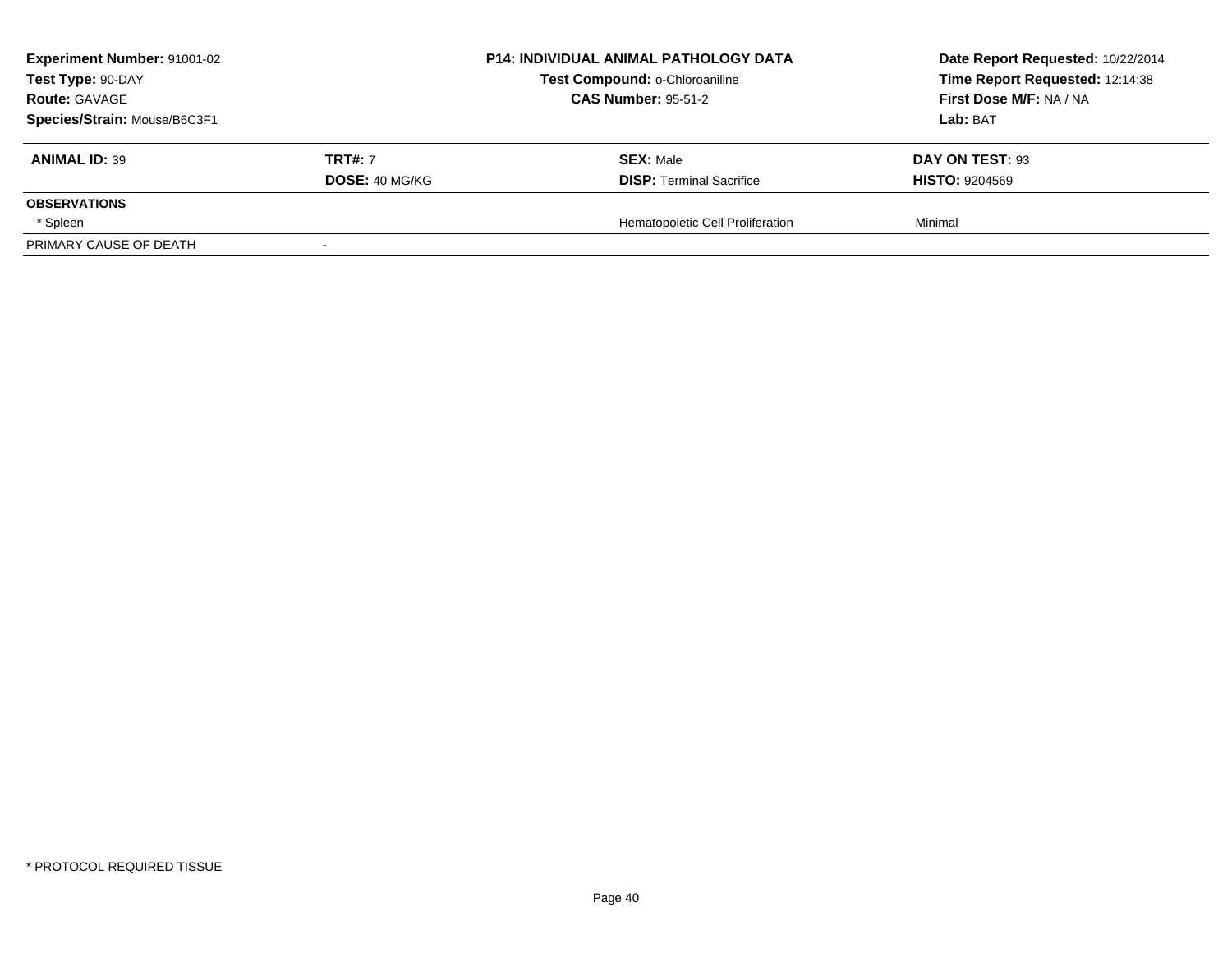| Experiment Number: 91001-02<br>Test Type: 90-DAY |                       | <b>P14: INDIVIDUAL ANIMAL PATHOLOGY DATA</b><br>Test Compound: o-Chloroaniline | Date Report Requested: 10/22/2014<br>Time Report Requested: 12:14:38 |
|--------------------------------------------------|-----------------------|--------------------------------------------------------------------------------|----------------------------------------------------------------------|
| <b>Route: GAVAGE</b>                             |                       | <b>CAS Number: 95-51-2</b>                                                     | First Dose M/F: NA / NA                                              |
| Species/Strain: Mouse/B6C3F1                     |                       |                                                                                | Lab: BAT                                                             |
| <b>ANIMAL ID: 40</b>                             | <b>TRT#: 7</b>        | <b>SEX: Male</b>                                                               | DAY ON TEST: 93                                                      |
|                                                  | <b>DOSE: 40 MG/KG</b> | <b>DISP:</b> Terminal Sacrifice                                                | <b>HISTO: 9204570</b>                                                |
|                                                  |                       | ORGAN AND ACCOUNTABLE SITE STATUS                                              |                                                                      |
| <b>NORMAL</b>                                    |                       |                                                                                |                                                                      |
| * Spleen                                         |                       |                                                                                |                                                                      |
| PRIMARY CAUSE OF DEATH                           |                       |                                                                                |                                                                      |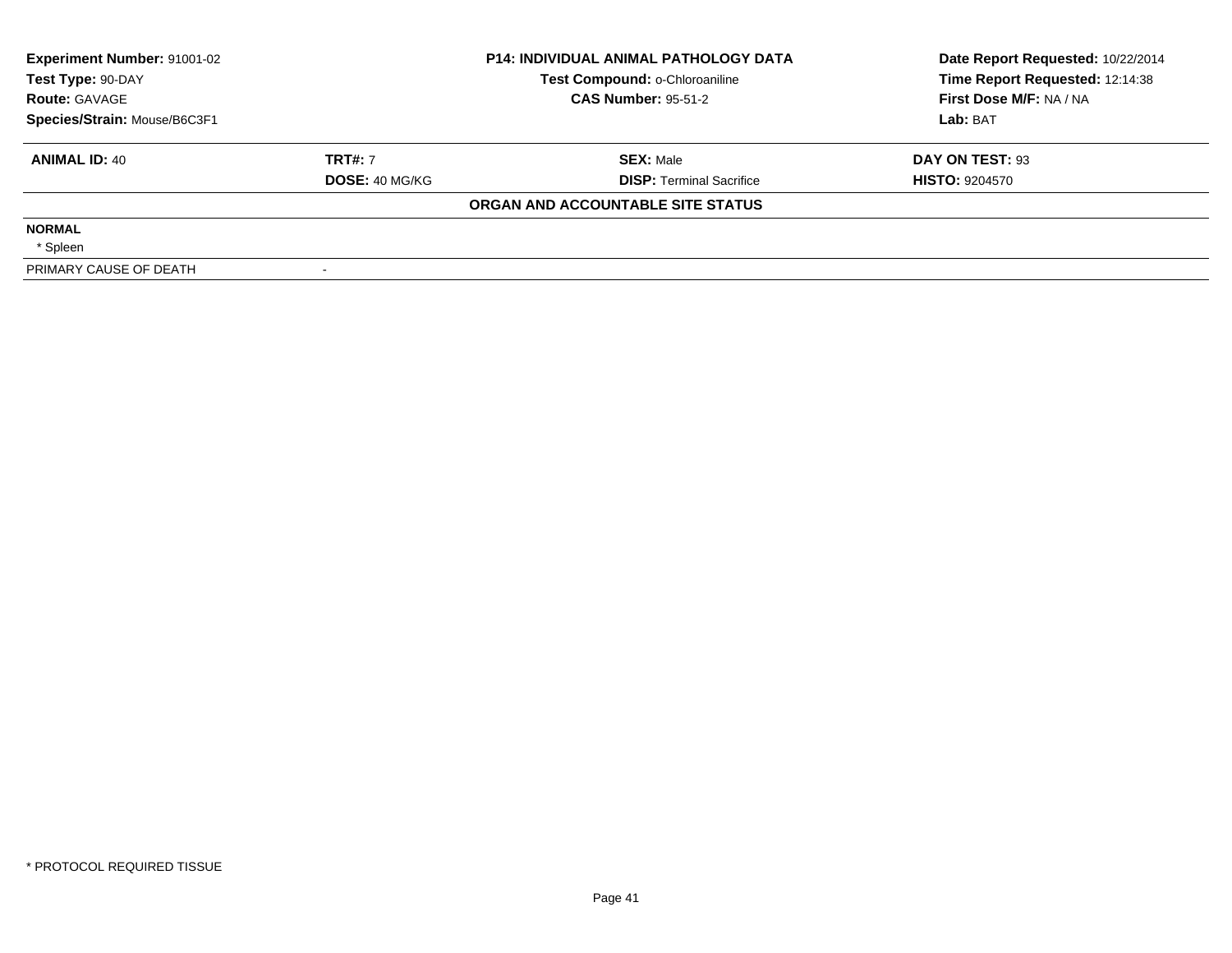| <b>Experiment Number: 91001-02</b> |                       | <b>P14: INDIVIDUAL ANIMAL PATHOLOGY DATA</b> | Date Report Requested: 10/22/2014 |
|------------------------------------|-----------------------|----------------------------------------------|-----------------------------------|
| Test Type: 90-DAY                  |                       | Test Compound: o-Chloroaniline               | Time Report Requested: 12:14:38   |
| <b>Route: GAVAGE</b>               |                       | <b>CAS Number: 95-51-2</b>                   | First Dose M/F: NA / NA           |
| Species/Strain: Mouse/B6C3F1       |                       |                                              | <b>Lab:</b> BAT                   |
| <b>ANIMAL ID: 41</b>               | <b>TRT#: 9</b>        | <b>SEX: Male</b>                             | DAY ON TEST: 93                   |
|                                    | <b>DOSE: 80 MG/KG</b> | <b>DISP: Terminal Sacrifice</b>              | <b>HISTO: 9204541</b>             |
| <b>OBSERVATIONS</b>                |                       |                                              |                                   |
| * Spleen                           |                       | Hematopoietic Cell Proliferation             | Minimal                           |
| PRIMARY CAUSE OF DEATH             |                       |                                              |                                   |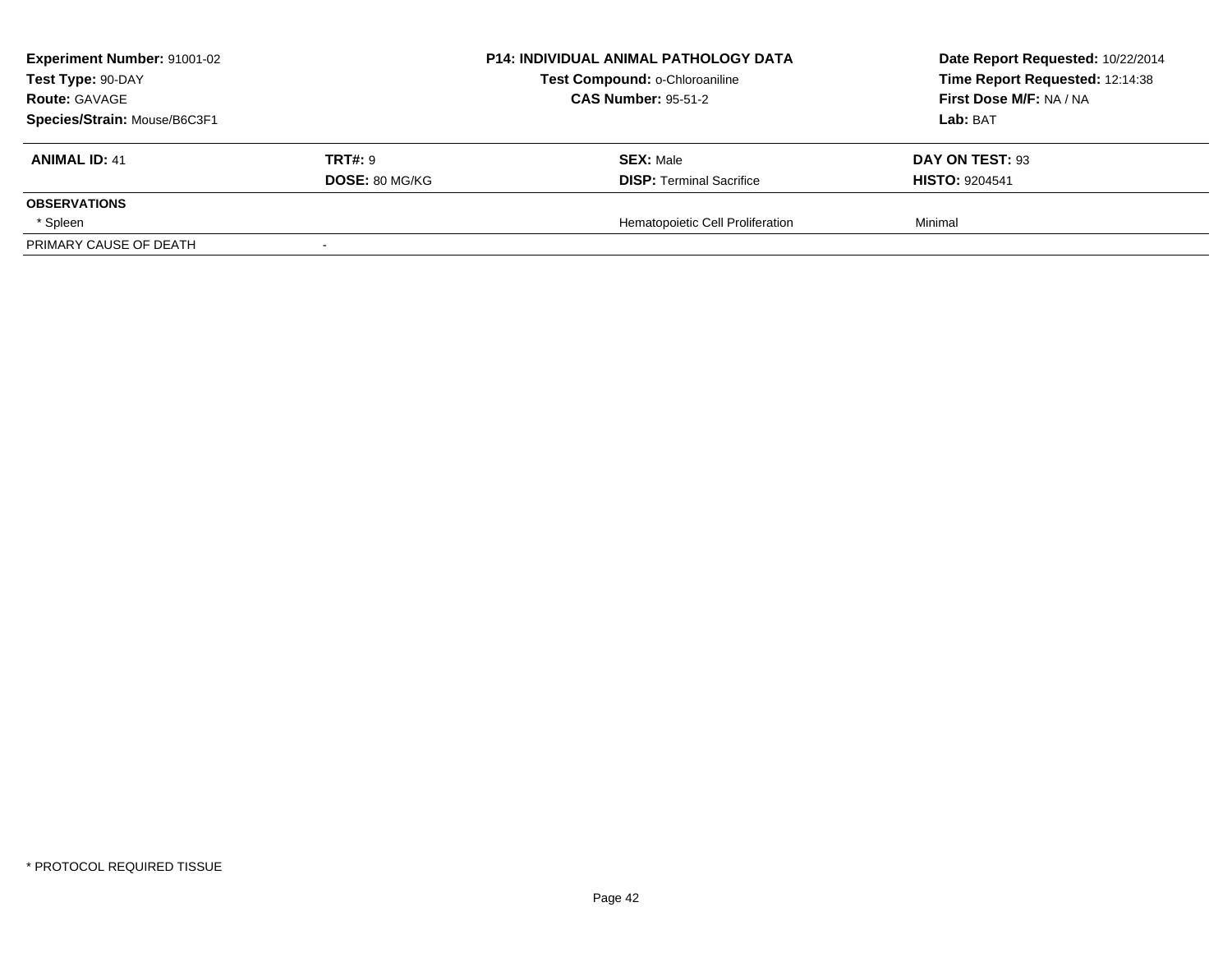| <b>Experiment Number: 91001-02</b> |                       | <b>P14: INDIVIDUAL ANIMAL PATHOLOGY DATA</b> | Date Report Requested: 10/22/2014 |
|------------------------------------|-----------------------|----------------------------------------------|-----------------------------------|
| Test Type: 90-DAY                  |                       | Test Compound: o-Chloroaniline               | Time Report Requested: 12:14:38   |
| <b>Route: GAVAGE</b>               |                       | <b>CAS Number: 95-51-2</b>                   | First Dose M/F: NA / NA           |
| Species/Strain: Mouse/B6C3F1       |                       |                                              | <b>Lab:</b> BAT                   |
| <b>ANIMAL ID: 42</b>               | <b>TRT#: 9</b>        | <b>SEX: Male</b>                             | DAY ON TEST: 93                   |
|                                    | <b>DOSE: 80 MG/KG</b> | <b>DISP: Terminal Sacrifice</b>              | <b>HISTO: 9204542</b>             |
| <b>OBSERVATIONS</b>                |                       |                                              |                                   |
| * Spleen                           |                       | Hematopoietic Cell Proliferation             | Minimal                           |
| PRIMARY CAUSE OF DEATH             |                       |                                              |                                   |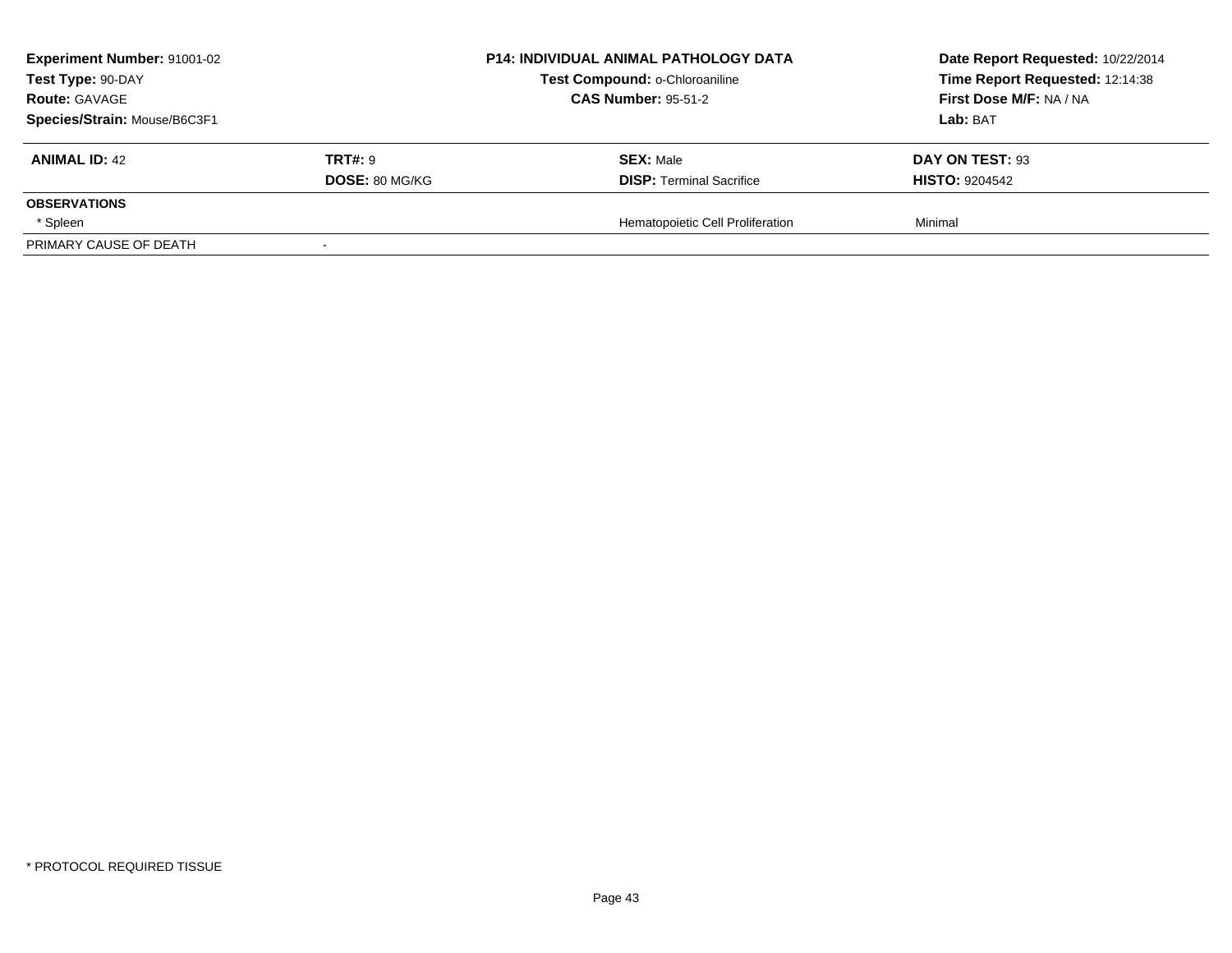| <b>Experiment Number: 91001-02</b> |                       | <b>P14: INDIVIDUAL ANIMAL PATHOLOGY DATA</b> | Date Report Requested: 10/22/2014 |
|------------------------------------|-----------------------|----------------------------------------------|-----------------------------------|
| Test Type: 90-DAY                  |                       | Test Compound: o-Chloroaniline               | Time Report Requested: 12:14:38   |
| <b>Route: GAVAGE</b>               |                       | <b>CAS Number: 95-51-2</b>                   | First Dose M/F: NA / NA           |
| Species/Strain: Mouse/B6C3F1       |                       |                                              | <b>Lab:</b> BAT                   |
| <b>ANIMAL ID: 43</b>               | <b>TRT#: 9</b>        | <b>SEX: Male</b>                             | DAY ON TEST: 93                   |
|                                    | <b>DOSE: 80 MG/KG</b> | <b>DISP: Terminal Sacrifice</b>              | <b>HISTO: 9204543</b>             |
| <b>OBSERVATIONS</b>                |                       |                                              |                                   |
| * Spleen                           |                       | Hematopoietic Cell Proliferation             | Minimal                           |
| PRIMARY CAUSE OF DEATH             |                       |                                              |                                   |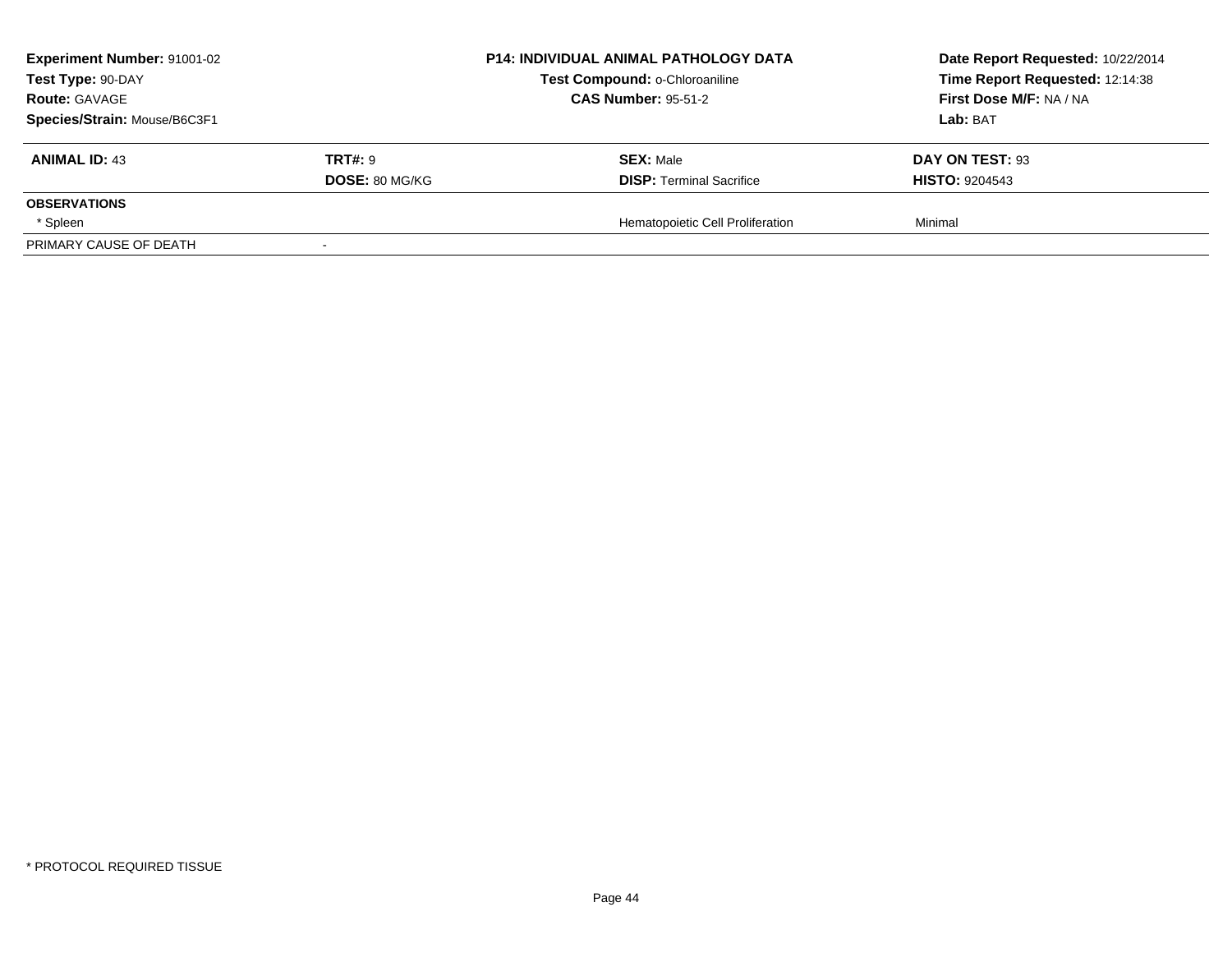| <b>Experiment Number: 91001-02</b><br>Test Type: 90-DAY<br><b>Route: GAVAGE</b> |                       | P14: INDIVIDUAL ANIMAL PATHOLOGY DATA<br>Test Compound: o-Chloroaniline<br><b>CAS Number: 95-51-2</b> | Date Report Requested: 10/22/2014<br>Time Report Requested: 12:14:38<br>First Dose M/F: NA / NA |
|---------------------------------------------------------------------------------|-----------------------|-------------------------------------------------------------------------------------------------------|-------------------------------------------------------------------------------------------------|
| Species/Strain: Mouse/B6C3F1                                                    |                       |                                                                                                       | Lab: BAT                                                                                        |
| <b>ANIMAL ID: 44</b>                                                            | <b>TRT#: 9</b>        | <b>SEX: Male</b>                                                                                      | DAY ON TEST: 93                                                                                 |
|                                                                                 | <b>DOSE: 80 MG/KG</b> | <b>DISP: Terminal Sacrifice</b>                                                                       | <b>HISTO: 9204544</b>                                                                           |
| <b>OBSERVATIONS</b>                                                             |                       |                                                                                                       |                                                                                                 |
| * Spleen                                                                        |                       | Hematopoietic Cell Proliferation                                                                      | Mild                                                                                            |
| PRIMARY CAUSE OF DEATH                                                          |                       |                                                                                                       |                                                                                                 |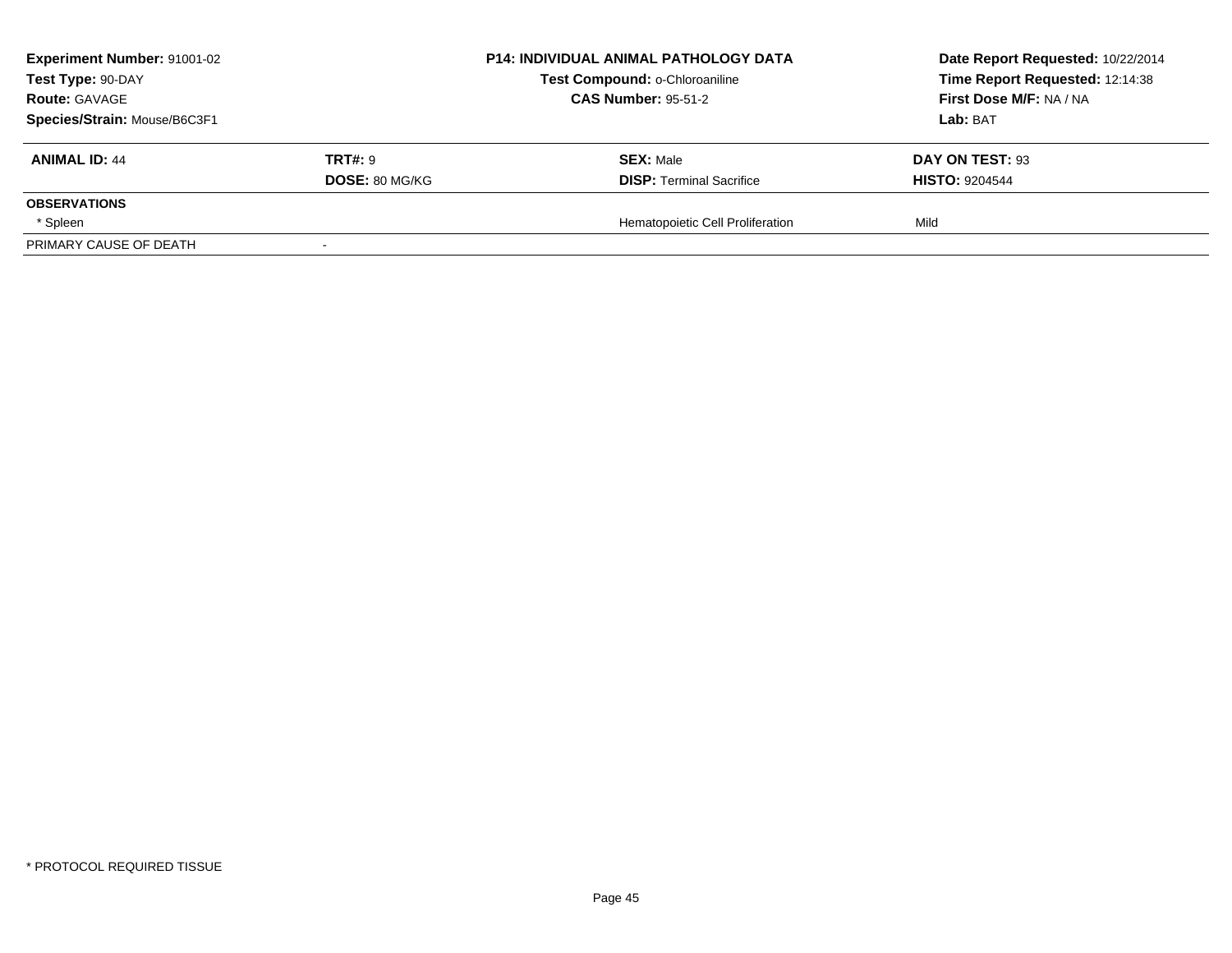| <b>Experiment Number: 91001-02</b> |                       | P14: INDIVIDUAL ANIMAL PATHOLOGY DATA | Date Report Requested: 10/22/2014 |
|------------------------------------|-----------------------|---------------------------------------|-----------------------------------|
| Test Type: 90-DAY                  |                       | Test Compound: o-Chloroaniline        | Time Report Requested: 12:14:38   |
| <b>Route: GAVAGE</b>               |                       | <b>CAS Number: 95-51-2</b>            | First Dose M/F: NA / NA           |
| Species/Strain: Mouse/B6C3F1       |                       |                                       | Lab: BAT                          |
| <b>ANIMAL ID: 45</b>               | <b>TRT#: 9</b>        | <b>SEX: Male</b>                      | DAY ON TEST: 93                   |
|                                    | <b>DOSE: 80 MG/KG</b> | <b>DISP: Terminal Sacrifice</b>       | <b>HISTO: 9204545</b>             |
| <b>OBSERVATIONS</b>                |                       |                                       |                                   |
| * Spleen                           |                       | Hematopoietic Cell Proliferation      | Mild                              |
| PRIMARY CAUSE OF DEATH             |                       |                                       |                                   |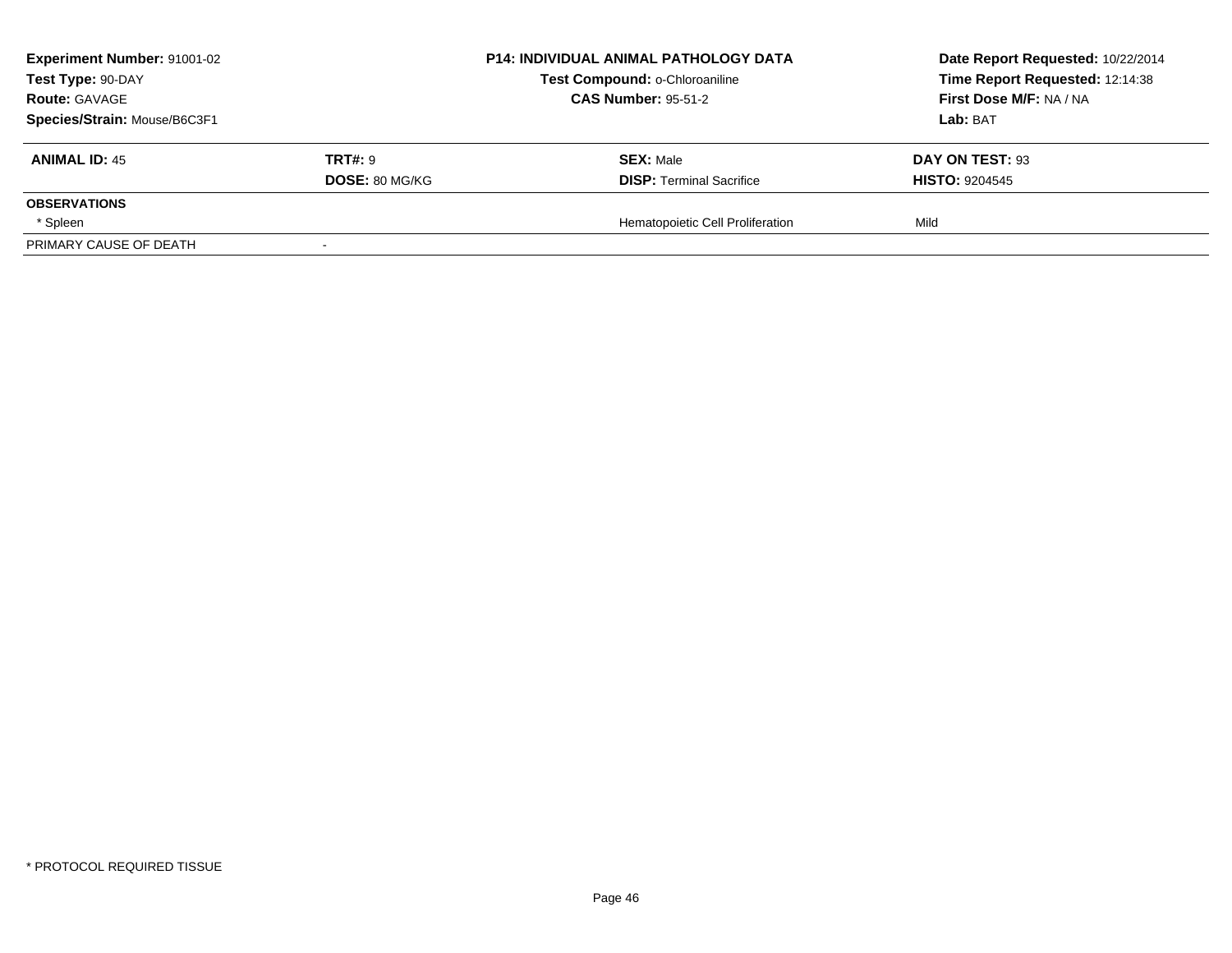| <b>Experiment Number: 91001-02</b><br>Test Type: 90-DAY |                       | P14: INDIVIDUAL ANIMAL PATHOLOGY DATA<br>Test Compound: o-Chloroaniline | Date Report Requested: 10/22/2014<br>Time Report Requested: 12:14:38 |
|---------------------------------------------------------|-----------------------|-------------------------------------------------------------------------|----------------------------------------------------------------------|
| <b>Route: GAVAGE</b>                                    |                       | <b>CAS Number: 95-51-2</b>                                              | First Dose M/F: NA / NA                                              |
| Species/Strain: Mouse/B6C3F1                            |                       |                                                                         | Lab: BAT                                                             |
| <b>ANIMAL ID: 46</b>                                    | <b>TRT#: 9</b>        | <b>SEX: Male</b>                                                        | DAY ON TEST: 93                                                      |
|                                                         | <b>DOSE: 80 MG/KG</b> | <b>DISP: Terminal Sacrifice</b>                                         | <b>HISTO: 9204546</b>                                                |
| <b>OBSERVATIONS</b>                                     |                       |                                                                         |                                                                      |
| * Spleen                                                |                       | Hematopoietic Cell Proliferation                                        | Mild                                                                 |
| PRIMARY CAUSE OF DEATH                                  |                       |                                                                         |                                                                      |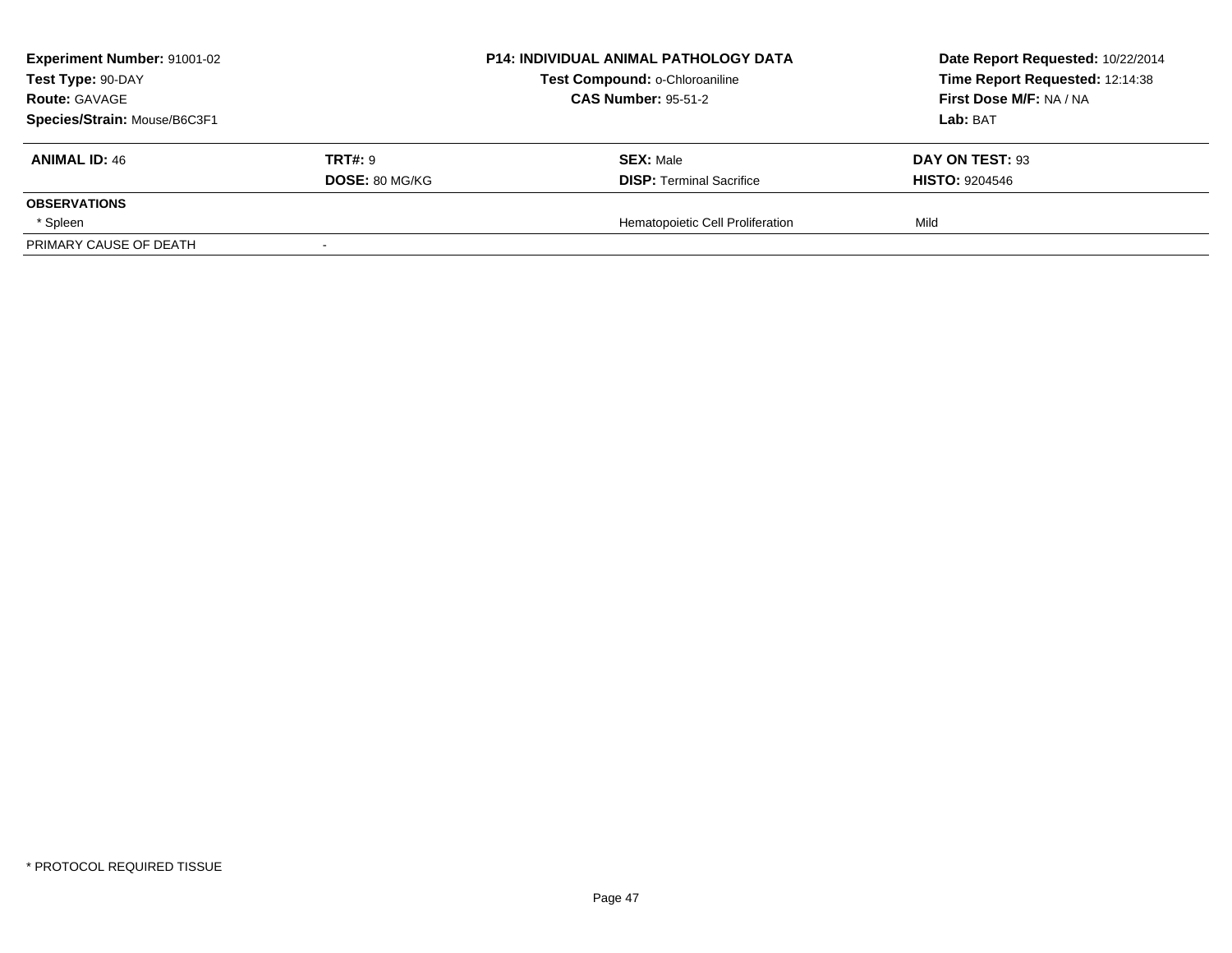| <b>Experiment Number: 91001-02</b><br>Test Type: 90-DAY<br><b>Route: GAVAGE</b> |                       | <b>P14: INDIVIDUAL ANIMAL PATHOLOGY DATA</b><br>Test Compound: o-Chloroaniline<br><b>CAS Number: 95-51-2</b> | Date Report Requested: 10/22/2014<br>Time Report Requested: 12:14:38<br>First Dose M/F: NA / NA |
|---------------------------------------------------------------------------------|-----------------------|--------------------------------------------------------------------------------------------------------------|-------------------------------------------------------------------------------------------------|
| Species/Strain: Mouse/B6C3F1                                                    |                       |                                                                                                              | Lab: BAT                                                                                        |
| <b>ANIMAL ID: 47</b>                                                            | TRT#: 9               | <b>SEX: Male</b>                                                                                             | DAY ON TEST: 93                                                                                 |
|                                                                                 | <b>DOSE: 80 MG/KG</b> | <b>DISP:</b> Terminal Sacrifice                                                                              | <b>HISTO: 9204547</b>                                                                           |
| <b>OBSERVATIONS</b>                                                             |                       |                                                                                                              |                                                                                                 |
| * Spleen                                                                        |                       | Hematopoietic Cell Proliferation                                                                             | Mild                                                                                            |
|                                                                                 |                       | Pigmentation                                                                                                 | Hemosiderin, Minimal                                                                            |
| PRIMARY CAUSE OF DEATH                                                          |                       |                                                                                                              |                                                                                                 |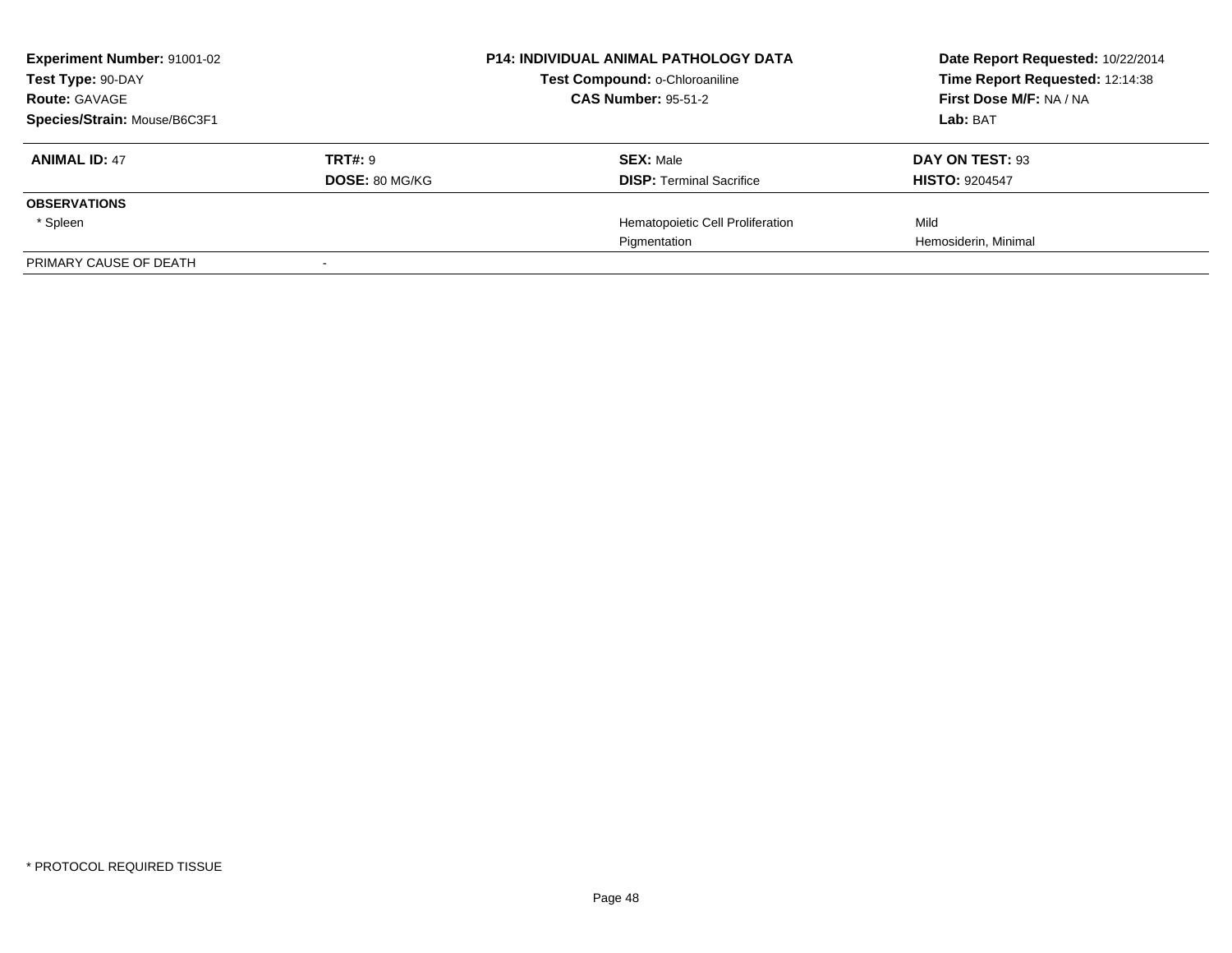| <b>Experiment Number: 91001-02</b>        |                       | P14: INDIVIDUAL ANIMAL PATHOLOGY DATA                        | Date Report Requested: 10/22/2014<br>Time Report Requested: 12:14:38 |
|-------------------------------------------|-----------------------|--------------------------------------------------------------|----------------------------------------------------------------------|
| Test Type: 90-DAY<br><b>Route: GAVAGE</b> |                       | Test Compound: o-Chloroaniline<br><b>CAS Number: 95-51-2</b> | First Dose M/F: NA / NA                                              |
| Species/Strain: Mouse/B6C3F1              |                       |                                                              | Lab: BAT                                                             |
| <b>ANIMAL ID: 48</b>                      | <b>TRT#: 9</b>        | <b>SEX: Male</b>                                             | DAY ON TEST: 93                                                      |
|                                           | <b>DOSE: 80 MG/KG</b> | <b>DISP: Terminal Sacrifice</b>                              | <b>HISTO: 9204548</b>                                                |
| <b>OBSERVATIONS</b>                       |                       |                                                              |                                                                      |
| * Spleen                                  |                       | Hematopoietic Cell Proliferation                             | Mild                                                                 |
| PRIMARY CAUSE OF DEATH                    |                       |                                                              |                                                                      |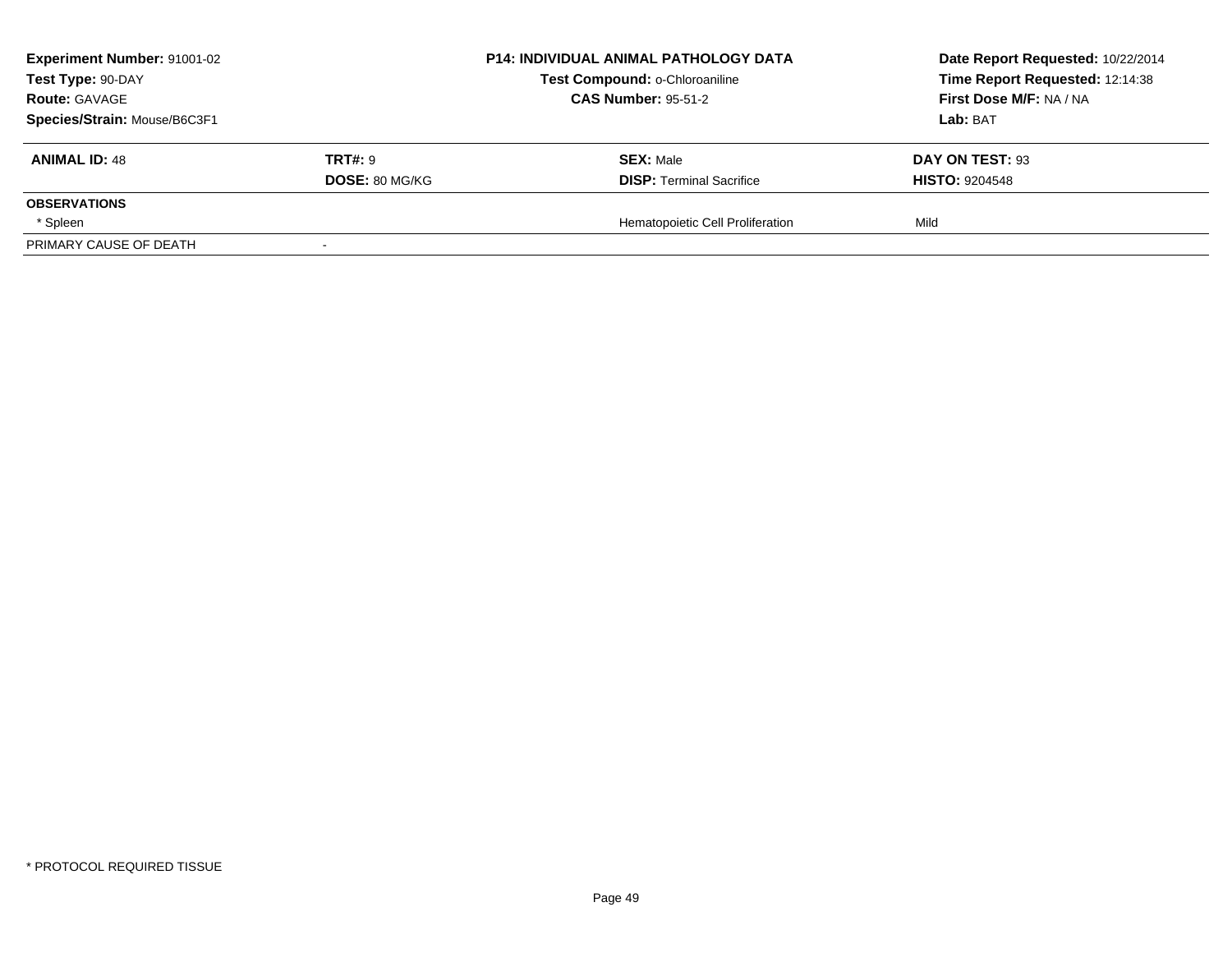| <b>Experiment Number: 91001-02</b><br>Test Type: 90-DAY<br><b>Route: GAVAGE</b><br>Species/Strain: Mouse/B6C3F1 |                       | <b>P14: INDIVIDUAL ANIMAL PATHOLOGY DATA</b><br>Test Compound: o-Chloroaniline<br><b>CAS Number: 95-51-2</b> | Date Report Requested: 10/22/2014<br>Time Report Requested: 12:14:38<br>First Dose M/F: NA / NA<br>Lab: BAT |
|-----------------------------------------------------------------------------------------------------------------|-----------------------|--------------------------------------------------------------------------------------------------------------|-------------------------------------------------------------------------------------------------------------|
| <b>ANIMAL ID: 49</b>                                                                                            | <b>TRT#: 9</b>        | <b>SEX: Male</b>                                                                                             | DAY ON TEST: 93                                                                                             |
| <b>OBSERVATIONS</b><br>* Spleen                                                                                 | <b>DOSE: 80 MG/KG</b> | <b>DISP: Terminal Sacrifice</b><br>Hematopoietic Cell Proliferation                                          | <b>HISTO: 9204549</b><br>Minimal                                                                            |
| PRIMARY CAUSE OF DEATH                                                                                          |                       |                                                                                                              |                                                                                                             |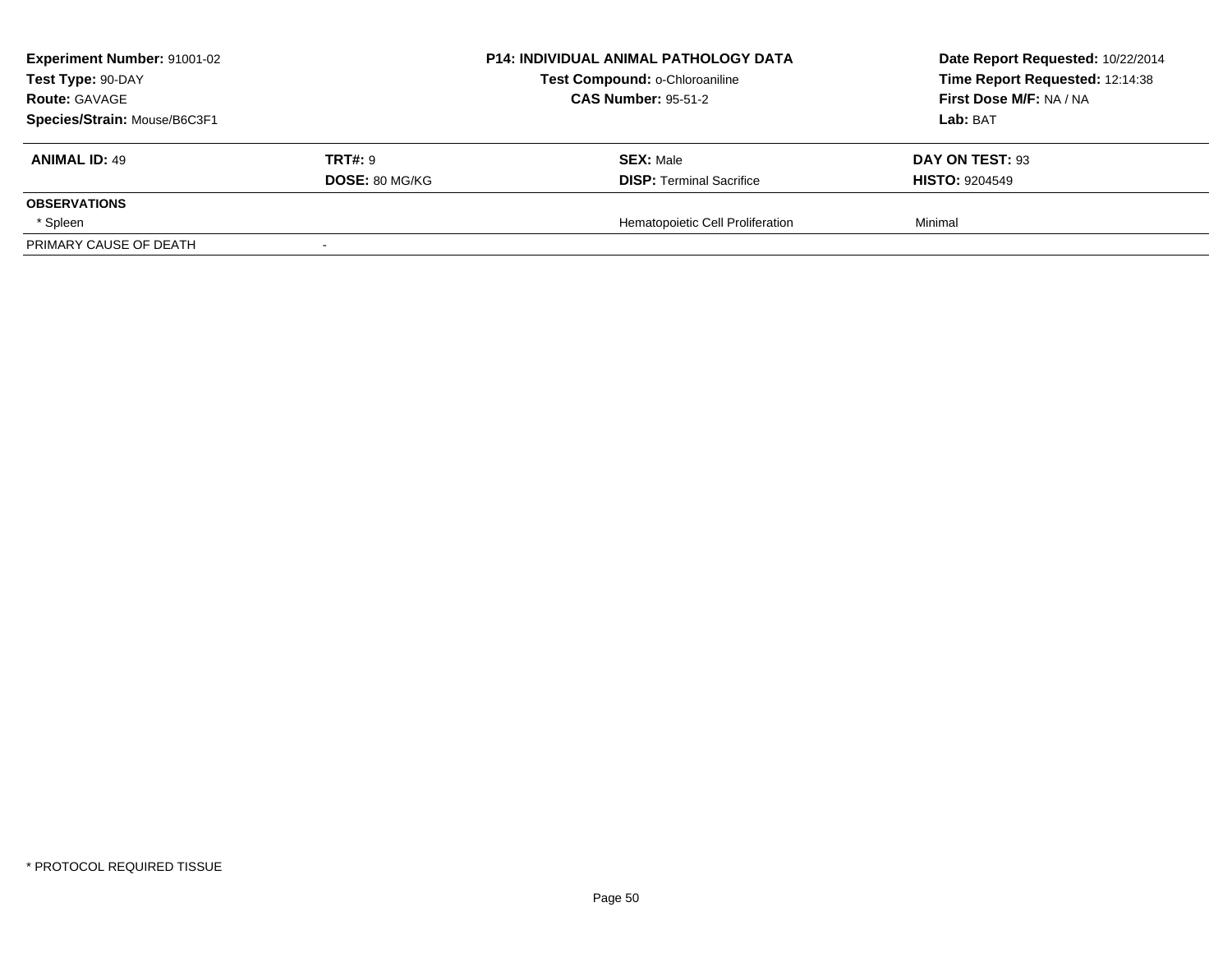| <b>Experiment Number: 91001-02</b> |                       | <b>P14: INDIVIDUAL ANIMAL PATHOLOGY DATA</b> | Date Report Requested: 10/22/2014 |
|------------------------------------|-----------------------|----------------------------------------------|-----------------------------------|
| Test Type: 90-DAY                  |                       | Test Compound: o-Chloroaniline               | Time Report Requested: 12:14:38   |
| <b>Route: GAVAGE</b>               |                       | <b>CAS Number: 95-51-2</b>                   | First Dose M/F: NA / NA           |
| Species/Strain: Mouse/B6C3F1       |                       |                                              | <b>Lab:</b> BAT                   |
| <b>ANIMAL ID: 50</b>               | <b>TRT#: 9</b>        | <b>SEX: Male</b>                             | DAY ON TEST: 93                   |
|                                    | <b>DOSE: 80 MG/KG</b> | <b>DISP: Terminal Sacrifice</b>              | <b>HISTO: 9204550</b>             |
| <b>OBSERVATIONS</b>                |                       |                                              |                                   |
| * Spleen                           |                       | Hematopoietic Cell Proliferation             | Minimal                           |
| PRIMARY CAUSE OF DEATH             |                       |                                              |                                   |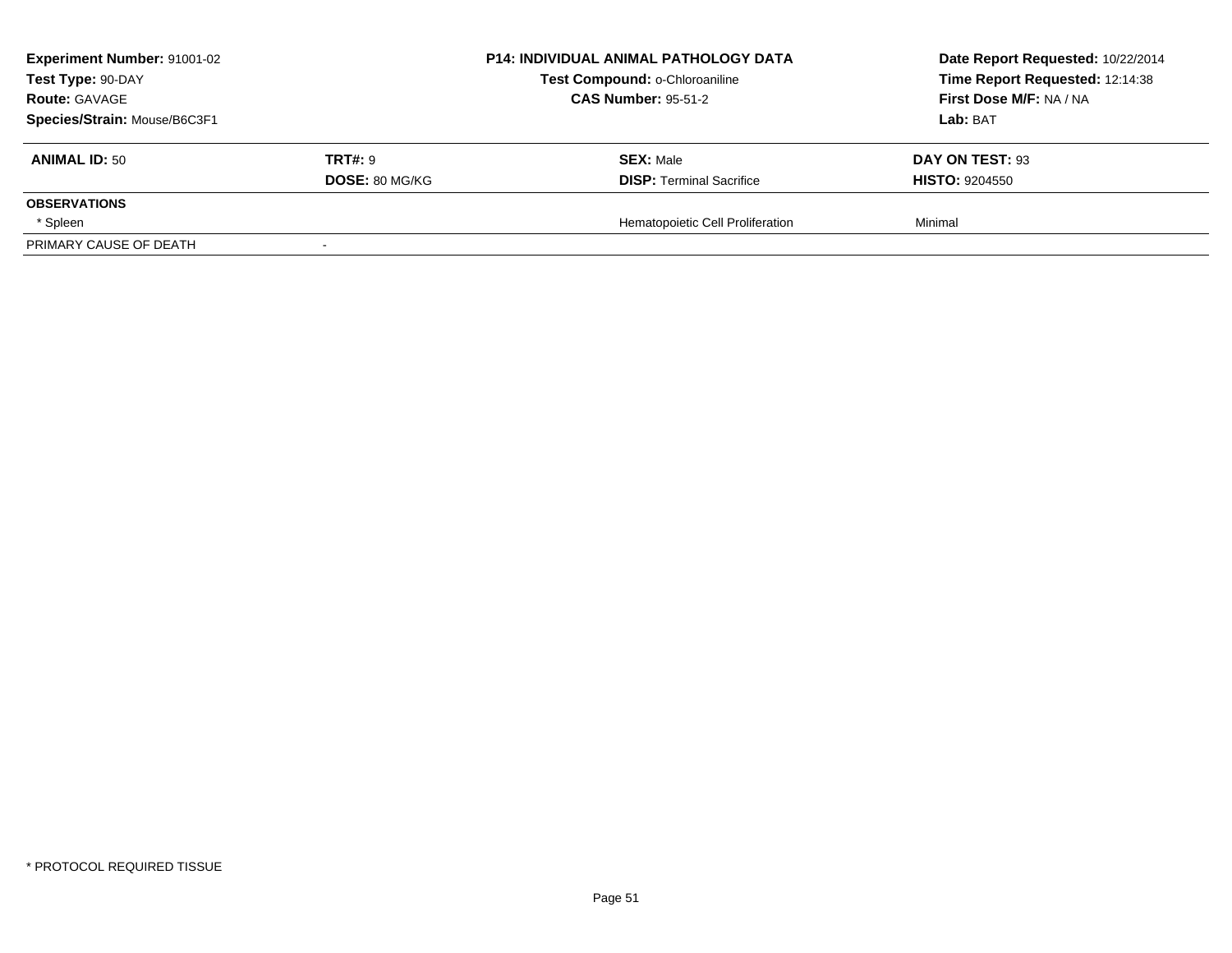| Experiment Number: 91001-02<br>Test Type: 90-DAY<br>Route: GAVAGE<br>Species/Strain: Mouse/B6C3F1 |                             | <b>P14: INDIVIDUAL ANIMAL PATHOLOGY DATA</b><br>Test Compound: o-Chloroaniline<br><b>CAS Number: 95-51-2</b> | Date Report Requested: 10/22/2014<br>Time Report Requested: 12:14:38<br>First Dose M/F: NA / NA<br>Lab: BAT |
|---------------------------------------------------------------------------------------------------|-----------------------------|--------------------------------------------------------------------------------------------------------------|-------------------------------------------------------------------------------------------------------------|
| <b>ANIMAL ID: 51</b>                                                                              | <b>TRT#: 11</b>             | <b>SEX: Male</b>                                                                                             | DAY ON TEST: 93                                                                                             |
|                                                                                                   | DOSE: 160MG/KG              | <b>DISP: Terminal Sacrifice</b>                                                                              | HISTO: 9204521                                                                                              |
|                                                                                                   |                             | ORGAN AND ACCOUNTABLE SITE STATUS                                                                            |                                                                                                             |
| <b>NORMAL</b>                                                                                     |                             |                                                                                                              |                                                                                                             |
| * Adrenal Cortex                                                                                  | * Adrenal Medulla           | * Blood Vessel                                                                                               | * Bone                                                                                                      |
| * Bone Marrow                                                                                     | * Brain                     | * Epididymis                                                                                                 | * Esophagus                                                                                                 |
| * Gallbladder                                                                                     | * Heart                     | * Intestine Large, Cecum                                                                                     | * Intestine Large, Colon                                                                                    |
| * Intestine Large, Rectum                                                                         | * Intestine Small, Duodenum | * Intestine Small. Ileum                                                                                     | * Intestine Small, Jejunum                                                                                  |
| * Islets. Pancreatic                                                                              | * Kidney                    | * Liver                                                                                                      | * Lung                                                                                                      |
| * Lymph Node, Mandibular                                                                          | * Lymph Node, Mesenteric    | * Nose                                                                                                       | * Pancreas                                                                                                  |
| * Parathyroid Gland                                                                               | * Pituitary Gland           | * Preputial Gland                                                                                            | * Prostate                                                                                                  |
| * Salivary Glands                                                                                 | * Seminal Vesicle           | * Skin                                                                                                       | * Stomach, Forestomach                                                                                      |
| * Stomach, Glandular                                                                              | * Testes                    | * Thymus                                                                                                     | * Thyroid Gland                                                                                             |
| * Trachea                                                                                         | * Urinary Bladder           |                                                                                                              |                                                                                                             |
| <b>MISSING</b>                                                                                    |                             |                                                                                                              |                                                                                                             |
| * Mammary Gland                                                                                   |                             |                                                                                                              |                                                                                                             |
| <b>OBSERVATIONS</b>                                                                               |                             |                                                                                                              |                                                                                                             |
| * Spleen                                                                                          |                             | Hematopoietic Cell Proliferation                                                                             | Moderate                                                                                                    |
|                                                                                                   |                             | Pigmentation                                                                                                 | Hemosiderin, Moderate                                                                                       |
| [ Hematopoietic Cell Proliferation TGLS = 1,2-3 ]                                                 |                             |                                                                                                              |                                                                                                             |
| PRIMARY CAUSE OF DEATH                                                                            |                             |                                                                                                              |                                                                                                             |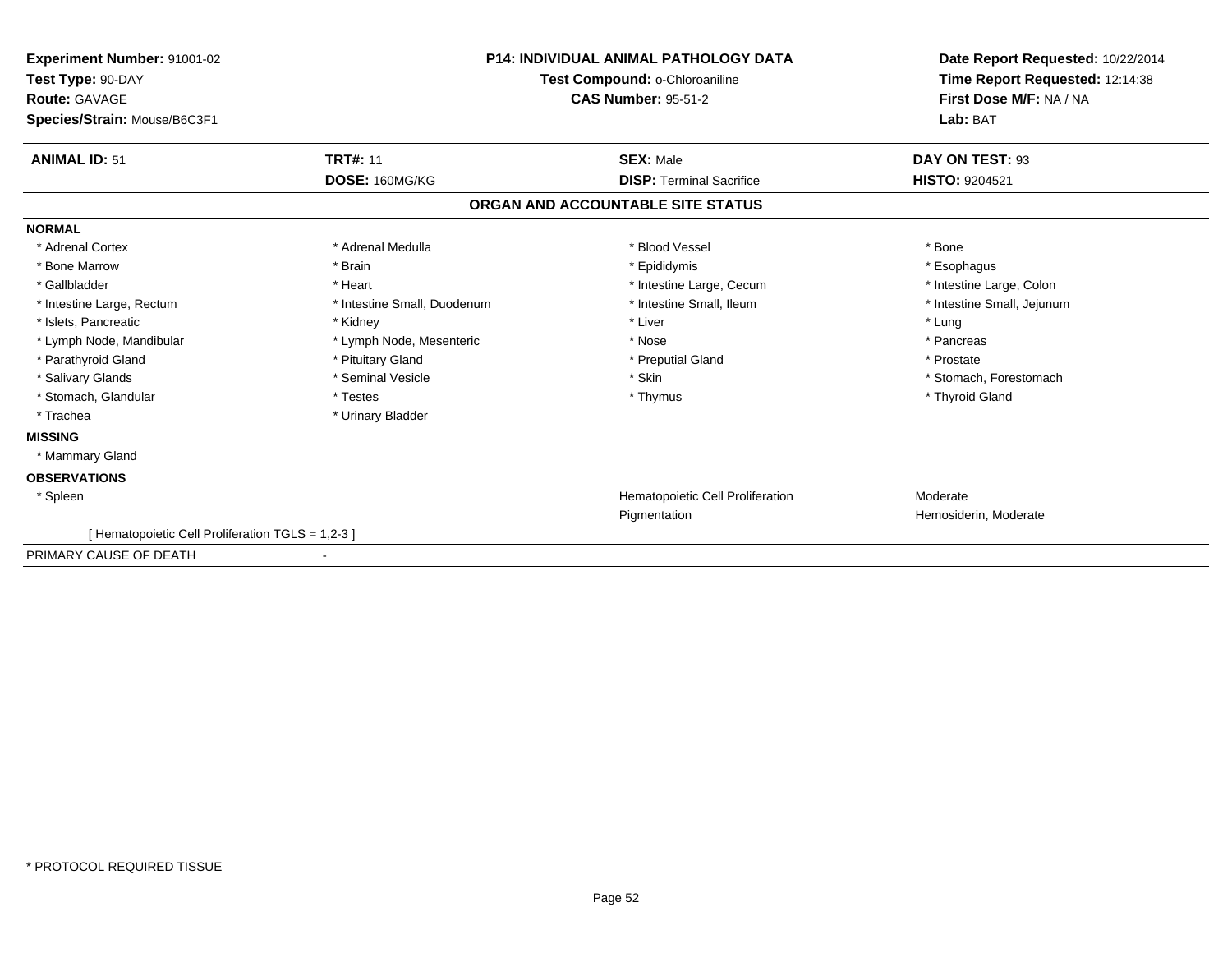| <b>Experiment Number: 91001-02</b><br>Test Type: 90-DAY<br><b>Route: GAVAGE</b><br>Species/Strain: Mouse/B6C3F1 |                             | <b>P14: INDIVIDUAL ANIMAL PATHOLOGY DATA</b><br>Test Compound: o-Chloroaniline<br><b>CAS Number: 95-51-2</b> | Date Report Requested: 10/22/2014<br>Time Report Requested: 12:14:38<br>First Dose M/F: NA / NA<br>Lab: BAT |  |
|-----------------------------------------------------------------------------------------------------------------|-----------------------------|--------------------------------------------------------------------------------------------------------------|-------------------------------------------------------------------------------------------------------------|--|
| <b>ANIMAL ID: 52</b>                                                                                            | <b>TRT#: 11</b>             | <b>SEX: Male</b>                                                                                             | DAY ON TEST: 93                                                                                             |  |
|                                                                                                                 | DOSE: 160MG/KG              | <b>DISP: Terminal Sacrifice</b>                                                                              | <b>HISTO: 9204522</b>                                                                                       |  |
|                                                                                                                 |                             | ORGAN AND ACCOUNTABLE SITE STATUS                                                                            |                                                                                                             |  |
| <b>NORMAL</b>                                                                                                   |                             |                                                                                                              |                                                                                                             |  |
| * Adrenal Cortex                                                                                                | * Adrenal Medulla           | * Blood Vessel                                                                                               | * Bone                                                                                                      |  |
| * Bone Marrow                                                                                                   | * Brain                     | * Epididymis                                                                                                 | * Esophagus                                                                                                 |  |
| * Gallbladder                                                                                                   | * Heart                     | * Intestine Large, Cecum                                                                                     | * Intestine Large, Colon                                                                                    |  |
| * Intestine Large, Rectum                                                                                       | * Intestine Small, Duodenum | * Intestine Small, Ileum                                                                                     | * Intestine Small, Jejunum                                                                                  |  |
| * Islets, Pancreatic                                                                                            | * Kidney                    | * Liver                                                                                                      | * Lung                                                                                                      |  |
| * Lymph Node, Mandibular                                                                                        | * Lymph Node, Mesenteric    | * Nose                                                                                                       | * Pancreas                                                                                                  |  |
| * Pituitary Gland                                                                                               | * Preputial Gland           | * Prostate                                                                                                   | * Salivary Glands                                                                                           |  |
| * Seminal Vesicle                                                                                               | * Skin                      | * Stomach, Forestomach                                                                                       | * Stomach, Glandular                                                                                        |  |
| * Testes                                                                                                        | * Thymus                    | * Trachea                                                                                                    | * Urinary Bladder                                                                                           |  |
| <b>MISSING</b>                                                                                                  |                             |                                                                                                              |                                                                                                             |  |
| * Mammary Gland                                                                                                 | * Parathyroid Gland         | * Thyroid Gland                                                                                              |                                                                                                             |  |
| <b>OBSERVATIONS</b>                                                                                             |                             |                                                                                                              |                                                                                                             |  |
| * Spleen                                                                                                        |                             | Hematopoietic Cell Proliferation                                                                             | Mild                                                                                                        |  |
|                                                                                                                 |                             | Pigmentation                                                                                                 | Hemosiderin, Minimal                                                                                        |  |
| [ Hematopoietic Cell Proliferation TGLS = 1,2-3 ]                                                               |                             |                                                                                                              |                                                                                                             |  |
| PRIMARY CAUSE OF DEATH                                                                                          |                             |                                                                                                              |                                                                                                             |  |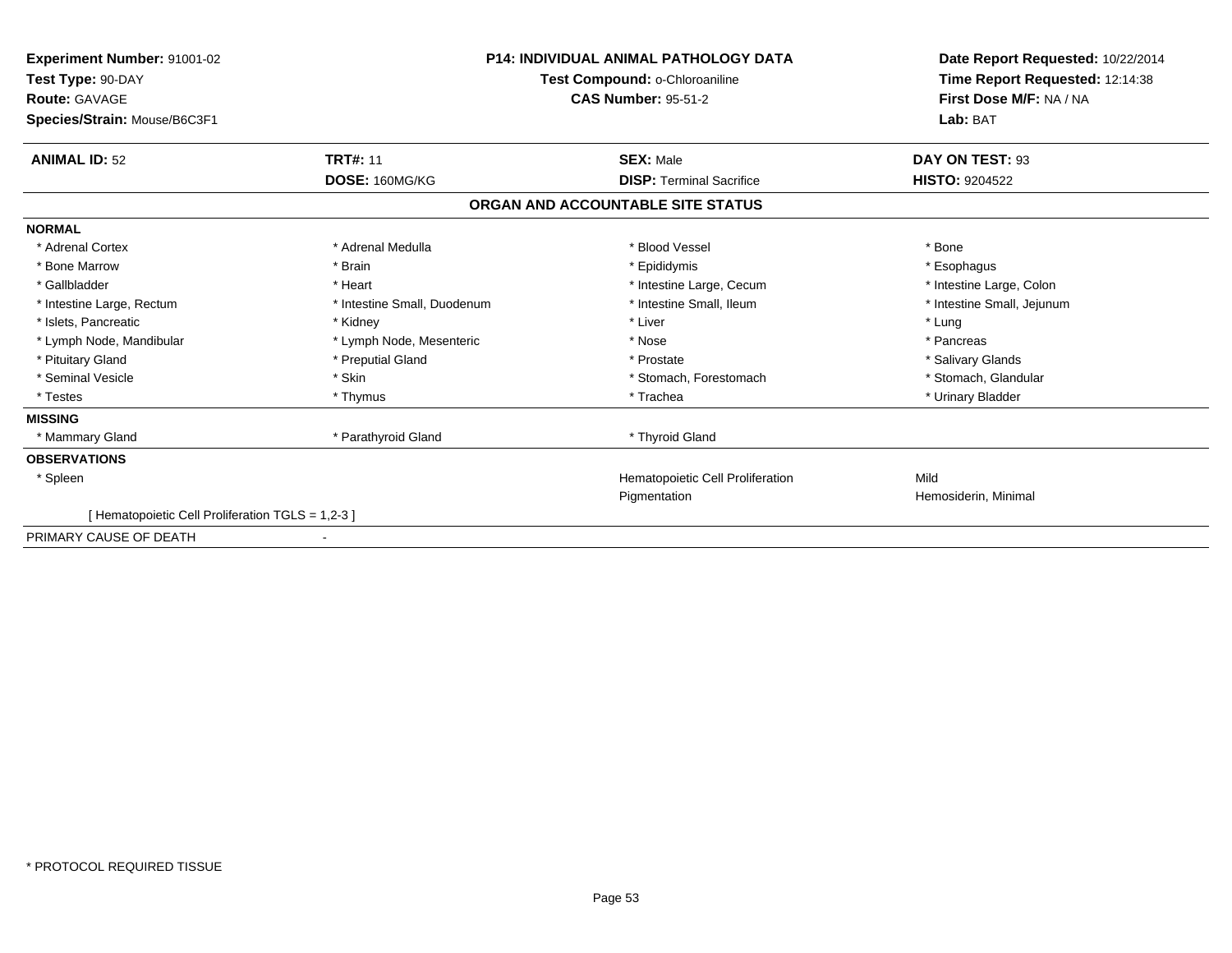| <b>Experiment Number: 91001-02</b><br>Test Type: 90-DAY | <b>P14: INDIVIDUAL ANIMAL PATHOLOGY DATA</b><br>Test Compound: o-Chloroaniline |                                   | Date Report Requested: 10/22/2014<br>Time Report Requested: 12:14:38 |
|---------------------------------------------------------|--------------------------------------------------------------------------------|-----------------------------------|----------------------------------------------------------------------|
| <b>Route: GAVAGE</b><br>Species/Strain: Mouse/B6C3F1    |                                                                                | <b>CAS Number: 95-51-2</b>        | First Dose M/F: NA / NA<br>Lab: BAT                                  |
| <b>ANIMAL ID: 53</b>                                    | <b>TRT#: 11</b>                                                                | <b>SEX: Male</b>                  | DAY ON TEST: 93                                                      |
|                                                         | DOSE: 160MG/KG                                                                 | <b>DISP: Terminal Sacrifice</b>   | <b>HISTO: 9204523</b>                                                |
|                                                         |                                                                                | ORGAN AND ACCOUNTABLE SITE STATUS |                                                                      |
| <b>NORMAL</b>                                           |                                                                                |                                   |                                                                      |
| * Adrenal Cortex                                        | * Adrenal Medulla                                                              | * Blood Vessel                    | * Bone                                                               |
| * Bone Marrow                                           | * Brain                                                                        | * Epididymis                      | * Esophagus                                                          |
| * Gallbladder                                           | * Heart                                                                        | * Intestine Large, Cecum          | * Intestine Large, Colon                                             |
| * Intestine Large, Rectum                               | * Intestine Small, Duodenum                                                    | * Intestine Small, Ileum          | * Intestine Small, Jejunum                                           |
| * Islets, Pancreatic                                    | * Kidney                                                                       | * Liver                           | * Lung                                                               |
| * Lymph Node, Mandibular                                | * Lymph Node, Mesenteric                                                       | * Mammary Gland                   | * Nose                                                               |
| * Pancreas                                              | * Parathyroid Gland                                                            | * Pituitary Gland                 | * Preputial Gland                                                    |
| * Prostate                                              | * Salivary Glands                                                              | * Seminal Vesicle                 | * Skin                                                               |
| * Stomach, Forestomach                                  | * Stomach, Glandular                                                           | * Testes                          | * Thymus                                                             |
| * Thyroid Gland                                         | * Trachea                                                                      | * Urinary Bladder                 |                                                                      |
| <b>OBSERVATIONS</b>                                     |                                                                                |                                   |                                                                      |
| * Spleen                                                |                                                                                | Hematopoietic Cell Proliferation  | Moderate                                                             |
|                                                         |                                                                                | Pigmentation                      | Hemosiderin, Mild                                                    |
| [ Hematopoietic Cell Proliferation TGLS = 1,2-3 ]       |                                                                                |                                   |                                                                      |
| PRIMARY CAUSE OF DEATH                                  |                                                                                |                                   |                                                                      |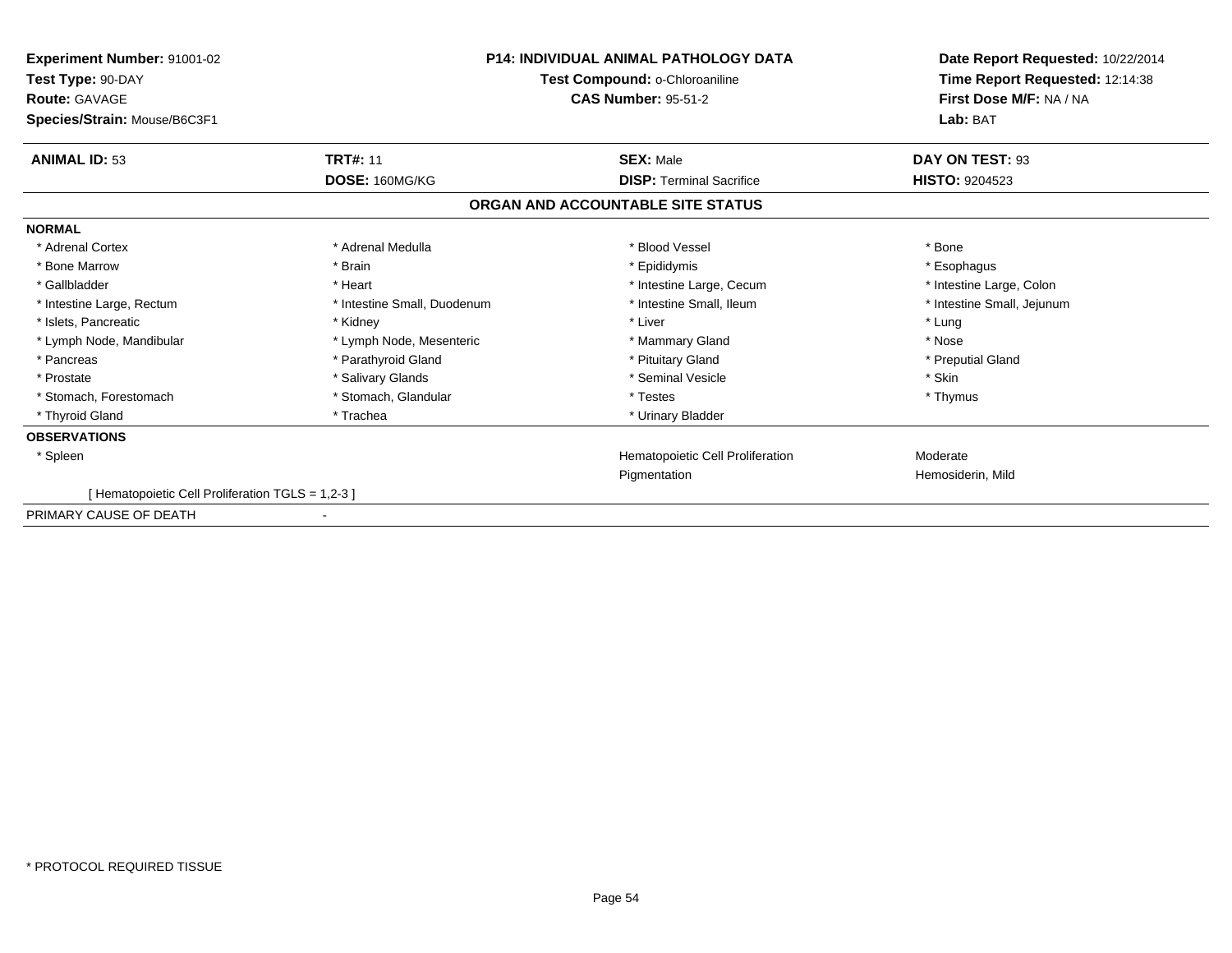| Experiment Number: 91001-02<br>Test Type: 90-DAY<br>Route: GAVAGE<br>Species/Strain: Mouse/B6C3F1 | <b>P14: INDIVIDUAL ANIMAL PATHOLOGY DATA</b><br>Test Compound: o-Chloroaniline<br><b>CAS Number: 95-51-2</b> |                                   | Date Report Requested: 10/22/2014<br>Time Report Requested: 12:14:38<br>First Dose M/F: NA / NA<br>Lab: BAT |
|---------------------------------------------------------------------------------------------------|--------------------------------------------------------------------------------------------------------------|-----------------------------------|-------------------------------------------------------------------------------------------------------------|
| <b>ANIMAL ID: 54</b>                                                                              | <b>TRT#: 11</b>                                                                                              | <b>SEX: Male</b>                  | DAY ON TEST: 93                                                                                             |
|                                                                                                   | DOSE: 160MG/KG                                                                                               | <b>DISP: Terminal Sacrifice</b>   | <b>HISTO: 9204524</b>                                                                                       |
|                                                                                                   |                                                                                                              | ORGAN AND ACCOUNTABLE SITE STATUS |                                                                                                             |
| <b>NORMAL</b>                                                                                     |                                                                                                              |                                   |                                                                                                             |
| * Adrenal Cortex                                                                                  | * Adrenal Medulla                                                                                            | * Blood Vessel                    | * Bone                                                                                                      |
| * Bone Marrow                                                                                     | * Brain                                                                                                      | * Epididymis                      | * Esophagus                                                                                                 |
| * Gallbladder                                                                                     | * Heart                                                                                                      | * Intestine Large, Cecum          | * Intestine Large, Colon                                                                                    |
| * Intestine Large, Rectum                                                                         | * Intestine Small, Duodenum                                                                                  | * Intestine Small, Ileum          | * Intestine Small, Jejunum                                                                                  |
| * Islets, Pancreatic                                                                              | * Kidney                                                                                                     | * Liver                           | * Lung                                                                                                      |
| * Lymph Node, Mandibular                                                                          | * Lymph Node, Mesenteric                                                                                     | * Nose                            | * Pancreas                                                                                                  |
| * Parathyroid Gland                                                                               | * Preputial Gland                                                                                            | * Prostate                        | * Salivary Glands                                                                                           |
| * Seminal Vesicle                                                                                 | * Skin                                                                                                       | * Stomach, Forestomach            | * Stomach, Glandular                                                                                        |
| * Testes                                                                                          | * Thymus                                                                                                     | * Thyroid Gland                   | * Trachea                                                                                                   |
| * Urinary Bladder                                                                                 |                                                                                                              |                                   |                                                                                                             |
| <b>MISSING</b>                                                                                    |                                                                                                              |                                   |                                                                                                             |
| * Mammary Gland                                                                                   | * Pituitary Gland                                                                                            |                                   |                                                                                                             |
| <b>OBSERVATIONS</b>                                                                               |                                                                                                              |                                   |                                                                                                             |
| * Spleen                                                                                          |                                                                                                              | Hematopoietic Cell Proliferation  | Mild                                                                                                        |
|                                                                                                   |                                                                                                              | Pigmentation                      | Hemosiderin, Mild                                                                                           |
| [ Hematopoietic Cell Proliferation TGLS = 1,2-3 ]                                                 |                                                                                                              |                                   |                                                                                                             |
| PRIMARY CAUSE OF DEATH                                                                            |                                                                                                              |                                   |                                                                                                             |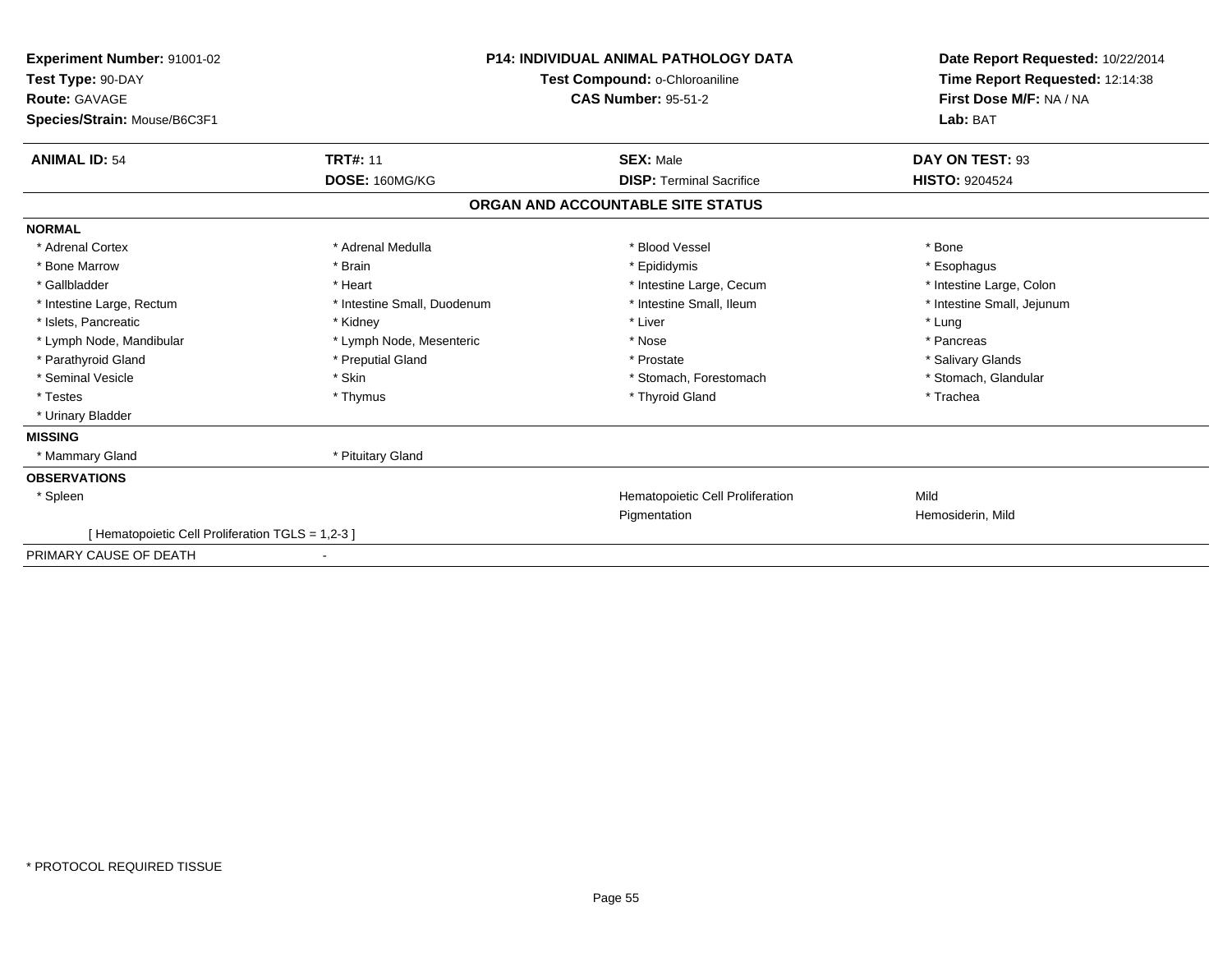| Experiment Number: 91001-02<br>Test Type: 90-DAY<br>Route: GAVAGE<br>Species/Strain: Mouse/B6C3F1 | <b>P14: INDIVIDUAL ANIMAL PATHOLOGY DATA</b><br>Test Compound: o-Chloroaniline<br><b>CAS Number: 95-51-2</b> |                                   | Date Report Requested: 10/22/2014<br>Time Report Requested: 12:14:38<br>First Dose M/F: NA / NA<br>Lab: BAT |
|---------------------------------------------------------------------------------------------------|--------------------------------------------------------------------------------------------------------------|-----------------------------------|-------------------------------------------------------------------------------------------------------------|
| <b>ANIMAL ID: 55</b>                                                                              | <b>TRT#: 11</b>                                                                                              | <b>SEX: Male</b>                  | DAY ON TEST: 93                                                                                             |
|                                                                                                   | DOSE: 160MG/KG                                                                                               | <b>DISP: Terminal Sacrifice</b>   | <b>HISTO: 9204525</b>                                                                                       |
|                                                                                                   |                                                                                                              | ORGAN AND ACCOUNTABLE SITE STATUS |                                                                                                             |
| <b>NORMAL</b>                                                                                     |                                                                                                              |                                   |                                                                                                             |
| * Adrenal Cortex                                                                                  | * Adrenal Medulla                                                                                            | * Blood Vessel                    | * Bone                                                                                                      |
| * Bone Marrow                                                                                     | * Brain                                                                                                      | * Epididymis                      | * Esophagus                                                                                                 |
| * Gallbladder                                                                                     | * Heart                                                                                                      | * Intestine Large, Cecum          | * Intestine Large, Colon                                                                                    |
| * Intestine Large, Rectum                                                                         | * Intestine Small, Duodenum                                                                                  | * Intestine Small, Ileum          | * Intestine Small, Jejunum                                                                                  |
| * Islets, Pancreatic                                                                              | * Kidney                                                                                                     | * Liver                           | * Lung                                                                                                      |
| * Lymph Node, Mandibular                                                                          | * Lymph Node, Mesenteric                                                                                     | * Nose                            | * Pancreas                                                                                                  |
| * Parathyroid Gland                                                                               | * Pituitary Gland                                                                                            | * Preputial Gland                 | * Prostate                                                                                                  |
| * Salivary Glands                                                                                 | * Seminal Vesicle                                                                                            | * Skin                            | * Stomach, Forestomach                                                                                      |
| * Stomach, Glandular                                                                              | * Testes                                                                                                     | * Thymus                          | * Thyroid Gland                                                                                             |
| * Trachea                                                                                         | * Urinary Bladder                                                                                            |                                   |                                                                                                             |
| <b>MISSING</b>                                                                                    |                                                                                                              |                                   |                                                                                                             |
| * Mammary Gland                                                                                   |                                                                                                              |                                   |                                                                                                             |
| <b>OBSERVATIONS</b>                                                                               |                                                                                                              |                                   |                                                                                                             |
| * Spleen                                                                                          |                                                                                                              | Hematopoietic Cell Proliferation  | Minimal                                                                                                     |
|                                                                                                   |                                                                                                              | Pigmentation                      | Hemosiderin, Minimal                                                                                        |
| [ Hematopoietic Cell Proliferation TGLS = 1,2-3 ]                                                 |                                                                                                              |                                   |                                                                                                             |
| PRIMARY CAUSE OF DEATH                                                                            |                                                                                                              |                                   |                                                                                                             |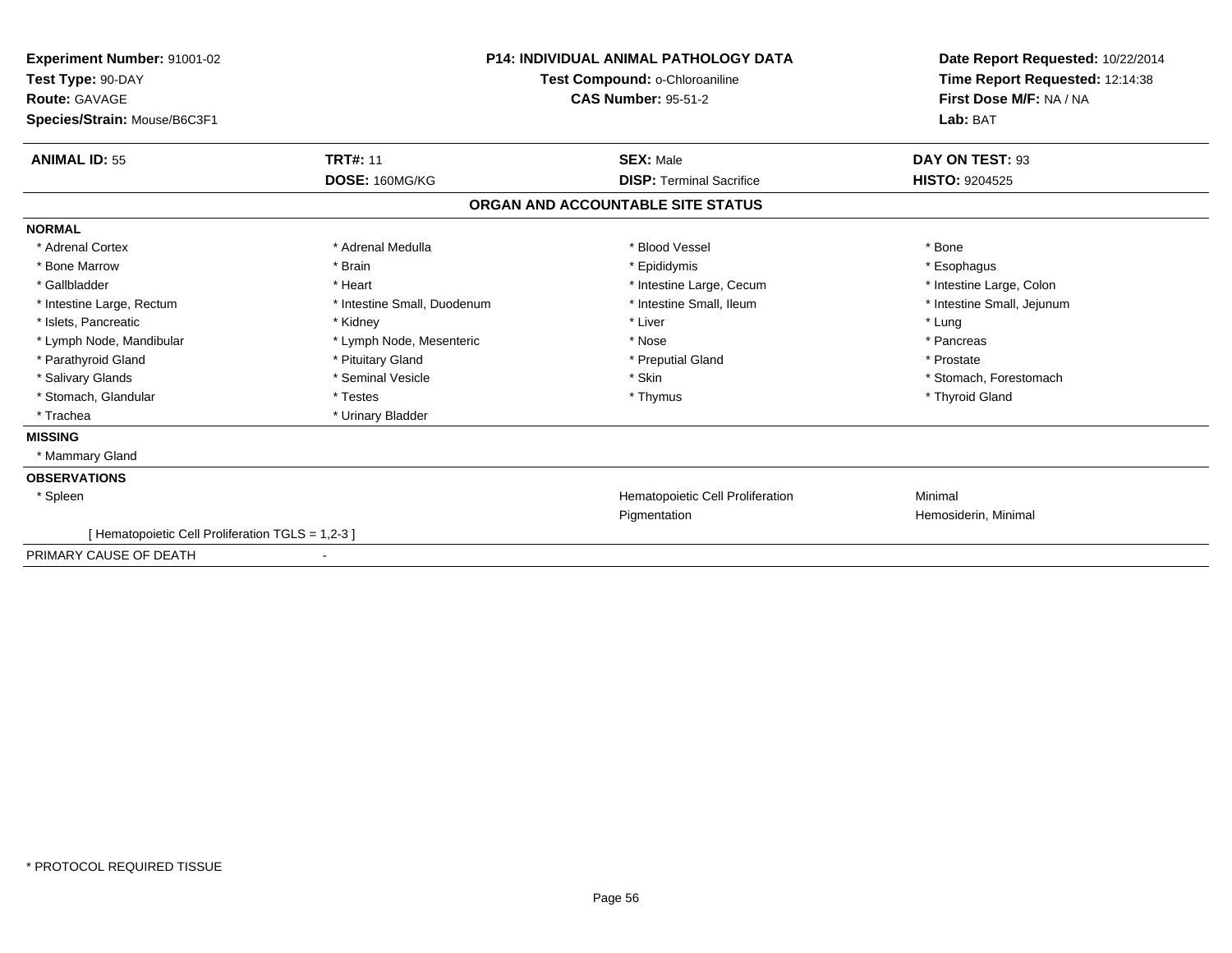| Experiment Number: 91001-02<br>Test Type: 90-DAY<br><b>Route: GAVAGE</b><br>Species/Strain: Mouse/B6C3F1 | <b>P14: INDIVIDUAL ANIMAL PATHOLOGY DATA</b><br>Test Compound: o-Chloroaniline<br><b>CAS Number: 95-51-2</b> |                                   | Date Report Requested: 10/22/2014<br>Time Report Requested: 12:14:38<br>First Dose M/F: NA / NA<br>Lab: BAT |
|----------------------------------------------------------------------------------------------------------|--------------------------------------------------------------------------------------------------------------|-----------------------------------|-------------------------------------------------------------------------------------------------------------|
| <b>ANIMAL ID: 56</b>                                                                                     | <b>TRT#: 11</b>                                                                                              | <b>SEX: Male</b>                  | DAY ON TEST: 93                                                                                             |
|                                                                                                          | DOSE: 160MG/KG                                                                                               | <b>DISP: Terminal Sacrifice</b>   | HISTO: 9204526                                                                                              |
|                                                                                                          |                                                                                                              | ORGAN AND ACCOUNTABLE SITE STATUS |                                                                                                             |
| <b>NORMAL</b>                                                                                            |                                                                                                              |                                   |                                                                                                             |
| * Adrenal Cortex                                                                                         | * Adrenal Medulla                                                                                            | * Blood Vessel                    | * Bone                                                                                                      |
| * Bone Marrow                                                                                            | * Brain                                                                                                      | * Epididymis                      | * Esophagus                                                                                                 |
| * Gallbladder                                                                                            | * Heart                                                                                                      | * Intestine Large, Cecum          | * Intestine Large, Colon                                                                                    |
| * Intestine Large, Rectum                                                                                | * Intestine Small, Duodenum                                                                                  | * Intestine Small, Ileum          | * Intestine Small, Jejunum                                                                                  |
| * Islets, Pancreatic                                                                                     | * Kidney                                                                                                     | * Liver                           | * Lung                                                                                                      |
| * Lymph Node, Mandibular                                                                                 | * Lymph Node, Mesenteric                                                                                     | * Nose                            | * Pancreas                                                                                                  |
| * Parathyroid Gland                                                                                      | * Pituitary Gland                                                                                            | * Preputial Gland                 | * Prostate                                                                                                  |
| * Salivary Glands                                                                                        | * Seminal Vesicle                                                                                            | * Skin                            | * Stomach, Forestomach                                                                                      |
| * Stomach, Glandular                                                                                     | * Testes                                                                                                     | * Thymus                          | * Thyroid Gland                                                                                             |
| * Trachea                                                                                                | * Urinary Bladder                                                                                            |                                   |                                                                                                             |
| <b>MISSING</b>                                                                                           |                                                                                                              |                                   |                                                                                                             |
| * Mammary Gland                                                                                          |                                                                                                              |                                   |                                                                                                             |
| <b>OBSERVATIONS</b>                                                                                      |                                                                                                              |                                   |                                                                                                             |
| * Spleen                                                                                                 |                                                                                                              | Hematopoietic Cell Proliferation  | Minimal                                                                                                     |
|                                                                                                          |                                                                                                              | Pigmentation                      | Hemosiderin, Mild                                                                                           |
| Figmentation TGLS = 1-3 ]                                                                                |                                                                                                              |                                   |                                                                                                             |
| PRIMARY CAUSE OF DEATH                                                                                   |                                                                                                              |                                   |                                                                                                             |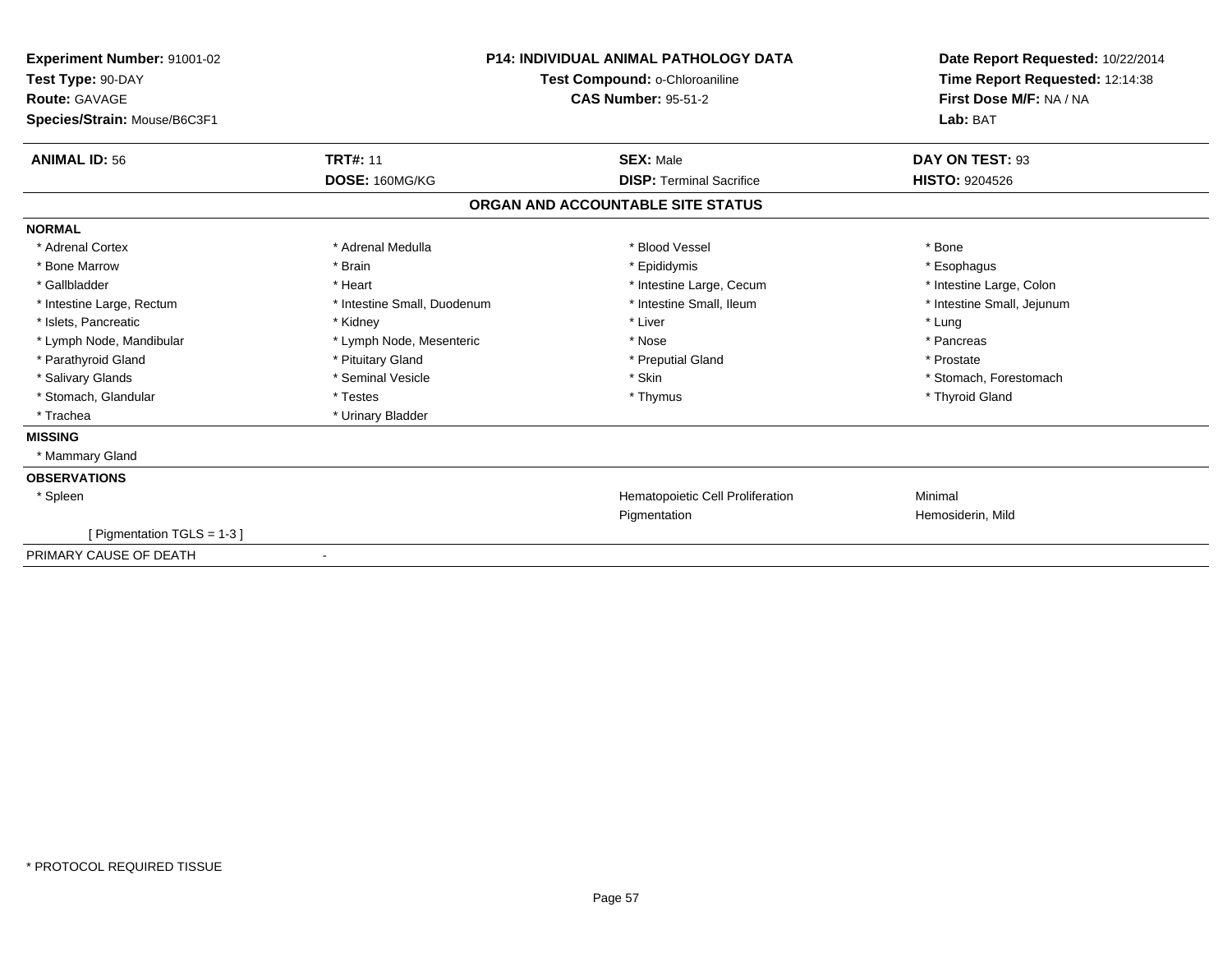| Experiment Number: 91001-02<br>Test Type: 90-DAY<br><b>Route: GAVAGE</b><br>Species/Strain: Mouse/B6C3F1 | <b>P14: INDIVIDUAL ANIMAL PATHOLOGY DATA</b><br>Test Compound: o-Chloroaniline<br><b>CAS Number: 95-51-2</b> |                                   | Date Report Requested: 10/22/2014<br>Time Report Requested: 12:14:38<br>First Dose M/F: NA / NA<br>Lab: BAT |
|----------------------------------------------------------------------------------------------------------|--------------------------------------------------------------------------------------------------------------|-----------------------------------|-------------------------------------------------------------------------------------------------------------|
| <b>ANIMAL ID: 57</b>                                                                                     | <b>TRT#: 11</b>                                                                                              | <b>SEX: Male</b>                  | DAY ON TEST: 93                                                                                             |
|                                                                                                          | DOSE: 160MG/KG                                                                                               | <b>DISP: Terminal Sacrifice</b>   | HISTO: 9204527                                                                                              |
|                                                                                                          |                                                                                                              | ORGAN AND ACCOUNTABLE SITE STATUS |                                                                                                             |
| <b>NORMAL</b>                                                                                            |                                                                                                              |                                   |                                                                                                             |
| * Adrenal Cortex                                                                                         | * Adrenal Medulla                                                                                            | * Blood Vessel                    | * Bone                                                                                                      |
| * Bone Marrow                                                                                            | * Brain                                                                                                      | * Epididymis                      | * Esophagus                                                                                                 |
| * Gallbladder                                                                                            | * Heart                                                                                                      | * Intestine Large, Cecum          | * Intestine Large, Colon                                                                                    |
| * Intestine Large, Rectum                                                                                | * Intestine Small, Duodenum                                                                                  | * Intestine Small, Ileum          | * Intestine Small, Jejunum                                                                                  |
| * Islets, Pancreatic                                                                                     | * Kidney                                                                                                     | * Liver                           | * Lung                                                                                                      |
| * Lymph Node, Mandibular                                                                                 | * Lymph Node, Mesenteric                                                                                     | * Nose                            | * Pancreas                                                                                                  |
| * Parathyroid Gland                                                                                      | * Pituitary Gland                                                                                            | * Preputial Gland                 | * Prostate                                                                                                  |
| * Salivary Glands                                                                                        | * Seminal Vesicle                                                                                            | * Skin                            | * Stomach, Forestomach                                                                                      |
| * Stomach, Glandular                                                                                     | * Testes                                                                                                     | * Thymus                          | * Thyroid Gland                                                                                             |
| * Trachea                                                                                                | * Urinary Bladder                                                                                            |                                   |                                                                                                             |
| <b>MISSING</b>                                                                                           |                                                                                                              |                                   |                                                                                                             |
| * Mammary Gland                                                                                          |                                                                                                              |                                   |                                                                                                             |
| <b>OBSERVATIONS</b>                                                                                      |                                                                                                              |                                   |                                                                                                             |
| * Spleen                                                                                                 |                                                                                                              | Hematopoietic Cell Proliferation  | Minimal                                                                                                     |
|                                                                                                          |                                                                                                              | Pigmentation                      | Hemosiderin, Mild                                                                                           |
| Figmentation TGLS = 1-3 ]                                                                                |                                                                                                              |                                   |                                                                                                             |
| PRIMARY CAUSE OF DEATH                                                                                   |                                                                                                              |                                   |                                                                                                             |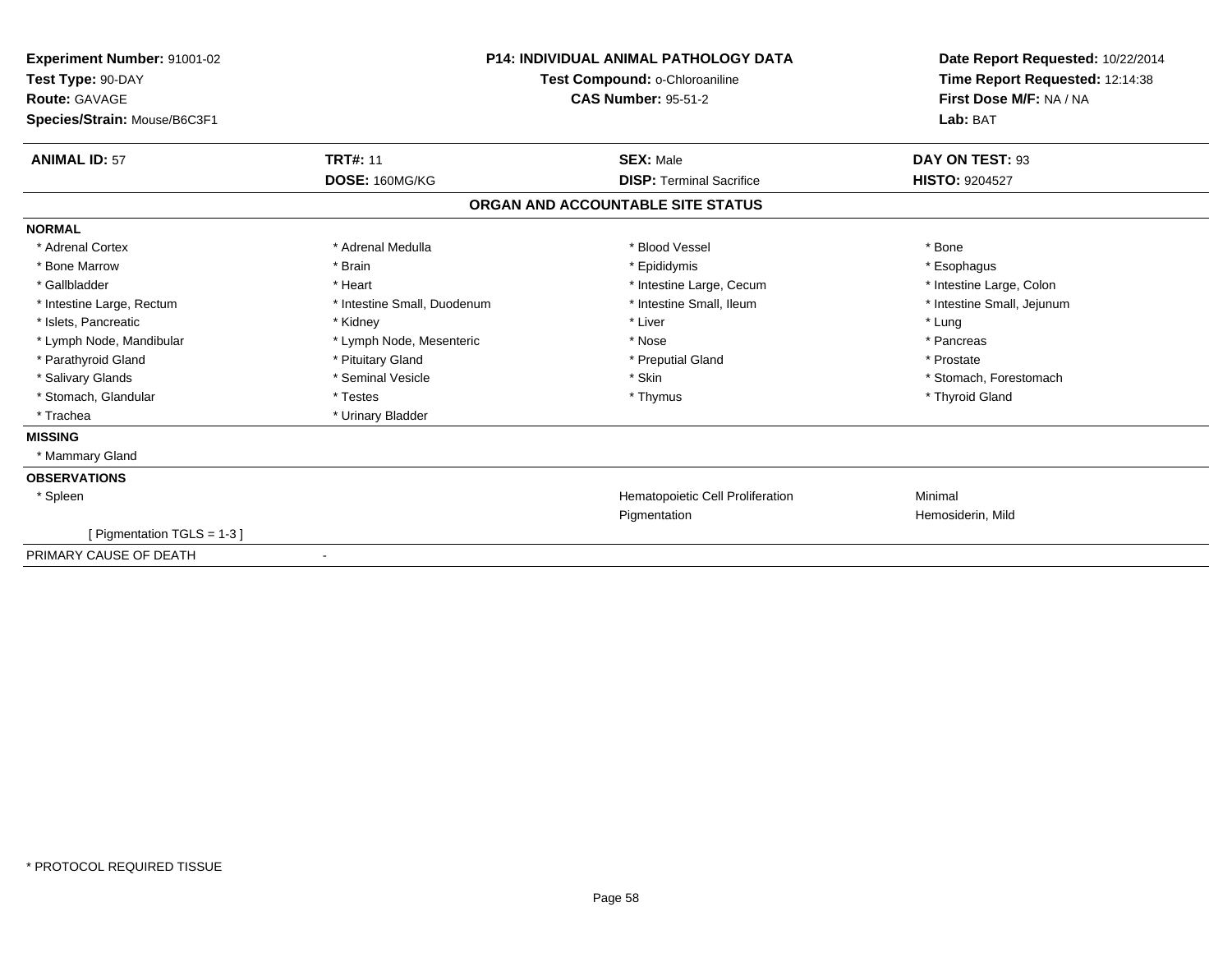| Experiment Number: 91001-02<br>Test Type: 90-DAY<br>Route: GAVAGE<br>Species/Strain: Mouse/B6C3F1 |                             | <b>P14: INDIVIDUAL ANIMAL PATHOLOGY DATA</b><br>Test Compound: o-Chloroaniline<br><b>CAS Number: 95-51-2</b> | Date Report Requested: 10/22/2014<br>Time Report Requested: 12:14:38<br>First Dose M/F: NA / NA<br>Lab: BAT |
|---------------------------------------------------------------------------------------------------|-----------------------------|--------------------------------------------------------------------------------------------------------------|-------------------------------------------------------------------------------------------------------------|
| <b>ANIMAL ID: 58</b>                                                                              | <b>TRT#: 11</b>             | <b>SEX: Male</b>                                                                                             | DAY ON TEST: 93                                                                                             |
|                                                                                                   | DOSE: 160MG/KG              | <b>DISP: Terminal Sacrifice</b>                                                                              | <b>HISTO: 9204528</b>                                                                                       |
|                                                                                                   |                             | ORGAN AND ACCOUNTABLE SITE STATUS                                                                            |                                                                                                             |
| <b>NORMAL</b>                                                                                     |                             |                                                                                                              |                                                                                                             |
| * Adrenal Cortex                                                                                  | * Adrenal Medulla           | * Blood Vessel                                                                                               | * Bone                                                                                                      |
| * Bone Marrow                                                                                     | * Brain                     | * Epididymis                                                                                                 | * Esophagus                                                                                                 |
| * Gallbladder                                                                                     | * Heart                     | * Intestine Large, Cecum                                                                                     | * Intestine Large, Colon                                                                                    |
| * Intestine Large, Rectum                                                                         | * Intestine Small, Duodenum | * Intestine Small, Ileum                                                                                     | * Intestine Small, Jejunum                                                                                  |
| * Islets, Pancreatic                                                                              | * Kidney                    | * Liver                                                                                                      | * Lung                                                                                                      |
| * Lymph Node, Mandibular                                                                          | * Lymph Node, Mesenteric    | * Nose                                                                                                       | * Pancreas                                                                                                  |
| * Parathyroid Gland                                                                               | * Pituitary Gland           | * Preputial Gland                                                                                            | * Prostate                                                                                                  |
| * Salivary Glands                                                                                 | * Seminal Vesicle           | * Skin                                                                                                       | * Stomach, Forestomach                                                                                      |
| * Stomach, Glandular                                                                              | * Testes                    | * Thymus                                                                                                     | * Thyroid Gland                                                                                             |
| * Trachea                                                                                         | * Urinary Bladder           |                                                                                                              |                                                                                                             |
| <b>MISSING</b>                                                                                    |                             |                                                                                                              |                                                                                                             |
| * Mammary Gland                                                                                   |                             |                                                                                                              |                                                                                                             |
| <b>OBSERVATIONS</b>                                                                               |                             |                                                                                                              |                                                                                                             |
| * Spleen                                                                                          |                             | Hematopoietic Cell Proliferation                                                                             | Minimal                                                                                                     |
|                                                                                                   |                             | Pigmentation                                                                                                 | Hemosiderin, Minimal                                                                                        |
| [ Hematopoietic Cell Proliferation TGLS = 1,2-3 ]                                                 |                             |                                                                                                              |                                                                                                             |
| PRIMARY CAUSE OF DEATH                                                                            |                             |                                                                                                              |                                                                                                             |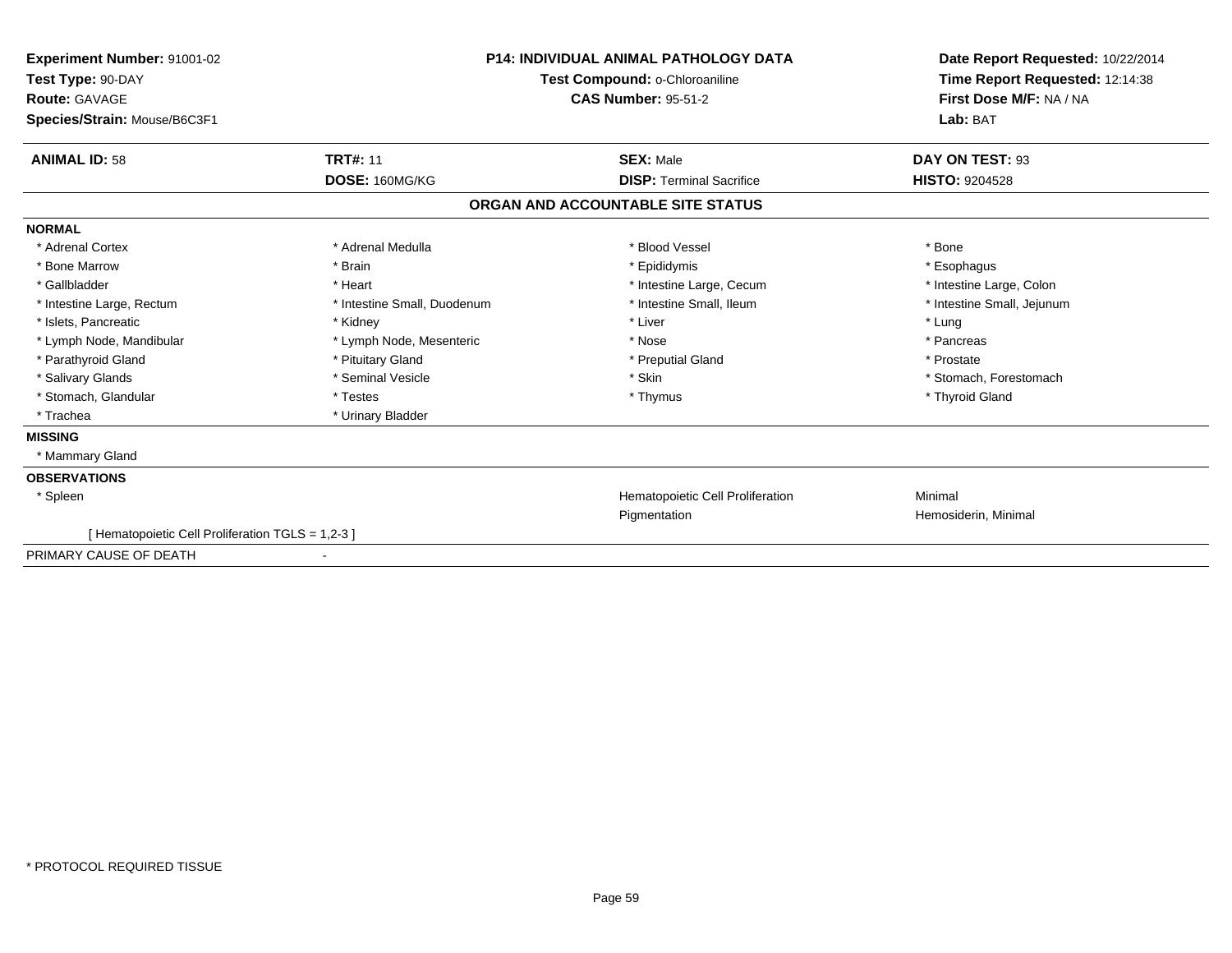| <b>Experiment Number: 91001-02</b>                               |                             | <b>P14: INDIVIDUAL ANIMAL PATHOLOGY DATA</b> | Date Report Requested: 10/22/2014   |
|------------------------------------------------------------------|-----------------------------|----------------------------------------------|-------------------------------------|
| Test Type: 90-DAY                                                |                             | Test Compound: o-Chloroaniline               | Time Report Requested: 12:14:38     |
| <b>Route: GAVAGE</b>                                             |                             | <b>CAS Number: 95-51-2</b>                   | First Dose M/F: NA / NA<br>Lab: BAT |
| Species/Strain: Mouse/B6C3F1                                     |                             |                                              |                                     |
| <b>ANIMAL ID: 59</b>                                             | <b>TRT#: 11</b>             | <b>SEX: Male</b>                             | DAY ON TEST: 93                     |
|                                                                  | DOSE: 160MG/KG              | <b>DISP: Natural Death</b>                   | <b>HISTO: 9204529</b>               |
|                                                                  |                             | ORGAN AND ACCOUNTABLE SITE STATUS            |                                     |
| <b>NORMAL</b>                                                    |                             |                                              |                                     |
| * Adrenal Cortex                                                 | * Adrenal Medulla           | * Blood Vessel                               | * Bone                              |
| * Bone Marrow                                                    | * Brain                     | * Epididymis                                 | * Esophagus                         |
| * Gallbladder                                                    | * Heart                     | * Intestine Large, Cecum                     | * Intestine Large, Colon            |
| * Intestine Large, Rectum                                        | * Intestine Small, Duodenum | * Intestine Small, Ileum                     | * Intestine Small, Jejunum          |
| * Islets, Pancreatic                                             | * Kidney                    | * Liver                                      | * Lung                              |
| * Lymph Node, Mandibular                                         | * Lymph Node, Mesenteric    | * Nose                                       | * Pancreas                          |
| * Parathyroid Gland                                              | * Pituitary Gland           | * Preputial Gland                            | * Prostate                          |
| * Salivary Glands                                                | * Seminal Vesicle           | * Skin                                       | * Stomach. Forestomach              |
| * Stomach, Glandular                                             | * Testes                    | * Thymus                                     | * Thyroid Gland                     |
| * Trachea                                                        | * Urinary Bladder           |                                              |                                     |
| <b>MISSING</b>                                                   |                             |                                              |                                     |
| * Mammary Gland                                                  |                             |                                              |                                     |
| <b>OBSERVATIONS</b>                                              |                             |                                              |                                     |
| * Spleen                                                         |                             | Hematopoietic Cell Proliferation             | Minimal                             |
|                                                                  |                             | Pigmentation                                 | Hemosiderin, Minimal                |
| [ Hematopoietic Cell Proliferation TGLS = 1,2-3 ]                |                             |                                              |                                     |
| PRIMARY CAUSE OF DEATH                                           |                             |                                              |                                     |
| Animal Note: cause of death was blood removal, based on history. |                             |                                              |                                     |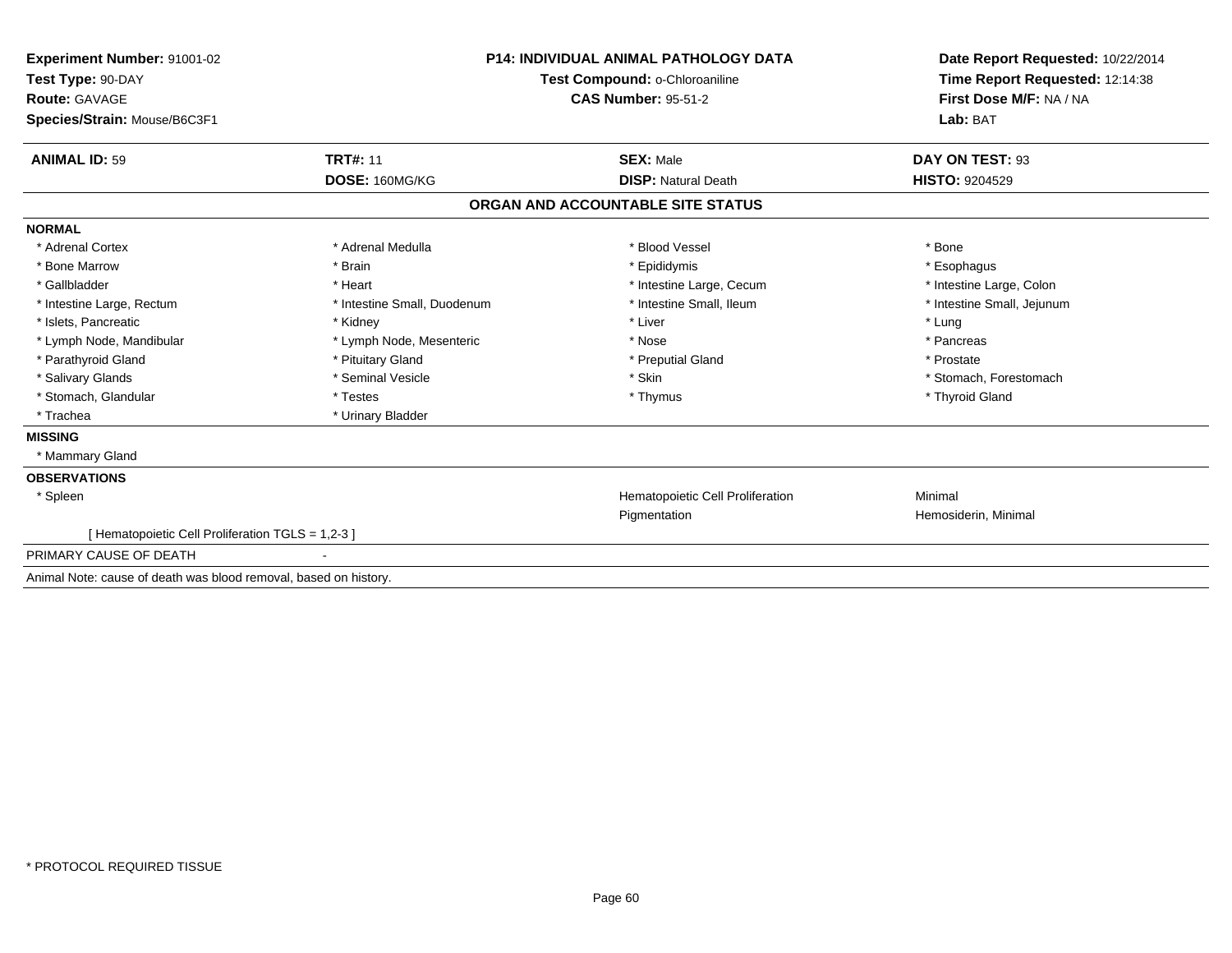| Experiment Number: 91001-02<br>Test Type: 90-DAY<br>Route: GAVAGE<br>Species/Strain: Mouse/B6C3F1 |                             | <b>P14: INDIVIDUAL ANIMAL PATHOLOGY DATA</b><br>Test Compound: o-Chloroaniline<br><b>CAS Number: 95-51-2</b> | Date Report Requested: 10/22/2014<br>Time Report Requested: 12:14:38<br>First Dose M/F: NA / NA<br>Lab: BAT |
|---------------------------------------------------------------------------------------------------|-----------------------------|--------------------------------------------------------------------------------------------------------------|-------------------------------------------------------------------------------------------------------------|
| <b>ANIMAL ID: 60</b>                                                                              | <b>TRT#: 11</b>             | <b>SEX: Male</b>                                                                                             | DAY ON TEST: 93                                                                                             |
|                                                                                                   | DOSE: 160MG/KG              | <b>DISP: Terminal Sacrifice</b>                                                                              | HISTO: 9204530                                                                                              |
|                                                                                                   |                             | ORGAN AND ACCOUNTABLE SITE STATUS                                                                            |                                                                                                             |
| <b>NORMAL</b>                                                                                     |                             |                                                                                                              |                                                                                                             |
| * Adrenal Cortex                                                                                  | * Adrenal Medulla           | * Blood Vessel                                                                                               | * Bone                                                                                                      |
| * Bone Marrow                                                                                     | * Brain                     | * Epididymis                                                                                                 | * Esophagus                                                                                                 |
| * Gallbladder                                                                                     | * Heart                     | * Intestine Large, Cecum                                                                                     | * Intestine Large, Colon                                                                                    |
| * Intestine Large, Rectum                                                                         | * Intestine Small, Duodenum | * Intestine Small, Ileum                                                                                     | * Intestine Small, Jejunum                                                                                  |
| * Islets, Pancreatic                                                                              | * Kidney                    | * Liver                                                                                                      | * Lung                                                                                                      |
| * Lymph Node, Mandibular                                                                          | * Lymph Node, Mesenteric    | * Nose                                                                                                       | * Pancreas                                                                                                  |
| * Parathyroid Gland                                                                               | * Pituitary Gland           | * Preputial Gland                                                                                            | * Prostate                                                                                                  |
| * Salivary Glands                                                                                 | * Seminal Vesicle           | * Skin                                                                                                       | * Stomach, Forestomach                                                                                      |
| * Stomach, Glandular                                                                              | * Testes                    | * Thymus                                                                                                     | * Thyroid Gland                                                                                             |
| * Trachea                                                                                         | * Urinary Bladder           |                                                                                                              |                                                                                                             |
| <b>MISSING</b>                                                                                    |                             |                                                                                                              |                                                                                                             |
| * Mammary Gland                                                                                   |                             |                                                                                                              |                                                                                                             |
| <b>OBSERVATIONS</b>                                                                               |                             |                                                                                                              |                                                                                                             |
| * Spleen                                                                                          |                             | Hematopoietic Cell Proliferation                                                                             | Minimal                                                                                                     |
|                                                                                                   |                             | Pigmentation                                                                                                 | Hemosiderin, Minimal                                                                                        |
| [ Hematopoietic Cell Proliferation TGLS = 1,2-3 ]                                                 |                             |                                                                                                              |                                                                                                             |
| PRIMARY CAUSE OF DEATH                                                                            |                             |                                                                                                              |                                                                                                             |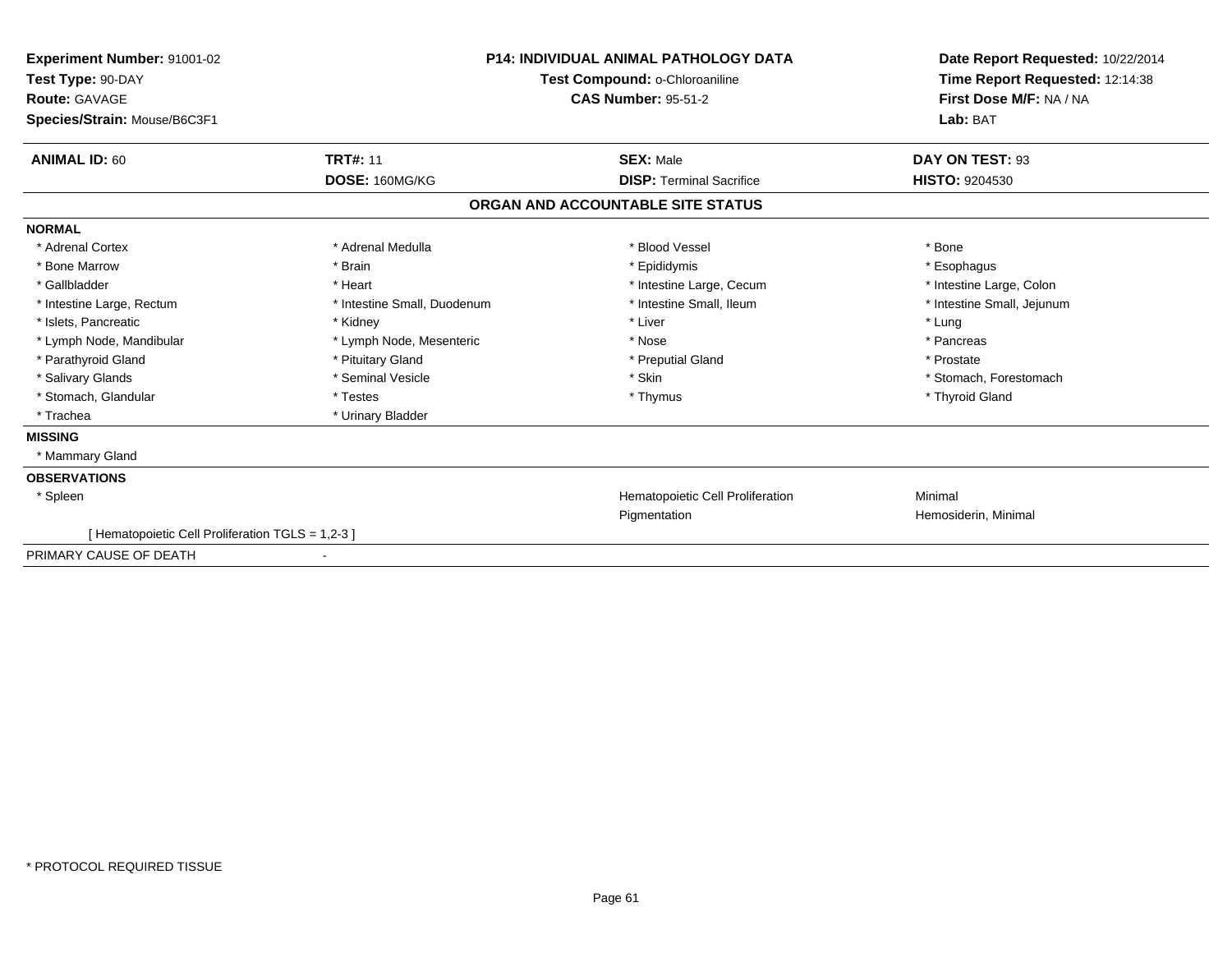| Experiment Number: 91001-02<br>Test Type: 90-DAY     |                             | <b>P14: INDIVIDUAL ANIMAL PATHOLOGY DATA</b><br>Test Compound: o-Chloroaniline | Date Report Requested: 10/22/2014<br>Time Report Requested: 12:14:38 |
|------------------------------------------------------|-----------------------------|--------------------------------------------------------------------------------|----------------------------------------------------------------------|
| <b>Route: GAVAGE</b><br>Species/Strain: Mouse/B6C3F1 |                             | <b>CAS Number: 95-51-2</b>                                                     | First Dose M/F: NA / NA<br>Lab: BAT                                  |
| <b>ANIMAL ID: 61</b>                                 | <b>TRT#: 2</b>              | <b>SEX: Female</b>                                                             | DAY ON TEST: 93                                                      |
|                                                      | DOSE: 0 MG/KG               | <b>DISP:</b> Terminal Sacrifice                                                | <b>HISTO: 9204511</b>                                                |
|                                                      |                             | ORGAN AND ACCOUNTABLE SITE STATUS                                              |                                                                      |
| <b>NORMAL</b>                                        |                             |                                                                                |                                                                      |
| * Adrenal Cortex                                     | * Adrenal Medulla           | * Blood Vessel                                                                 | * Bone                                                               |
| * Bone Marrow                                        | * Brain                     | * Clitoral Gland                                                               | * Esophagus                                                          |
| * Gallbladder                                        | * Heart                     | * Intestine Large, Cecum                                                       | * Intestine Large, Colon                                             |
| * Intestine Large, Rectum                            | * Intestine Small, Duodenum | * Intestine Small, Ileum                                                       | * Intestine Small, Jejunum                                           |
| * Islets, Pancreatic                                 | * Kidney                    | * Liver                                                                        | * Lung                                                               |
| * Lymph Node, Mandibular                             | * Lymph Node, Mesenteric    | * Mammary Gland                                                                | * Nose                                                               |
| * Ovary                                              | * Pancreas                  | * Parathyroid Gland                                                            | * Pituitary Gland                                                    |
| * Salivary Glands                                    | * Skin                      | * Spleen                                                                       | * Stomach, Forestomach                                               |
| * Stomach, Glandular                                 | * Thymus                    | * Thyroid Gland                                                                | * Trachea                                                            |
| * Urinary Bladder                                    | * Uterus                    |                                                                                |                                                                      |
| PRIMARY CAUSE OF DEATH                               |                             |                                                                                |                                                                      |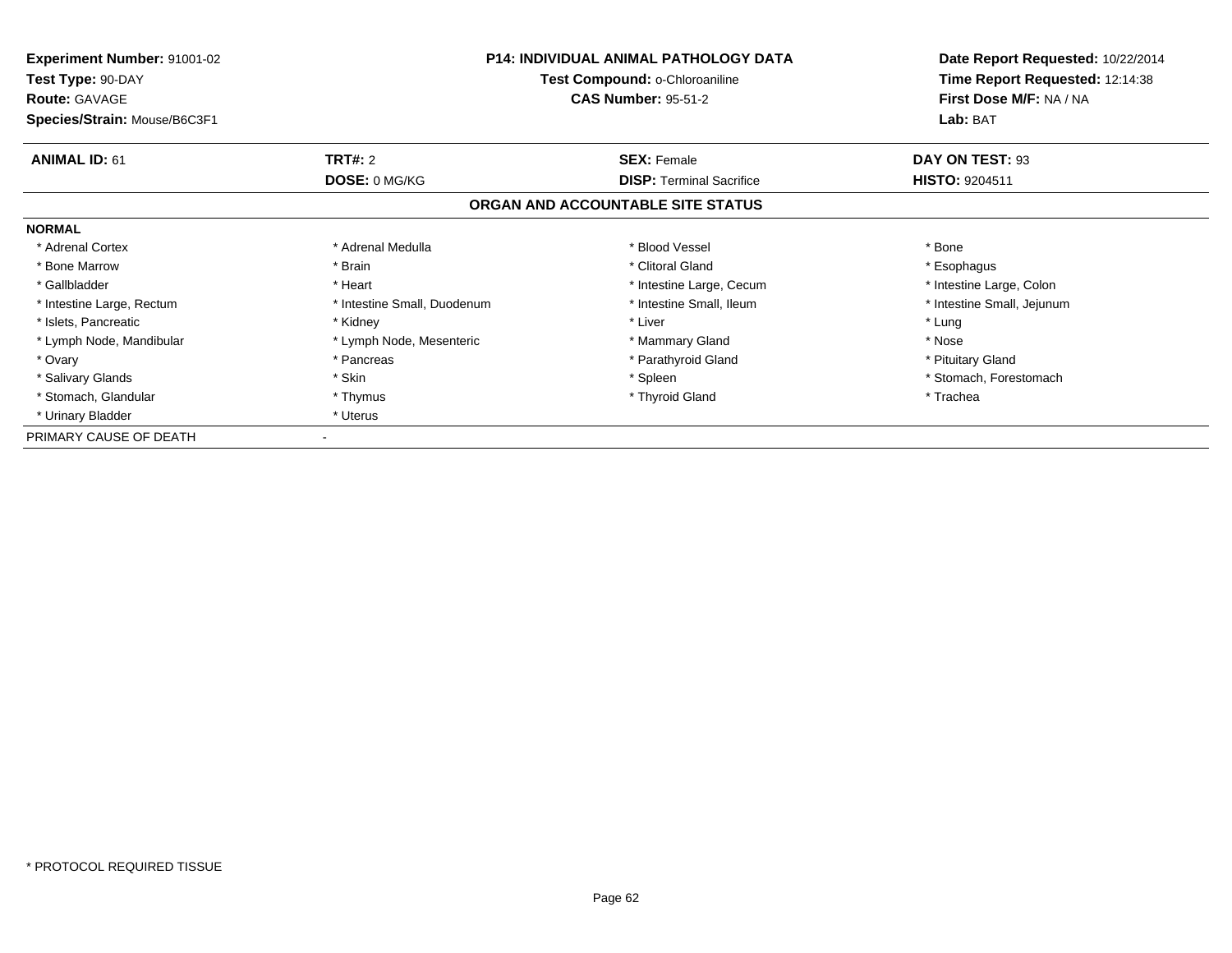| <b>Experiment Number: 91001-02</b><br>Test Type: 90-DAY<br><b>Route: GAVAGE</b> | <b>P14: INDIVIDUAL ANIMAL PATHOLOGY DATA</b><br>Test Compound: o-Chloroaniline<br><b>CAS Number: 95-51-2</b> |                                   | Date Report Requested: 10/22/2014<br>Time Report Requested: 12:14:38<br>First Dose M/F: NA / NA |  |
|---------------------------------------------------------------------------------|--------------------------------------------------------------------------------------------------------------|-----------------------------------|-------------------------------------------------------------------------------------------------|--|
| Species/Strain: Mouse/B6C3F1                                                    |                                                                                                              |                                   | Lab: BAT                                                                                        |  |
| <b>ANIMAL ID: 62</b>                                                            | <b>TRT#: 2</b>                                                                                               | <b>SEX: Female</b>                | DAY ON TEST: 93                                                                                 |  |
|                                                                                 | DOSE: 0 MG/KG                                                                                                | <b>DISP:</b> Terminal Sacrifice   | <b>HISTO: 9204512</b>                                                                           |  |
|                                                                                 |                                                                                                              | ORGAN AND ACCOUNTABLE SITE STATUS |                                                                                                 |  |
| <b>NORMAL</b>                                                                   |                                                                                                              |                                   |                                                                                                 |  |
| * Adrenal Cortex                                                                | * Adrenal Medulla                                                                                            | * Blood Vessel                    | * Bone                                                                                          |  |
| * Bone Marrow                                                                   | * Brain                                                                                                      | * Clitoral Gland                  | * Esophagus                                                                                     |  |
| * Gallbladder                                                                   | * Heart                                                                                                      | * Intestine Large, Cecum          | * Intestine Large, Colon                                                                        |  |
| * Intestine Large, Rectum                                                       | * Intestine Small, Duodenum                                                                                  | * Intestine Small, Ileum          | * Intestine Small, Jejunum                                                                      |  |
| * Islets, Pancreatic                                                            | * Kidney                                                                                                     | * Liver                           | * Lung                                                                                          |  |
| * Lymph Node, Mandibular                                                        | * Lymph Node, Mesenteric                                                                                     | * Mammary Gland                   | * Nose                                                                                          |  |
| * Ovary                                                                         | * Pancreas                                                                                                   | * Parathyroid Gland               | * Pituitary Gland                                                                               |  |
| * Salivary Glands                                                               | * Skin                                                                                                       | * Spleen                          | * Stomach, Forestomach                                                                          |  |
| * Stomach, Glandular                                                            | * Thymus                                                                                                     | * Thyroid Gland                   | * Trachea                                                                                       |  |
| * Urinary Bladder                                                               | * Uterus                                                                                                     |                                   |                                                                                                 |  |
| PRIMARY CAUSE OF DEATH                                                          |                                                                                                              |                                   |                                                                                                 |  |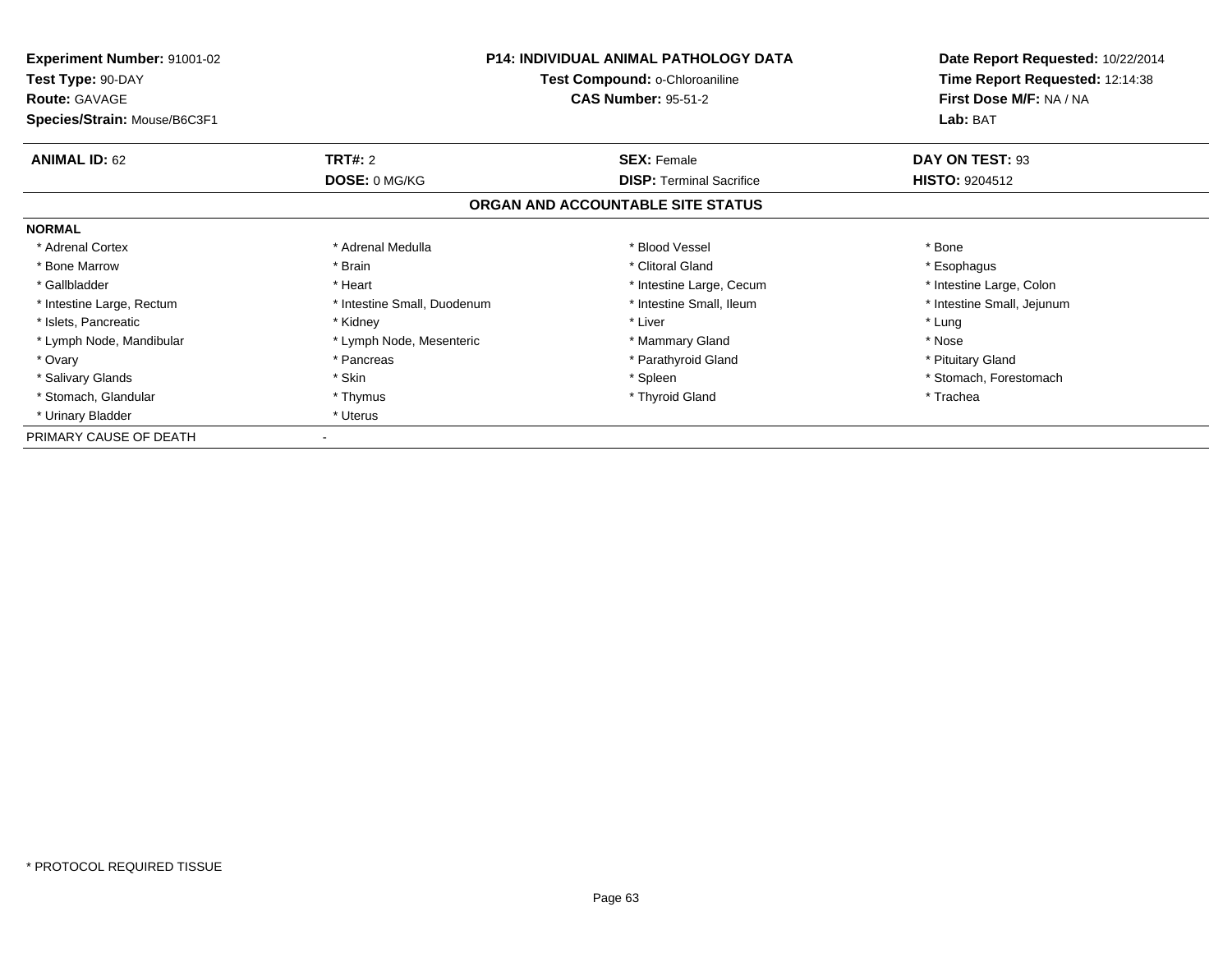|                             | <b>P14: INDIVIDUAL ANIMAL PATHOLOGY DATA</b><br>Test Compound: o-Chloroaniline<br><b>CAS Number: 95-51-2</b> |                                                         |
|-----------------------------|--------------------------------------------------------------------------------------------------------------|---------------------------------------------------------|
|                             |                                                                                                              | Lab: BAT<br>DAY ON TEST: 93                             |
| DOSE: 0 MG/KG               | <b>DISP:</b> Terminal Sacrifice                                                                              | <b>HISTO: 9204513</b>                                   |
|                             |                                                                                                              |                                                         |
|                             |                                                                                                              |                                                         |
| * Adrenal Medulla           | * Blood Vessel                                                                                               | * Bone                                                  |
| * Brain                     | * Clitoral Gland                                                                                             | * Esophagus                                             |
| * Heart                     | * Intestine Large, Cecum                                                                                     | * Intestine Large, Colon                                |
| * Intestine Small, Duodenum | * Intestine Small, Ileum                                                                                     | * Intestine Small, Jejunum                              |
| * Kidney                    | * Liver                                                                                                      | * Lung                                                  |
| * Lymph Node, Mesenteric    | * Mammary Gland                                                                                              | * Nose                                                  |
| * Pancreas                  | * Pituitary Gland                                                                                            | * Salivary Glands                                       |
| * Spleen                    | * Stomach, Forestomach                                                                                       | * Stomach, Glandular                                    |
| * Thyroid Gland             | * Trachea                                                                                                    | * Urinary Bladder                                       |
|                             |                                                                                                              |                                                         |
|                             |                                                                                                              |                                                         |
|                             |                                                                                                              |                                                         |
|                             | TRT#: 2                                                                                                      | <b>SEX: Female</b><br>ORGAN AND ACCOUNTABLE SITE STATUS |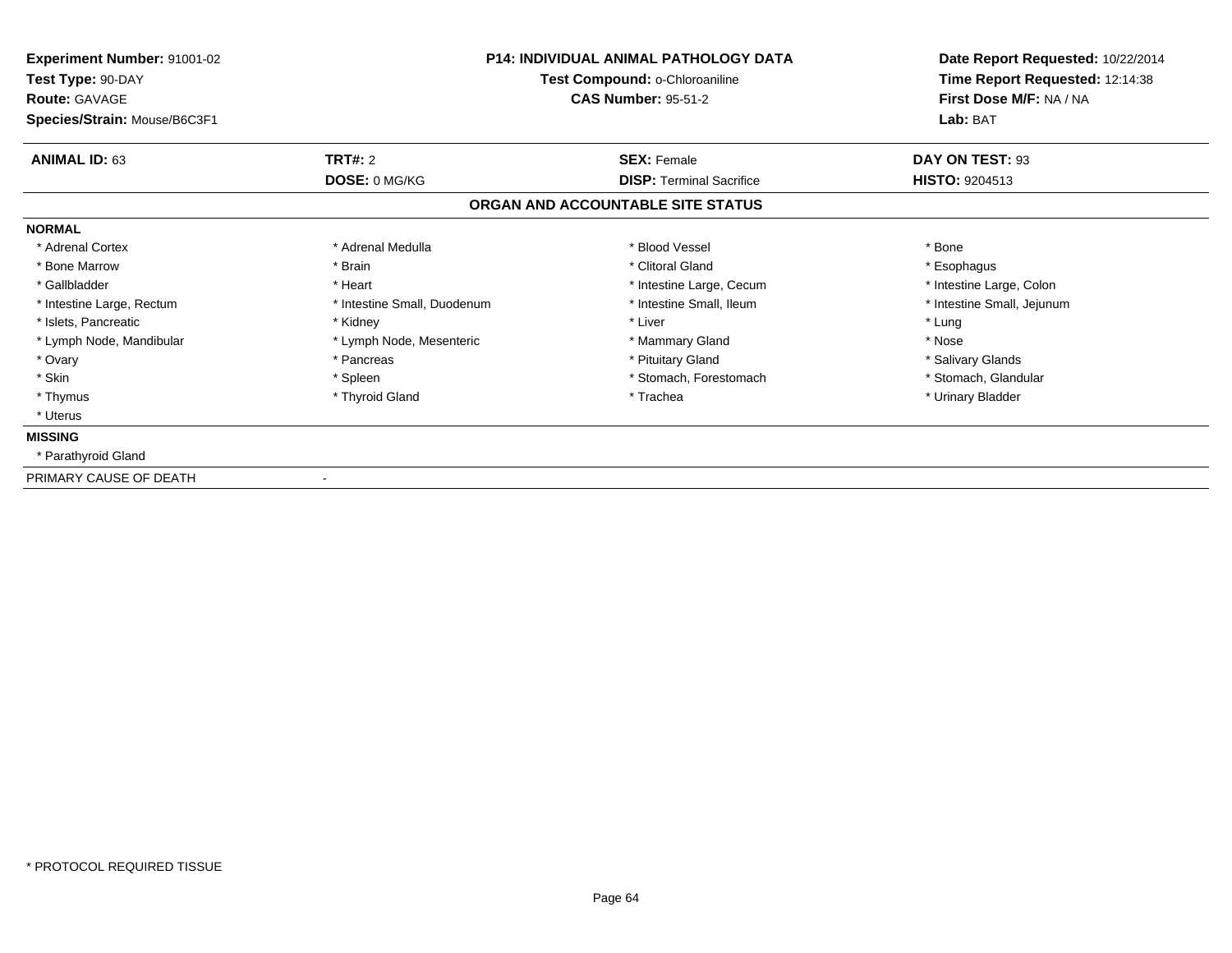| Experiment Number: 91001-02<br>Test Type: 90-DAY<br><b>Route: GAVAGE</b> |                             | <b>P14: INDIVIDUAL ANIMAL PATHOLOGY DATA</b><br>Test Compound: o-Chloroaniline<br><b>CAS Number: 95-51-2</b> | Date Report Requested: 10/22/2014<br>Time Report Requested: 12:14:38<br>First Dose M/F: NA / NA |  |
|--------------------------------------------------------------------------|-----------------------------|--------------------------------------------------------------------------------------------------------------|-------------------------------------------------------------------------------------------------|--|
| Species/Strain: Mouse/B6C3F1                                             |                             |                                                                                                              | Lab: BAT                                                                                        |  |
| <b>ANIMAL ID: 64</b>                                                     | TRT#: 2                     | <b>SEX: Female</b>                                                                                           | DAY ON TEST: 93                                                                                 |  |
|                                                                          | DOSE: 0 MG/KG               | <b>DISP: Terminal Sacrifice</b>                                                                              | <b>HISTO: 9204514</b>                                                                           |  |
|                                                                          |                             | ORGAN AND ACCOUNTABLE SITE STATUS                                                                            |                                                                                                 |  |
| <b>NORMAL</b>                                                            |                             |                                                                                                              |                                                                                                 |  |
| * Adrenal Cortex                                                         | * Adrenal Medulla           | * Blood Vessel                                                                                               | * Bone                                                                                          |  |
| * Bone Marrow                                                            | * Brain                     | * Clitoral Gland                                                                                             | * Esophagus                                                                                     |  |
| * Gallbladder                                                            | * Heart                     | * Intestine Large, Cecum                                                                                     | * Intestine Large, Colon                                                                        |  |
| * Intestine Large, Rectum                                                | * Intestine Small, Duodenum | * Intestine Small, Ileum                                                                                     | * Intestine Small, Jejunum                                                                      |  |
| * Islets, Pancreatic                                                     | * Kidney                    | * Liver                                                                                                      | * Lung                                                                                          |  |
| * Lymph Node, Mandibular                                                 | * Lymph Node, Mesenteric    | * Mammary Gland                                                                                              | * Nose                                                                                          |  |
| * Ovary                                                                  | * Pancreas                  | * Pituitary Gland                                                                                            | * Salivary Glands                                                                               |  |
| * Skin                                                                   | * Spleen                    | * Stomach, Forestomach                                                                                       | * Stomach, Glandular                                                                            |  |
| * Thymus                                                                 | * Thyroid Gland             | * Trachea                                                                                                    | * Urinary Bladder                                                                               |  |
| * Uterus                                                                 |                             |                                                                                                              |                                                                                                 |  |
| <b>MISSING</b>                                                           |                             |                                                                                                              |                                                                                                 |  |
| * Parathyroid Gland                                                      |                             |                                                                                                              |                                                                                                 |  |
| PRIMARY CAUSE OF DEATH                                                   |                             |                                                                                                              |                                                                                                 |  |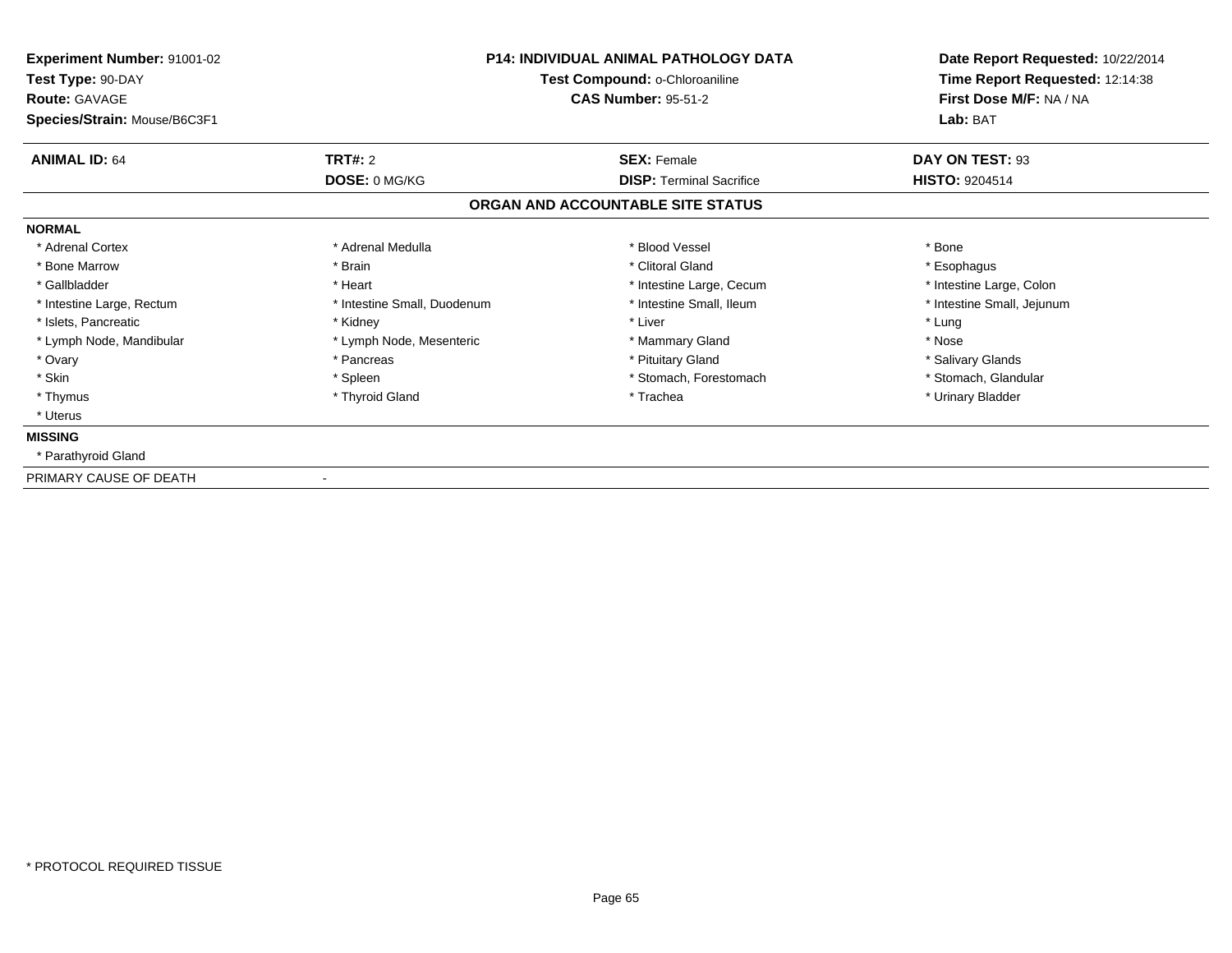| Experiment Number: 91001-02<br>Test Type: 90-DAY     |                             | <b>P14: INDIVIDUAL ANIMAL PATHOLOGY DATA</b><br>Test Compound: o-Chloroaniline | Date Report Requested: 10/22/2014<br>Time Report Requested: 12:14:38 |  |
|------------------------------------------------------|-----------------------------|--------------------------------------------------------------------------------|----------------------------------------------------------------------|--|
| <b>Route: GAVAGE</b><br>Species/Strain: Mouse/B6C3F1 |                             | <b>CAS Number: 95-51-2</b>                                                     | First Dose M/F: NA / NA<br>Lab: BAT                                  |  |
| <b>ANIMAL ID: 65</b>                                 | TRT#: 2                     | <b>SEX: Female</b>                                                             | DAY ON TEST: 93                                                      |  |
|                                                      | DOSE: 0 MG/KG               | <b>DISP: Terminal Sacrifice</b>                                                | <b>HISTO: 9204515</b>                                                |  |
|                                                      |                             | ORGAN AND ACCOUNTABLE SITE STATUS                                              |                                                                      |  |
| <b>NORMAL</b>                                        |                             |                                                                                |                                                                      |  |
| * Adrenal Cortex                                     | * Adrenal Medulla           | * Blood Vessel                                                                 | * Bone                                                               |  |
| * Bone Marrow                                        | * Brain                     | * Clitoral Gland                                                               | * Esophagus                                                          |  |
| * Gallbladder                                        | * Heart                     | * Intestine Large, Cecum                                                       | * Intestine Large, Colon                                             |  |
| * Intestine Large, Rectum                            | * Intestine Small, Duodenum | * Intestine Small, Ileum                                                       | * Intestine Small, Jejunum                                           |  |
| * Islets, Pancreatic                                 | * Kidney                    | * Liver                                                                        | * Lung                                                               |  |
| * Lymph Node, Mandibular                             | * Lymph Node, Mesenteric    | * Mammary Gland                                                                | * Nose                                                               |  |
| * Ovary                                              | * Pancreas                  | * Pituitary Gland                                                              | * Salivary Glands                                                    |  |
| * Skin                                               | * Spleen                    | * Stomach, Forestomach                                                         | * Stomach, Glandular                                                 |  |
| * Thymus                                             | * Thyroid Gland             | * Trachea                                                                      | * Urinary Bladder                                                    |  |
| * Uterus                                             |                             |                                                                                |                                                                      |  |
| <b>MISSING</b>                                       |                             |                                                                                |                                                                      |  |
| * Parathyroid Gland                                  |                             |                                                                                |                                                                      |  |
| PRIMARY CAUSE OF DEATH                               |                             |                                                                                |                                                                      |  |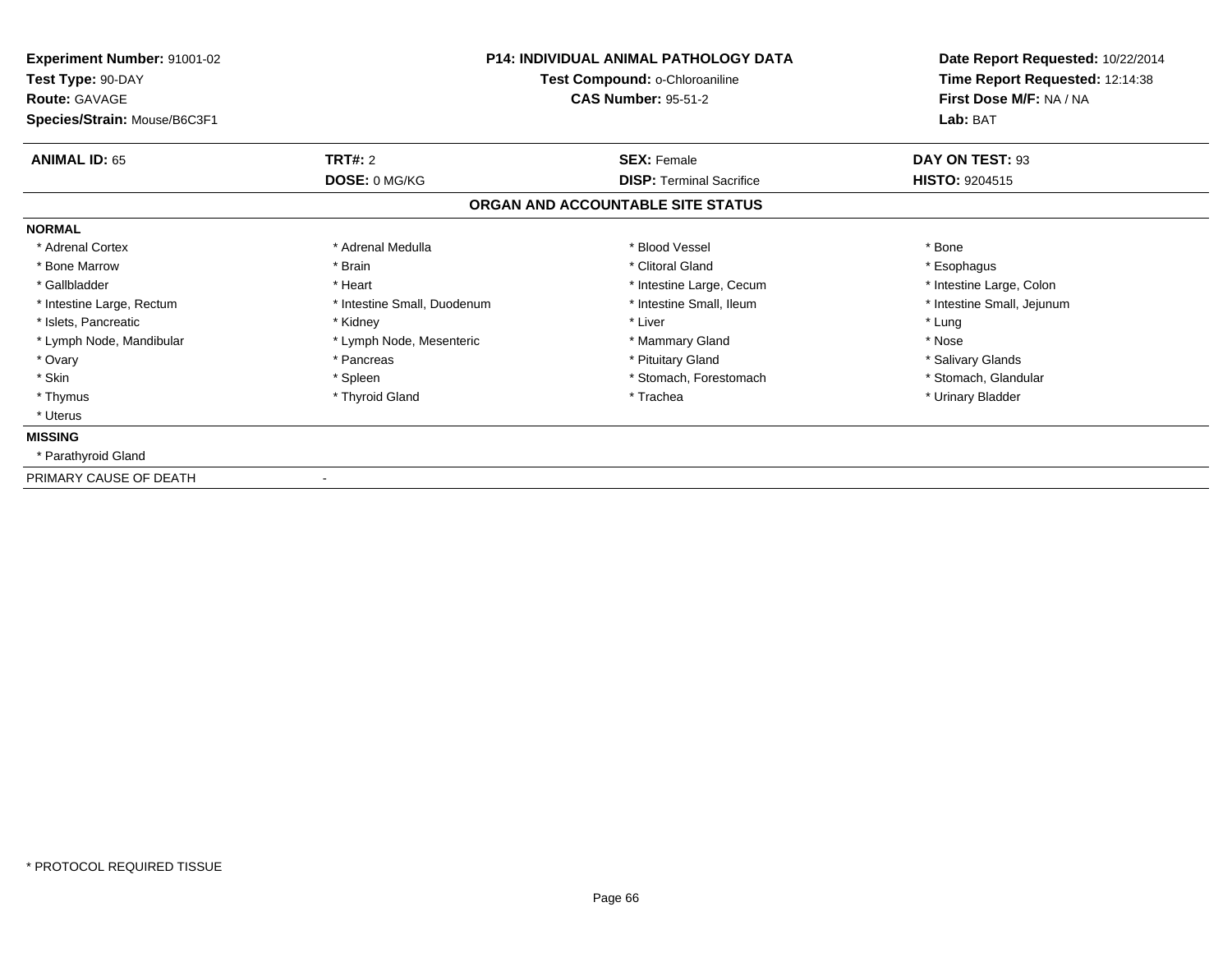| <b>Experiment Number: 91001-02</b><br>Test Type: 90-DAY<br><b>Route: GAVAGE</b> | <b>P14: INDIVIDUAL ANIMAL PATHOLOGY DATA</b><br>Test Compound: o-Chloroaniline<br><b>CAS Number: 95-51-2</b> |                                   | Date Report Requested: 10/22/2014<br>Time Report Requested: 12:14:38<br>First Dose M/F: NA / NA |  |
|---------------------------------------------------------------------------------|--------------------------------------------------------------------------------------------------------------|-----------------------------------|-------------------------------------------------------------------------------------------------|--|
| Species/Strain: Mouse/B6C3F1                                                    |                                                                                                              |                                   | Lab: BAT                                                                                        |  |
| <b>ANIMAL ID: 66</b>                                                            | <b>TRT#: 2</b>                                                                                               | <b>SEX: Female</b>                | DAY ON TEST: 93                                                                                 |  |
|                                                                                 | DOSE: 0 MG/KG                                                                                                | <b>DISP:</b> Terminal Sacrifice   | <b>HISTO: 9204516</b>                                                                           |  |
|                                                                                 |                                                                                                              | ORGAN AND ACCOUNTABLE SITE STATUS |                                                                                                 |  |
| <b>NORMAL</b>                                                                   |                                                                                                              |                                   |                                                                                                 |  |
| * Adrenal Cortex                                                                | * Adrenal Medulla                                                                                            | * Blood Vessel                    | * Bone                                                                                          |  |
| * Bone Marrow                                                                   | * Brain                                                                                                      | * Clitoral Gland                  | * Esophagus                                                                                     |  |
| * Gallbladder                                                                   | * Heart                                                                                                      | * Intestine Large, Cecum          | * Intestine Large, Colon                                                                        |  |
| * Intestine Large, Rectum                                                       | * Intestine Small, Duodenum                                                                                  | * Intestine Small, Ileum          | * Intestine Small, Jejunum                                                                      |  |
| * Islets, Pancreatic                                                            | * Kidney                                                                                                     | * Liver                           | * Lung                                                                                          |  |
| * Lymph Node, Mandibular                                                        | * Lymph Node, Mesenteric                                                                                     | * Mammary Gland                   | * Nose                                                                                          |  |
| * Ovary                                                                         | * Pancreas                                                                                                   | * Parathyroid Gland               | * Pituitary Gland                                                                               |  |
| * Salivary Glands                                                               | * Skin                                                                                                       | * Spleen                          | * Stomach, Forestomach                                                                          |  |
| * Stomach, Glandular                                                            | * Thymus                                                                                                     | * Thyroid Gland                   | * Trachea                                                                                       |  |
| * Urinary Bladder                                                               | * Uterus                                                                                                     |                                   |                                                                                                 |  |
| PRIMARY CAUSE OF DEATH                                                          |                                                                                                              |                                   |                                                                                                 |  |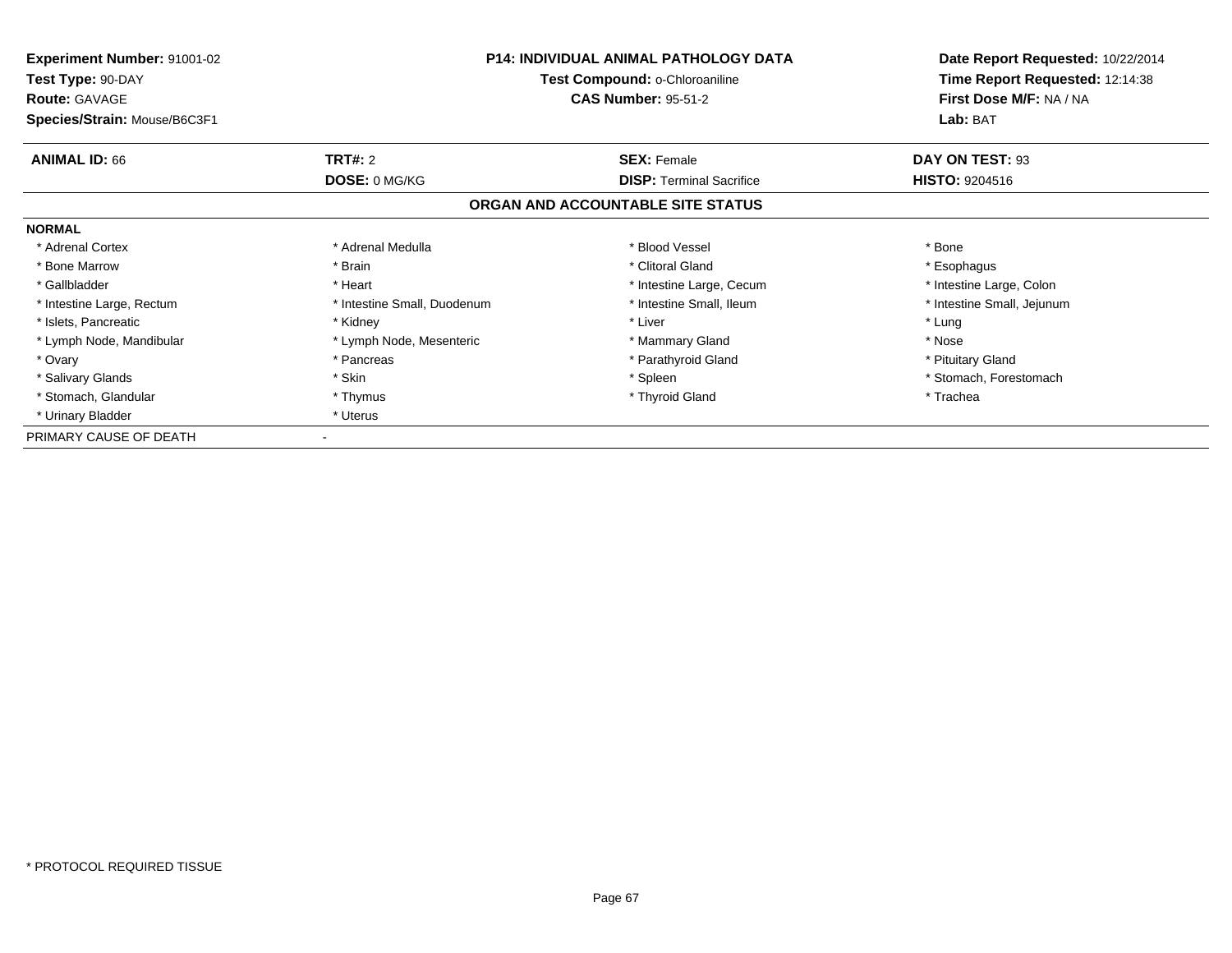| Experiment Number: 91001-02<br>Test Type: 90-DAY<br><b>Route: GAVAGE</b> |                          | <b>P14: INDIVIDUAL ANIMAL PATHOLOGY DATA</b><br>Test Compound: o-Chloroaniline<br><b>CAS Number: 95-51-2</b> | Date Report Requested: 10/22/2014<br>Time Report Requested: 12:14:38<br>First Dose M/F: NA / NA |  |
|--------------------------------------------------------------------------|--------------------------|--------------------------------------------------------------------------------------------------------------|-------------------------------------------------------------------------------------------------|--|
| Species/Strain: Mouse/B6C3F1                                             |                          |                                                                                                              | Lab: BAT                                                                                        |  |
| <b>ANIMAL ID: 67</b>                                                     | TRT#: 2                  | <b>SEX: Female</b>                                                                                           | DAY ON TEST: 93                                                                                 |  |
|                                                                          | DOSE: 0 MG/KG            | <b>DISP: Terminal Sacrifice</b>                                                                              | <b>HISTO: 9204517</b>                                                                           |  |
|                                                                          |                          | ORGAN AND ACCOUNTABLE SITE STATUS                                                                            |                                                                                                 |  |
| <b>NORMAL</b>                                                            |                          |                                                                                                              |                                                                                                 |  |
| * Adrenal Cortex                                                         | * Adrenal Medulla        | * Blood Vessel                                                                                               | * Bone                                                                                          |  |
| * Bone Marrow                                                            | * Brain                  | * Clitoral Gland                                                                                             | * Esophagus                                                                                     |  |
| * Gallbladder                                                            | * Heart                  | * Intestine Large, Cecum                                                                                     | * Intestine Large, Colon                                                                        |  |
| * Intestine Small, Duodenum                                              | * Intestine Small, Ileum | * Intestine Small, Jejunum                                                                                   | * Islets, Pancreatic                                                                            |  |
| * Kidney                                                                 | * Liver                  | * Lung                                                                                                       | * Lymph Node, Mandibular                                                                        |  |
| * Lymph Node, Mesenteric                                                 | * Mammary Gland          | * Nose                                                                                                       | * Ovary                                                                                         |  |
| * Pancreas                                                               | * Parathyroid Gland      | * Pituitary Gland                                                                                            | * Salivary Glands                                                                               |  |
| * Skin                                                                   | * Spleen                 | * Stomach, Forestomach                                                                                       | * Stomach, Glandular                                                                            |  |
| * Thymus                                                                 | * Thyroid Gland          | * Trachea                                                                                                    | * Urinary Bladder                                                                               |  |
| * Uterus                                                                 |                          |                                                                                                              |                                                                                                 |  |
| <b>MISSING</b>                                                           |                          |                                                                                                              |                                                                                                 |  |
| * Intestine Large, Rectum                                                |                          |                                                                                                              |                                                                                                 |  |
| PRIMARY CAUSE OF DEATH                                                   |                          |                                                                                                              |                                                                                                 |  |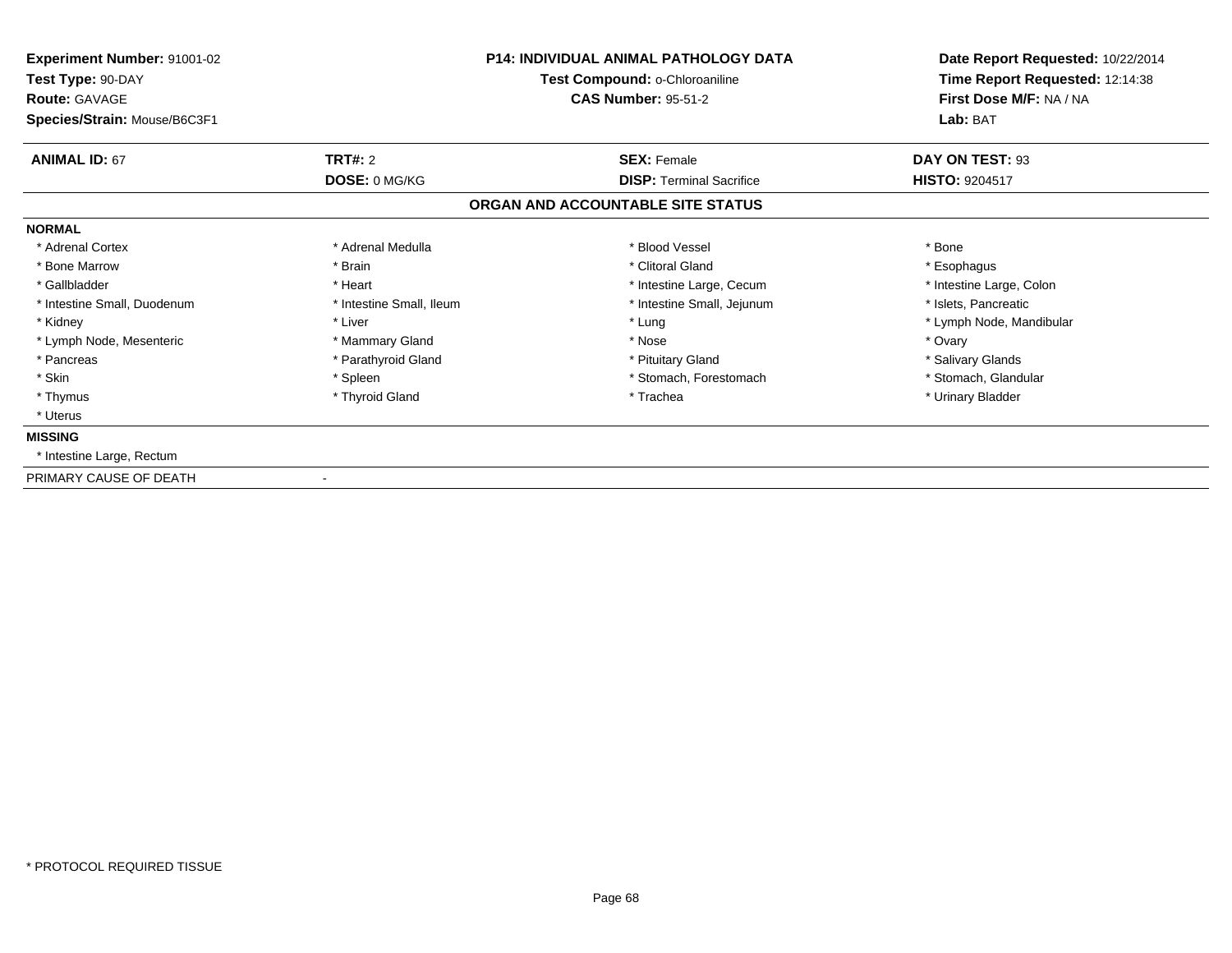| <b>Experiment Number: 91001-02</b><br>Test Type: 90-DAY<br><b>Route: GAVAGE</b> | <b>P14: INDIVIDUAL ANIMAL PATHOLOGY DATA</b><br>Test Compound: o-Chloroaniline<br><b>CAS Number: 95-51-2</b> |                                   | Date Report Requested: 10/22/2014<br>Time Report Requested: 12:14:38<br>First Dose M/F: NA / NA |  |
|---------------------------------------------------------------------------------|--------------------------------------------------------------------------------------------------------------|-----------------------------------|-------------------------------------------------------------------------------------------------|--|
| Species/Strain: Mouse/B6C3F1                                                    |                                                                                                              |                                   | Lab: BAT                                                                                        |  |
| <b>ANIMAL ID: 68</b>                                                            | <b>TRT#: 2</b>                                                                                               | <b>SEX: Female</b>                | DAY ON TEST: 93                                                                                 |  |
|                                                                                 | DOSE: 0 MG/KG                                                                                                | <b>DISP:</b> Terminal Sacrifice   | <b>HISTO: 9204518</b>                                                                           |  |
|                                                                                 |                                                                                                              | ORGAN AND ACCOUNTABLE SITE STATUS |                                                                                                 |  |
| <b>NORMAL</b>                                                                   |                                                                                                              |                                   |                                                                                                 |  |
| * Adrenal Cortex                                                                | * Adrenal Medulla                                                                                            | * Blood Vessel                    | * Bone                                                                                          |  |
| * Bone Marrow                                                                   | * Brain                                                                                                      | * Clitoral Gland                  | * Esophagus                                                                                     |  |
| * Gallbladder                                                                   | * Heart                                                                                                      | * Intestine Large, Cecum          | * Intestine Large, Colon                                                                        |  |
| * Intestine Large, Rectum                                                       | * Intestine Small, Duodenum                                                                                  | * Intestine Small, Ileum          | * Intestine Small, Jejunum                                                                      |  |
| * Islets, Pancreatic                                                            | * Kidney                                                                                                     | * Liver                           | * Lung                                                                                          |  |
| * Lymph Node, Mandibular                                                        | * Lymph Node, Mesenteric                                                                                     | * Mammary Gland                   | * Nose                                                                                          |  |
| * Ovary                                                                         | * Pancreas                                                                                                   | * Parathyroid Gland               | * Pituitary Gland                                                                               |  |
| * Salivary Glands                                                               | * Skin                                                                                                       | * Spleen                          | * Stomach, Forestomach                                                                          |  |
| * Stomach, Glandular                                                            | * Thymus                                                                                                     | * Thyroid Gland                   | * Trachea                                                                                       |  |
| * Urinary Bladder                                                               | * Uterus                                                                                                     |                                   |                                                                                                 |  |
| PRIMARY CAUSE OF DEATH                                                          |                                                                                                              |                                   |                                                                                                 |  |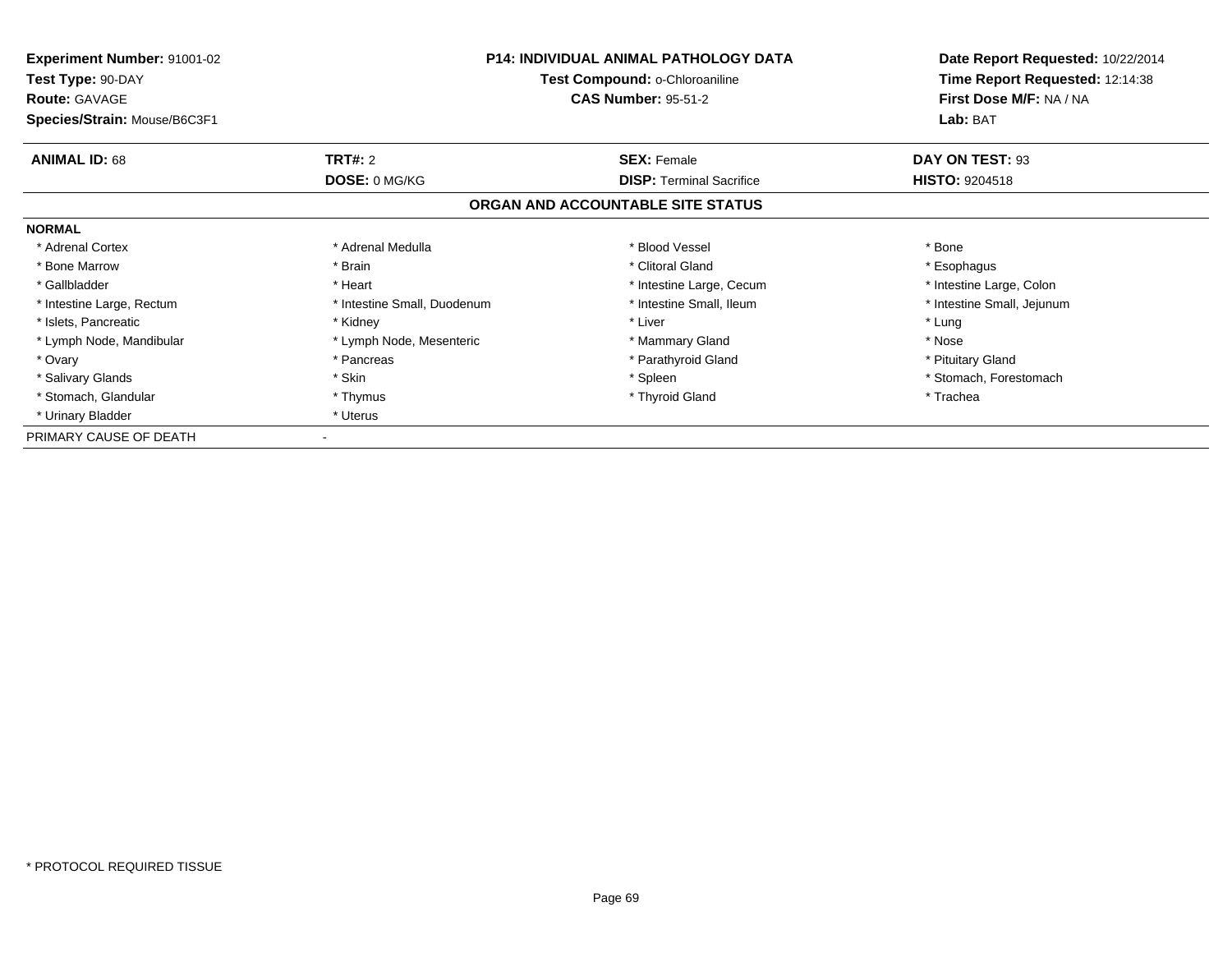| <b>Experiment Number: 91001-02</b><br>Test Type: 90-DAY<br><b>Route: GAVAGE</b> | <b>P14: INDIVIDUAL ANIMAL PATHOLOGY DATA</b><br>Test Compound: o-Chloroaniline<br><b>CAS Number: 95-51-2</b> |                                   | Date Report Requested: 10/22/2014<br>Time Report Requested: 12:14:38<br>First Dose M/F: NA / NA |  |
|---------------------------------------------------------------------------------|--------------------------------------------------------------------------------------------------------------|-----------------------------------|-------------------------------------------------------------------------------------------------|--|
| Species/Strain: Mouse/B6C3F1                                                    |                                                                                                              |                                   | Lab: BAT                                                                                        |  |
| <b>ANIMAL ID: 69</b>                                                            | <b>TRT#: 2</b>                                                                                               | <b>SEX: Female</b>                | DAY ON TEST: 93                                                                                 |  |
|                                                                                 | DOSE: 0 MG/KG                                                                                                | <b>DISP:</b> Terminal Sacrifice   | <b>HISTO: 9204519</b>                                                                           |  |
|                                                                                 |                                                                                                              | ORGAN AND ACCOUNTABLE SITE STATUS |                                                                                                 |  |
| <b>NORMAL</b>                                                                   |                                                                                                              |                                   |                                                                                                 |  |
| * Adrenal Cortex                                                                | * Adrenal Medulla                                                                                            | * Blood Vessel                    | * Bone                                                                                          |  |
| * Bone Marrow                                                                   | * Brain                                                                                                      | * Clitoral Gland                  | * Esophagus                                                                                     |  |
| * Gallbladder                                                                   | * Heart                                                                                                      | * Intestine Large, Cecum          | * Intestine Large, Colon                                                                        |  |
| * Intestine Large, Rectum                                                       | * Intestine Small, Duodenum                                                                                  | * Intestine Small, Ileum          | * Intestine Small, Jejunum                                                                      |  |
| * Islets, Pancreatic                                                            | * Kidney                                                                                                     | * Liver                           | * Lung                                                                                          |  |
| * Lymph Node, Mandibular                                                        | * Lymph Node, Mesenteric                                                                                     | * Mammary Gland                   | * Nose                                                                                          |  |
| * Ovary                                                                         | * Pancreas                                                                                                   | * Parathyroid Gland               | * Pituitary Gland                                                                               |  |
| * Salivary Glands                                                               | * Skin                                                                                                       | * Spleen                          | * Stomach, Forestomach                                                                          |  |
| * Stomach, Glandular                                                            | * Thymus                                                                                                     | * Thyroid Gland                   | * Trachea                                                                                       |  |
| * Urinary Bladder                                                               | * Uterus                                                                                                     |                                   |                                                                                                 |  |
| PRIMARY CAUSE OF DEATH                                                          |                                                                                                              |                                   |                                                                                                 |  |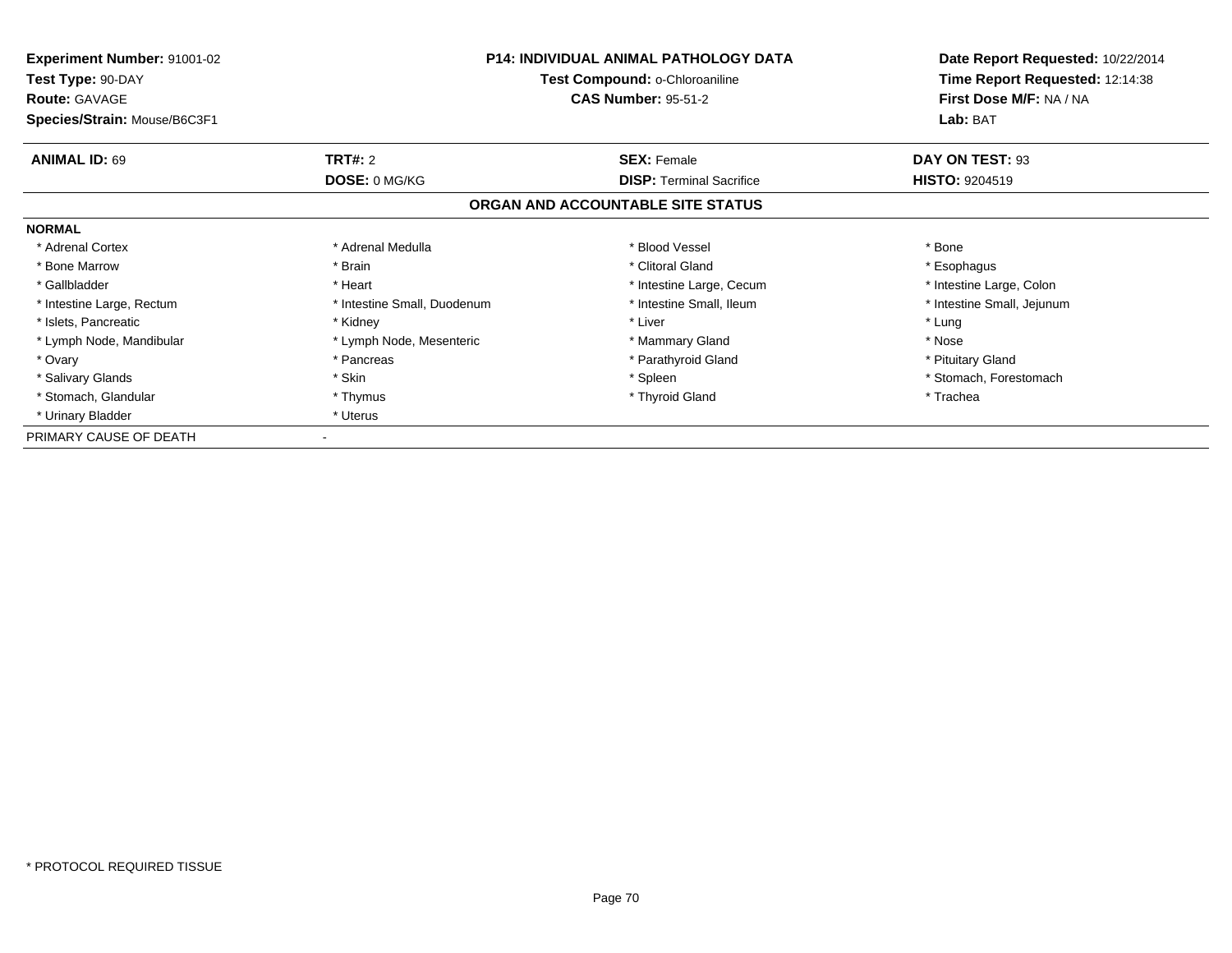| <b>Experiment Number: 91001-02</b><br>Test Type: 90-DAY<br><b>Route: GAVAGE</b> | <b>P14: INDIVIDUAL ANIMAL PATHOLOGY DATA</b><br>Test Compound: o-Chloroaniline<br><b>CAS Number: 95-51-2</b> |                                   | Date Report Requested: 10/22/2014<br>Time Report Requested: 12:14:38<br>First Dose M/F: NA / NA |  |
|---------------------------------------------------------------------------------|--------------------------------------------------------------------------------------------------------------|-----------------------------------|-------------------------------------------------------------------------------------------------|--|
| Species/Strain: Mouse/B6C3F1                                                    |                                                                                                              |                                   | Lab: BAT                                                                                        |  |
| <b>ANIMAL ID: 70</b>                                                            | <b>TRT#: 2</b>                                                                                               | <b>SEX: Female</b>                | DAY ON TEST: 93                                                                                 |  |
|                                                                                 | DOSE: 0 MG/KG                                                                                                | <b>DISP:</b> Terminal Sacrifice   | <b>HISTO: 9204520</b>                                                                           |  |
|                                                                                 |                                                                                                              | ORGAN AND ACCOUNTABLE SITE STATUS |                                                                                                 |  |
| <b>NORMAL</b>                                                                   |                                                                                                              |                                   |                                                                                                 |  |
| * Adrenal Cortex                                                                | * Adrenal Medulla                                                                                            | * Blood Vessel                    | * Bone                                                                                          |  |
| * Bone Marrow                                                                   | * Brain                                                                                                      | * Clitoral Gland                  | * Esophagus                                                                                     |  |
| * Gallbladder                                                                   | * Heart                                                                                                      | * Intestine Large, Cecum          | * Intestine Large, Colon                                                                        |  |
| * Intestine Large, Rectum                                                       | * Intestine Small, Duodenum                                                                                  | * Intestine Small, Ileum          | * Intestine Small, Jejunum                                                                      |  |
| * Islets, Pancreatic                                                            | * Kidney                                                                                                     | * Liver                           | * Lung                                                                                          |  |
| * Lymph Node, Mandibular                                                        | * Lymph Node, Mesenteric                                                                                     | * Mammary Gland                   | * Nose                                                                                          |  |
| * Ovary                                                                         | * Pancreas                                                                                                   | * Parathyroid Gland               | * Pituitary Gland                                                                               |  |
| * Salivary Glands                                                               | * Skin                                                                                                       | * Spleen                          | * Stomach, Forestomach                                                                          |  |
| * Stomach, Glandular                                                            | * Thymus                                                                                                     | * Thyroid Gland                   | * Trachea                                                                                       |  |
| * Urinary Bladder                                                               | * Uterus                                                                                                     |                                   |                                                                                                 |  |
| PRIMARY CAUSE OF DEATH                                                          |                                                                                                              |                                   |                                                                                                 |  |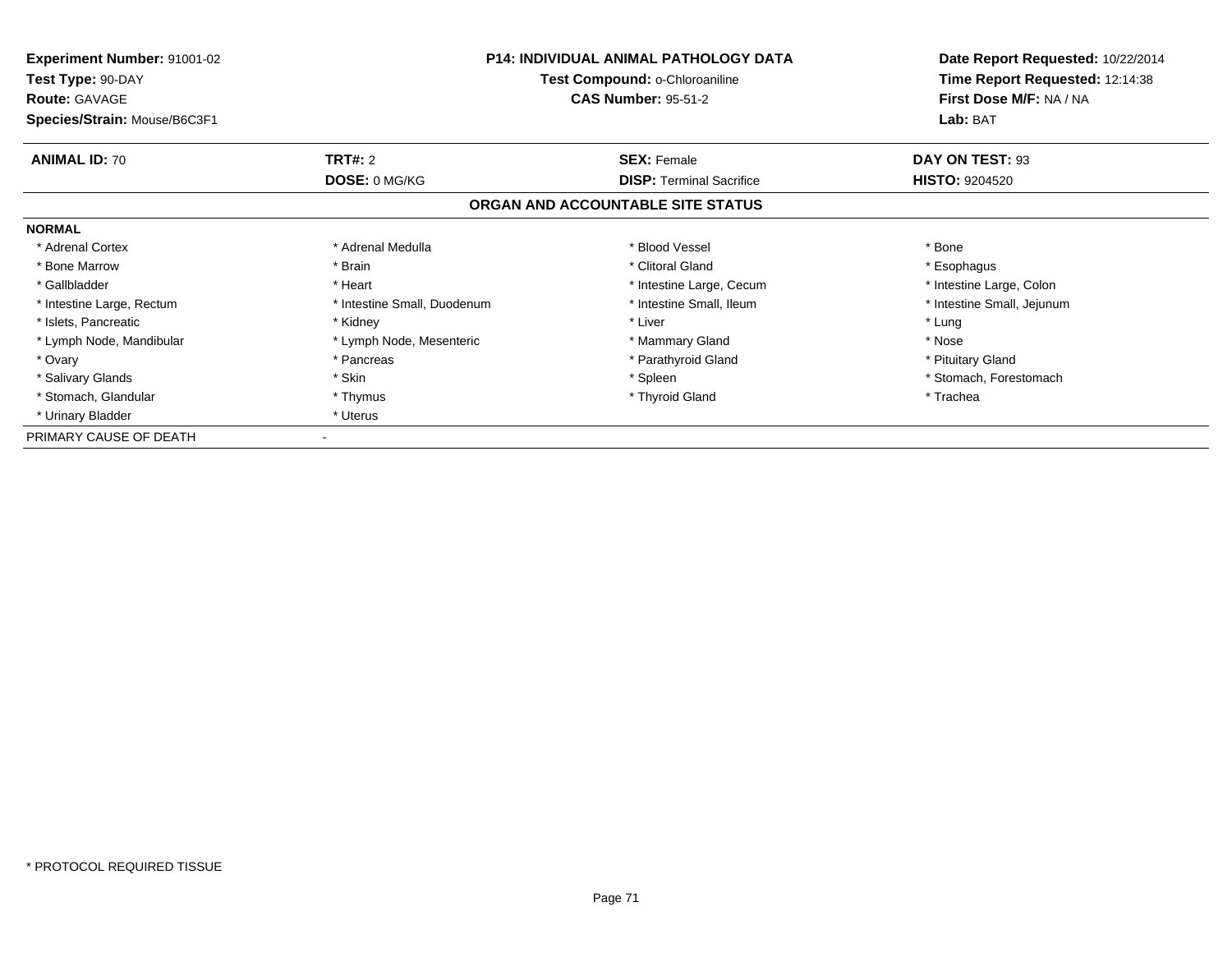| Experiment Number: 91001-02<br>Test Type: 90-DAY<br><b>Route: GAVAGE</b><br>Species/Strain: Mouse/B6C3F1 |                       | <b>P14: INDIVIDUAL ANIMAL PATHOLOGY DATA</b><br>Test Compound: o-Chloroaniline | Date Report Requested: 10/22/2014<br>Time Report Requested: 12:14:38 |
|----------------------------------------------------------------------------------------------------------|-----------------------|--------------------------------------------------------------------------------|----------------------------------------------------------------------|
|                                                                                                          |                       | <b>CAS Number: 95-51-2</b>                                                     | First Dose M/F: NA / NA                                              |
|                                                                                                          |                       |                                                                                | Lab: BAT                                                             |
| <b>ANIMAL ID: 71</b>                                                                                     | <b>TRT#: 4</b>        | <b>SEX: Female</b>                                                             | DAY ON TEST: 93                                                      |
|                                                                                                          | <b>DOSE: 10 MG/KG</b> | <b>DISP:</b> Terminal Sacrifice                                                | <b>HISTO: 9204611</b>                                                |
|                                                                                                          |                       | ORGAN AND ACCOUNTABLE SITE STATUS                                              |                                                                      |
| <b>NORMAL</b>                                                                                            |                       |                                                                                |                                                                      |
| * Spleen                                                                                                 |                       |                                                                                |                                                                      |
| PRIMARY CAUSE OF DEATH                                                                                   |                       |                                                                                |                                                                      |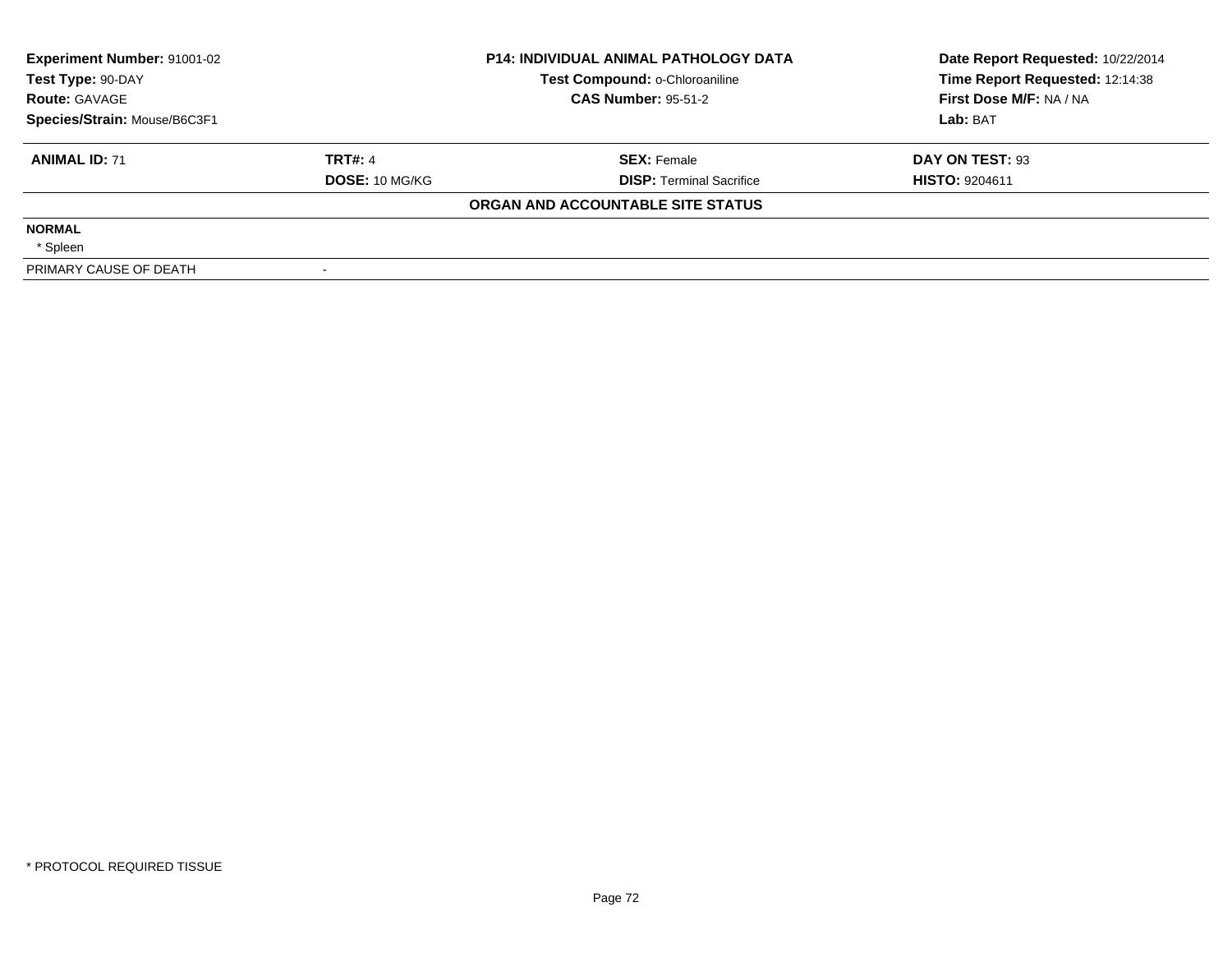| <b>Experiment Number: 91001-02</b><br>Test Type: 90-DAY |                       | <b>P14: INDIVIDUAL ANIMAL PATHOLOGY DATA</b><br>Test Compound: o-Chloroaniline | Date Report Requested: 10/22/2014<br>Time Report Requested: 12:14:38 |
|---------------------------------------------------------|-----------------------|--------------------------------------------------------------------------------|----------------------------------------------------------------------|
| <b>Route: GAVAGE</b>                                    |                       | <b>CAS Number: 95-51-2</b>                                                     | First Dose M/F: NA / NA                                              |
| Species/Strain: Mouse/B6C3F1                            |                       |                                                                                | Lab: BAT                                                             |
| <b>ANIMAL ID: 72</b>                                    | <b>TRT#: 4</b>        | <b>SEX: Female</b>                                                             | DAY ON TEST: 93                                                      |
|                                                         | <b>DOSE: 10 MG/KG</b> | <b>DISP:</b> Terminal Sacrifice                                                | <b>HISTO: 9204612</b>                                                |
|                                                         |                       | ORGAN AND ACCOUNTABLE SITE STATUS                                              |                                                                      |
| <b>NORMAL</b>                                           |                       |                                                                                |                                                                      |
| * Spleen                                                |                       |                                                                                |                                                                      |
| PRIMARY CAUSE OF DEATH                                  |                       |                                                                                |                                                                      |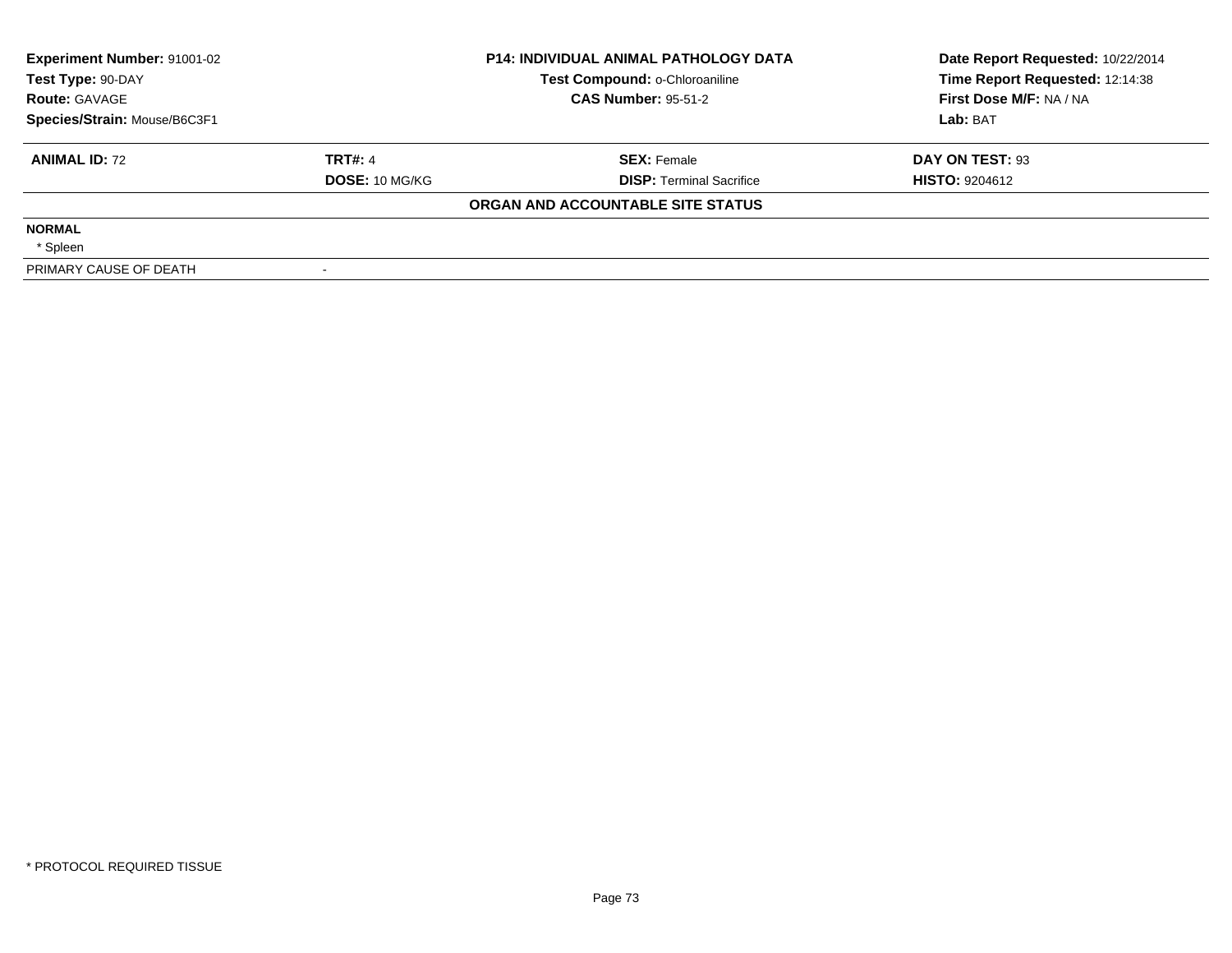| <b>Experiment Number: 91001-02</b><br>Test Type: 90-DAY |                       | <b>P14: INDIVIDUAL ANIMAL PATHOLOGY DATA</b><br>Test Compound: o-Chloroaniline | Date Report Requested: 10/22/2014<br>Time Report Requested: 12:14:38 |
|---------------------------------------------------------|-----------------------|--------------------------------------------------------------------------------|----------------------------------------------------------------------|
| <b>Route: GAVAGE</b>                                    |                       | <b>CAS Number: 95-51-2</b>                                                     | First Dose M/F: NA / NA                                              |
| Species/Strain: Mouse/B6C3F1                            |                       |                                                                                | Lab: BAT                                                             |
| <b>ANIMAL ID: 73</b>                                    | <b>TRT#: 4</b>        | <b>SEX: Female</b>                                                             | DAY ON TEST: 93                                                      |
|                                                         | <b>DOSE: 10 MG/KG</b> | <b>DISP:</b> Terminal Sacrifice                                                | <b>HISTO: 9204613</b>                                                |
|                                                         |                       | ORGAN AND ACCOUNTABLE SITE STATUS                                              |                                                                      |
| <b>NORMAL</b>                                           |                       |                                                                                |                                                                      |
| * Spleen                                                |                       |                                                                                |                                                                      |
| PRIMARY CAUSE OF DEATH                                  |                       |                                                                                |                                                                      |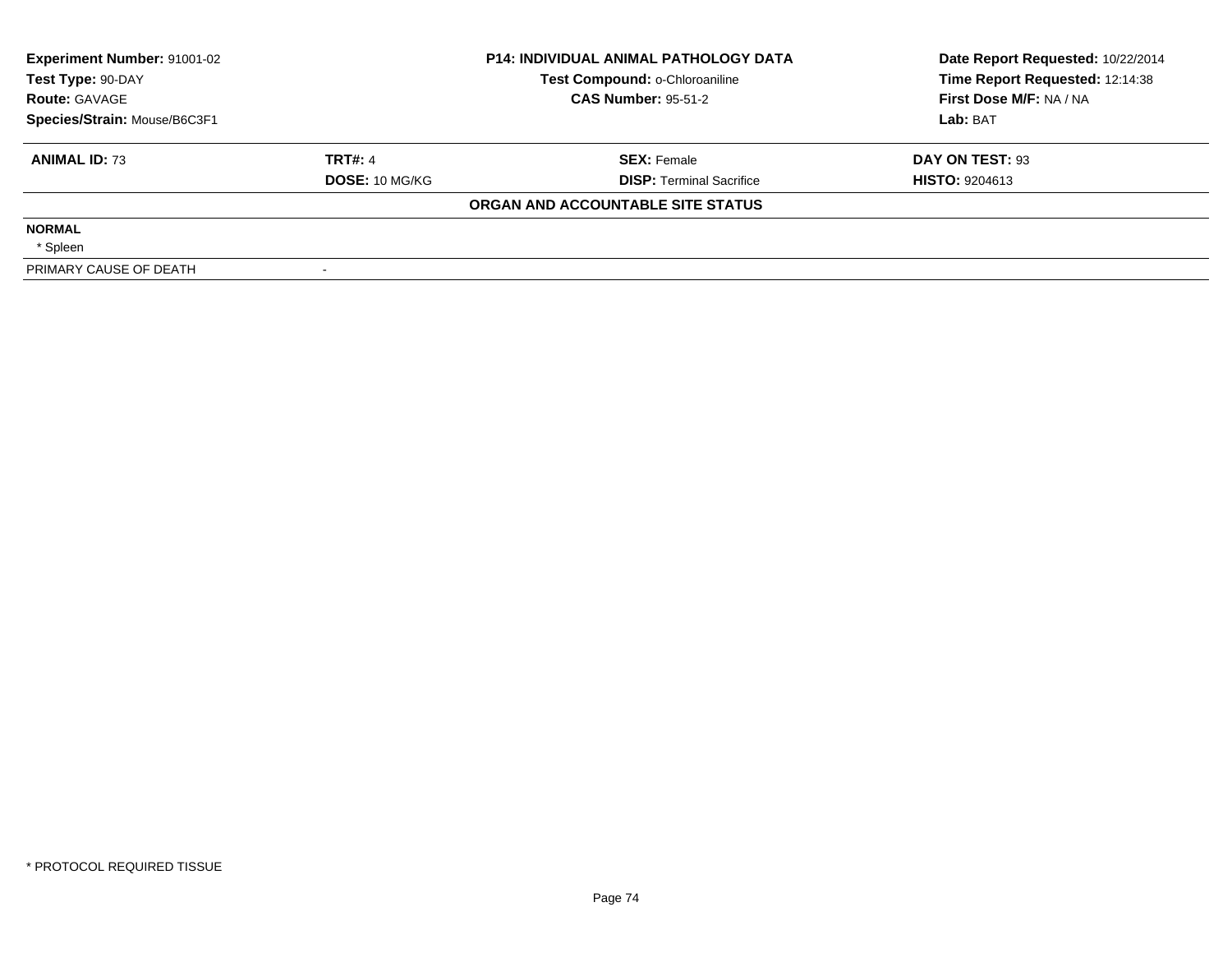| Experiment Number: 91001-02<br>Test Type: 90-DAY |                | <b>P14: INDIVIDUAL ANIMAL PATHOLOGY DATA</b><br>Test Compound: o-Chloroaniline | Date Report Requested: 10/22/2014<br>Time Report Requested: 12:14:38 |
|--------------------------------------------------|----------------|--------------------------------------------------------------------------------|----------------------------------------------------------------------|
| <b>Route: GAVAGE</b>                             |                | <b>CAS Number: 95-51-2</b>                                                     | First Dose M/F: NA / NA                                              |
| Species/Strain: Mouse/B6C3F1                     |                |                                                                                | Lab: BAT                                                             |
| <b>ANIMAL ID: 74</b>                             | <b>TRT#: 4</b> | <b>SEX: Female</b>                                                             | DAY ON TEST: 93                                                      |
|                                                  | DOSE: 10 MG/KG | <b>DISP:</b> Terminal Sacrifice                                                | <b>HISTO: 9204614</b>                                                |
|                                                  |                | ORGAN AND ACCOUNTABLE SITE STATUS                                              |                                                                      |
| <b>NORMAL</b>                                    |                |                                                                                |                                                                      |
| * Spleen                                         |                |                                                                                |                                                                      |
| PRIMARY CAUSE OF DEATH                           |                |                                                                                |                                                                      |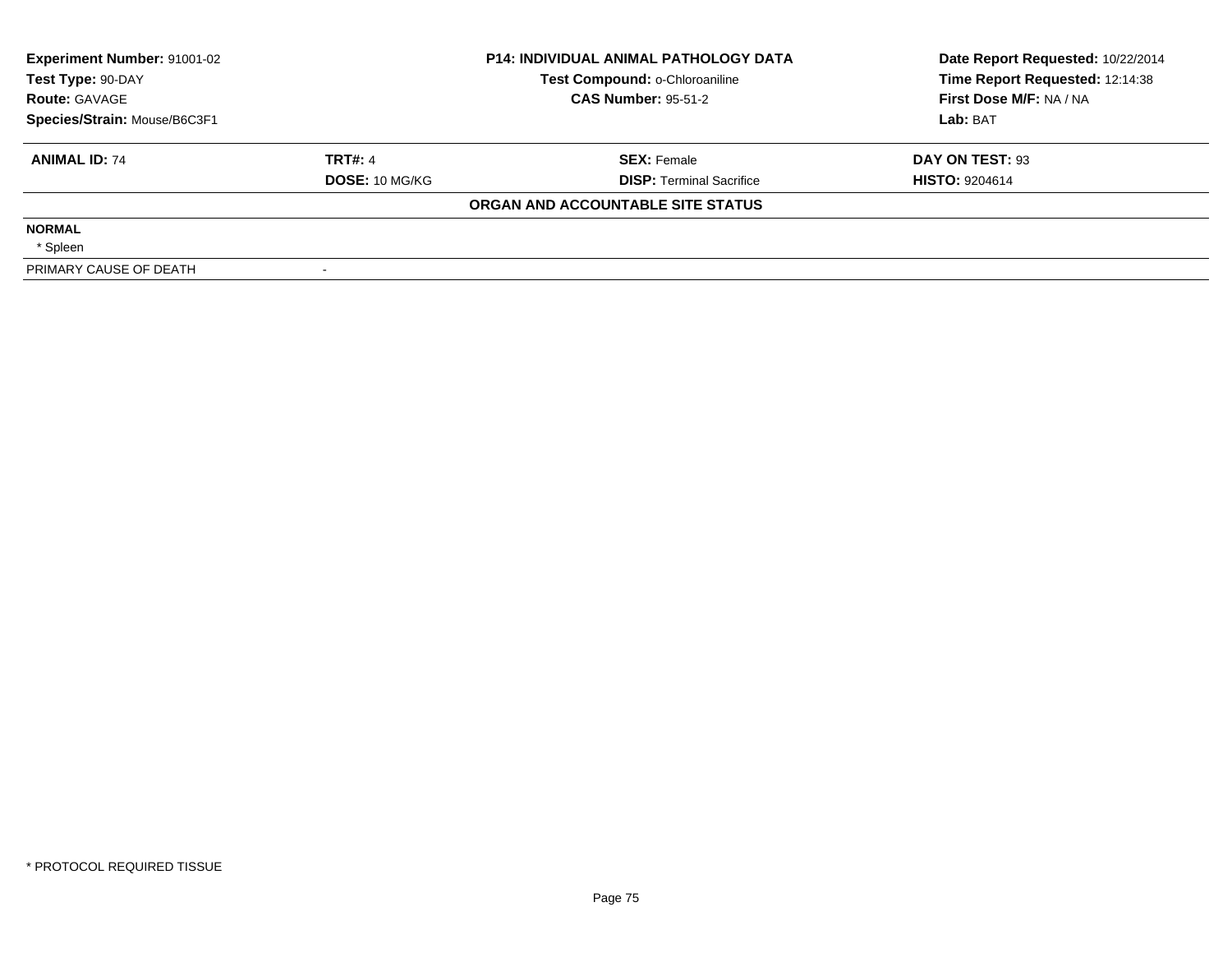| <b>Experiment Number: 91001-02</b><br>Test Type: 90-DAY |                       | <b>P14: INDIVIDUAL ANIMAL PATHOLOGY DATA</b><br>Test Compound: o-Chloroaniline | Date Report Requested: 10/22/2014<br>Time Report Requested: 12:14:38 |
|---------------------------------------------------------|-----------------------|--------------------------------------------------------------------------------|----------------------------------------------------------------------|
| <b>Route: GAVAGE</b>                                    |                       | <b>CAS Number: 95-51-2</b>                                                     | First Dose M/F: NA / NA                                              |
| Species/Strain: Mouse/B6C3F1                            |                       |                                                                                | Lab: BAT                                                             |
| <b>ANIMAL ID: 75</b>                                    | <b>TRT#: 4</b>        | <b>SEX: Female</b>                                                             | DAY ON TEST: 93                                                      |
|                                                         | <b>DOSE: 10 MG/KG</b> | <b>DISP:</b> Terminal Sacrifice                                                | <b>HISTO: 9204615</b>                                                |
|                                                         |                       | ORGAN AND ACCOUNTABLE SITE STATUS                                              |                                                                      |
| <b>NORMAL</b>                                           |                       |                                                                                |                                                                      |
| * Spleen                                                |                       |                                                                                |                                                                      |
| PRIMARY CAUSE OF DEATH                                  |                       |                                                                                |                                                                      |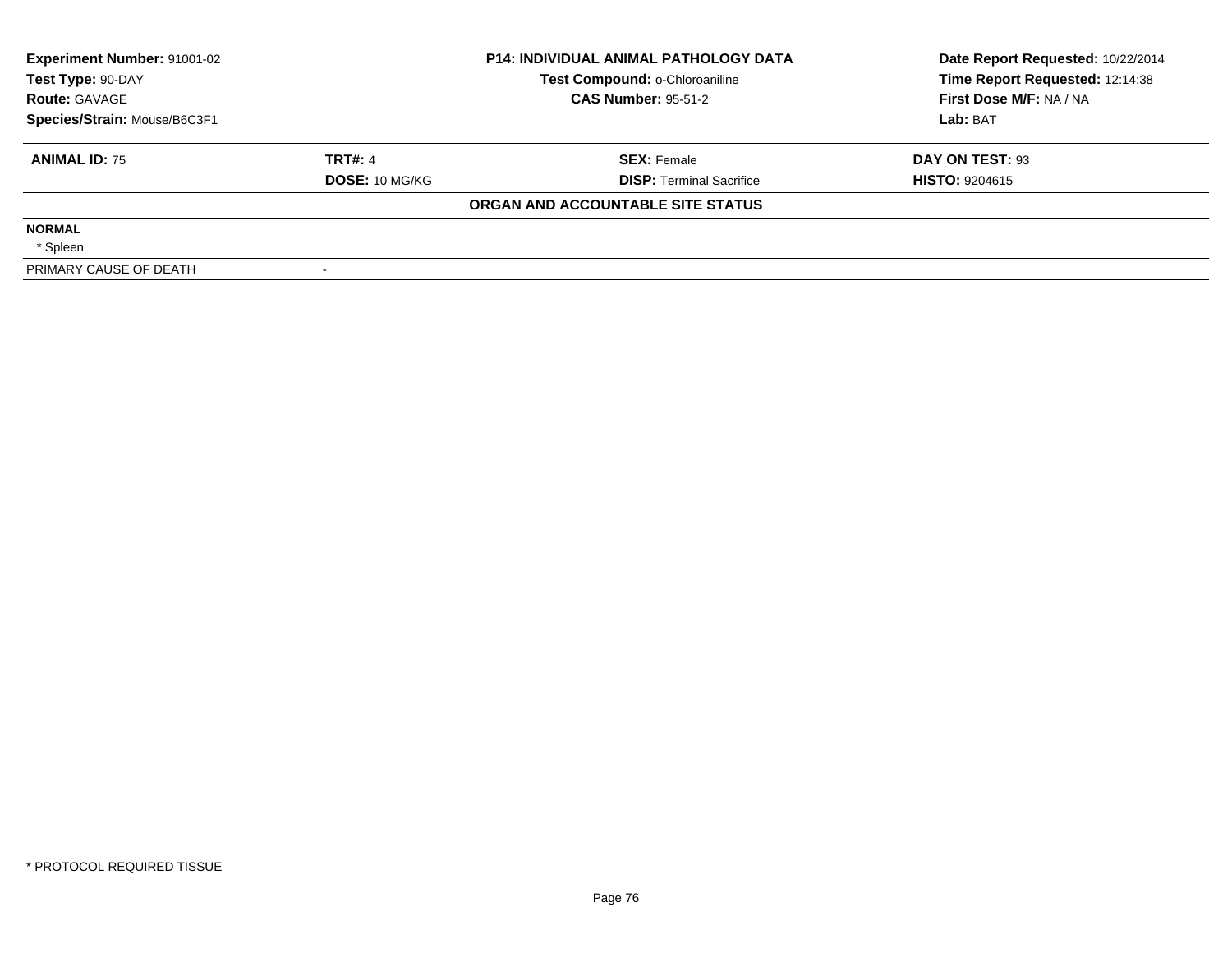| <b>Experiment Number: 91001-02</b><br>Test Type: 90-DAY |                       | <b>P14: INDIVIDUAL ANIMAL PATHOLOGY DATA</b><br>Test Compound: o-Chloroaniline | Date Report Requested: 10/22/2014<br>Time Report Requested: 12:14:38 |
|---------------------------------------------------------|-----------------------|--------------------------------------------------------------------------------|----------------------------------------------------------------------|
| <b>Route: GAVAGE</b>                                    |                       | <b>CAS Number: 95-51-2</b>                                                     | First Dose M/F: NA / NA                                              |
| Species/Strain: Mouse/B6C3F1                            |                       |                                                                                | Lab: BAT                                                             |
| <b>ANIMAL ID: 76</b>                                    | <b>TRT#: 4</b>        | <b>SEX: Female</b>                                                             | DAY ON TEST: 93                                                      |
|                                                         | <b>DOSE: 10 MG/KG</b> | <b>DISP:</b> Terminal Sacrifice                                                | <b>HISTO: 9204616</b>                                                |
|                                                         |                       | ORGAN AND ACCOUNTABLE SITE STATUS                                              |                                                                      |
| <b>NORMAL</b>                                           |                       |                                                                                |                                                                      |
| * Spleen                                                |                       |                                                                                |                                                                      |
| PRIMARY CAUSE OF DEATH                                  |                       |                                                                                |                                                                      |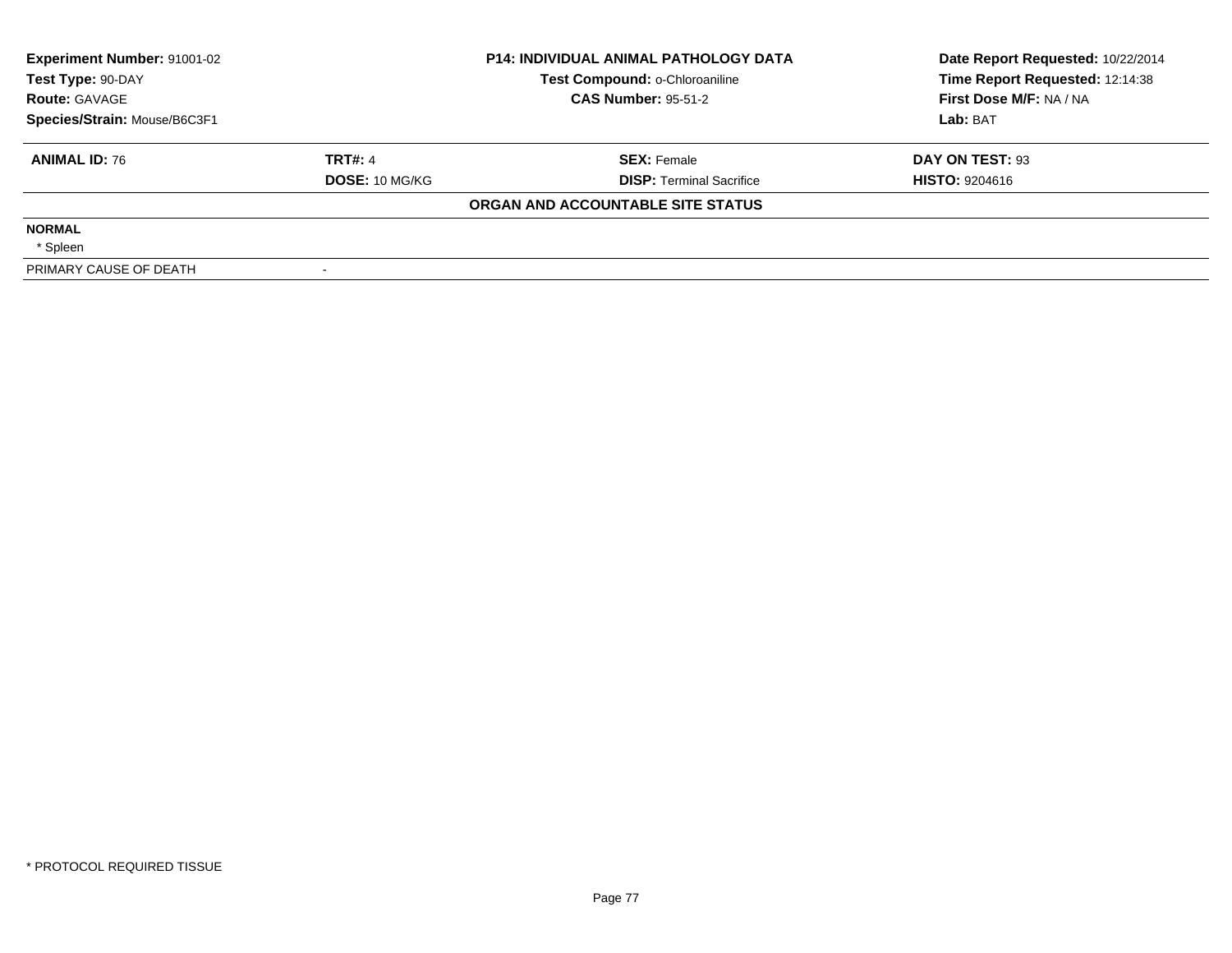| Experiment Number: 91001-02<br>Test Type: 90-DAY |                | <b>P14: INDIVIDUAL ANIMAL PATHOLOGY DATA</b><br>Test Compound: o-Chloroaniline | Date Report Requested: 10/22/2014<br>Time Report Requested: 12:14:38 |
|--------------------------------------------------|----------------|--------------------------------------------------------------------------------|----------------------------------------------------------------------|
| <b>Route: GAVAGE</b>                             |                | <b>CAS Number: 95-51-2</b>                                                     | First Dose M/F: NA / NA                                              |
| Species/Strain: Mouse/B6C3F1                     |                |                                                                                | Lab: BAT                                                             |
| <b>ANIMAL ID: 77</b>                             | <b>TRT#: 4</b> | <b>SEX: Female</b>                                                             | DAY ON TEST: 93                                                      |
|                                                  | DOSE: 10 MG/KG | <b>DISP:</b> Terminal Sacrifice                                                | <b>HISTO: 9204617</b>                                                |
|                                                  |                | ORGAN AND ACCOUNTABLE SITE STATUS                                              |                                                                      |
| <b>NORMAL</b>                                    |                |                                                                                |                                                                      |
| * Spleen                                         |                |                                                                                |                                                                      |
| PRIMARY CAUSE OF DEATH                           |                |                                                                                |                                                                      |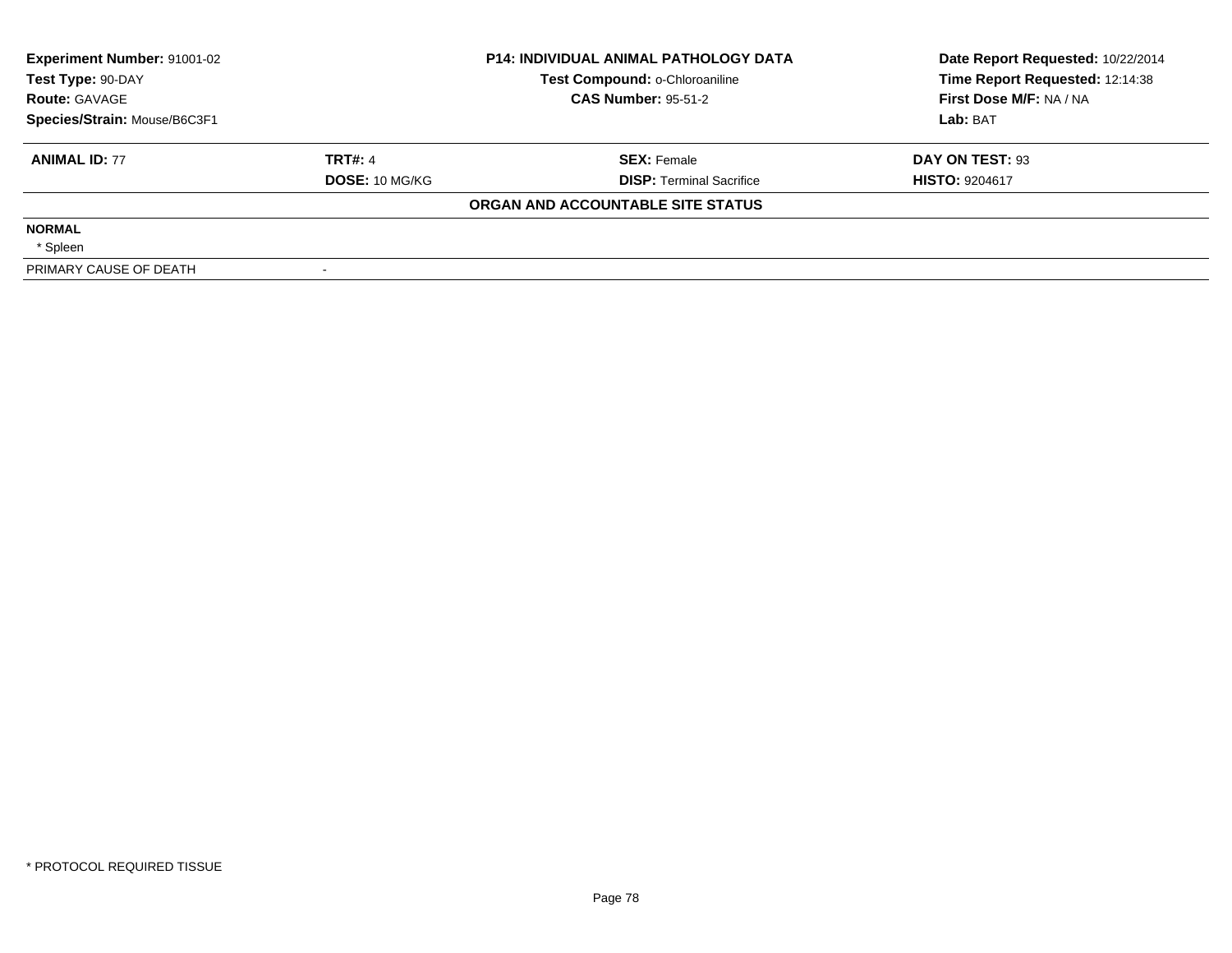| <b>Experiment Number: 91001-02</b><br>Test Type: 90-DAY |                       | <b>P14: INDIVIDUAL ANIMAL PATHOLOGY DATA</b><br>Test Compound: o-Chloroaniline | Date Report Requested: 10/22/2014<br>Time Report Requested: 12:14:38 |
|---------------------------------------------------------|-----------------------|--------------------------------------------------------------------------------|----------------------------------------------------------------------|
| <b>Route: GAVAGE</b>                                    |                       | <b>CAS Number: 95-51-2</b>                                                     | First Dose M/F: NA / NA                                              |
| Species/Strain: Mouse/B6C3F1                            |                       |                                                                                | Lab: BAT                                                             |
| <b>ANIMAL ID: 78</b>                                    | <b>TRT#: 4</b>        | <b>SEX: Female</b>                                                             | DAY ON TEST: 93                                                      |
|                                                         | <b>DOSE: 10 MG/KG</b> | <b>DISP:</b> Terminal Sacrifice                                                | <b>HISTO: 9204618</b>                                                |
|                                                         |                       | ORGAN AND ACCOUNTABLE SITE STATUS                                              |                                                                      |
| <b>NORMAL</b>                                           |                       |                                                                                |                                                                      |
| * Spleen                                                |                       |                                                                                |                                                                      |
| PRIMARY CAUSE OF DEATH                                  |                       |                                                                                |                                                                      |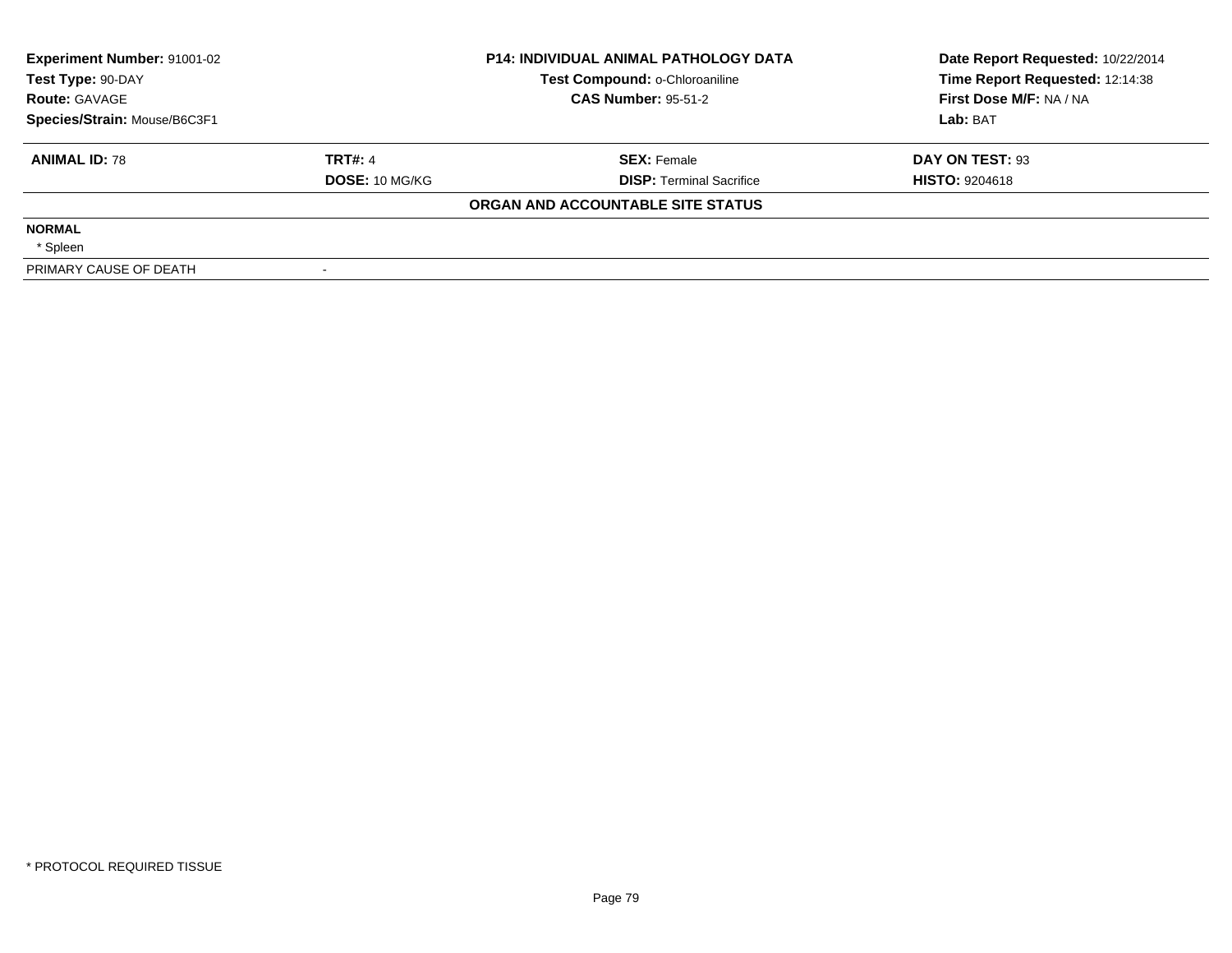| <b>Experiment Number: 91001-02</b><br>Test Type: 90-DAY |                       | <b>P14: INDIVIDUAL ANIMAL PATHOLOGY DATA</b><br>Test Compound: o-Chloroaniline | Date Report Requested: 10/22/2014<br>Time Report Requested: 12:14:38 |
|---------------------------------------------------------|-----------------------|--------------------------------------------------------------------------------|----------------------------------------------------------------------|
| <b>Route: GAVAGE</b>                                    |                       | <b>CAS Number: 95-51-2</b>                                                     | First Dose M/F: NA / NA                                              |
| Species/Strain: Mouse/B6C3F1                            |                       |                                                                                | Lab: BAT                                                             |
| <b>ANIMAL ID: 79</b>                                    | <b>TRT#: 4</b>        | <b>SEX: Female</b>                                                             | DAY ON TEST: 93                                                      |
|                                                         | <b>DOSE: 10 MG/KG</b> | <b>DISP:</b> Terminal Sacrifice                                                | <b>HISTO: 9204619</b>                                                |
|                                                         |                       | ORGAN AND ACCOUNTABLE SITE STATUS                                              |                                                                      |
| <b>NORMAL</b>                                           |                       |                                                                                |                                                                      |
| * Spleen                                                |                       |                                                                                |                                                                      |
| PRIMARY CAUSE OF DEATH                                  |                       |                                                                                |                                                                      |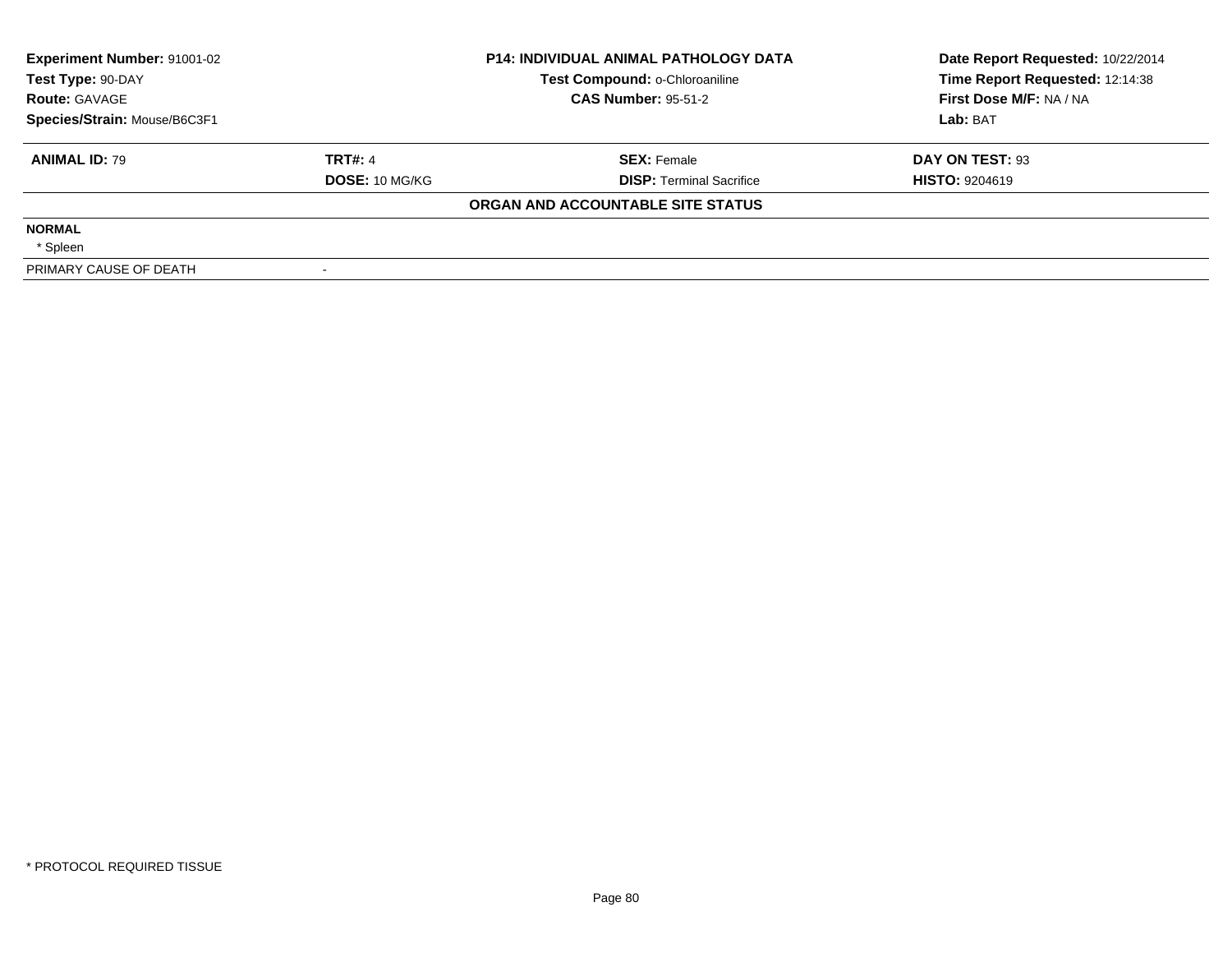| <b>Experiment Number: 91001-02</b><br>Test Type: 90-DAY |                       | <b>P14: INDIVIDUAL ANIMAL PATHOLOGY DATA</b><br>Test Compound: o-Chloroaniline | Date Report Requested: 10/22/2014<br>Time Report Requested: 12:14:38 |
|---------------------------------------------------------|-----------------------|--------------------------------------------------------------------------------|----------------------------------------------------------------------|
| <b>Route: GAVAGE</b>                                    |                       | <b>CAS Number: 95-51-2</b>                                                     | First Dose M/F: NA / NA                                              |
| Species/Strain: Mouse/B6C3F1                            |                       |                                                                                | Lab: BAT                                                             |
| <b>ANIMAL ID: 80</b>                                    | <b>TRT#: 4</b>        | <b>SEX: Female</b>                                                             | DAY ON TEST: 93                                                      |
|                                                         | <b>DOSE: 10 MG/KG</b> | <b>DISP:</b> Terminal Sacrifice                                                | <b>HISTO: 9204620</b>                                                |
|                                                         |                       | ORGAN AND ACCOUNTABLE SITE STATUS                                              |                                                                      |
| <b>NORMAL</b>                                           |                       |                                                                                |                                                                      |
| * Spleen                                                |                       |                                                                                |                                                                      |
| PRIMARY CAUSE OF DEATH                                  |                       |                                                                                |                                                                      |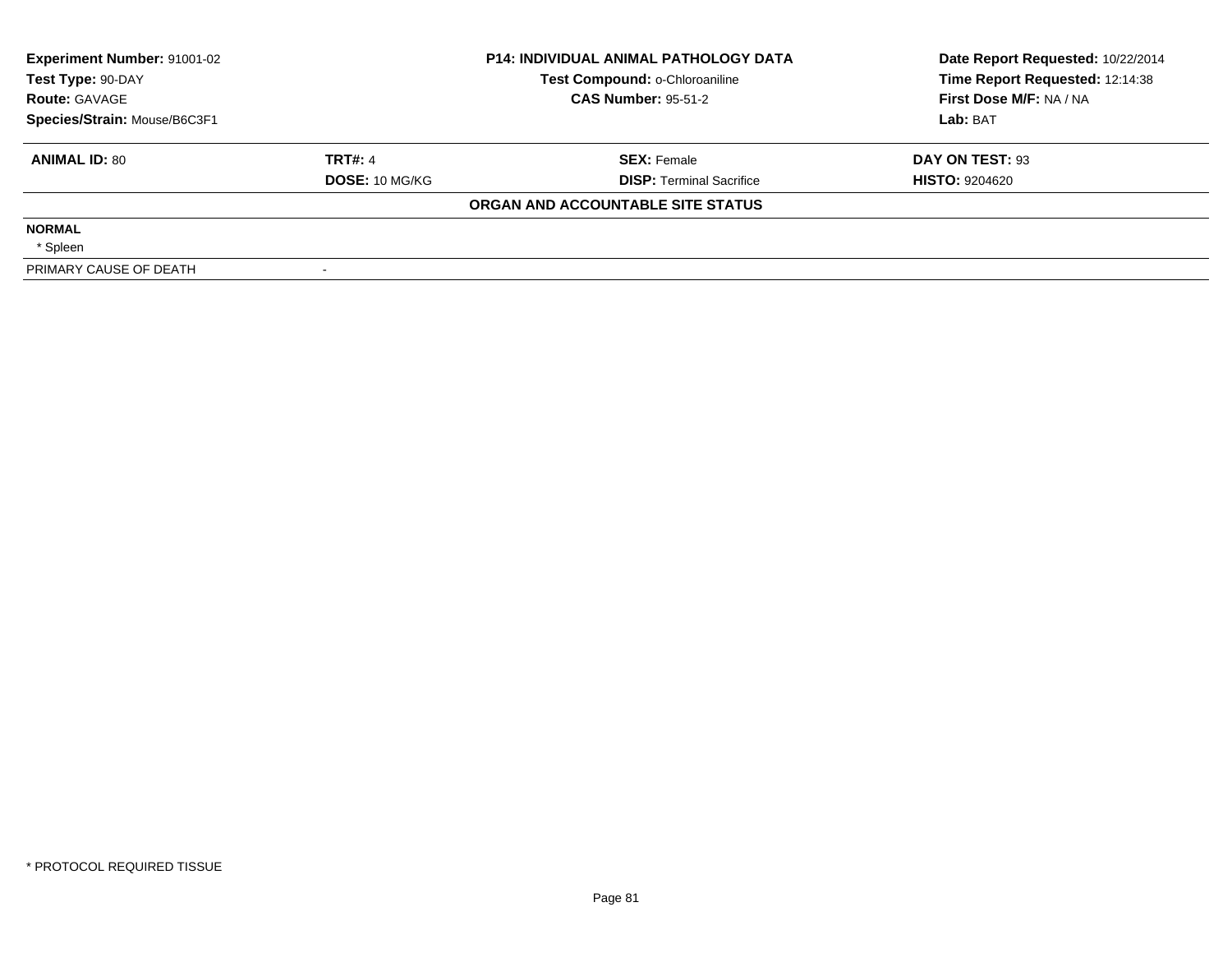| Experiment Number: 91001-02<br>Test Type: 90-DAY |                       | <b>P14: INDIVIDUAL ANIMAL PATHOLOGY DATA</b><br>Test Compound: o-Chloroaniline | Date Report Requested: 10/22/2014<br>Time Report Requested: 12:14:38 |
|--------------------------------------------------|-----------------------|--------------------------------------------------------------------------------|----------------------------------------------------------------------|
| <b>Route: GAVAGE</b>                             |                       | <b>CAS Number: 95-51-2</b>                                                     | First Dose M/F: NA / NA                                              |
| Species/Strain: Mouse/B6C3F1                     |                       |                                                                                | Lab: BAT                                                             |
| <b>ANIMAL ID: 81</b>                             | TRT#: 6               | <b>SEX: Female</b>                                                             | DAY ON TEST: 93                                                      |
|                                                  | <b>DOSE: 20 MG/KG</b> | <b>DISP:</b> Terminal Sacrifice                                                | <b>HISTO: 9204591</b>                                                |
|                                                  |                       | ORGAN AND ACCOUNTABLE SITE STATUS                                              |                                                                      |
| <b>NORMAL</b>                                    |                       |                                                                                |                                                                      |
| * Spleen                                         |                       |                                                                                |                                                                      |
| PRIMARY CAUSE OF DEATH                           |                       |                                                                                |                                                                      |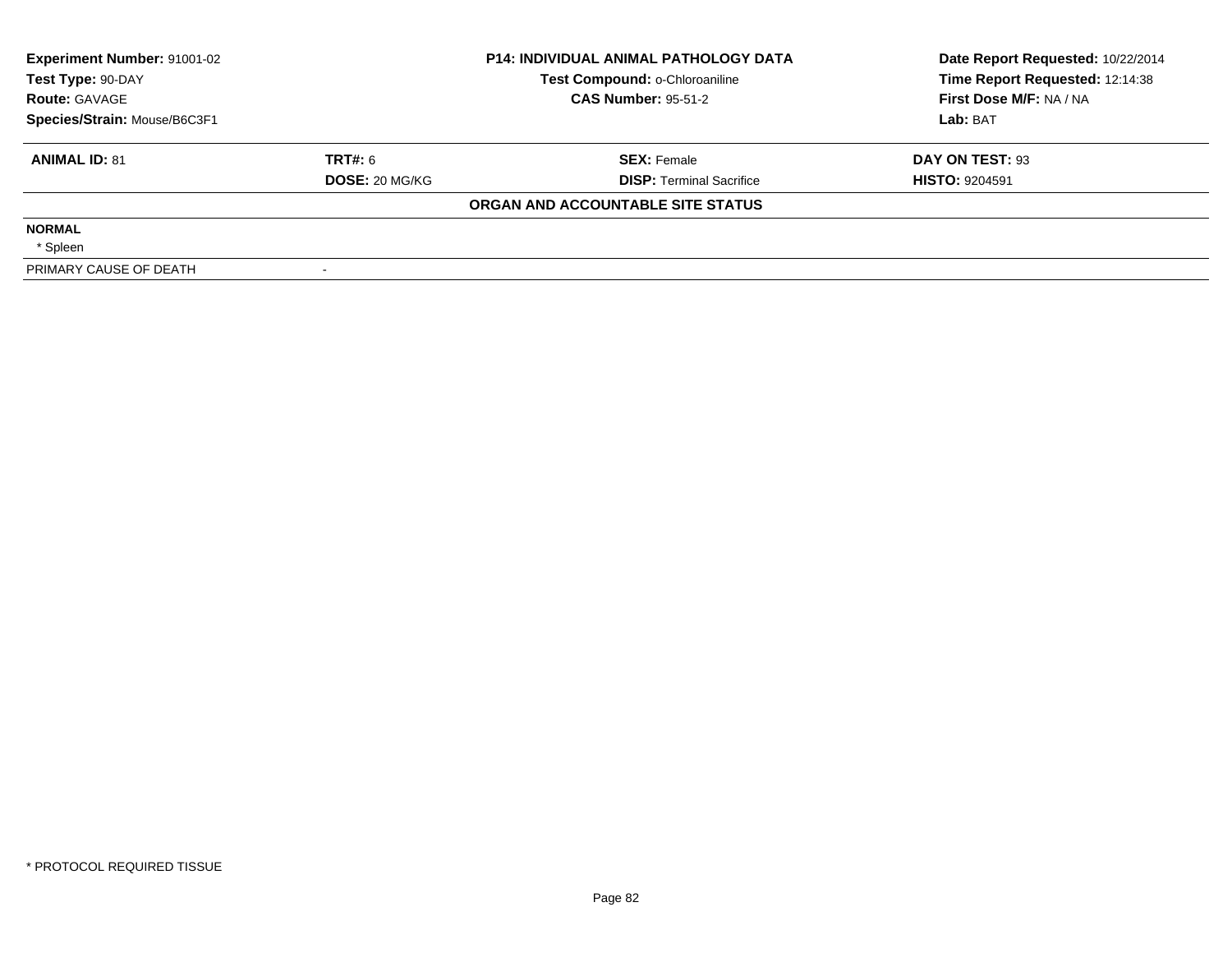| Experiment Number: 91001-02<br>Test Type: 90-DAY |                       | <b>P14: INDIVIDUAL ANIMAL PATHOLOGY DATA</b><br>Test Compound: o-Chloroaniline | Date Report Requested: 10/22/2014<br>Time Report Requested: 12:14:38 |
|--------------------------------------------------|-----------------------|--------------------------------------------------------------------------------|----------------------------------------------------------------------|
| <b>Route: GAVAGE</b>                             |                       | <b>CAS Number: 95-51-2</b>                                                     | First Dose M/F: NA / NA                                              |
| Species/Strain: Mouse/B6C3F1                     |                       |                                                                                | Lab: BAT                                                             |
| <b>ANIMAL ID: 82</b>                             | TRT#: 6               | <b>SEX: Female</b>                                                             | DAY ON TEST: 93                                                      |
|                                                  | <b>DOSE: 20 MG/KG</b> | <b>DISP:</b> Terminal Sacrifice                                                | <b>HISTO: 9204592</b>                                                |
|                                                  |                       | ORGAN AND ACCOUNTABLE SITE STATUS                                              |                                                                      |
| <b>NORMAL</b>                                    |                       |                                                                                |                                                                      |
| * Spleen                                         |                       |                                                                                |                                                                      |
| PRIMARY CAUSE OF DEATH                           |                       |                                                                                |                                                                      |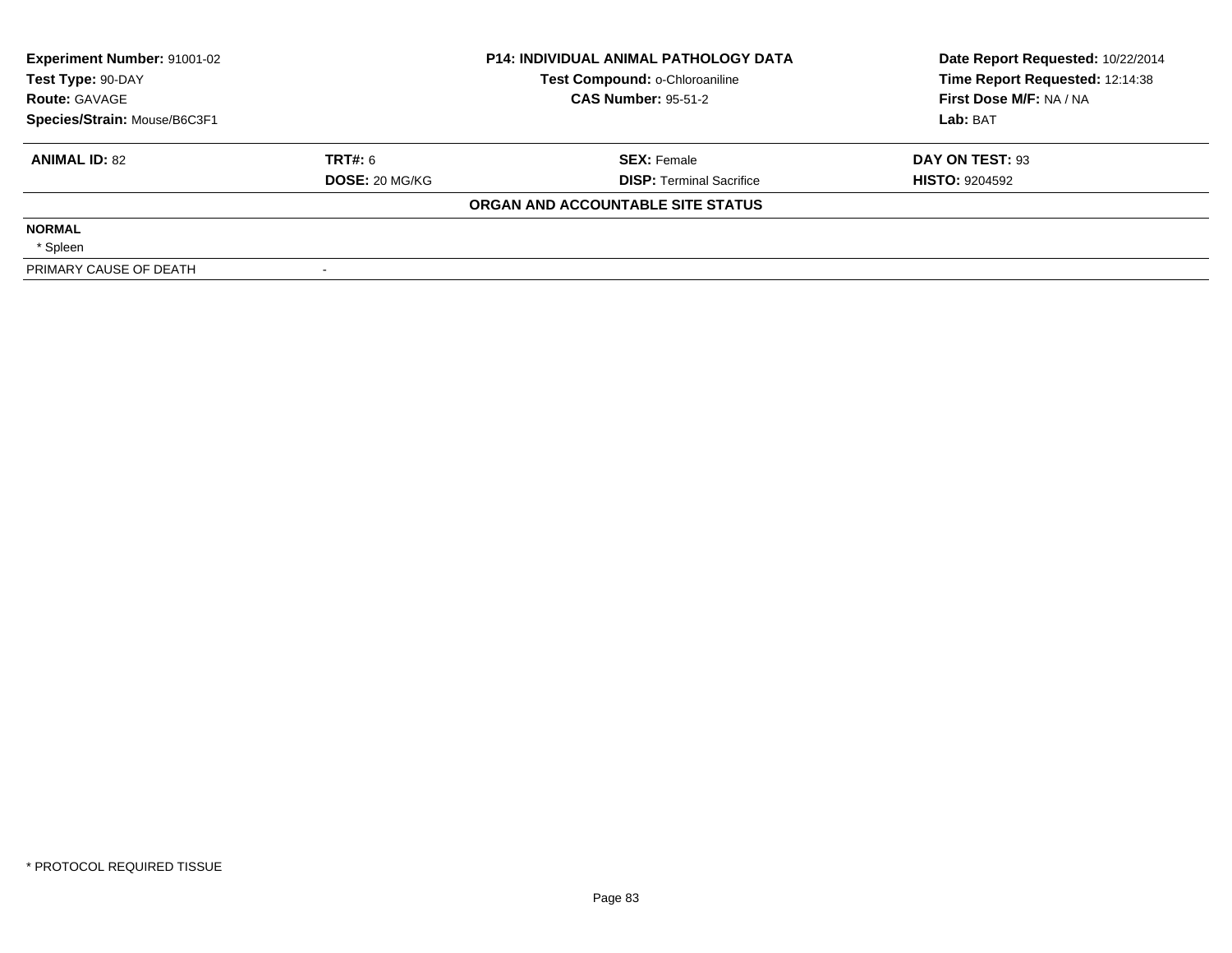| <b>Experiment Number: 91001-02</b><br>Test Type: 90-DAY |                       | <b>P14: INDIVIDUAL ANIMAL PATHOLOGY DATA</b><br>Test Compound: o-Chloroaniline | Date Report Requested: 10/22/2014<br>Time Report Requested: 12:14:38 |
|---------------------------------------------------------|-----------------------|--------------------------------------------------------------------------------|----------------------------------------------------------------------|
| <b>Route: GAVAGE</b>                                    |                       | <b>CAS Number: 95-51-2</b>                                                     | First Dose M/F: NA / NA                                              |
| Species/Strain: Mouse/B6C3F1                            |                       |                                                                                | Lab: BAT                                                             |
| <b>ANIMAL ID: 83</b>                                    | <b>TRT#: 6</b>        | <b>SEX: Female</b>                                                             | DAY ON TEST: 93                                                      |
|                                                         | <b>DOSE: 20 MG/KG</b> | <b>DISP:</b> Terminal Sacrifice                                                | <b>HISTO: 9204593</b>                                                |
|                                                         |                       | ORGAN AND ACCOUNTABLE SITE STATUS                                              |                                                                      |
| <b>NORMAL</b>                                           |                       |                                                                                |                                                                      |
| * Spleen                                                |                       |                                                                                |                                                                      |
| PRIMARY CAUSE OF DEATH                                  |                       |                                                                                |                                                                      |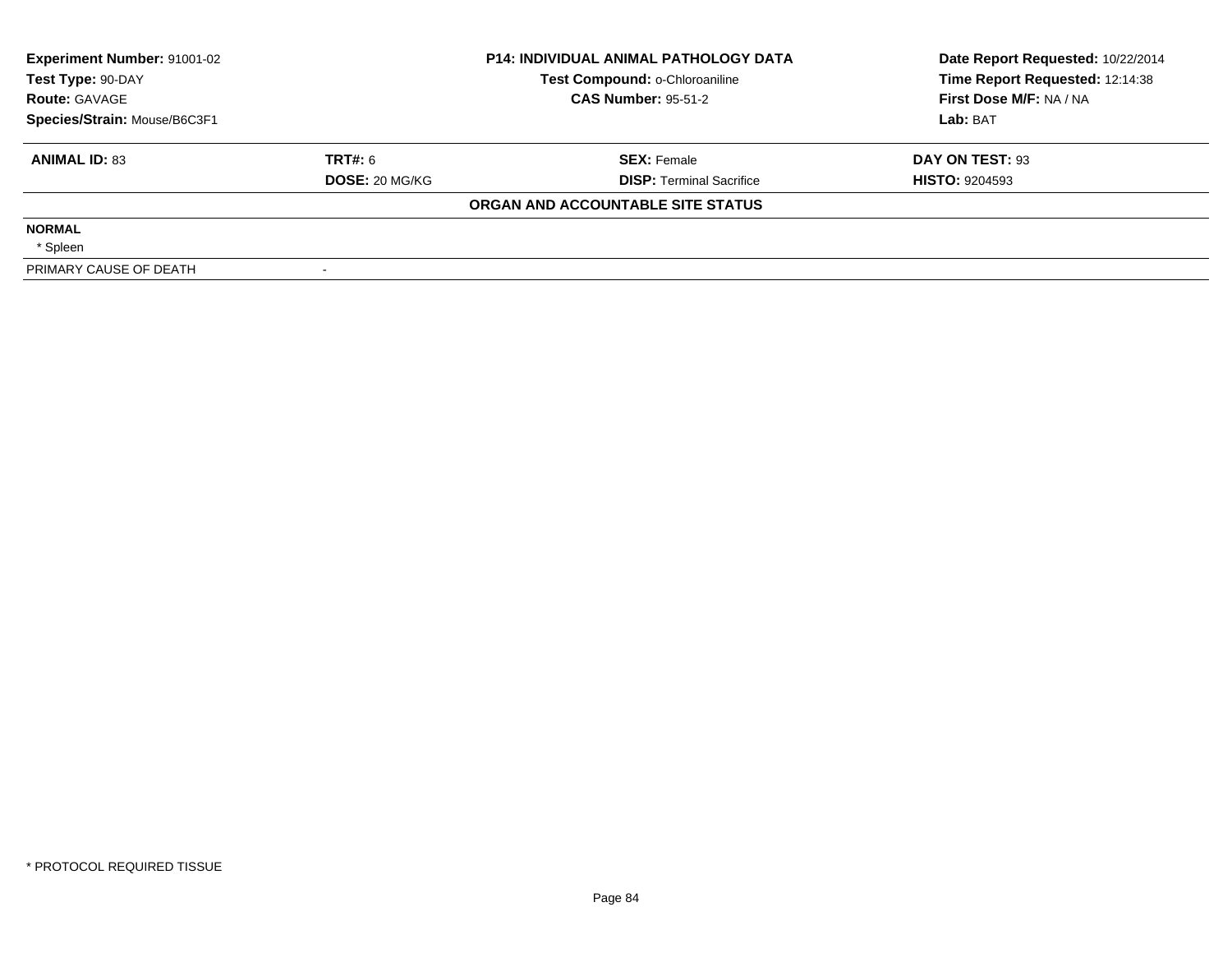| <b>Experiment Number: 91001-02</b><br>Test Type: 90-DAY<br><b>Route: GAVAGE</b> |                       | <b>P14: INDIVIDUAL ANIMAL PATHOLOGY DATA</b><br>Test Compound: o-Chloroaniline | Date Report Requested: 10/22/2014<br>Time Report Requested: 12:14:38 |  |
|---------------------------------------------------------------------------------|-----------------------|--------------------------------------------------------------------------------|----------------------------------------------------------------------|--|
|                                                                                 |                       | <b>CAS Number: 95-51-2</b>                                                     | First Dose M/F: NA / NA                                              |  |
| Species/Strain: Mouse/B6C3F1                                                    |                       |                                                                                | Lab: BAT                                                             |  |
| <b>ANIMAL ID: 84</b>                                                            | <b>TRT#: 6</b>        | <b>SEX: Female</b>                                                             | DAY ON TEST: 93                                                      |  |
|                                                                                 | <b>DOSE: 20 MG/KG</b> | <b>DISP:</b> Terminal Sacrifice                                                | <b>HISTO: 9204594</b>                                                |  |
|                                                                                 |                       | ORGAN AND ACCOUNTABLE SITE STATUS                                              |                                                                      |  |
| <b>NORMAL</b>                                                                   |                       |                                                                                |                                                                      |  |
| * Spleen                                                                        |                       |                                                                                |                                                                      |  |
| PRIMARY CAUSE OF DEATH                                                          |                       |                                                                                |                                                                      |  |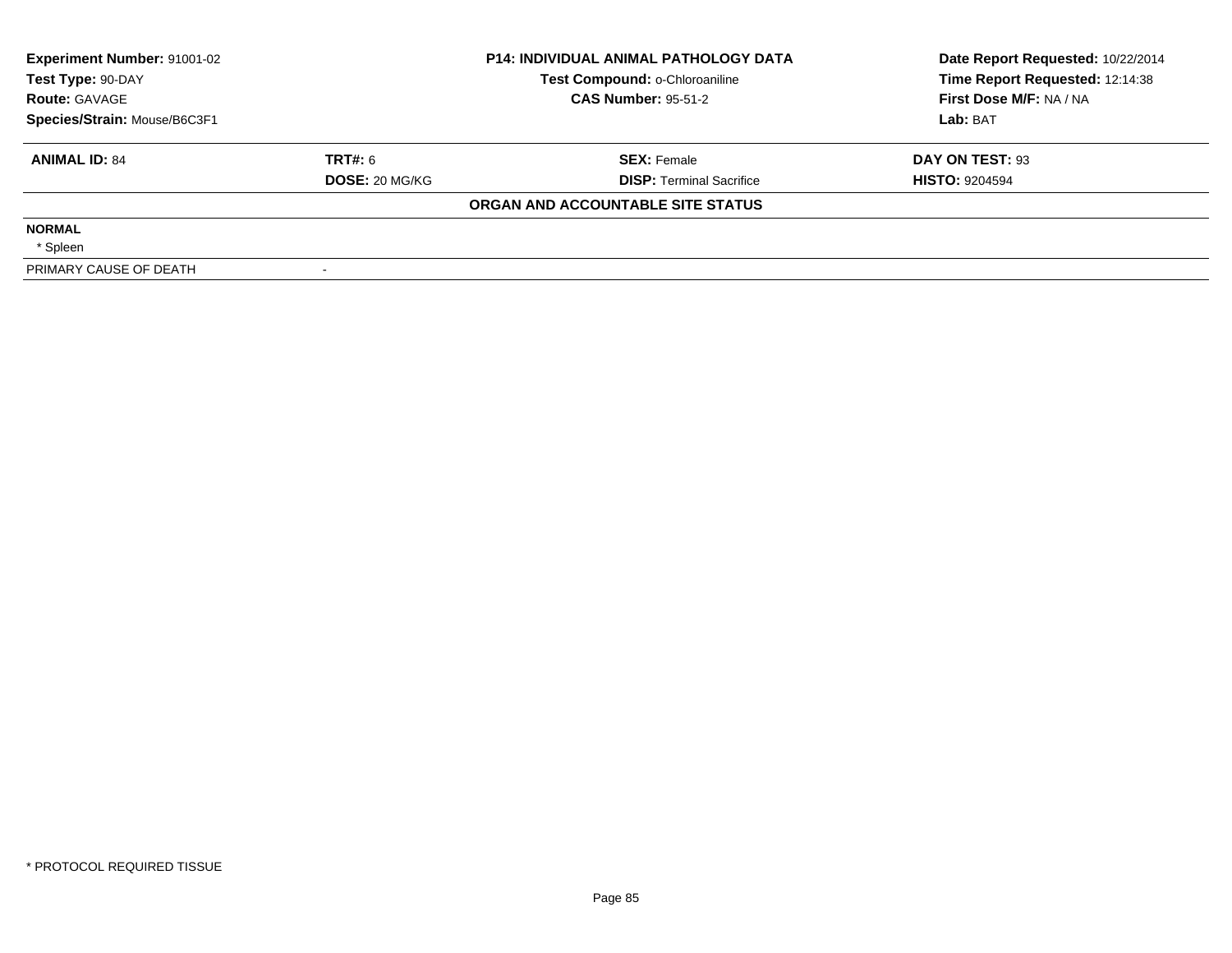| Experiment Number: 91001-02<br>Test Type: 90-DAY<br><b>Route: GAVAGE</b> |                       | <b>P14: INDIVIDUAL ANIMAL PATHOLOGY DATA</b><br>Test Compound: o-Chloroaniline | Date Report Requested: 10/22/2014<br>Time Report Requested: 12:14:38 |  |
|--------------------------------------------------------------------------|-----------------------|--------------------------------------------------------------------------------|----------------------------------------------------------------------|--|
|                                                                          |                       | <b>CAS Number: 95-51-2</b>                                                     | First Dose M/F: NA / NA                                              |  |
| Species/Strain: Mouse/B6C3F1                                             |                       |                                                                                | Lab: BAT                                                             |  |
| <b>ANIMAL ID: 85</b>                                                     | TRT#: 6               | <b>SEX: Female</b>                                                             | DAY ON TEST: 93                                                      |  |
|                                                                          | <b>DOSE: 20 MG/KG</b> | <b>DISP:</b> Terminal Sacrifice                                                | <b>HISTO: 9204595</b>                                                |  |
|                                                                          |                       | ORGAN AND ACCOUNTABLE SITE STATUS                                              |                                                                      |  |
| <b>NORMAL</b>                                                            |                       |                                                                                |                                                                      |  |
| * Spleen                                                                 |                       |                                                                                |                                                                      |  |
| PRIMARY CAUSE OF DEATH                                                   |                       |                                                                                |                                                                      |  |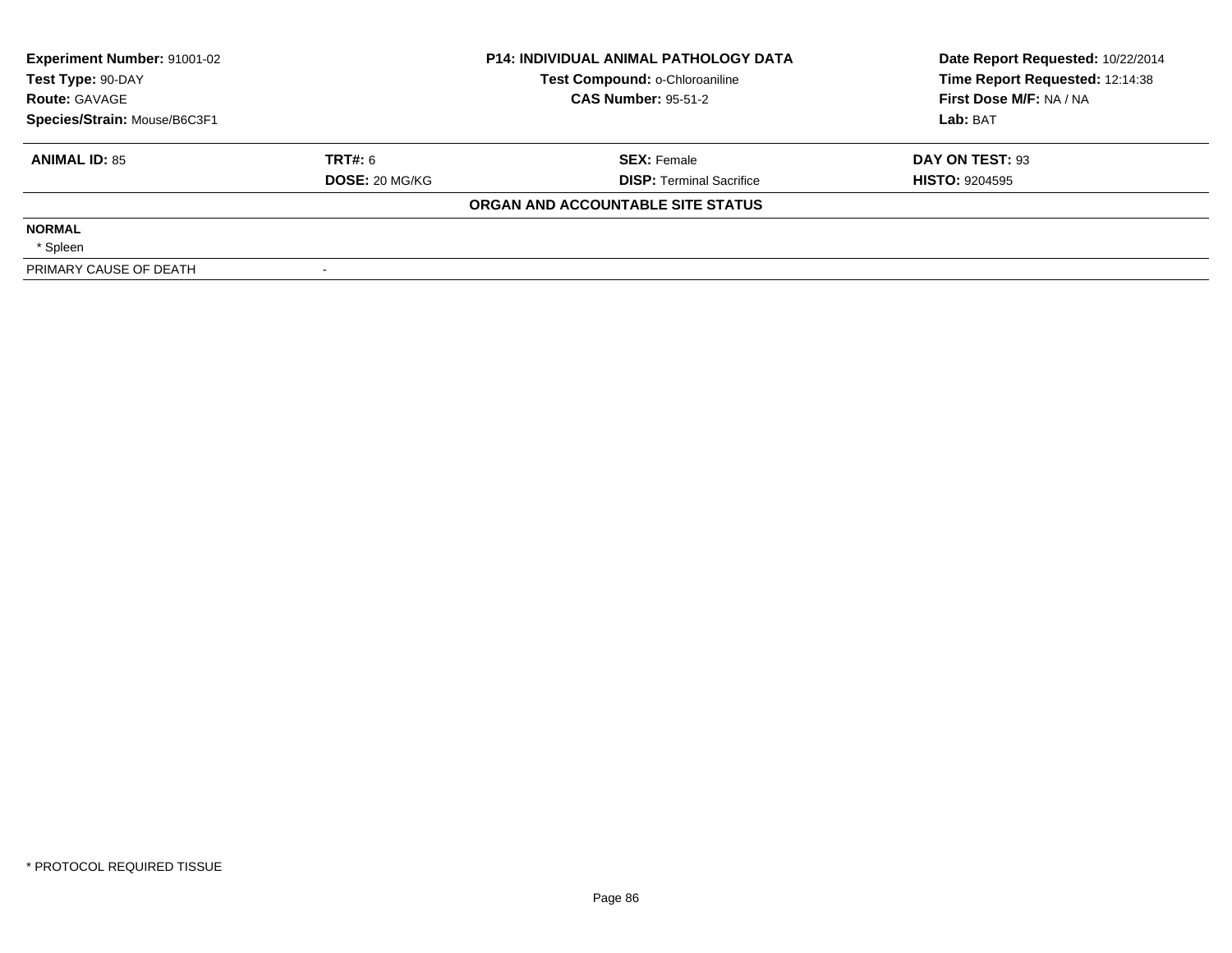| Experiment Number: 91001-02<br>Test Type: 90-DAY<br><b>Route: GAVAGE</b> |                       | <b>P14: INDIVIDUAL ANIMAL PATHOLOGY DATA</b><br>Test Compound: o-Chloroaniline | Date Report Requested: 10/22/2014<br>Time Report Requested: 12:14:38 |  |
|--------------------------------------------------------------------------|-----------------------|--------------------------------------------------------------------------------|----------------------------------------------------------------------|--|
|                                                                          |                       | <b>CAS Number: 95-51-2</b>                                                     | First Dose M/F: NA / NA                                              |  |
| Species/Strain: Mouse/B6C3F1                                             |                       |                                                                                | Lab: BAT                                                             |  |
| <b>ANIMAL ID: 86</b>                                                     | TRT#: 6               | <b>SEX: Female</b>                                                             | DAY ON TEST: 93                                                      |  |
|                                                                          | <b>DOSE: 20 MG/KG</b> | <b>DISP:</b> Terminal Sacrifice                                                | <b>HISTO: 9204596</b>                                                |  |
|                                                                          |                       | ORGAN AND ACCOUNTABLE SITE STATUS                                              |                                                                      |  |
| <b>NORMAL</b>                                                            |                       |                                                                                |                                                                      |  |
| * Spleen                                                                 |                       |                                                                                |                                                                      |  |
| PRIMARY CAUSE OF DEATH                                                   |                       |                                                                                |                                                                      |  |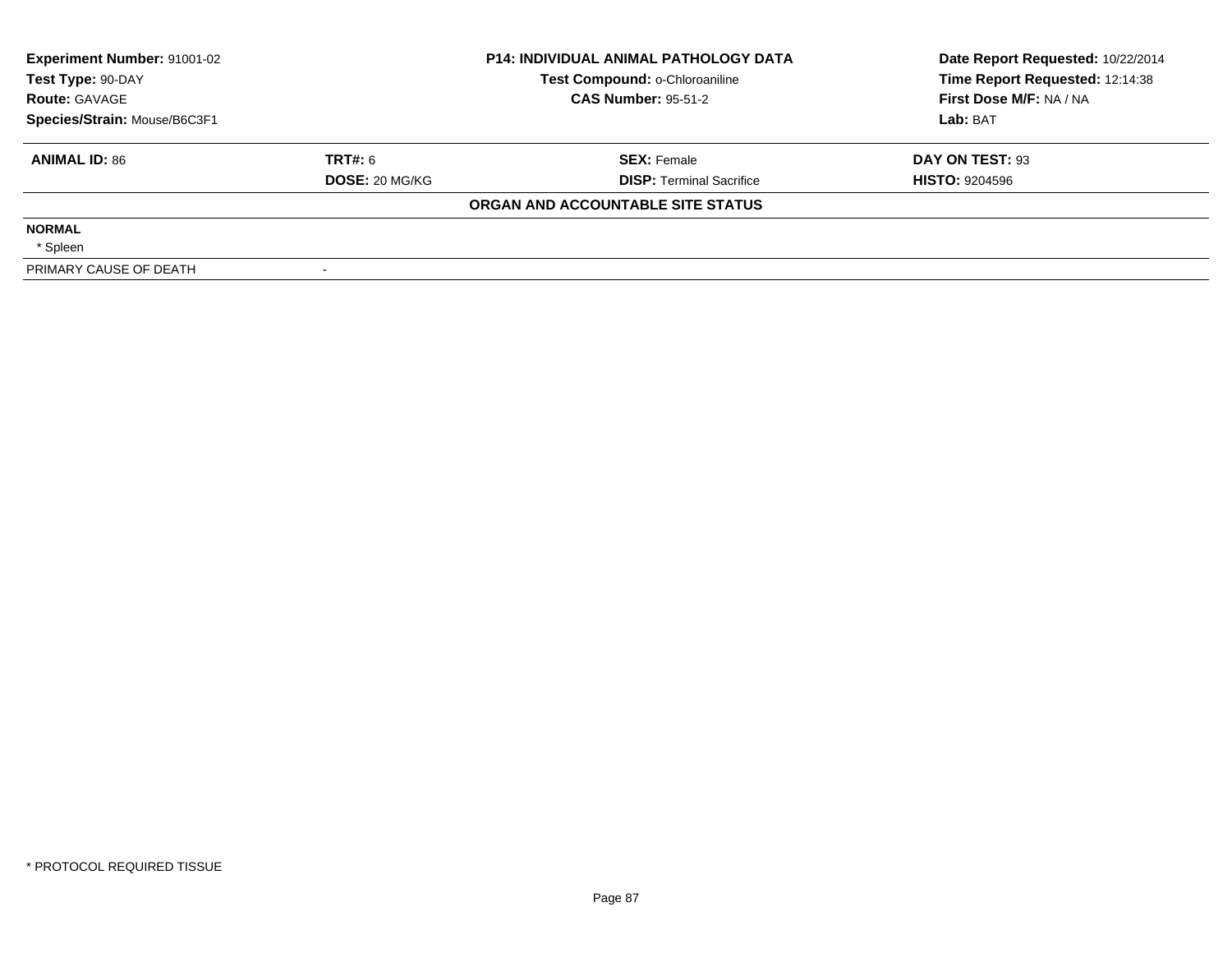| <b>Experiment Number: 91001-02</b><br>Test Type: 90-DAY                                                                                 | <b>P14: INDIVIDUAL ANIMAL PATHOLOGY DATA</b><br>Test Compound: o-Chloroaniline |                                   | Date Report Requested: 10/22/2014<br>Time Report Requested: 12:14:38<br>First Dose M/F: NA / NA |
|-----------------------------------------------------------------------------------------------------------------------------------------|--------------------------------------------------------------------------------|-----------------------------------|-------------------------------------------------------------------------------------------------|
| <b>Route: GAVAGE</b><br>Species/Strain: Mouse/B6C3F1                                                                                    |                                                                                | <b>CAS Number: 95-51-2</b>        |                                                                                                 |
| <b>ANIMAL ID: 87</b>                                                                                                                    | <b>TRT#: 6</b>                                                                 | <b>SEX: Female</b>                | DAY ON TEST: 93                                                                                 |
|                                                                                                                                         | DOSE: 20 MG/KG                                                                 | <b>DISP:</b> Dosing Accident      | <b>HISTO: 9204597</b>                                                                           |
|                                                                                                                                         |                                                                                | ORGAN AND ACCOUNTABLE SITE STATUS |                                                                                                 |
| <b>NORMAL</b>                                                                                                                           |                                                                                |                                   |                                                                                                 |
| <b>Adrenal Cortex</b>                                                                                                                   | Adrenal Medulla                                                                | <b>Blood Vessel</b>               | <b>Bone</b>                                                                                     |
| <b>Bone Marrow</b>                                                                                                                      | <b>Brain</b>                                                                   | Esophagus                         | Gallbladder                                                                                     |
| Heart                                                                                                                                   | Intestine Large, Cecum                                                         | Intestine Large, Colon            | Intestine Large, Rectum                                                                         |
| Intestine Small, Duodenum                                                                                                               | Intestine Small, Ileum                                                         | Intestine Small, Jejunum          | Islets, Pancreatic                                                                              |
| Kidney                                                                                                                                  | Liver                                                                          | Lung                              | Lymph Node, Mandibular                                                                          |
| Lymph Node, Mesenteric                                                                                                                  | Mammary Gland                                                                  | Nose                              | Ovary                                                                                           |
| Pancreas                                                                                                                                | Parathyroid Gland                                                              | <b>Pituitary Gland</b>            | Salivary Glands                                                                                 |
| <b>Skin</b>                                                                                                                             | * Spleen                                                                       | Stomach, Forestomach              | Stomach, Glandular                                                                              |
| Trachea                                                                                                                                 | Urinary Bladder                                                                | <b>Uterus</b>                     |                                                                                                 |
| <b>OBSERVATIONS</b>                                                                                                                     |                                                                                |                                   |                                                                                                 |
| Thymus                                                                                                                                  |                                                                                | Inflammation                      | Granulomatous, Mild                                                                             |
| <b>Thyroid Gland</b>                                                                                                                    |                                                                                | Inflammation                      | Granulomatous, Minimal                                                                          |
| PRIMARY CAUSE OF DEATH                                                                                                                  |                                                                                |                                   |                                                                                                 |
| Animal Note: the inflammation of various structures in the neck and throat suggest to me that the cause of death was a dosing accident. |                                                                                |                                   |                                                                                                 |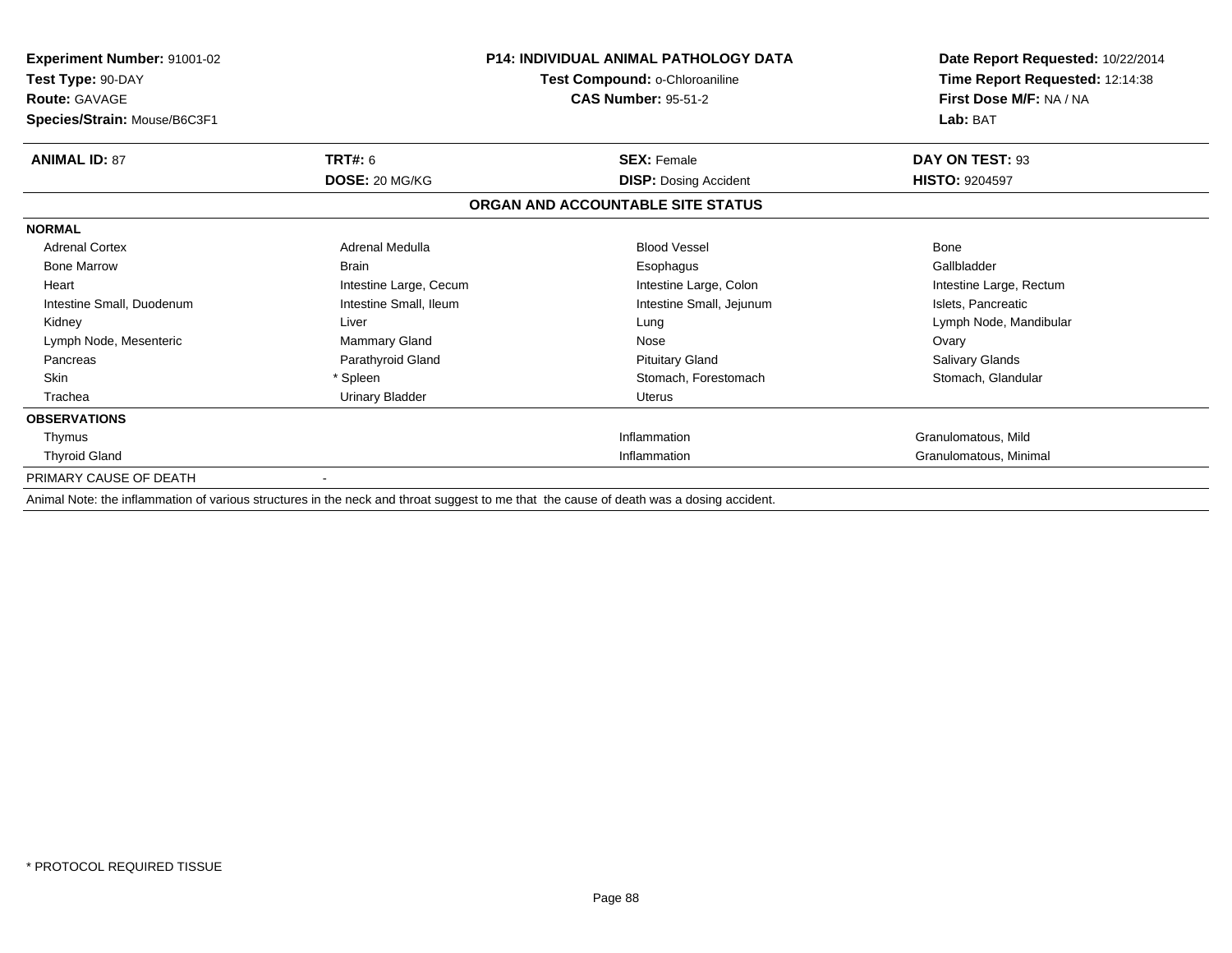| <b>Experiment Number: 91001-02</b><br>Test Type: 90-DAY<br><b>Route: GAVAGE</b> |                       | <b>P14: INDIVIDUAL ANIMAL PATHOLOGY DATA</b><br>Test Compound: o-Chloroaniline | Date Report Requested: 10/22/2014<br>Time Report Requested: 12:14:38 |  |
|---------------------------------------------------------------------------------|-----------------------|--------------------------------------------------------------------------------|----------------------------------------------------------------------|--|
|                                                                                 |                       | <b>CAS Number: 95-51-2</b>                                                     | First Dose M/F: NA / NA                                              |  |
| Species/Strain: Mouse/B6C3F1                                                    |                       |                                                                                | Lab: BAT                                                             |  |
| <b>ANIMAL ID: 88</b>                                                            | <b>TRT#: 6</b>        | <b>SEX: Female</b>                                                             | DAY ON TEST: 93                                                      |  |
|                                                                                 | <b>DOSE: 20 MG/KG</b> | <b>DISP:</b> Terminal Sacrifice                                                | <b>HISTO: 9204598</b>                                                |  |
|                                                                                 |                       | ORGAN AND ACCOUNTABLE SITE STATUS                                              |                                                                      |  |
| <b>NORMAL</b>                                                                   |                       |                                                                                |                                                                      |  |
| * Spleen                                                                        |                       |                                                                                |                                                                      |  |
| PRIMARY CAUSE OF DEATH                                                          |                       |                                                                                |                                                                      |  |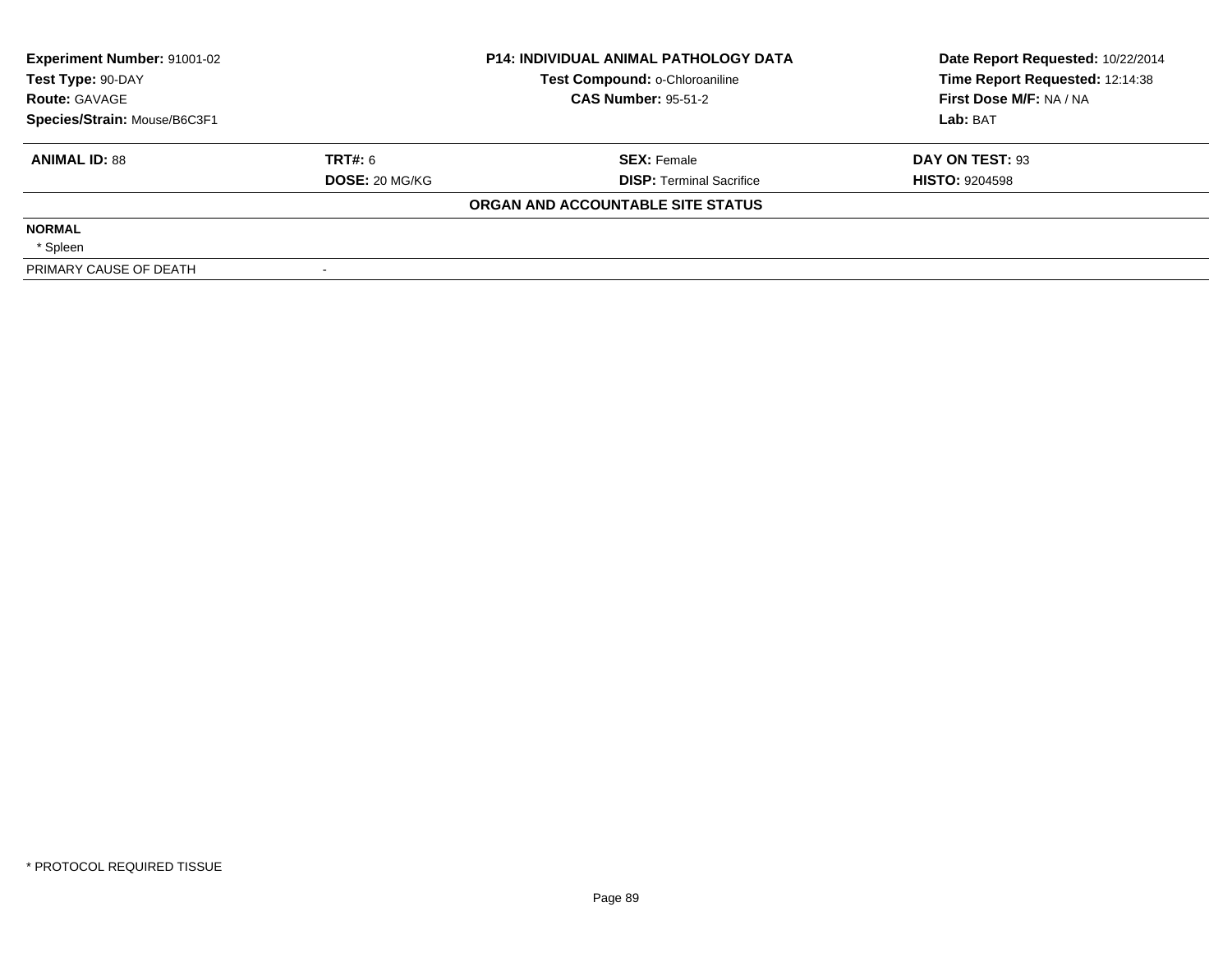| Experiment Number: 91001-02  | <b>P14: INDIVIDUAL ANIMAL PATHOLOGY DATA</b> |                                   | Date Report Requested: 10/22/2014 |  |
|------------------------------|----------------------------------------------|-----------------------------------|-----------------------------------|--|
| Test Type: 90-DAY            |                                              | Test Compound: o-Chloroaniline    | Time Report Requested: 12:14:38   |  |
| <b>Route: GAVAGE</b>         |                                              | <b>CAS Number: 95-51-2</b>        | First Dose M/F: NA / NA           |  |
| Species/Strain: Mouse/B6C3F1 |                                              |                                   | Lab: BAT                          |  |
| <b>ANIMAL ID: 89</b>         | <b>TRT#: 6</b>                               | <b>SEX:</b> Female                | DAY ON TEST: 93                   |  |
|                              | DOSE: 20 MG/KG                               | <b>DISP:</b> Terminal Sacrifice   | <b>HISTO: 9204599</b>             |  |
|                              |                                              | ORGAN AND ACCOUNTABLE SITE STATUS |                                   |  |
| <b>NORMAL</b>                |                                              |                                   |                                   |  |
| * Spleen                     |                                              |                                   |                                   |  |
| PRIMARY CAUSE OF DEATH       |                                              |                                   |                                   |  |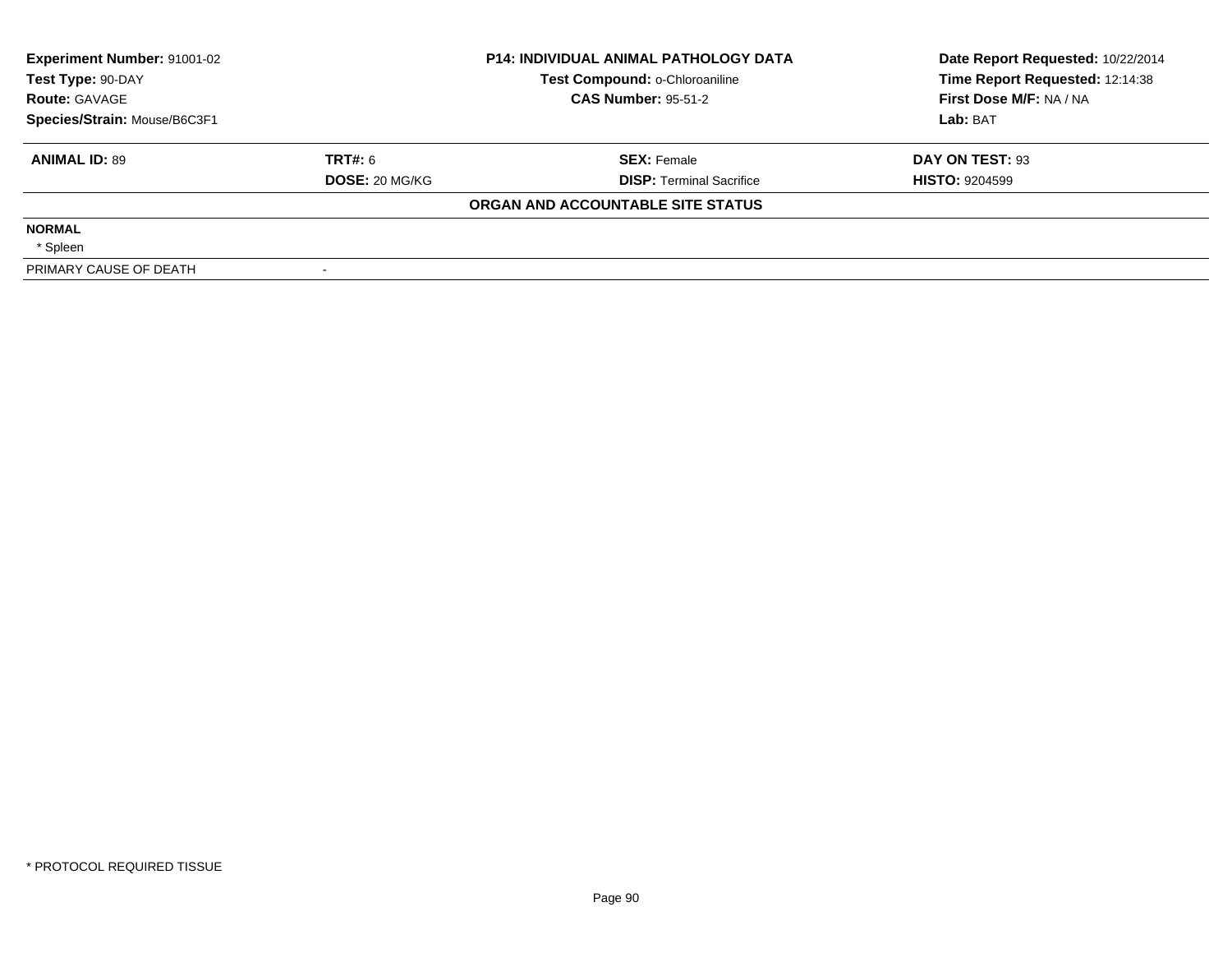| Experiment Number: 91001-02<br>Test Type: 90-DAY<br><b>Route: GAVAGE</b> |                       | <b>P14: INDIVIDUAL ANIMAL PATHOLOGY DATA</b><br>Test Compound: o-Chloroaniline | Date Report Requested: 10/22/2014<br>Time Report Requested: 12:14:38 |  |
|--------------------------------------------------------------------------|-----------------------|--------------------------------------------------------------------------------|----------------------------------------------------------------------|--|
|                                                                          |                       | <b>CAS Number: 95-51-2</b>                                                     | First Dose M/F: NA / NA                                              |  |
| Species/Strain: Mouse/B6C3F1                                             |                       |                                                                                | Lab: BAT                                                             |  |
| <b>ANIMAL ID: 90</b>                                                     | TRT#: 6               | <b>SEX: Female</b>                                                             | DAY ON TEST: 93                                                      |  |
|                                                                          | <b>DOSE: 20 MG/KG</b> | <b>DISP:</b> Terminal Sacrifice                                                | <b>HISTO: 9204600</b>                                                |  |
|                                                                          |                       | ORGAN AND ACCOUNTABLE SITE STATUS                                              |                                                                      |  |
| <b>NORMAL</b>                                                            |                       |                                                                                |                                                                      |  |
| * Spleen                                                                 |                       |                                                                                |                                                                      |  |
| PRIMARY CAUSE OF DEATH                                                   |                       |                                                                                |                                                                      |  |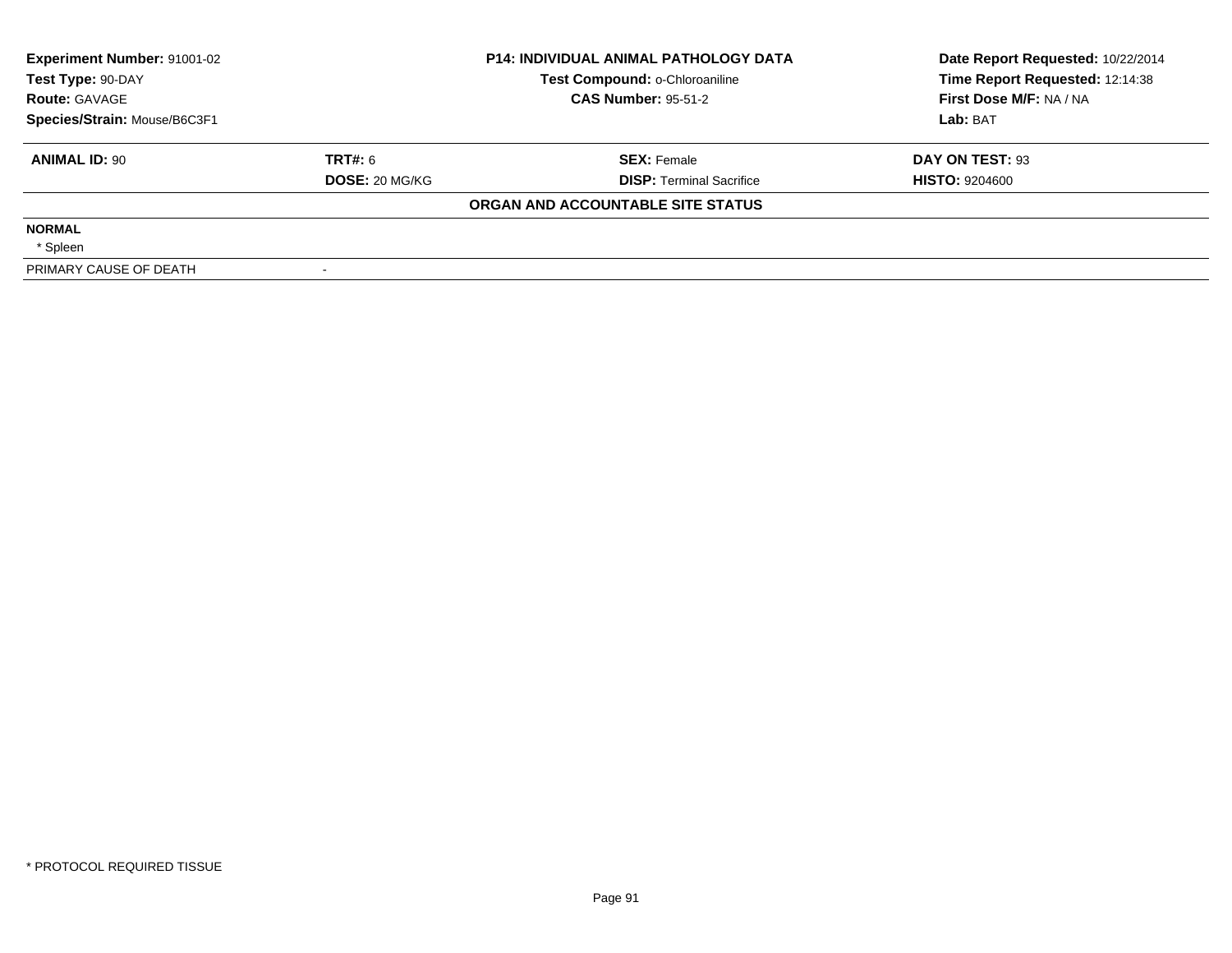| <b>Experiment Number: 91001-02</b><br>Test Type: 90-DAY<br><b>Route: GAVAGE</b><br>Species/Strain: Mouse/B6C3F1 |                                         | <b>P14: INDIVIDUAL ANIMAL PATHOLOGY DATA</b><br>Test Compound: o-Chloroaniline<br><b>CAS Number: 95-51-2</b> | Date Report Requested: 10/22/2014<br>Time Report Requested: 12:14:38<br>First Dose M/F: NA / NA<br>Lab: BAT |
|-----------------------------------------------------------------------------------------------------------------|-----------------------------------------|--------------------------------------------------------------------------------------------------------------|-------------------------------------------------------------------------------------------------------------|
| <b>ANIMAL ID: 91</b>                                                                                            | <b>TRT#: 8</b><br><b>DOSE: 40 MG/KG</b> | <b>SEX: Female</b><br><b>DISP:</b> Terminal Sacrifice                                                        | DAY ON TEST: 93<br><b>HISTO: 9204571</b>                                                                    |
| <b>OBSERVATIONS</b>                                                                                             |                                         |                                                                                                              |                                                                                                             |
| * Spleen                                                                                                        |                                         | Pigmentation                                                                                                 | Hemosiderin, Minimal                                                                                        |
| PRIMARY CAUSE OF DEATH                                                                                          |                                         |                                                                                                              |                                                                                                             |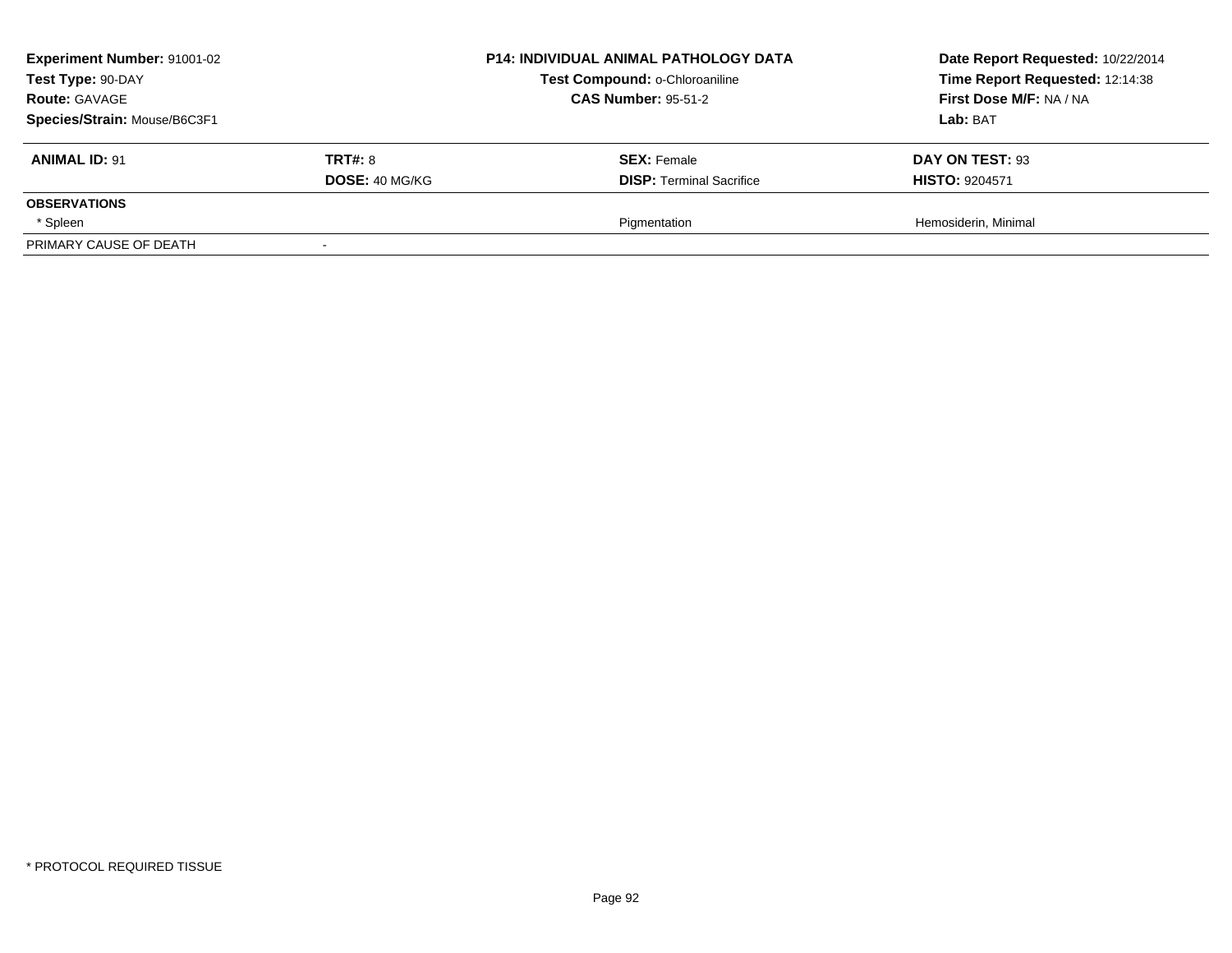| <b>Experiment Number: 91001-02</b><br>Test Type: 90-DAY<br><b>Route: GAVAGE</b><br>Species/Strain: Mouse/B6C3F1 |                                         | <b>P14: INDIVIDUAL ANIMAL PATHOLOGY DATA</b><br>Test Compound: o-Chloroaniline<br><b>CAS Number: 95-51-2</b> | Date Report Requested: 10/22/2014<br>Time Report Requested: 12:14:38<br>First Dose M/F: NA / NA<br>Lab: BAT |
|-----------------------------------------------------------------------------------------------------------------|-----------------------------------------|--------------------------------------------------------------------------------------------------------------|-------------------------------------------------------------------------------------------------------------|
| <b>ANIMAL ID: 92</b>                                                                                            | <b>TRT#: 8</b><br><b>DOSE: 40 MG/KG</b> | <b>SEX: Female</b><br><b>DISP:</b> Terminal Sacrifice                                                        | DAY ON TEST: 93<br><b>HISTO: 9204572</b>                                                                    |
| <b>OBSERVATIONS</b>                                                                                             |                                         |                                                                                                              |                                                                                                             |
| * Spleen                                                                                                        |                                         | Pigmentation                                                                                                 | Hemosiderin, Minimal                                                                                        |
| PRIMARY CAUSE OF DEATH                                                                                          |                                         |                                                                                                              |                                                                                                             |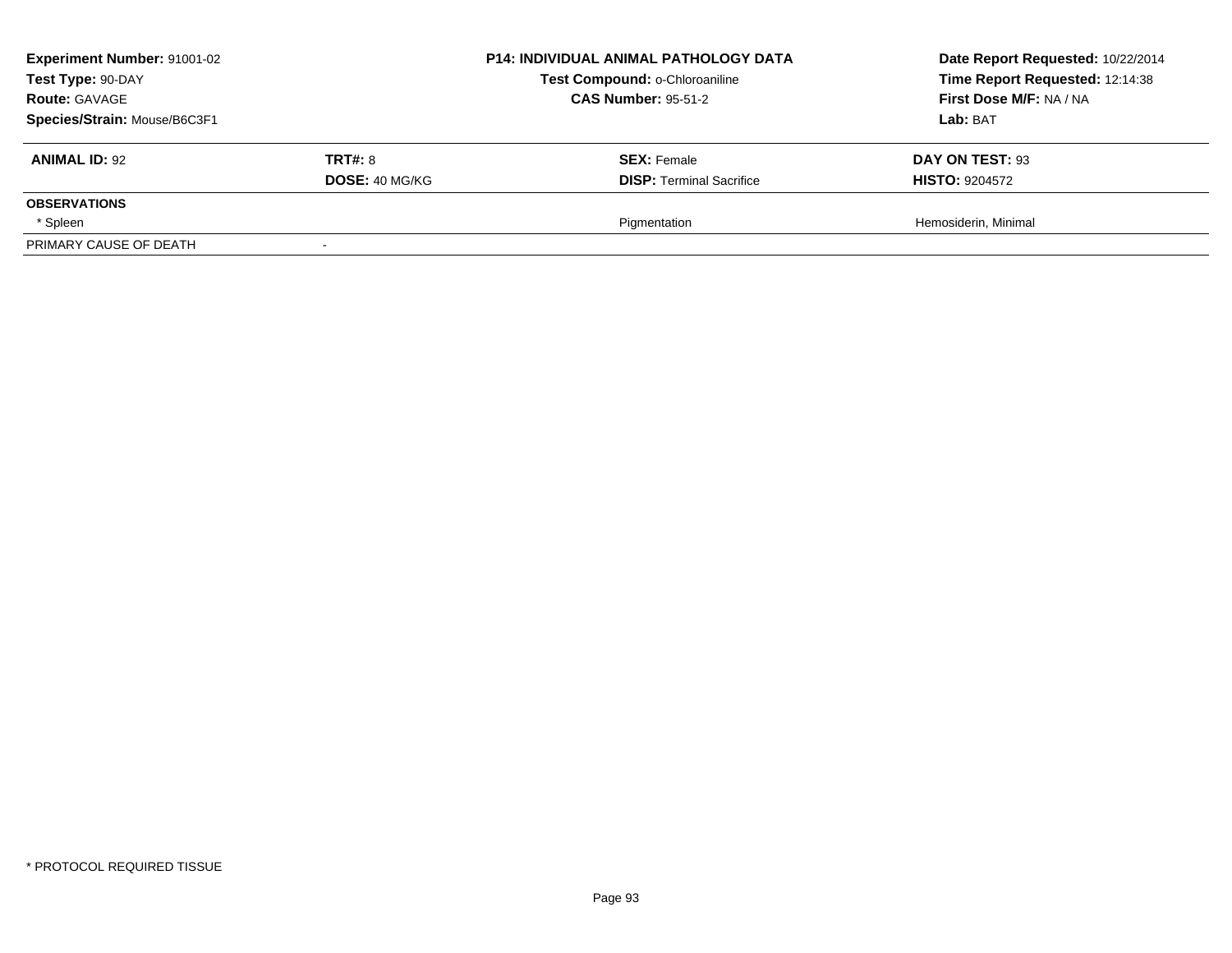| <b>Experiment Number: 91001-02</b><br>Test Type: 90-DAY<br><b>Route: GAVAGE</b><br>Species/Strain: Mouse/B6C3F1 |                                         | <b>P14: INDIVIDUAL ANIMAL PATHOLOGY DATA</b><br>Test Compound: o-Chloroaniline<br><b>CAS Number: 95-51-2</b> | Date Report Requested: 10/22/2014<br>Time Report Requested: 12:14:38<br>First Dose M/F: NA / NA<br>Lab: BAT |
|-----------------------------------------------------------------------------------------------------------------|-----------------------------------------|--------------------------------------------------------------------------------------------------------------|-------------------------------------------------------------------------------------------------------------|
| <b>ANIMAL ID: 93</b>                                                                                            | <b>TRT#: 8</b><br><b>DOSE: 40 MG/KG</b> | <b>SEX: Female</b><br><b>DISP:</b> Terminal Sacrifice                                                        | DAY ON TEST: 93<br><b>HISTO: 9204573</b>                                                                    |
| <b>OBSERVATIONS</b>                                                                                             |                                         |                                                                                                              |                                                                                                             |
| * Spleen                                                                                                        |                                         | Pigmentation                                                                                                 | Hemosiderin, Minimal                                                                                        |
| PRIMARY CAUSE OF DEATH                                                                                          |                                         |                                                                                                              |                                                                                                             |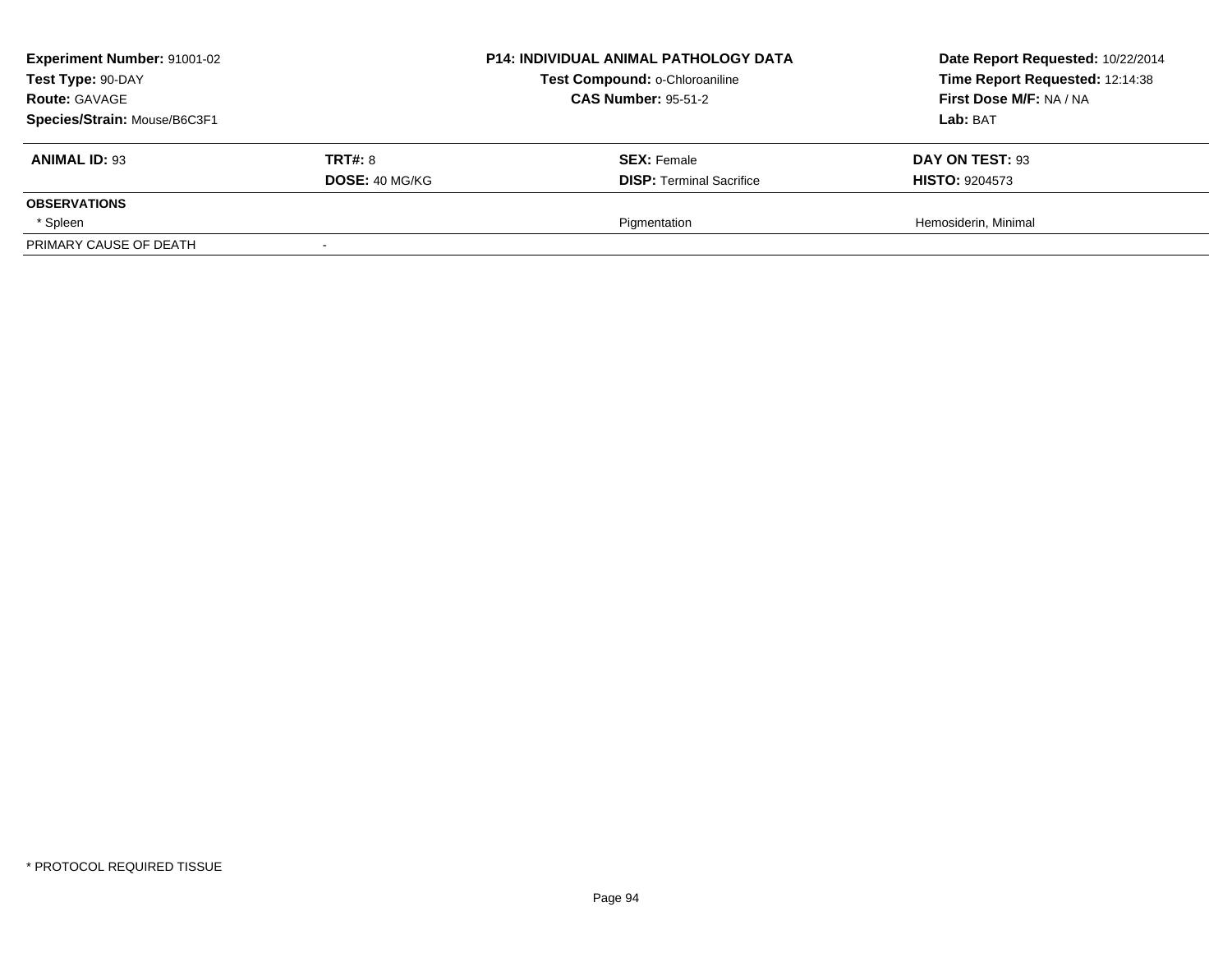| <b>Experiment Number: 91001-02</b><br>Test Type: 90-DAY<br><b>Route: GAVAGE</b><br>Species/Strain: Mouse/B6C3F1 |                                         | <b>P14: INDIVIDUAL ANIMAL PATHOLOGY DATA</b><br>Test Compound: o-Chloroaniline<br><b>CAS Number: 95-51-2</b> | Date Report Requested: 10/22/2014<br>Time Report Requested: 12:14:38<br>First Dose M/F: NA / NA<br>Lab: BAT |
|-----------------------------------------------------------------------------------------------------------------|-----------------------------------------|--------------------------------------------------------------------------------------------------------------|-------------------------------------------------------------------------------------------------------------|
| <b>ANIMAL ID: 94</b>                                                                                            | <b>TRT#: 8</b><br><b>DOSE: 40 MG/KG</b> | <b>SEX: Female</b><br><b>DISP:</b> Terminal Sacrifice                                                        | DAY ON TEST: 93<br><b>HISTO: 9204574</b>                                                                    |
| <b>OBSERVATIONS</b>                                                                                             |                                         |                                                                                                              |                                                                                                             |
| * Spleen                                                                                                        |                                         | Pigmentation                                                                                                 | Hemosiderin, Minimal                                                                                        |
| PRIMARY CAUSE OF DEATH                                                                                          |                                         |                                                                                                              |                                                                                                             |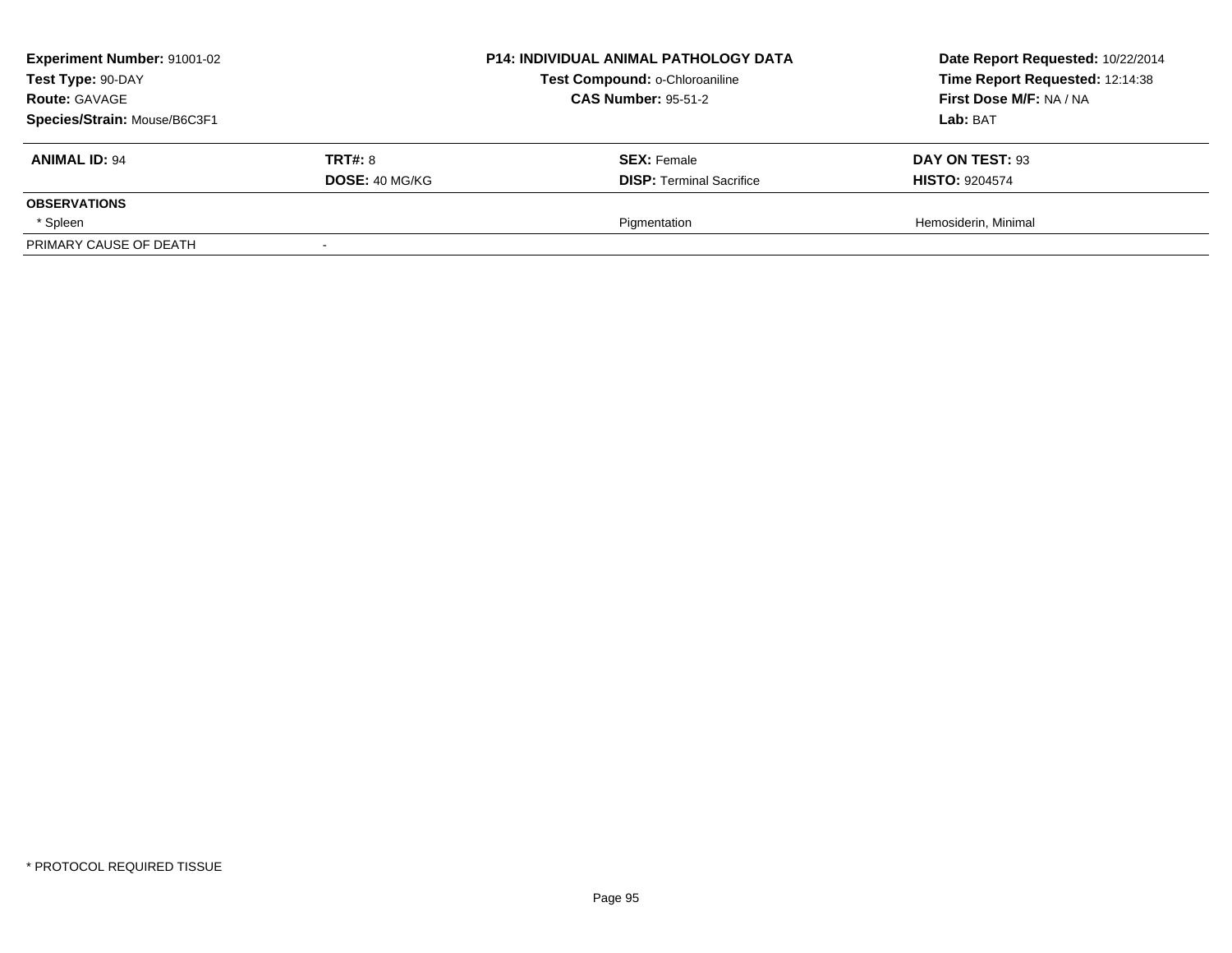| <b>Experiment Number: 91001-02</b><br>Test Type: 90-DAY<br><b>Route: GAVAGE</b><br>Species/Strain: Mouse/B6C3F1 |                                         | <b>P14: INDIVIDUAL ANIMAL PATHOLOGY DATA</b><br>Test Compound: o-Chloroaniline<br><b>CAS Number: 95-51-2</b> | Date Report Requested: 10/22/2014<br>Time Report Requested: 12:14:38<br>First Dose M/F: NA / NA<br>Lab: BAT |
|-----------------------------------------------------------------------------------------------------------------|-----------------------------------------|--------------------------------------------------------------------------------------------------------------|-------------------------------------------------------------------------------------------------------------|
| <b>ANIMAL ID: 95</b>                                                                                            | <b>TRT#: 8</b><br><b>DOSE: 40 MG/KG</b> | <b>SEX: Female</b><br><b>DISP:</b> Terminal Sacrifice                                                        | DAY ON TEST: 93<br><b>HISTO: 9204575</b>                                                                    |
| <b>OBSERVATIONS</b>                                                                                             |                                         |                                                                                                              |                                                                                                             |
| * Spleen                                                                                                        |                                         | Pigmentation                                                                                                 | Hemosiderin, Minimal                                                                                        |
| PRIMARY CAUSE OF DEATH                                                                                          |                                         |                                                                                                              |                                                                                                             |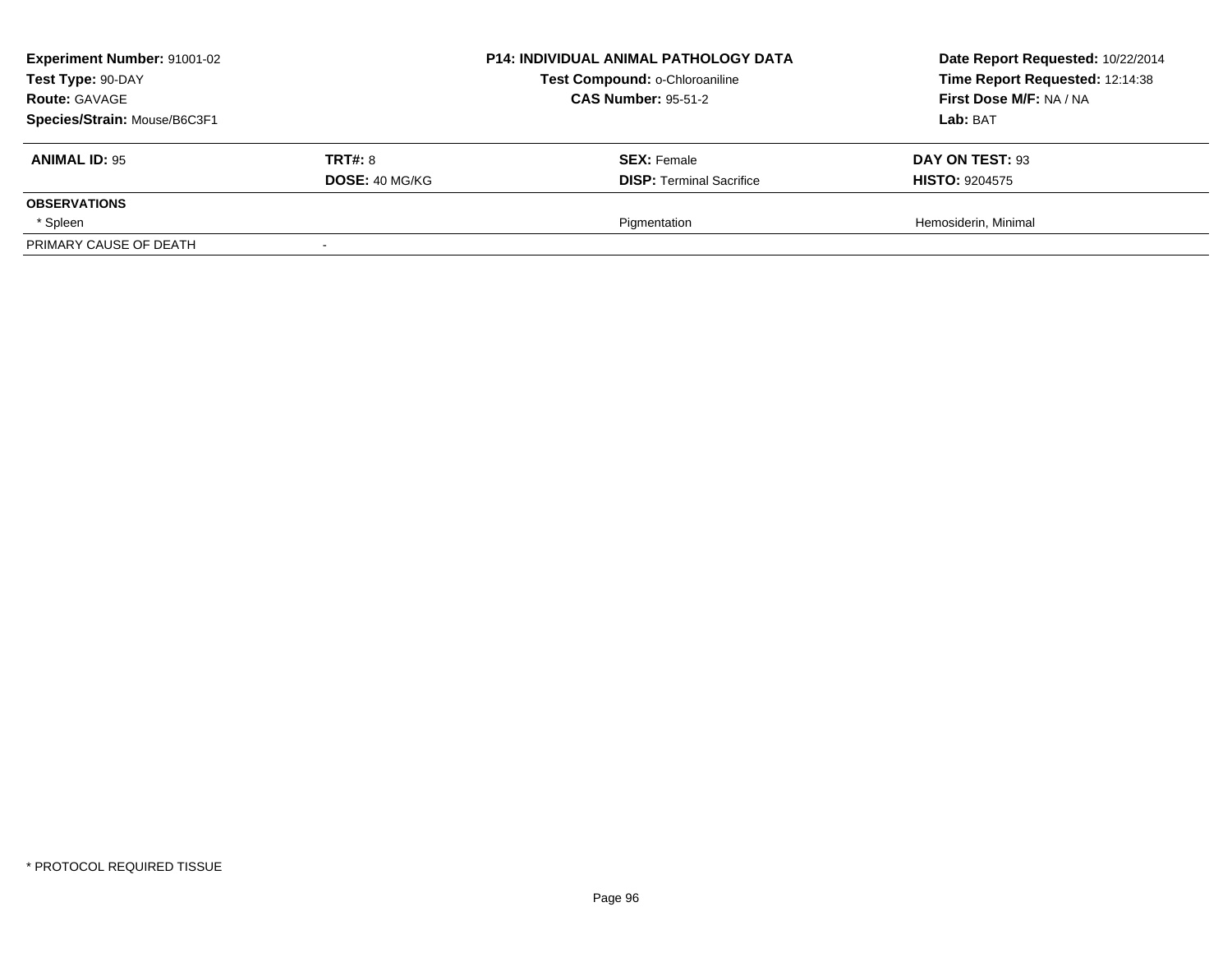| Experiment Number: 91001-02<br>Test Type: 90-DAY<br><b>Route: GAVAGE</b><br>Species/Strain: Mouse/B6C3F1 |                           | <b>P14: INDIVIDUAL ANIMAL PATHOLOGY DATA</b><br>Test Compound: o-Chloroaniline<br><b>CAS Number: 95-51-2</b> | Date Report Requested: 10/22/2014<br>Time Report Requested: 12:14:38<br>First Dose M/F: NA / NA<br>Lab: BAT |
|----------------------------------------------------------------------------------------------------------|---------------------------|--------------------------------------------------------------------------------------------------------------|-------------------------------------------------------------------------------------------------------------|
| <b>ANIMAL ID: 96</b>                                                                                     | TRT#: 8<br>DOSE: 40 MG/KG | <b>SEX: Female</b><br><b>DISP: Terminal Sacrifice</b>                                                        | DAY ON TEST: 93<br><b>HISTO: 9204576</b>                                                                    |
| <b>OBSERVATIONS</b>                                                                                      |                           |                                                                                                              |                                                                                                             |
| Ovary<br>$Cvst TGLS = 1-6$                                                                               |                           | Cyst                                                                                                         | Mild                                                                                                        |
| * Spleen                                                                                                 |                           | Pigmentation                                                                                                 | Hemosiderin, Minimal                                                                                        |
| PRIMARY CAUSE OF DEATH                                                                                   |                           |                                                                                                              |                                                                                                             |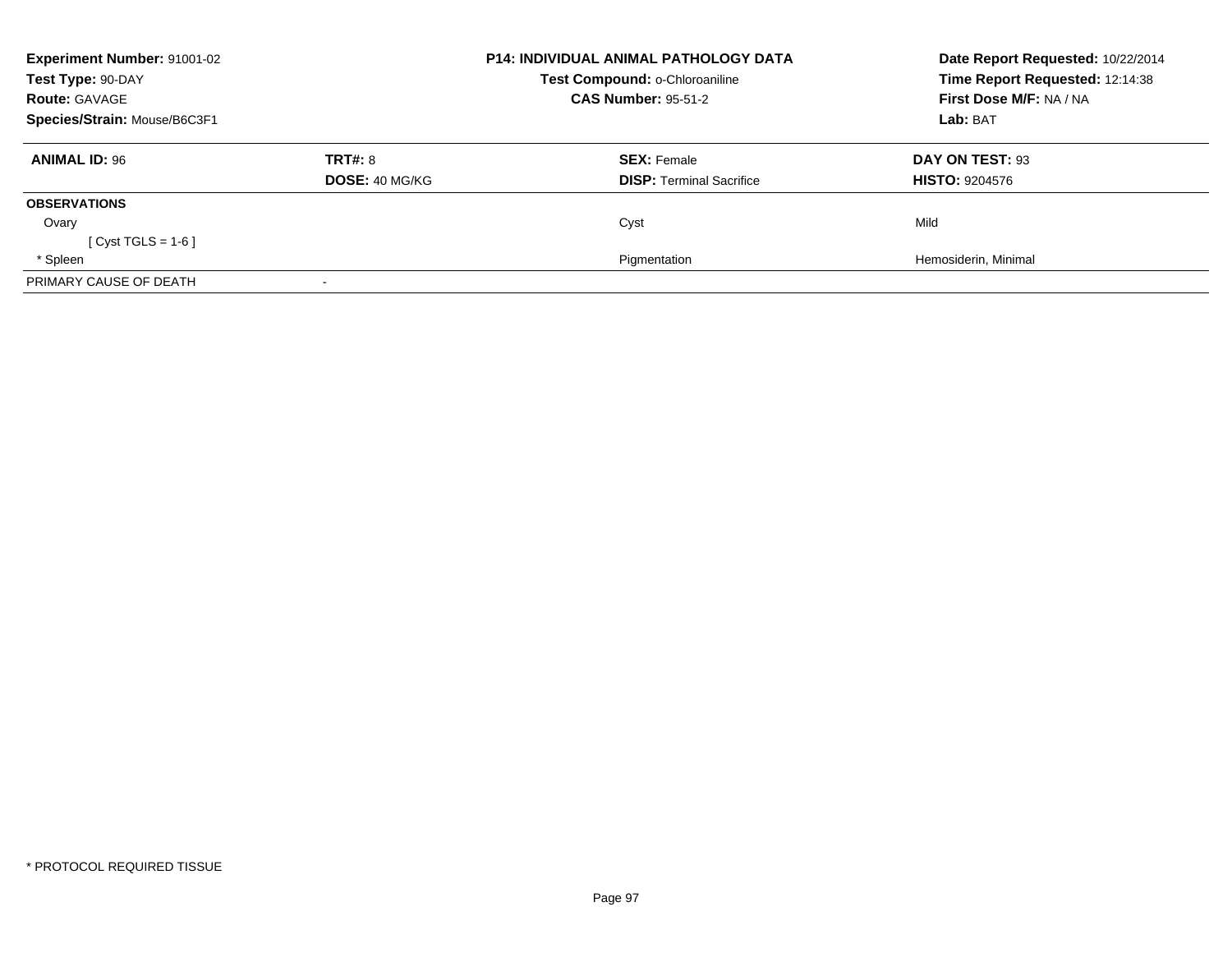| <b>Experiment Number: 91001-02</b><br>Test Type: 90-DAY<br><b>Route: GAVAGE</b><br>Species/Strain: Mouse/B6C3F1 |                                         | <b>P14: INDIVIDUAL ANIMAL PATHOLOGY DATA</b><br>Test Compound: o-Chloroaniline<br><b>CAS Number: 95-51-2</b> | Date Report Requested: 10/22/2014<br>Time Report Requested: 12:14:38<br>First Dose M/F: NA / NA<br>Lab: BAT |
|-----------------------------------------------------------------------------------------------------------------|-----------------------------------------|--------------------------------------------------------------------------------------------------------------|-------------------------------------------------------------------------------------------------------------|
| <b>ANIMAL ID: 97</b>                                                                                            | <b>TRT#: 8</b><br><b>DOSE: 40 MG/KG</b> | <b>SEX: Female</b><br><b>DISP:</b> Terminal Sacrifice                                                        | DAY ON TEST: 93<br><b>HISTO: 9204577</b>                                                                    |
| <b>OBSERVATIONS</b>                                                                                             |                                         |                                                                                                              |                                                                                                             |
| * Spleen                                                                                                        |                                         | Pigmentation                                                                                                 | Hemosiderin, Minimal                                                                                        |
| PRIMARY CAUSE OF DEATH                                                                                          |                                         |                                                                                                              |                                                                                                             |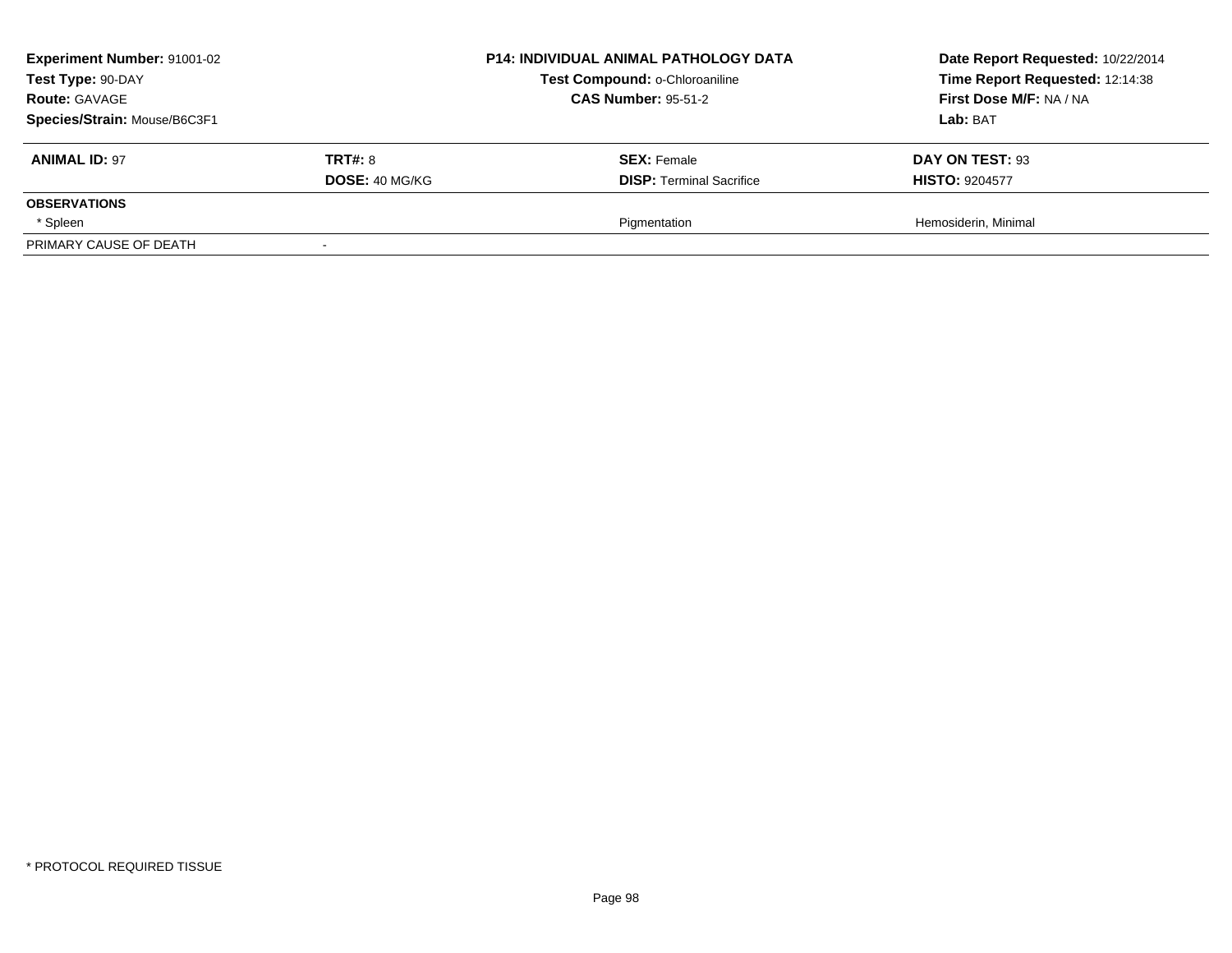| <b>Experiment Number: 91001-02</b><br>Test Type: 90-DAY<br><b>Route: GAVAGE</b><br>Species/Strain: Mouse/B6C3F1 |                                         | <b>P14: INDIVIDUAL ANIMAL PATHOLOGY DATA</b><br>Test Compound: o-Chloroaniline<br><b>CAS Number: 95-51-2</b> | Date Report Requested: 10/22/2014<br>Time Report Requested: 12:14:38<br>First Dose M/F: NA / NA<br>Lab: BAT |
|-----------------------------------------------------------------------------------------------------------------|-----------------------------------------|--------------------------------------------------------------------------------------------------------------|-------------------------------------------------------------------------------------------------------------|
| <b>ANIMAL ID: 98</b>                                                                                            | <b>TRT#: 8</b><br><b>DOSE: 40 MG/KG</b> | <b>SEX: Female</b><br><b>DISP:</b> Terminal Sacrifice                                                        | DAY ON TEST: 93<br><b>HISTO: 9204578</b>                                                                    |
| <b>OBSERVATIONS</b>                                                                                             |                                         |                                                                                                              |                                                                                                             |
| * Spleen                                                                                                        |                                         | Pigmentation                                                                                                 | Hemosiderin, Minimal                                                                                        |
| PRIMARY CAUSE OF DEATH                                                                                          |                                         |                                                                                                              |                                                                                                             |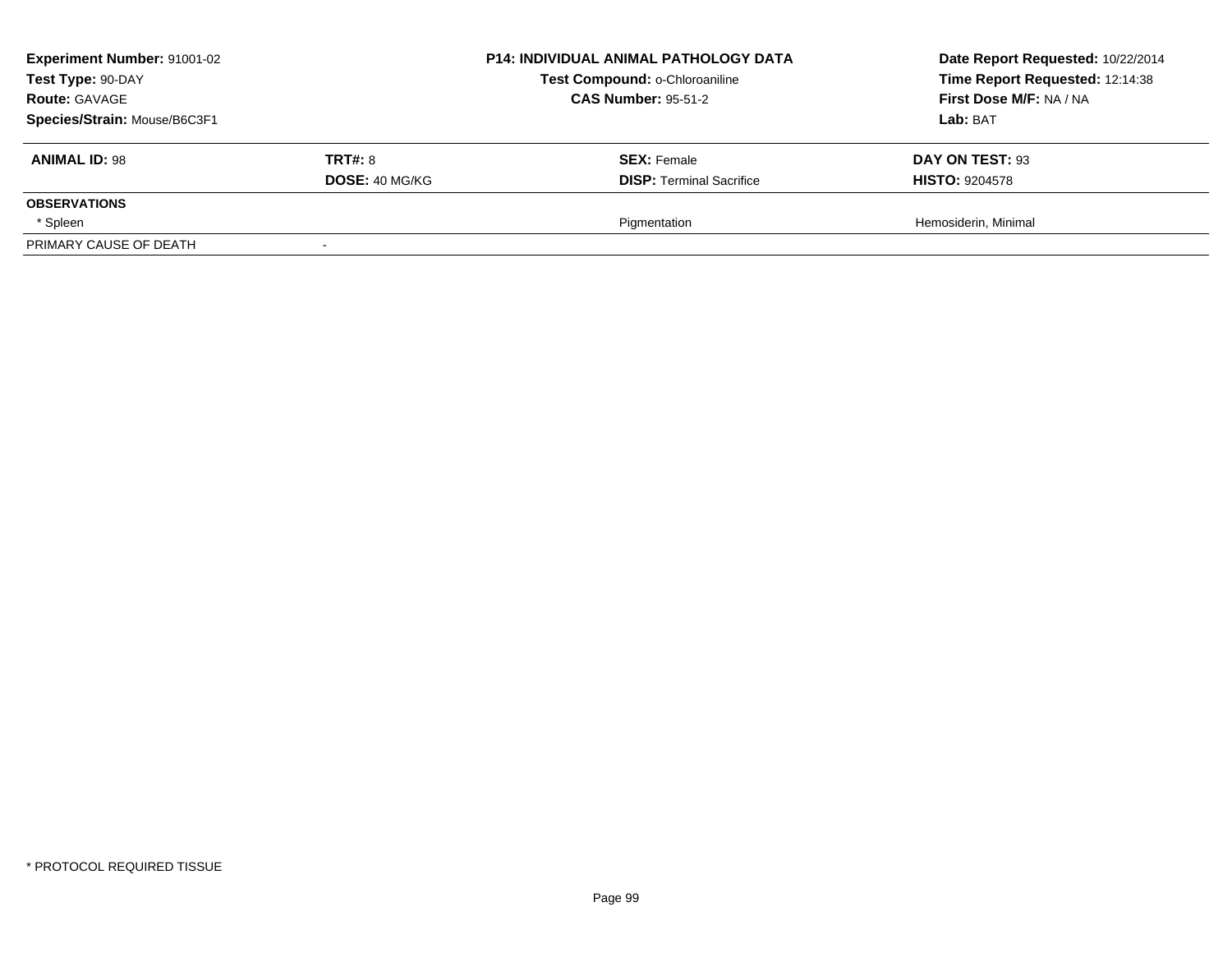| <b>Experiment Number: 91001-02</b><br>Test Type: 90-DAY<br><b>Route: GAVAGE</b><br>Species/Strain: Mouse/B6C3F1 |                                         | <b>P14: INDIVIDUAL ANIMAL PATHOLOGY DATA</b><br>Test Compound: o-Chloroaniline<br><b>CAS Number: 95-51-2</b> | Date Report Requested: 10/22/2014<br>Time Report Requested: 12:14:38<br>First Dose M/F: NA / NA<br>Lab: BAT |
|-----------------------------------------------------------------------------------------------------------------|-----------------------------------------|--------------------------------------------------------------------------------------------------------------|-------------------------------------------------------------------------------------------------------------|
| <b>ANIMAL ID: 99</b>                                                                                            | <b>TRT#: 8</b><br><b>DOSE: 40 MG/KG</b> | <b>SEX: Female</b><br><b>DISP:</b> Terminal Sacrifice                                                        | DAY ON TEST: 93<br><b>HISTO: 9204579</b>                                                                    |
| <b>OBSERVATIONS</b>                                                                                             |                                         |                                                                                                              |                                                                                                             |
| * Spleen                                                                                                        |                                         | Pigmentation                                                                                                 | Hemosiderin, Minimal                                                                                        |
| PRIMARY CAUSE OF DEATH                                                                                          |                                         |                                                                                                              |                                                                                                             |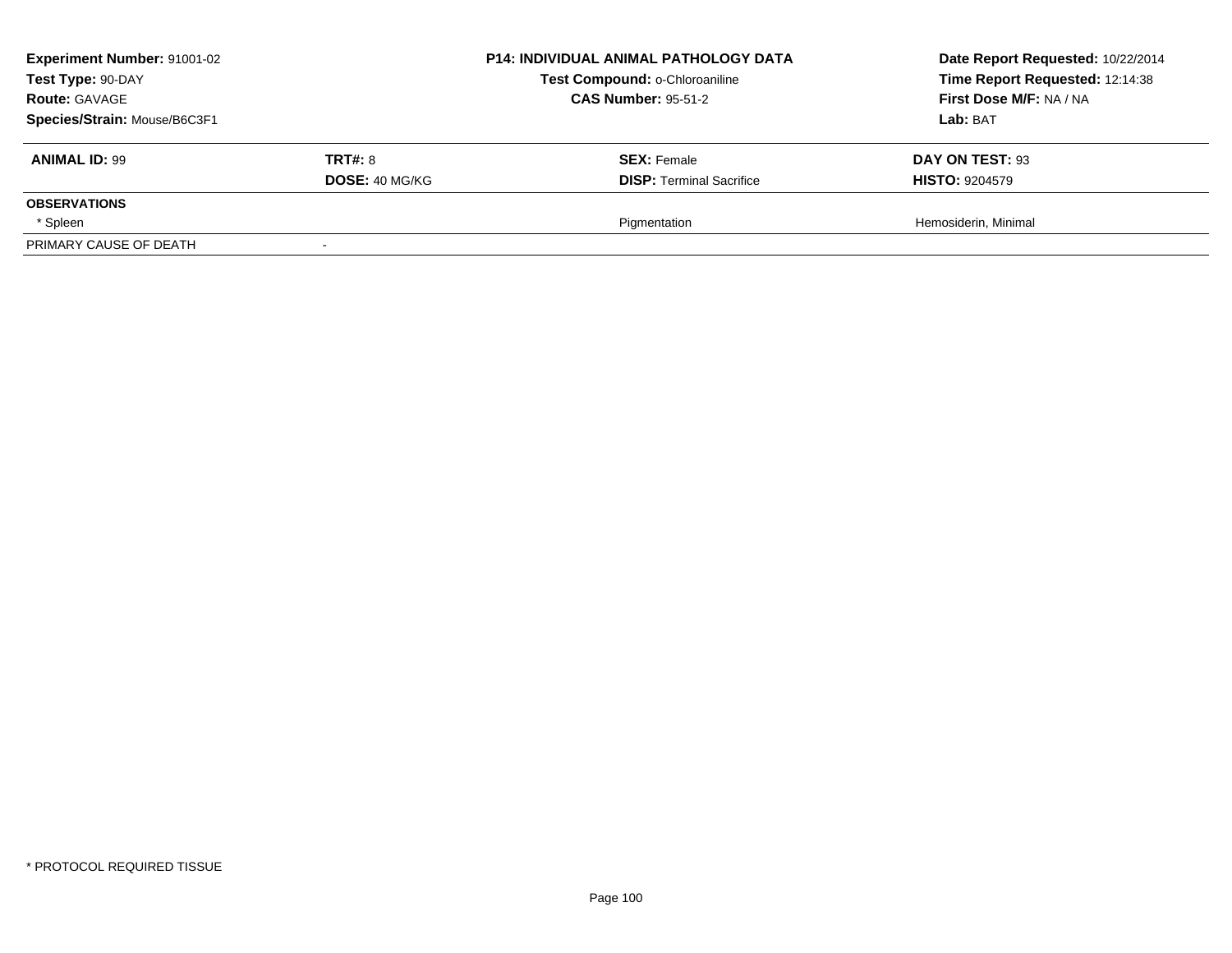| <b>Experiment Number: 91001-02</b><br>Test Type: 90-DAY<br><b>Route: GAVAGE</b><br>Species/Strain: Mouse/B6C3F1 |                                         | <b>P14: INDIVIDUAL ANIMAL PATHOLOGY DATA</b><br>Test Compound: o-Chloroaniline<br><b>CAS Number: 95-51-2</b> | Date Report Requested: 10/22/2014<br>Time Report Requested: 12:14:38<br>First Dose M/F: NA / NA<br>Lab: BAT |
|-----------------------------------------------------------------------------------------------------------------|-----------------------------------------|--------------------------------------------------------------------------------------------------------------|-------------------------------------------------------------------------------------------------------------|
| <b>ANIMAL ID: 100</b>                                                                                           | <b>TRT#: 8</b><br><b>DOSE: 40 MG/KG</b> | <b>SEX: Female</b><br><b>DISP:</b> Terminal Sacrifice                                                        | DAY ON TEST: 93<br><b>HISTO: 9204580</b>                                                                    |
| <b>OBSERVATIONS</b>                                                                                             |                                         |                                                                                                              |                                                                                                             |
| * Spleen                                                                                                        |                                         | Pigmentation                                                                                                 | Hemosiderin, Minimal                                                                                        |
| PRIMARY CAUSE OF DEATH                                                                                          |                                         |                                                                                                              |                                                                                                             |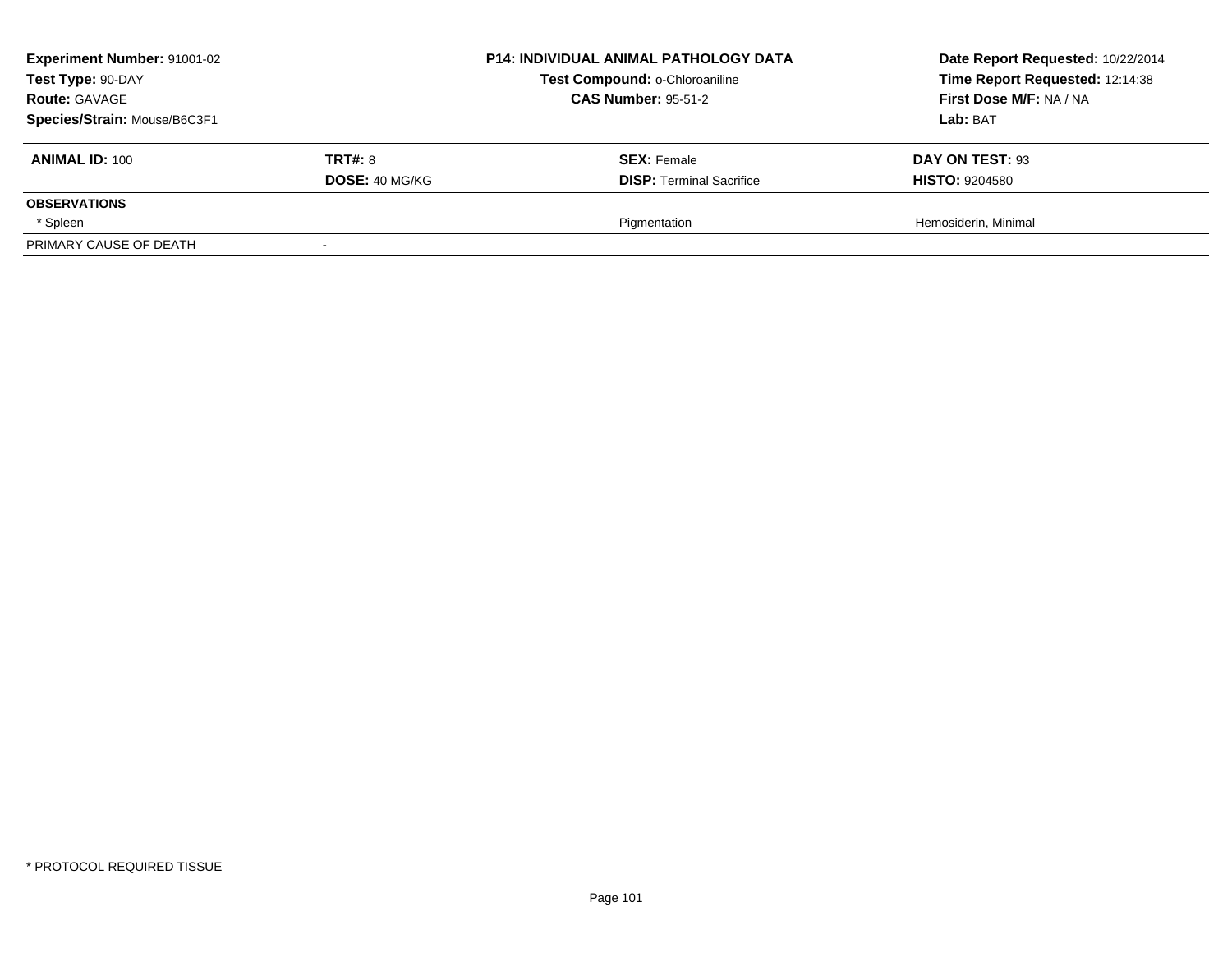| <b>Experiment Number: 91001-02</b><br>Test Type: 90-DAY<br><b>Route: GAVAGE</b> |                                   | <b>P14: INDIVIDUAL ANIMAL PATHOLOGY DATA</b><br>Test Compound: o-Chloroaniline<br><b>CAS Number: 95-51-2</b> | Date Report Requested: 10/22/2014<br>Time Report Requested: 12:14:38<br>First Dose M/F: NA / NA |
|---------------------------------------------------------------------------------|-----------------------------------|--------------------------------------------------------------------------------------------------------------|-------------------------------------------------------------------------------------------------|
| Species/Strain: Mouse/B6C3F1                                                    |                                   |                                                                                                              | Lab: BAT                                                                                        |
| <b>ANIMAL ID: 101</b>                                                           | TRT#: 10<br><b>DOSE: 80 MG/KG</b> | <b>SEX: Female</b><br><b>DISP:</b> Terminal Sacrifice                                                        | DAY ON TEST: 93<br><b>HISTO: 9204551</b>                                                        |
| <b>OBSERVATIONS</b>                                                             |                                   |                                                                                                              |                                                                                                 |
| * Spleen                                                                        |                                   | Hematopoietic Cell Proliferation                                                                             | Mild                                                                                            |
|                                                                                 |                                   | Pigmentation                                                                                                 | Hemosiderin, Minimal                                                                            |
| PRIMARY CAUSE OF DEATH                                                          |                                   |                                                                                                              |                                                                                                 |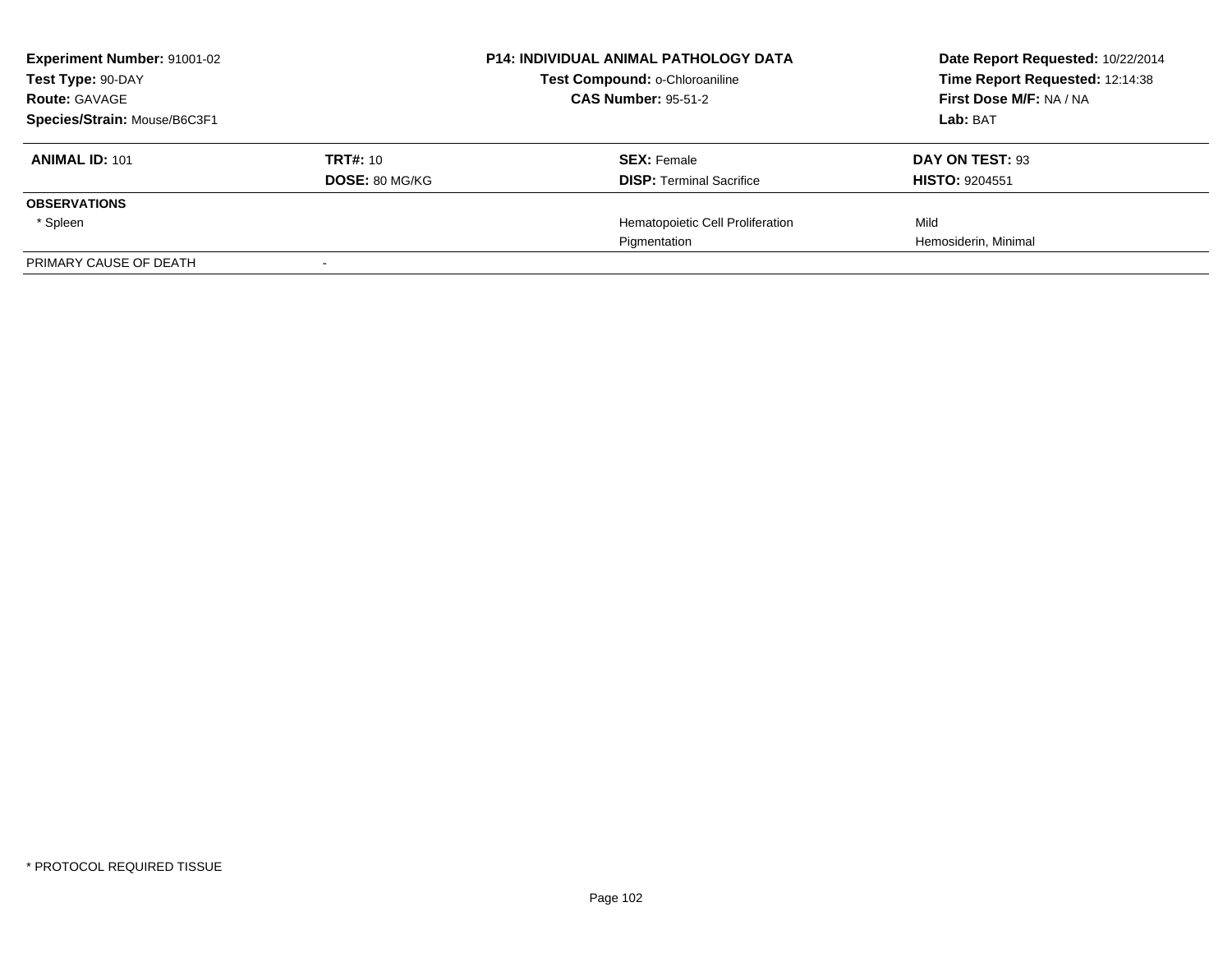| <b>Experiment Number: 91001-02</b><br>Test Type: 90-DAY |                       | <b>P14: INDIVIDUAL ANIMAL PATHOLOGY DATA</b><br>Test Compound: o-Chloroaniline | Date Report Requested: 10/22/2014<br>Time Report Requested: 12:14:38 |
|---------------------------------------------------------|-----------------------|--------------------------------------------------------------------------------|----------------------------------------------------------------------|
| <b>Route: GAVAGE</b>                                    |                       | <b>CAS Number: 95-51-2</b>                                                     | First Dose M/F: NA / NA                                              |
| Species/Strain: Mouse/B6C3F1                            |                       |                                                                                | Lab: BAT                                                             |
| <b>ANIMAL ID: 102</b>                                   | <b>TRT#: 10</b>       | <b>SEX: Female</b>                                                             | DAY ON TEST: 93                                                      |
|                                                         | <b>DOSE: 80 MG/KG</b> | <b>DISP:</b> Terminal Sacrifice                                                | <b>HISTO: 9204552</b>                                                |
| <b>OBSERVATIONS</b>                                     |                       |                                                                                |                                                                      |
| * Spleen                                                |                       | Hematopoietic Cell Proliferation                                               | Mild                                                                 |
|                                                         |                       | Pigmentation                                                                   | Hemosiderin, Minimal                                                 |
| PRIMARY CAUSE OF DEATH                                  |                       |                                                                                |                                                                      |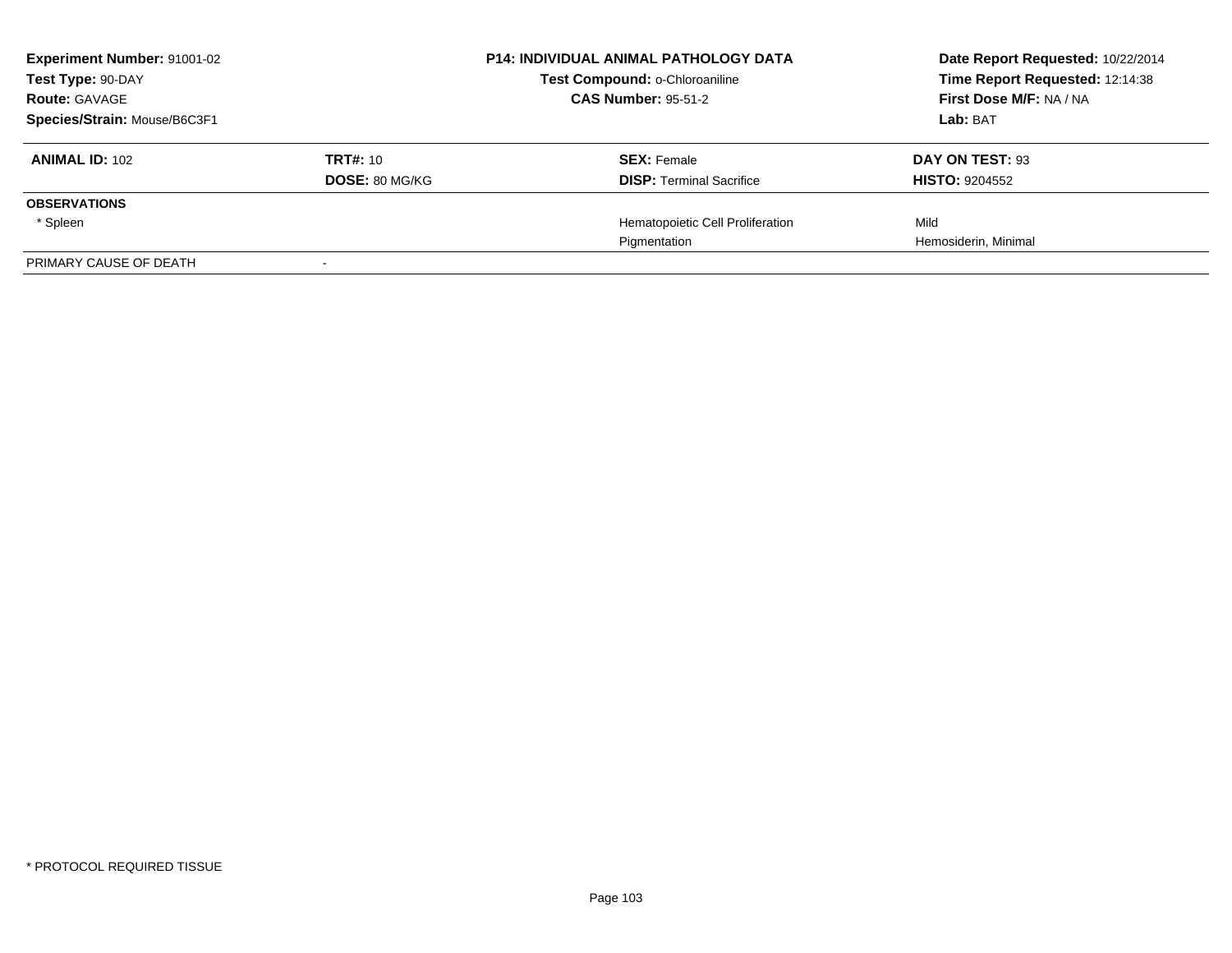| <b>Experiment Number: 91001-02</b> |                       | <b>P14: INDIVIDUAL ANIMAL PATHOLOGY DATA</b> | Date Report Requested: 10/22/2014 |
|------------------------------------|-----------------------|----------------------------------------------|-----------------------------------|
| Test Type: 90-DAY                  |                       | Test Compound: o-Chloroaniline               | Time Report Requested: 12:14:38   |
| <b>Route: GAVAGE</b>               |                       | <b>CAS Number: 95-51-2</b>                   | First Dose M/F: NA / NA           |
| Species/Strain: Mouse/B6C3F1       |                       |                                              | <b>Lab:</b> BAT                   |
| <b>ANIMAL ID: 103</b>              | <b>TRT#:</b> 10       | <b>SEX: Female</b>                           | DAY ON TEST: 93                   |
|                                    | <b>DOSE: 80 MG/KG</b> | <b>DISP: Terminal Sacrifice</b>              | <b>HISTO: 9204553</b>             |
| <b>OBSERVATIONS</b>                |                       |                                              |                                   |
| * Spleen                           |                       | Hematopoietic Cell Proliferation             | Mild                              |
| PRIMARY CAUSE OF DEATH             |                       |                                              |                                   |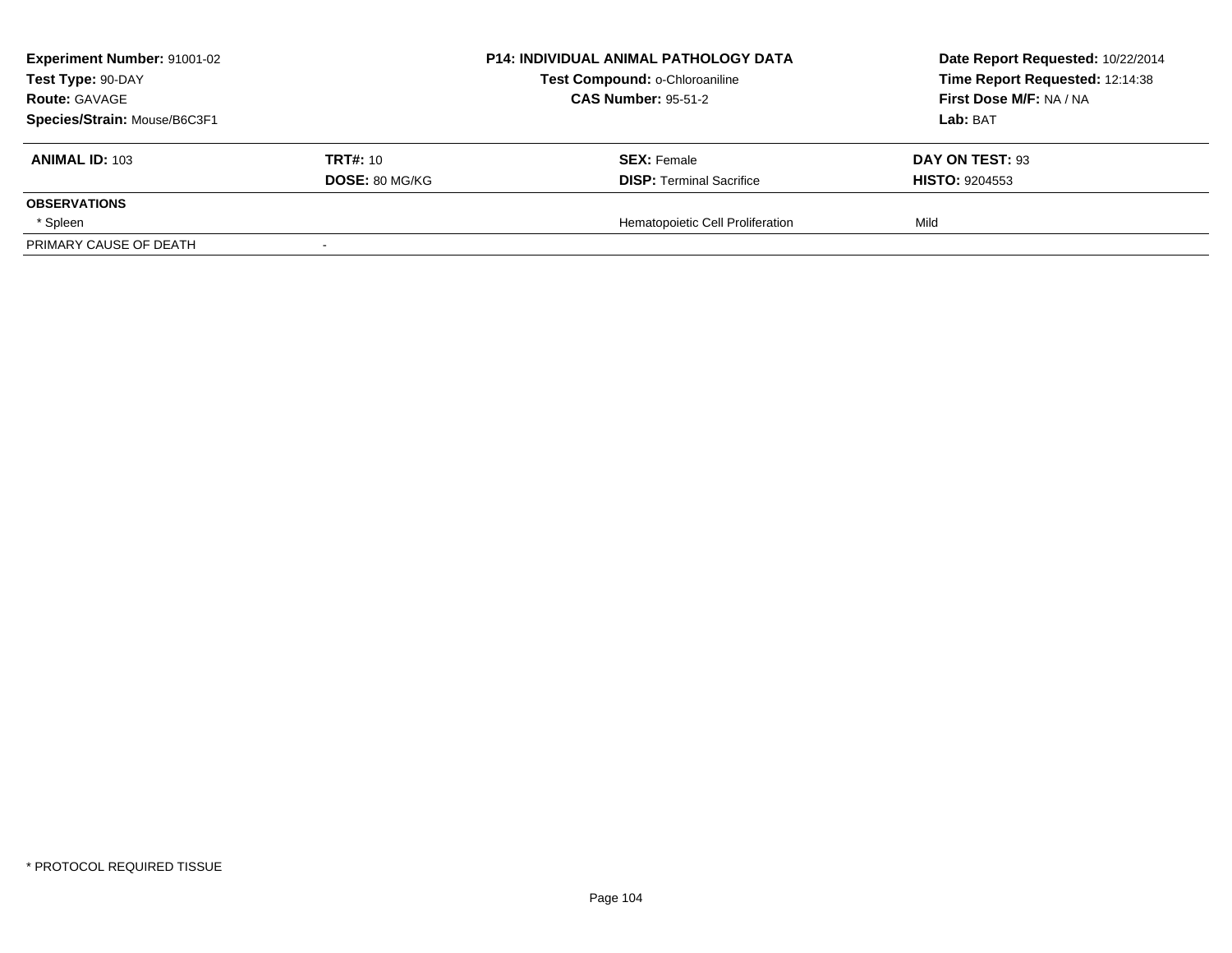| <b>Experiment Number: 91001-02</b><br>Test Type: 90-DAY<br><b>Route: GAVAGE</b> |                       | <b>P14: INDIVIDUAL ANIMAL PATHOLOGY DATA</b><br>Test Compound: o-Chloroaniline<br><b>CAS Number: 95-51-2</b> | Date Report Requested: 10/22/2014<br>Time Report Requested: 12:14:38<br>First Dose M/F: NA / NA |
|---------------------------------------------------------------------------------|-----------------------|--------------------------------------------------------------------------------------------------------------|-------------------------------------------------------------------------------------------------|
|                                                                                 |                       |                                                                                                              |                                                                                                 |
| Species/Strain: Mouse/B6C3F1                                                    |                       |                                                                                                              | Lab: BAT                                                                                        |
| <b>ANIMAL ID: 104</b>                                                           | TRT#: 10              | <b>SEX: Female</b>                                                                                           | DAY ON TEST: 93                                                                                 |
|                                                                                 | <b>DOSE: 80 MG/KG</b> | <b>DISP:</b> Terminal Sacrifice                                                                              | <b>HISTO: 9204554</b>                                                                           |
| <b>OBSERVATIONS</b>                                                             |                       |                                                                                                              |                                                                                                 |
| * Spleen                                                                        |                       | Hematopoietic Cell Proliferation                                                                             | Mild                                                                                            |
|                                                                                 |                       | Pigmentation                                                                                                 | Hemosiderin, Minimal                                                                            |
| PRIMARY CAUSE OF DEATH                                                          |                       |                                                                                                              |                                                                                                 |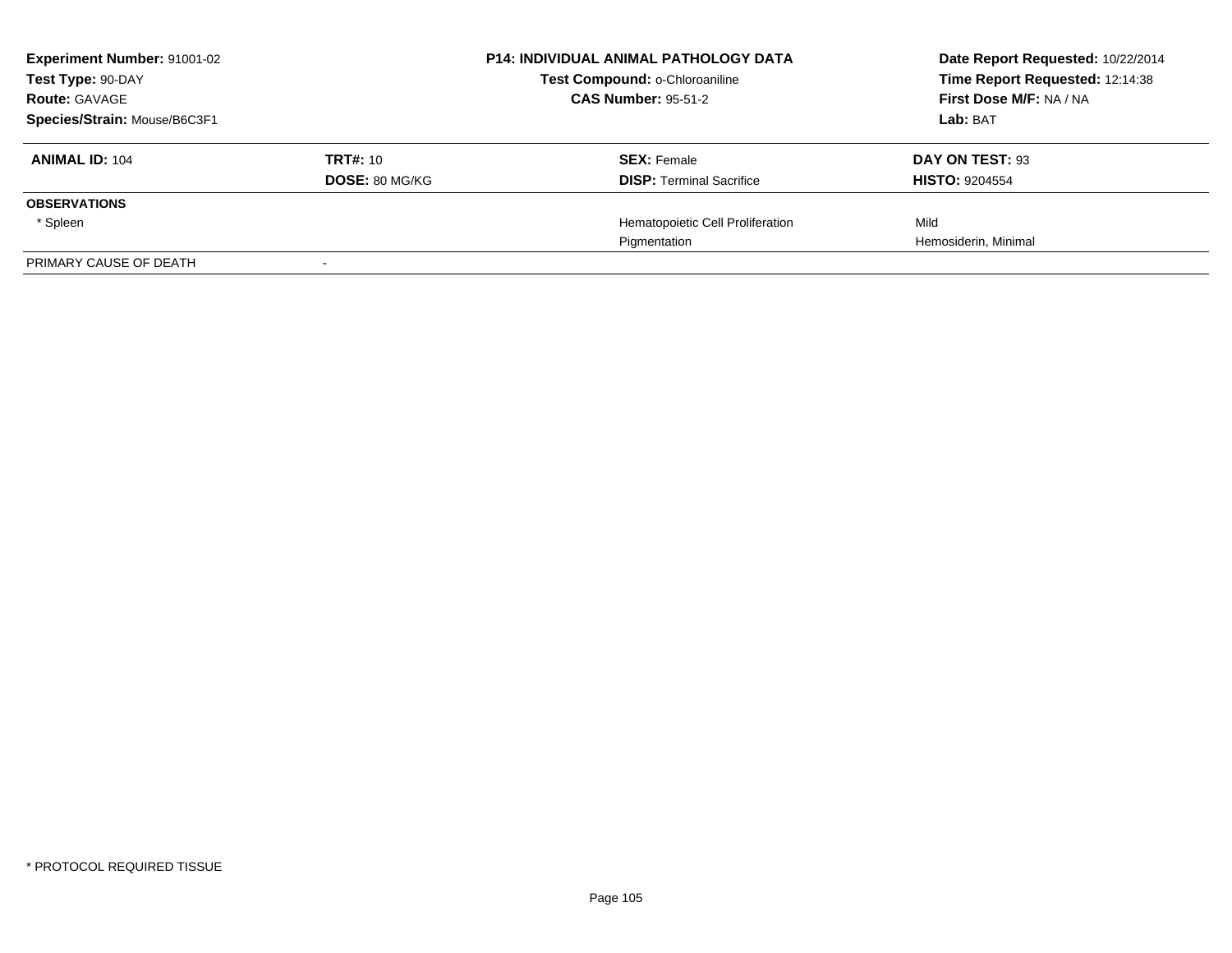| <b>Experiment Number: 91001-02</b><br>Test Type: 90-DAY |                       | <b>P14: INDIVIDUAL ANIMAL PATHOLOGY DATA</b><br>Test Compound: o-Chloroaniline | Date Report Requested: 10/22/2014<br>Time Report Requested: 12:14:38 |
|---------------------------------------------------------|-----------------------|--------------------------------------------------------------------------------|----------------------------------------------------------------------|
| <b>Route: GAVAGE</b>                                    |                       | <b>CAS Number: 95-51-2</b>                                                     | First Dose M/F: NA / NA                                              |
| Species/Strain: Mouse/B6C3F1                            |                       |                                                                                | Lab: BAT                                                             |
| <b>ANIMAL ID: 105</b>                                   | <b>TRT#: 10</b>       | <b>SEX: Female</b>                                                             | DAY ON TEST: 93                                                      |
|                                                         | <b>DOSE: 80 MG/KG</b> | <b>DISP:</b> Terminal Sacrifice                                                | <b>HISTO: 9204555</b>                                                |
| <b>OBSERVATIONS</b>                                     |                       |                                                                                |                                                                      |
| * Spleen                                                |                       | Hematopoietic Cell Proliferation                                               | Mild                                                                 |
|                                                         |                       | Pigmentation                                                                   | Hemosiderin, Minimal                                                 |
| PRIMARY CAUSE OF DEATH                                  |                       |                                                                                |                                                                      |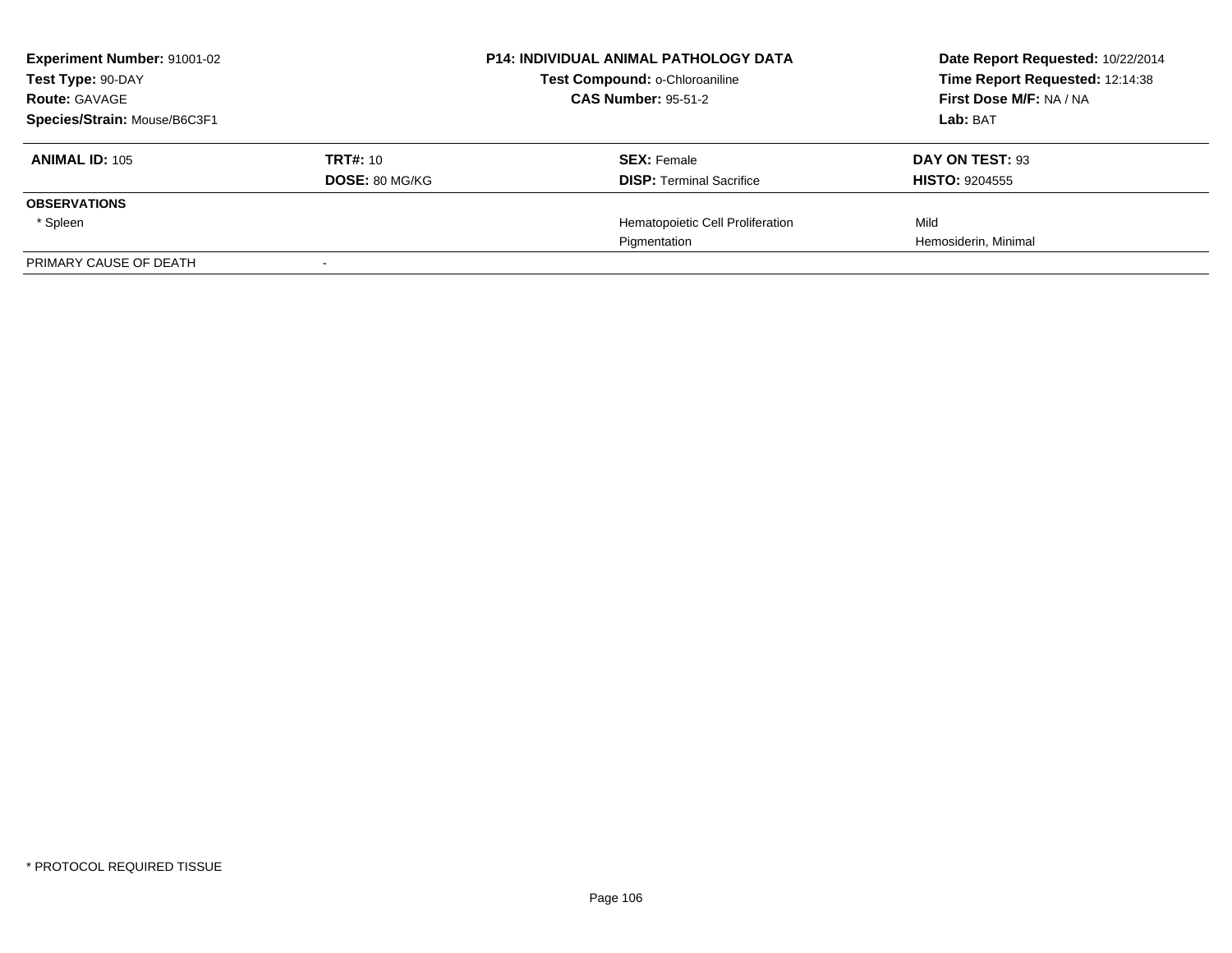| <b>Experiment Number: 91001-02</b><br>Test Type: 90-DAY<br><b>Route: GAVAGE</b><br>Species/Strain: Mouse/B6C3F1 |                                          | <b>P14: INDIVIDUAL ANIMAL PATHOLOGY DATA</b><br>Test Compound: o-Chloroaniline<br><b>CAS Number: 95-51-2</b> | Date Report Requested: 10/22/2014<br>Time Report Requested: 12:14:38<br>First Dose M/F: NA / NA<br>Lab: BAT |
|-----------------------------------------------------------------------------------------------------------------|------------------------------------------|--------------------------------------------------------------------------------------------------------------|-------------------------------------------------------------------------------------------------------------|
| <b>ANIMAL ID: 106</b>                                                                                           | <b>TRT#: 10</b><br><b>DOSE: 80 MG/KG</b> | <b>SEX: Female</b><br><b>DISP:</b> Terminal Sacrifice                                                        | DAY ON TEST: 93<br><b>HISTO: 9204556</b>                                                                    |
| <b>OBSERVATIONS</b>                                                                                             |                                          |                                                                                                              |                                                                                                             |
| * Spleen                                                                                                        |                                          | Pigmentation                                                                                                 | Hemosiderin, Minimal                                                                                        |
| PRIMARY CAUSE OF DEATH                                                                                          |                                          |                                                                                                              |                                                                                                             |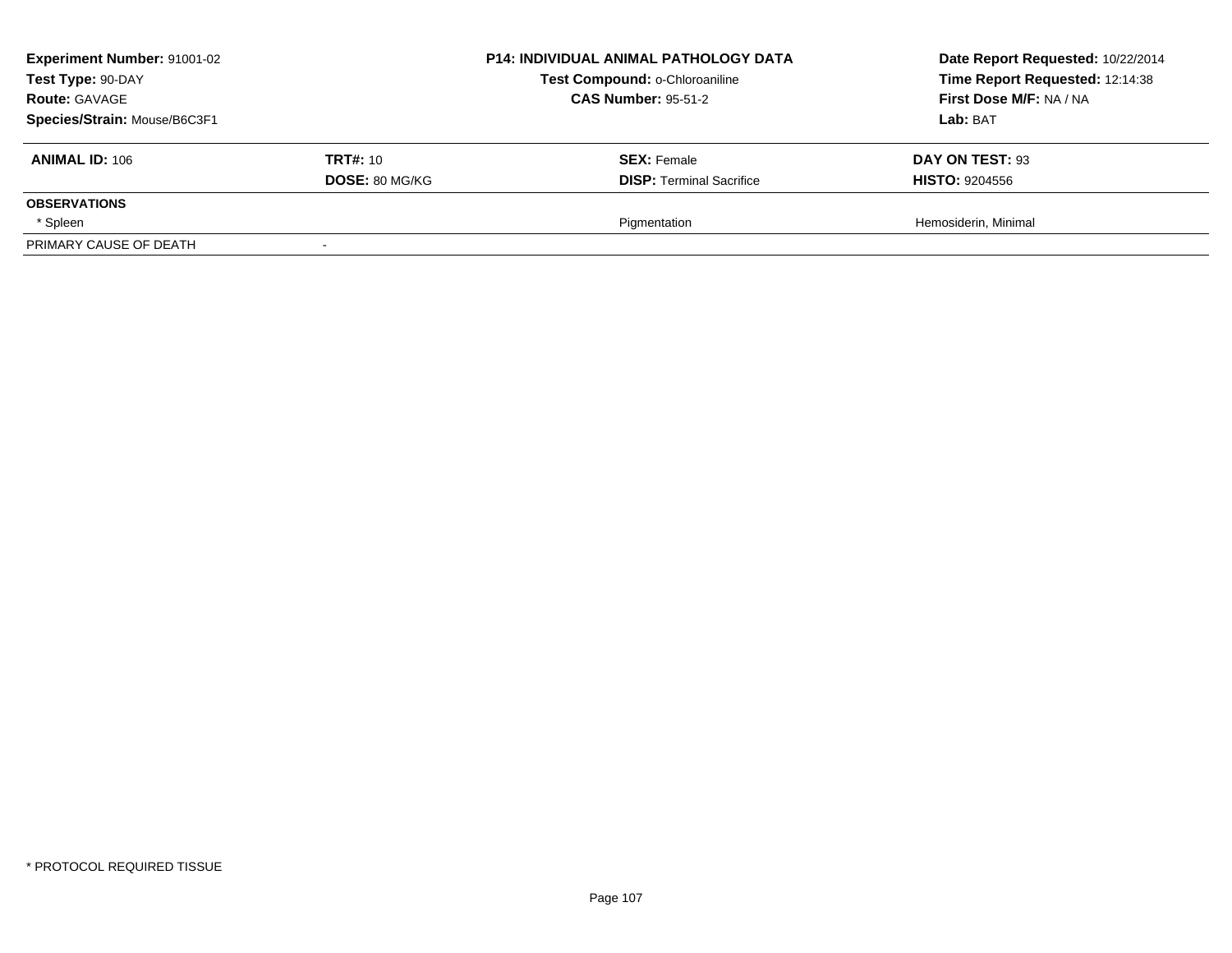| <b>Experiment Number: 91001-02</b><br>Test Type: 90-DAY |                       | <b>P14: INDIVIDUAL ANIMAL PATHOLOGY DATA</b><br>Test Compound: o-Chloroaniline | Date Report Requested: 10/22/2014<br>Time Report Requested: 12:14:38<br>First Dose M/F: NA / NA |
|---------------------------------------------------------|-----------------------|--------------------------------------------------------------------------------|-------------------------------------------------------------------------------------------------|
| <b>Route: GAVAGE</b>                                    |                       | <b>CAS Number: 95-51-2</b>                                                     |                                                                                                 |
| Species/Strain: Mouse/B6C3F1                            |                       |                                                                                | Lab: BAT                                                                                        |
| <b>ANIMAL ID: 107</b>                                   | TRT#: 10              | <b>SEX: Female</b>                                                             | DAY ON TEST: 93                                                                                 |
|                                                         | <b>DOSE: 80 MG/KG</b> | <b>DISP:</b> Terminal Sacrifice                                                | <b>HISTO: 9204557</b>                                                                           |
| <b>OBSERVATIONS</b>                                     |                       |                                                                                |                                                                                                 |
| * Spleen                                                |                       | Hematopoietic Cell Proliferation                                               | Mild                                                                                            |
|                                                         |                       | Pigmentation                                                                   | Hemosiderin, Minimal                                                                            |
| PRIMARY CAUSE OF DEATH                                  |                       |                                                                                |                                                                                                 |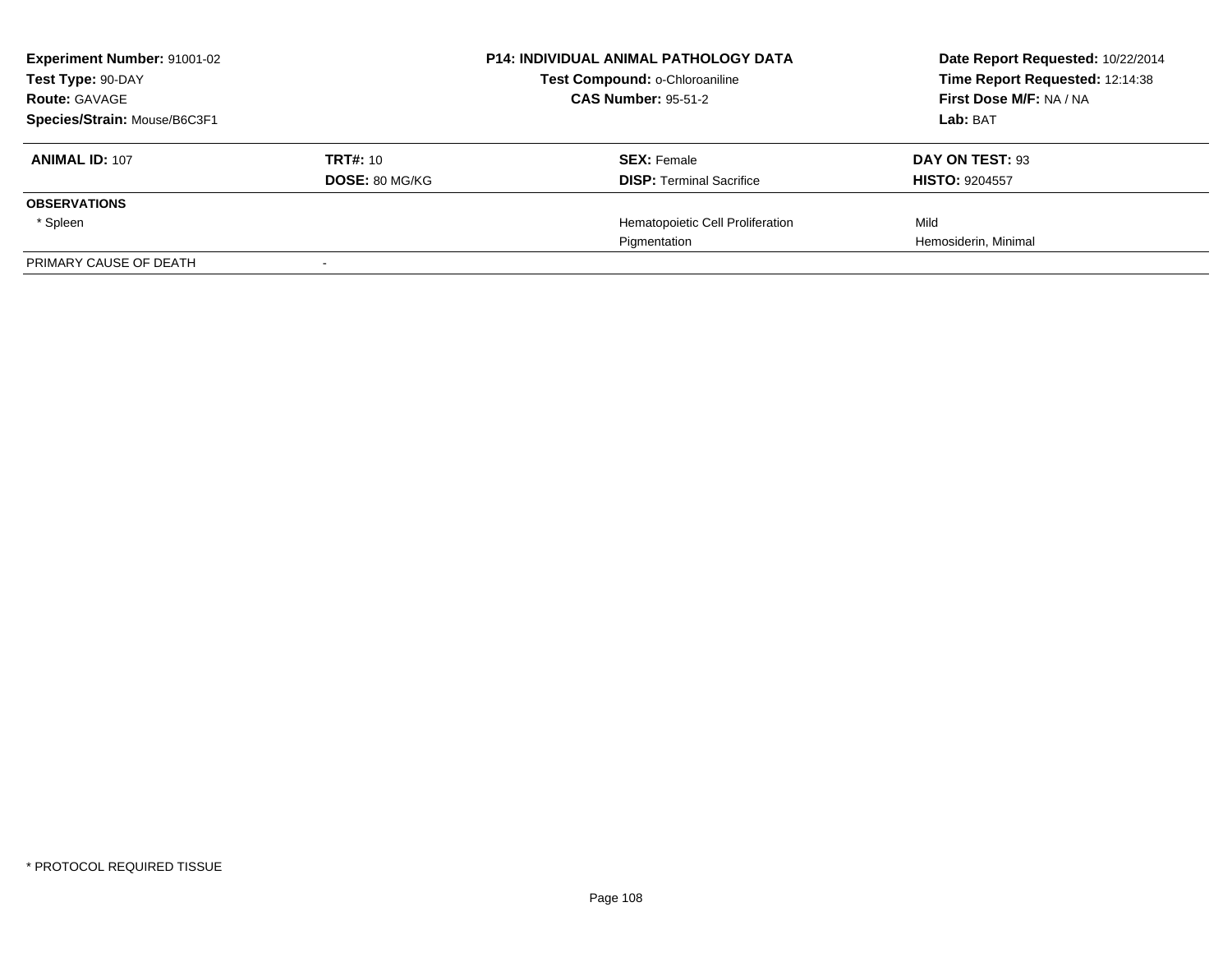| <b>Experiment Number: 91001-02</b><br>Test Type: 90-DAY<br><b>Route: GAVAGE</b> |                       | <b>P14: INDIVIDUAL ANIMAL PATHOLOGY DATA</b><br>Test Compound: o-Chloroaniline<br><b>CAS Number: 95-51-2</b> | Date Report Requested: 10/22/2014<br>Time Report Requested: 12:14:38<br>First Dose M/F: NA / NA |
|---------------------------------------------------------------------------------|-----------------------|--------------------------------------------------------------------------------------------------------------|-------------------------------------------------------------------------------------------------|
|                                                                                 |                       |                                                                                                              | Lab: BAT                                                                                        |
| Species/Strain: Mouse/B6C3F1                                                    |                       |                                                                                                              |                                                                                                 |
| <b>ANIMAL ID: 108</b>                                                           | TRT#: 10              | <b>SEX: Female</b>                                                                                           | DAY ON TEST: 93                                                                                 |
|                                                                                 | <b>DOSE: 80 MG/KG</b> | <b>DISP:</b> Terminal Sacrifice                                                                              | <b>HISTO: 9204558</b>                                                                           |
| <b>OBSERVATIONS</b>                                                             |                       |                                                                                                              |                                                                                                 |
| * Spleen                                                                        |                       | Hematopoietic Cell Proliferation                                                                             | Mild                                                                                            |
|                                                                                 |                       | Pigmentation                                                                                                 | Hemosiderin, Mild                                                                               |
| PRIMARY CAUSE OF DEATH                                                          |                       |                                                                                                              |                                                                                                 |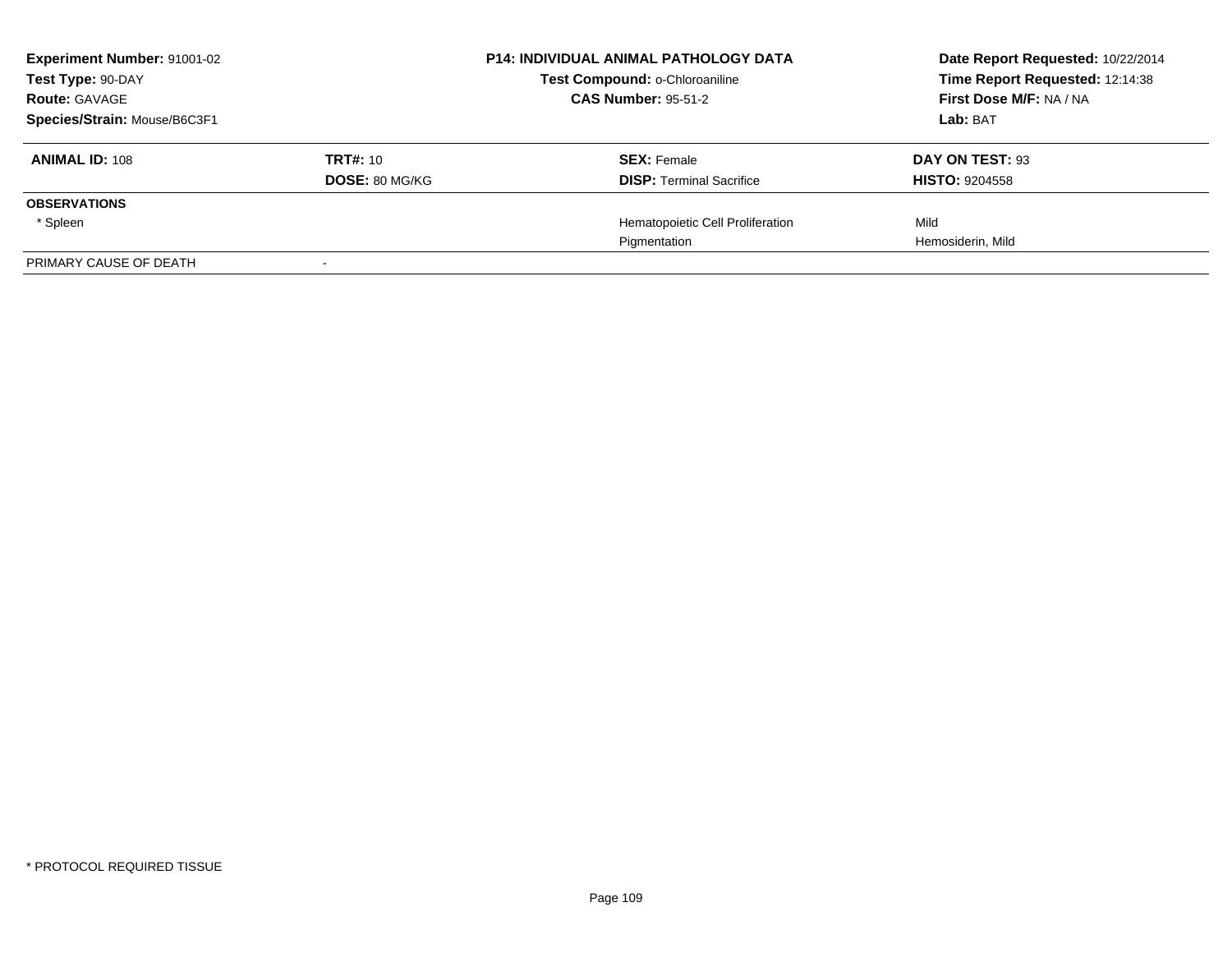| <b>Experiment Number: 91001-02</b><br>Test Type: 90-DAY |                       | <b>P14: INDIVIDUAL ANIMAL PATHOLOGY DATA</b><br>Test Compound: o-Chloroaniline<br><b>CAS Number: 95-51-2</b> | Date Report Requested: 10/22/2014<br>Time Report Requested: 12:14:38<br>First Dose M/F: NA / NA |
|---------------------------------------------------------|-----------------------|--------------------------------------------------------------------------------------------------------------|-------------------------------------------------------------------------------------------------|
| <b>Route: GAVAGE</b>                                    |                       |                                                                                                              | Lab: BAT                                                                                        |
| Species/Strain: Mouse/B6C3F1                            |                       |                                                                                                              |                                                                                                 |
| <b>ANIMAL ID: 109</b>                                   | TRT#: 10              | <b>SEX: Female</b>                                                                                           | DAY ON TEST: 93                                                                                 |
|                                                         | <b>DOSE: 80 MG/KG</b> | <b>DISP:</b> Terminal Sacrifice                                                                              | <b>HISTO: 9204559</b>                                                                           |
| <b>OBSERVATIONS</b>                                     |                       |                                                                                                              |                                                                                                 |
| * Spleen                                                |                       | Hematopoietic Cell Proliferation                                                                             | Minimal                                                                                         |
|                                                         |                       | Pigmentation                                                                                                 | Hemosiderin, Mild                                                                               |
| PRIMARY CAUSE OF DEATH                                  |                       |                                                                                                              |                                                                                                 |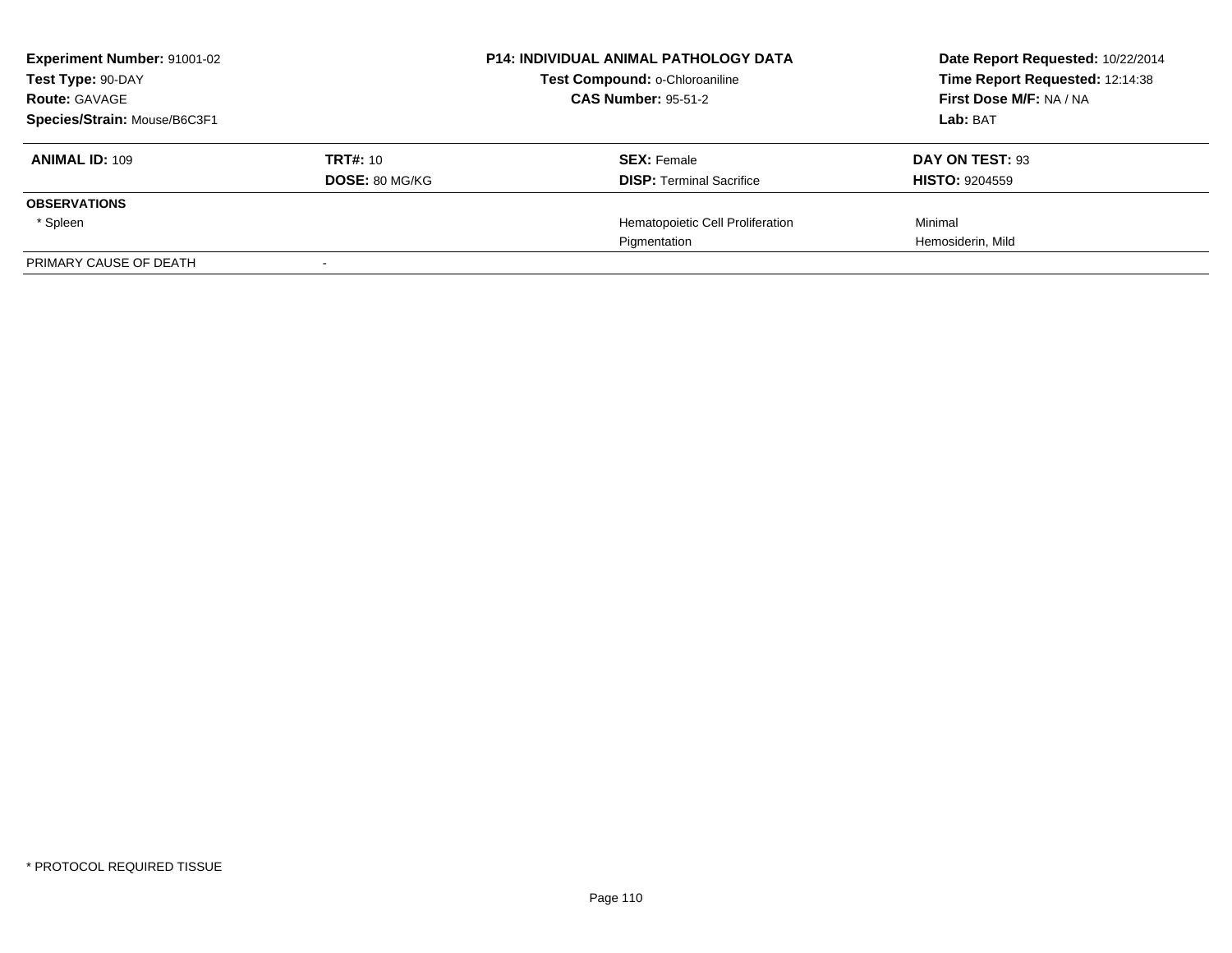| <b>Experiment Number: 91001-02</b><br>Test Type: 90-DAY |                       | <b>P14: INDIVIDUAL ANIMAL PATHOLOGY DATA</b><br>Test Compound: o-Chloroaniline<br><b>CAS Number: 95-51-2</b> |                                  | Date Report Requested: 10/22/2014<br>Time Report Requested: 12:14:38<br>First Dose M/F: NA / NA |
|---------------------------------------------------------|-----------------------|--------------------------------------------------------------------------------------------------------------|----------------------------------|-------------------------------------------------------------------------------------------------|
| <b>Route: GAVAGE</b>                                    |                       |                                                                                                              |                                  |                                                                                                 |
| Species/Strain: Mouse/B6C3F1                            |                       |                                                                                                              |                                  | Lab: BAT                                                                                        |
| <b>ANIMAL ID: 110</b>                                   | TRT#: 10              |                                                                                                              | <b>SEX: Female</b>               | DAY ON TEST: 93                                                                                 |
|                                                         | <b>DOSE: 80 MG/KG</b> |                                                                                                              | <b>DISP:</b> Terminal Sacrifice  | <b>HISTO: 9204560</b>                                                                           |
| <b>OBSERVATIONS</b>                                     |                       |                                                                                                              |                                  |                                                                                                 |
| * Spleen                                                |                       |                                                                                                              | Hematopoietic Cell Proliferation | Minimal                                                                                         |
|                                                         |                       |                                                                                                              | Pigmentation                     | Hemosiderin, Mild                                                                               |
| PRIMARY CAUSE OF DEATH                                  |                       |                                                                                                              |                                  |                                                                                                 |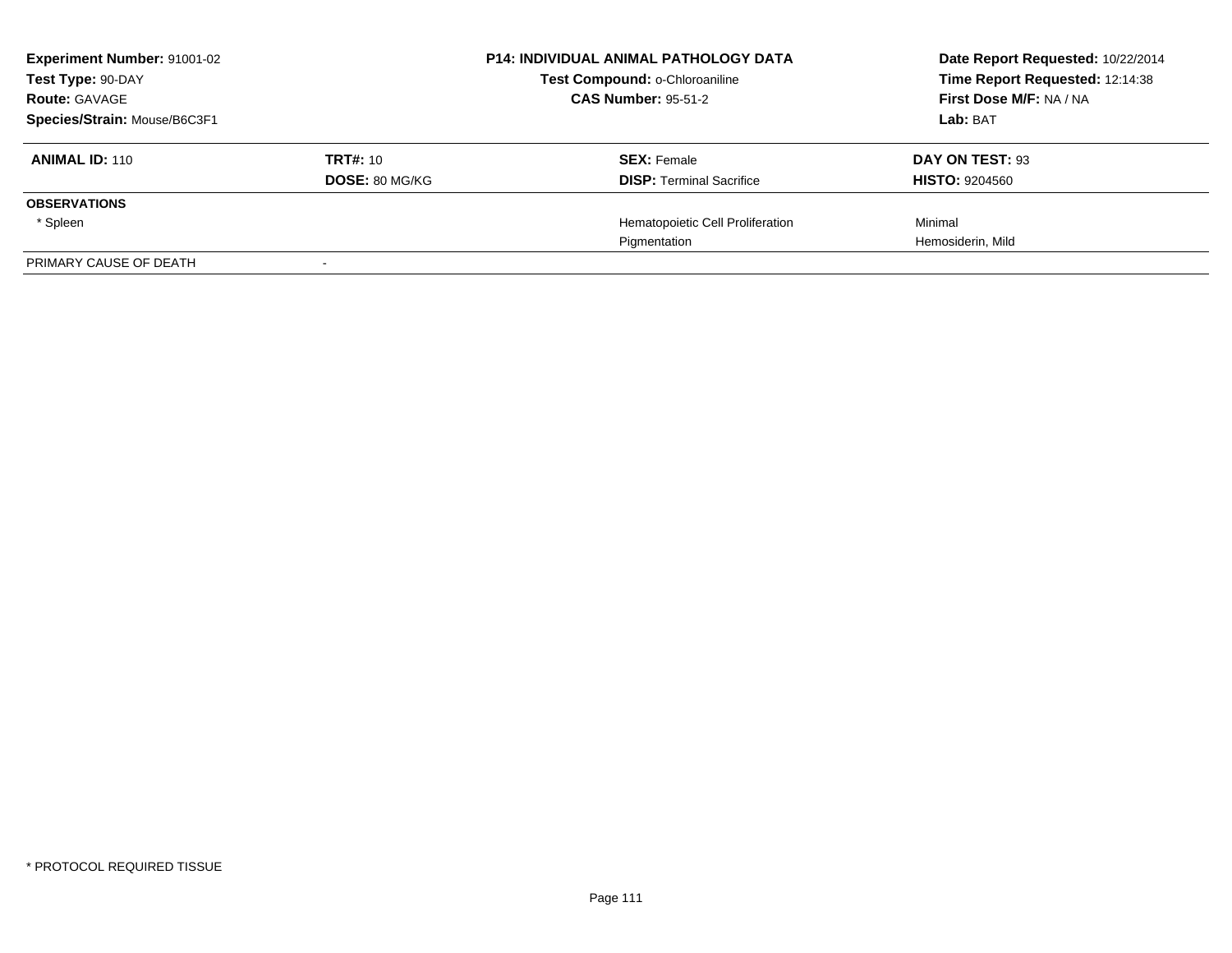| <b>Experiment Number: 91001-02</b><br>Test Type: 90-DAY<br><b>Route: GAVAGE</b><br>Species/Strain: Mouse/B6C3F1 | <b>P14: INDIVIDUAL ANIMAL PATHOLOGY DATA</b><br>Test Compound: o-Chloroaniline<br><b>CAS Number: 95-51-2</b> |                                   | Date Report Requested: 10/22/2014<br>Time Report Requested: 12:14:38<br>First Dose M/F: NA / NA<br>Lab: BAT |
|-----------------------------------------------------------------------------------------------------------------|--------------------------------------------------------------------------------------------------------------|-----------------------------------|-------------------------------------------------------------------------------------------------------------|
| <b>ANIMAL ID: 111</b>                                                                                           | <b>TRT#: 12</b>                                                                                              | <b>SEX: Female</b>                | DAY ON TEST: 93                                                                                             |
|                                                                                                                 | DOSE: 160MG/KG                                                                                               | <b>DISP:</b> Terminal Sacrifice   | <b>HISTO: 9204531</b>                                                                                       |
|                                                                                                                 |                                                                                                              | ORGAN AND ACCOUNTABLE SITE STATUS |                                                                                                             |
| <b>NORMAL</b>                                                                                                   |                                                                                                              |                                   |                                                                                                             |
| * Adrenal Cortex                                                                                                | * Adrenal Medulla                                                                                            | * Blood Vessel                    | * Bone                                                                                                      |
| * Bone Marrow                                                                                                   | * Brain                                                                                                      | * Clitoral Gland                  | * Esophagus                                                                                                 |
| * Gallbladder                                                                                                   | * Heart                                                                                                      | * Intestine Large, Cecum          | * Intestine Large, Colon                                                                                    |
| * Intestine Large, Rectum                                                                                       | * Intestine Small, Duodenum                                                                                  | * Intestine Small, Ileum          | * Intestine Small, Jejunum                                                                                  |
| * Islets, Pancreatic                                                                                            | * Kidney                                                                                                     | * Liver                           | * Lung                                                                                                      |
| * Lymph Node, Mandibular                                                                                        | * Lymph Node, Mesenteric                                                                                     | * Mammary Gland                   | * Nose                                                                                                      |
| * Ovary                                                                                                         | * Pancreas                                                                                                   | * Parathyroid Gland               | * Pituitary Gland                                                                                           |
| * Salivary Glands                                                                                               | * Skin                                                                                                       | * Stomach, Forestomach            | * Stomach, Glandular                                                                                        |
| * Thymus                                                                                                        | * Thyroid Gland                                                                                              | * Trachea                         | * Urinary Bladder                                                                                           |
| * Uterus                                                                                                        |                                                                                                              |                                   |                                                                                                             |
| <b>OBSERVATIONS</b>                                                                                             |                                                                                                              |                                   |                                                                                                             |
| * Spleen                                                                                                        |                                                                                                              | Hematopoietic Cell Proliferation  | Mild                                                                                                        |
|                                                                                                                 |                                                                                                              | Pigmentation                      | Hemosiderin, Mild                                                                                           |
| [Hematopoietic Cell Proliferation TGLS = 1-3 ]                                                                  |                                                                                                              |                                   |                                                                                                             |
| PRIMARY CAUSE OF DEATH                                                                                          |                                                                                                              |                                   |                                                                                                             |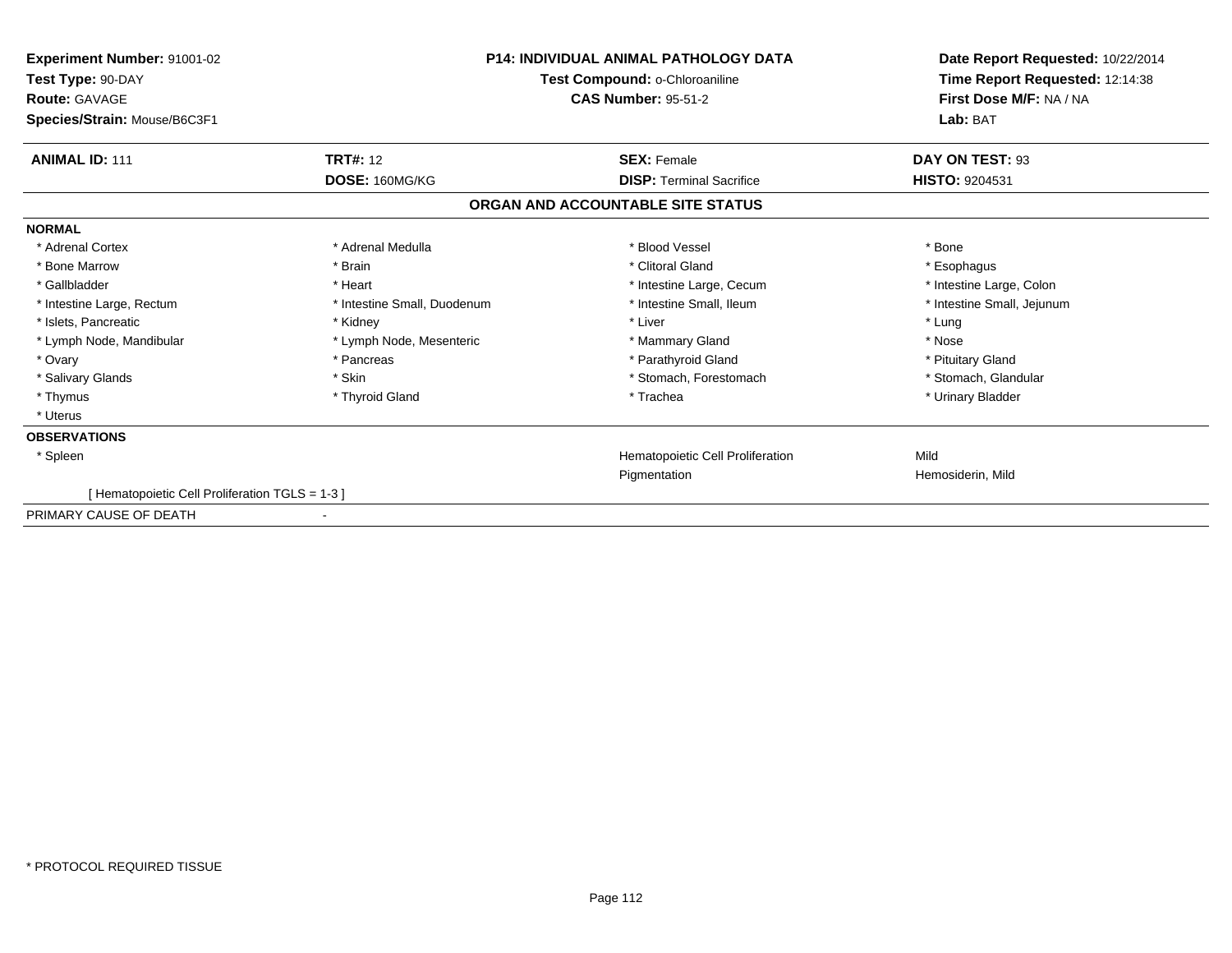| Experiment Number: 91001-02                                                 | <b>P14: INDIVIDUAL ANIMAL PATHOLOGY DATA</b>                                               |                                                                                                                                                        | Date Report Requested: 10/22/2014 |  |
|-----------------------------------------------------------------------------|--------------------------------------------------------------------------------------------|--------------------------------------------------------------------------------------------------------------------------------------------------------|-----------------------------------|--|
| Test Type: 90-DAY<br>Test Compound: o-Chloroaniline<br><b>Route: GAVAGE</b> |                                                                                            | Time Report Requested: 12:14:38                                                                                                                        |                                   |  |
|                                                                             |                                                                                            | <b>CAS Number: 95-51-2</b>                                                                                                                             | First Dose M/F: NA / NA           |  |
| Species/Strain: Mouse/B6C3F1                                                |                                                                                            |                                                                                                                                                        | Lab: BAT                          |  |
| <b>ANIMAL ID: 112</b>                                                       | <b>TRT#: 12</b>                                                                            | <b>SEX: Female</b>                                                                                                                                     | DAY ON TEST: 86                   |  |
|                                                                             | DOSE: 160MG/KG                                                                             | <b>DISP:</b> Dosing Accident                                                                                                                           | <b>HISTO: 9204532</b>             |  |
|                                                                             |                                                                                            | ORGAN AND ACCOUNTABLE SITE STATUS                                                                                                                      |                                   |  |
| <b>NORMAL</b>                                                               |                                                                                            |                                                                                                                                                        |                                   |  |
| * Adrenal Cortex                                                            | * Adrenal Medulla                                                                          | * Blood Vessel                                                                                                                                         | * Bone                            |  |
| * Bone Marrow                                                               | * Brain                                                                                    | * Clitoral Gland                                                                                                                                       | * Esophagus                       |  |
| Eye                                                                         | * Gallbladder                                                                              | * Heart                                                                                                                                                | * Intestine Large, Cecum          |  |
| * Intestine Large, Colon                                                    | * Intestine Large, Rectum                                                                  | * Intestine Small, Duodenum                                                                                                                            | * Intestine Small, Ileum          |  |
| * Intestine Small, Jejunum                                                  | * Islets, Pancreatic                                                                       | * Kidney                                                                                                                                               | * Liver                           |  |
| * Lymph Node, Mandibular                                                    | * Lymph Node, Mesenteric                                                                   | * Mammary Gland                                                                                                                                        | * Nose                            |  |
| * Ovary                                                                     | * Pancreas                                                                                 | * Pituitary Gland                                                                                                                                      | * Salivary Glands                 |  |
| * Skin                                                                      | * Stomach, Forestomach                                                                     | * Stomach, Glandular                                                                                                                                   | * Thyroid Gland                   |  |
| * Trachea                                                                   | * Urinary Bladder                                                                          | * Uterus                                                                                                                                               |                                   |  |
| <b>OBSERVATIONS</b>                                                         |                                                                                            |                                                                                                                                                        |                                   |  |
| Eye                                                                         |                                                                                            |                                                                                                                                                        |                                   |  |
|                                                                             | Note: no microscopic lesion was found to correlate with white discoloration noted grossly. |                                                                                                                                                        |                                   |  |
| * Lung                                                                      |                                                                                            | Hemorrhage                                                                                                                                             | Focal, Moderate                   |  |
| * Parathyroid Gland                                                         |                                                                                            | Cyst                                                                                                                                                   | Minimal                           |  |
| * Spleen                                                                    |                                                                                            | Hematopoietic Cell Proliferation                                                                                                                       | Minimal                           |  |
|                                                                             |                                                                                            | Pigmentation                                                                                                                                           | Hemosiderin, Mild                 |  |
| * Thymus                                                                    |                                                                                            | Hemorrhage                                                                                                                                             | Mild                              |  |
| PRIMARY CAUSE OF DEATH                                                      |                                                                                            |                                                                                                                                                        |                                   |  |
|                                                                             |                                                                                            | Animal Note: the focal pulmonary hemorrhage and foreign material on lung slide suggest the po ssibility that the cause of death was a dosing accident. |                                   |  |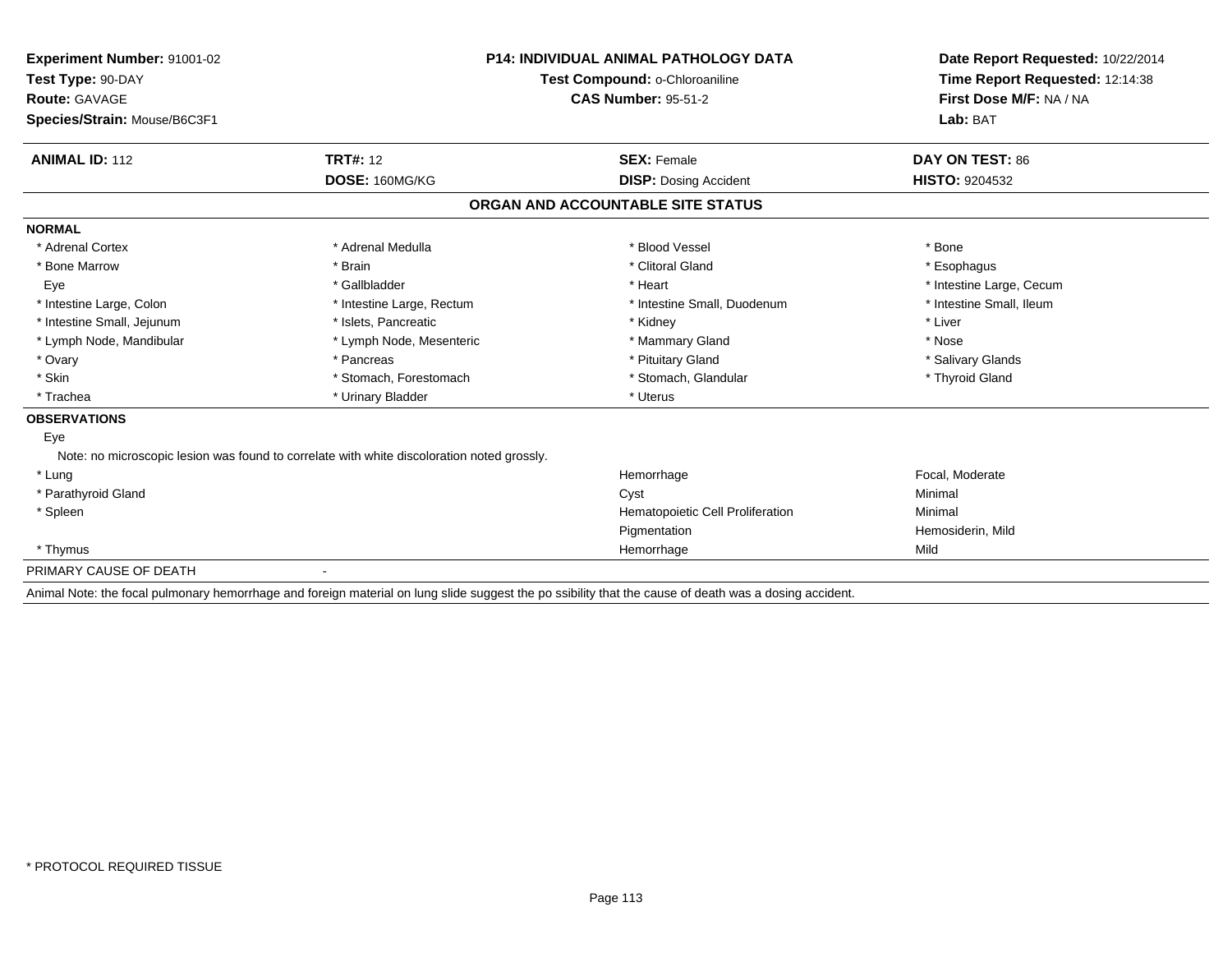| <b>Experiment Number: 91001-02</b><br>Test Type: 90-DAY<br><b>Route: GAVAGE</b> | <b>P14: INDIVIDUAL ANIMAL PATHOLOGY DATA</b><br>Test Compound: o-Chloroaniline<br><b>CAS Number: 95-51-2</b> |                                         | Date Report Requested: 10/22/2014<br>Time Report Requested: 12:14:38<br>First Dose M/F: NA / NA<br>Lab: BAT |  |
|---------------------------------------------------------------------------------|--------------------------------------------------------------------------------------------------------------|-----------------------------------------|-------------------------------------------------------------------------------------------------------------|--|
| Species/Strain: Mouse/B6C3F1                                                    |                                                                                                              |                                         |                                                                                                             |  |
| <b>ANIMAL ID: 113</b>                                                           | <b>TRT#: 12</b>                                                                                              | <b>SEX: Female</b>                      | DAY ON TEST: 93                                                                                             |  |
|                                                                                 | DOSE: 160MG/KG                                                                                               | <b>DISP:</b> Terminal Sacrifice         | <b>HISTO: 9204533</b>                                                                                       |  |
|                                                                                 |                                                                                                              | ORGAN AND ACCOUNTABLE SITE STATUS       |                                                                                                             |  |
| <b>NORMAL</b>                                                                   |                                                                                                              |                                         |                                                                                                             |  |
| * Adrenal Cortex                                                                | * Adrenal Medulla                                                                                            | * Blood Vessel                          | * Bone                                                                                                      |  |
| * Bone Marrow                                                                   | * Brain                                                                                                      | * Clitoral Gland                        | * Esophagus                                                                                                 |  |
| * Gallbladder                                                                   | * Heart                                                                                                      | * Intestine Large, Cecum                | * Intestine Large, Colon                                                                                    |  |
| * Intestine Large, Rectum                                                       | * Intestine Small, Duodenum                                                                                  | * Intestine Small, Ileum                | * Intestine Small, Jejunum                                                                                  |  |
| * Islets, Pancreatic                                                            | * Kidney                                                                                                     | * Liver                                 | * Lung                                                                                                      |  |
| * Lymph Node, Mandibular                                                        | * Lymph Node, Mesenteric                                                                                     | * Mammary Gland                         | * Nose                                                                                                      |  |
| * Ovary                                                                         | * Pancreas                                                                                                   | * Parathyroid Gland                     | * Pituitary Gland                                                                                           |  |
| * Salivary Glands                                                               | * Skin                                                                                                       | * Stomach, Forestomach                  | * Stomach, Glandular                                                                                        |  |
| * Thymus                                                                        | * Thyroid Gland                                                                                              | * Trachea                               | * Urinary Bladder                                                                                           |  |
| * Uterus                                                                        |                                                                                                              |                                         |                                                                                                             |  |
| <b>OBSERVATIONS</b>                                                             |                                                                                                              |                                         |                                                                                                             |  |
| * Spleen                                                                        |                                                                                                              | <b>Hematopoietic Cell Proliferation</b> | Moderate                                                                                                    |  |
|                                                                                 |                                                                                                              | Pigmentation                            | Hemosiderin, Mild                                                                                           |  |
| [ Hematopoietic Cell Proliferation TGLS = 1,2-3 ]                               |                                                                                                              |                                         |                                                                                                             |  |
| PRIMARY CAUSE OF DEATH                                                          |                                                                                                              |                                         |                                                                                                             |  |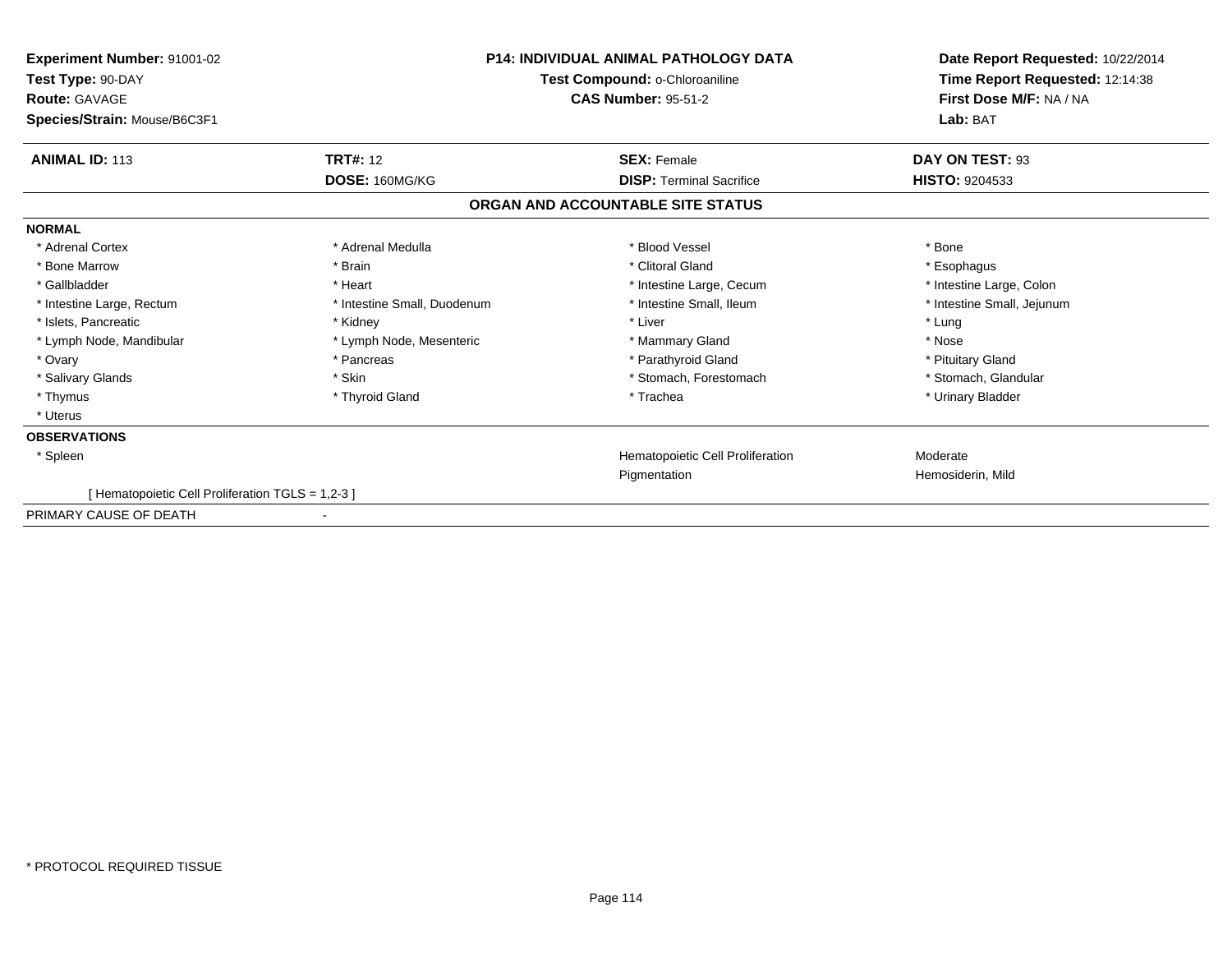| <b>Experiment Number: 91001-02</b><br>Test Type: 90-DAY<br><b>Route: GAVAGE</b> | <b>P14: INDIVIDUAL ANIMAL PATHOLOGY DATA</b><br>Test Compound: o-Chloroaniline<br><b>CAS Number: 95-51-2</b> |                                         | Date Report Requested: 10/22/2014<br>Time Report Requested: 12:14:38<br>First Dose M/F: NA / NA |  |
|---------------------------------------------------------------------------------|--------------------------------------------------------------------------------------------------------------|-----------------------------------------|-------------------------------------------------------------------------------------------------|--|
| Species/Strain: Mouse/B6C3F1                                                    |                                                                                                              |                                         | Lab: BAT                                                                                        |  |
| <b>ANIMAL ID: 114</b>                                                           | <b>TRT#: 12</b>                                                                                              | <b>SEX: Female</b>                      | DAY ON TEST: 93                                                                                 |  |
|                                                                                 | DOSE: 160MG/KG                                                                                               | <b>DISP:</b> Terminal Sacrifice         | <b>HISTO: 9204534</b>                                                                           |  |
|                                                                                 |                                                                                                              | ORGAN AND ACCOUNTABLE SITE STATUS       |                                                                                                 |  |
| <b>NORMAL</b>                                                                   |                                                                                                              |                                         |                                                                                                 |  |
| * Adrenal Cortex                                                                | * Adrenal Medulla                                                                                            | * Blood Vessel                          | * Bone                                                                                          |  |
| * Bone Marrow                                                                   | * Brain                                                                                                      | * Clitoral Gland                        | * Esophagus                                                                                     |  |
| * Gallbladder                                                                   | * Heart                                                                                                      | * Intestine Large, Cecum                | * Intestine Large, Colon                                                                        |  |
| * Intestine Large, Rectum                                                       | * Intestine Small, Duodenum                                                                                  | * Intestine Small, Ileum                | * Intestine Small, Jejunum                                                                      |  |
| * Islets, Pancreatic                                                            | * Kidney                                                                                                     | * Liver                                 | * Lung                                                                                          |  |
| * Lymph Node, Mandibular                                                        | * Lymph Node, Mesenteric                                                                                     | * Mammary Gland                         | * Nose                                                                                          |  |
| * Ovary                                                                         | * Pancreas                                                                                                   | * Parathyroid Gland                     | * Pituitary Gland                                                                               |  |
| * Salivary Glands                                                               | * Skin                                                                                                       | * Stomach, Forestomach                  | * Stomach, Glandular                                                                            |  |
| * Thymus                                                                        | * Thyroid Gland                                                                                              | * Trachea                               | * Urinary Bladder                                                                               |  |
| * Uterus                                                                        |                                                                                                              |                                         |                                                                                                 |  |
| <b>OBSERVATIONS</b>                                                             |                                                                                                              |                                         |                                                                                                 |  |
| * Spleen                                                                        |                                                                                                              | <b>Hematopoietic Cell Proliferation</b> | Mild                                                                                            |  |
|                                                                                 |                                                                                                              | Pigmentation                            | Hemosiderin, Mild                                                                               |  |
| [ Hematopoietic Cell Proliferation TGLS = 1,2-3 ]                               |                                                                                                              |                                         |                                                                                                 |  |
| PRIMARY CAUSE OF DEATH                                                          |                                                                                                              |                                         |                                                                                                 |  |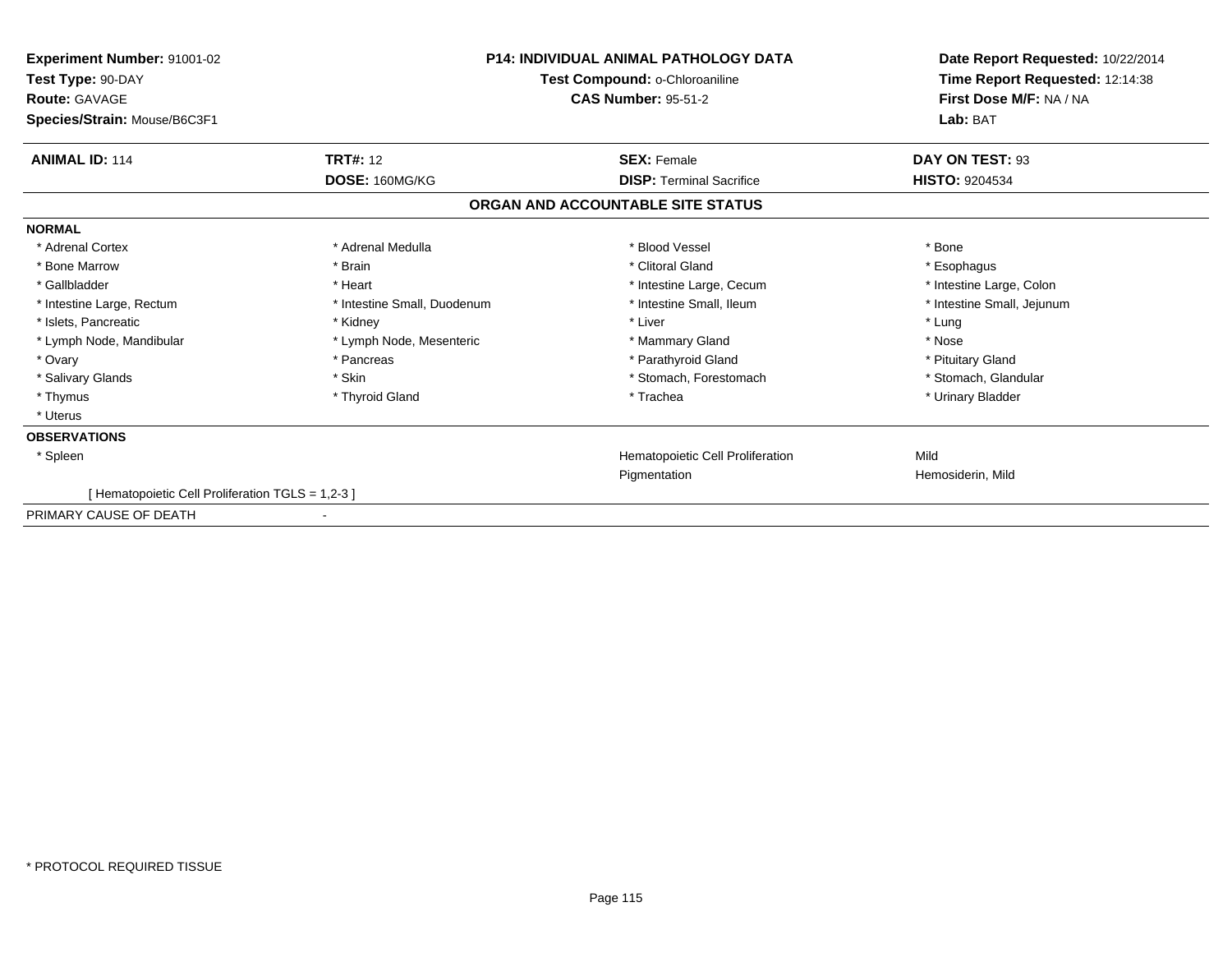| <b>Experiment Number: 91001-02</b><br>Test Type: 90-DAY<br><b>Route: GAVAGE</b> | <b>P14: INDIVIDUAL ANIMAL PATHOLOGY DATA</b><br>Test Compound: o-Chloroaniline<br><b>CAS Number: 95-51-2</b> |                                         | Date Report Requested: 10/22/2014<br>Time Report Requested: 12:14:38<br>First Dose M/F: NA / NA |  |
|---------------------------------------------------------------------------------|--------------------------------------------------------------------------------------------------------------|-----------------------------------------|-------------------------------------------------------------------------------------------------|--|
| Species/Strain: Mouse/B6C3F1                                                    |                                                                                                              |                                         | Lab: BAT                                                                                        |  |
| <b>ANIMAL ID: 115</b>                                                           | <b>TRT#: 12</b>                                                                                              | <b>SEX: Female</b>                      | DAY ON TEST: 93                                                                                 |  |
|                                                                                 | DOSE: 160MG/KG                                                                                               | <b>DISP:</b> Terminal Sacrifice         | <b>HISTO: 9204535</b>                                                                           |  |
|                                                                                 |                                                                                                              | ORGAN AND ACCOUNTABLE SITE STATUS       |                                                                                                 |  |
| <b>NORMAL</b>                                                                   |                                                                                                              |                                         |                                                                                                 |  |
| * Adrenal Cortex                                                                | * Adrenal Medulla                                                                                            | * Blood Vessel                          | * Bone                                                                                          |  |
| * Bone Marrow                                                                   | * Brain                                                                                                      | * Clitoral Gland                        | * Esophagus                                                                                     |  |
| * Gallbladder                                                                   | * Heart                                                                                                      | * Intestine Large, Cecum                | * Intestine Large, Colon                                                                        |  |
| * Intestine Large, Rectum                                                       | * Intestine Small, Duodenum                                                                                  | * Intestine Small, Ileum                | * Intestine Small, Jejunum                                                                      |  |
| * Islets, Pancreatic                                                            | * Kidney                                                                                                     | * Liver                                 | * Lung                                                                                          |  |
| * Lymph Node, Mandibular                                                        | * Lymph Node, Mesenteric                                                                                     | * Mammary Gland                         | * Nose                                                                                          |  |
| * Ovary                                                                         | * Pancreas                                                                                                   | * Parathyroid Gland                     | * Pituitary Gland                                                                               |  |
| * Salivary Glands                                                               | * Skin                                                                                                       | * Stomach, Forestomach                  | * Stomach, Glandular                                                                            |  |
| * Thymus                                                                        | * Thyroid Gland                                                                                              | * Trachea                               | * Urinary Bladder                                                                               |  |
| * Uterus                                                                        |                                                                                                              |                                         |                                                                                                 |  |
| <b>OBSERVATIONS</b>                                                             |                                                                                                              |                                         |                                                                                                 |  |
| * Spleen                                                                        |                                                                                                              | <b>Hematopoietic Cell Proliferation</b> | Minimal                                                                                         |  |
|                                                                                 |                                                                                                              | Pigmentation                            | Hemosiderin, Minimal                                                                            |  |
| [ Hematopoietic Cell Proliferation TGLS = 1,2-3 ]                               |                                                                                                              |                                         |                                                                                                 |  |
| PRIMARY CAUSE OF DEATH                                                          |                                                                                                              |                                         |                                                                                                 |  |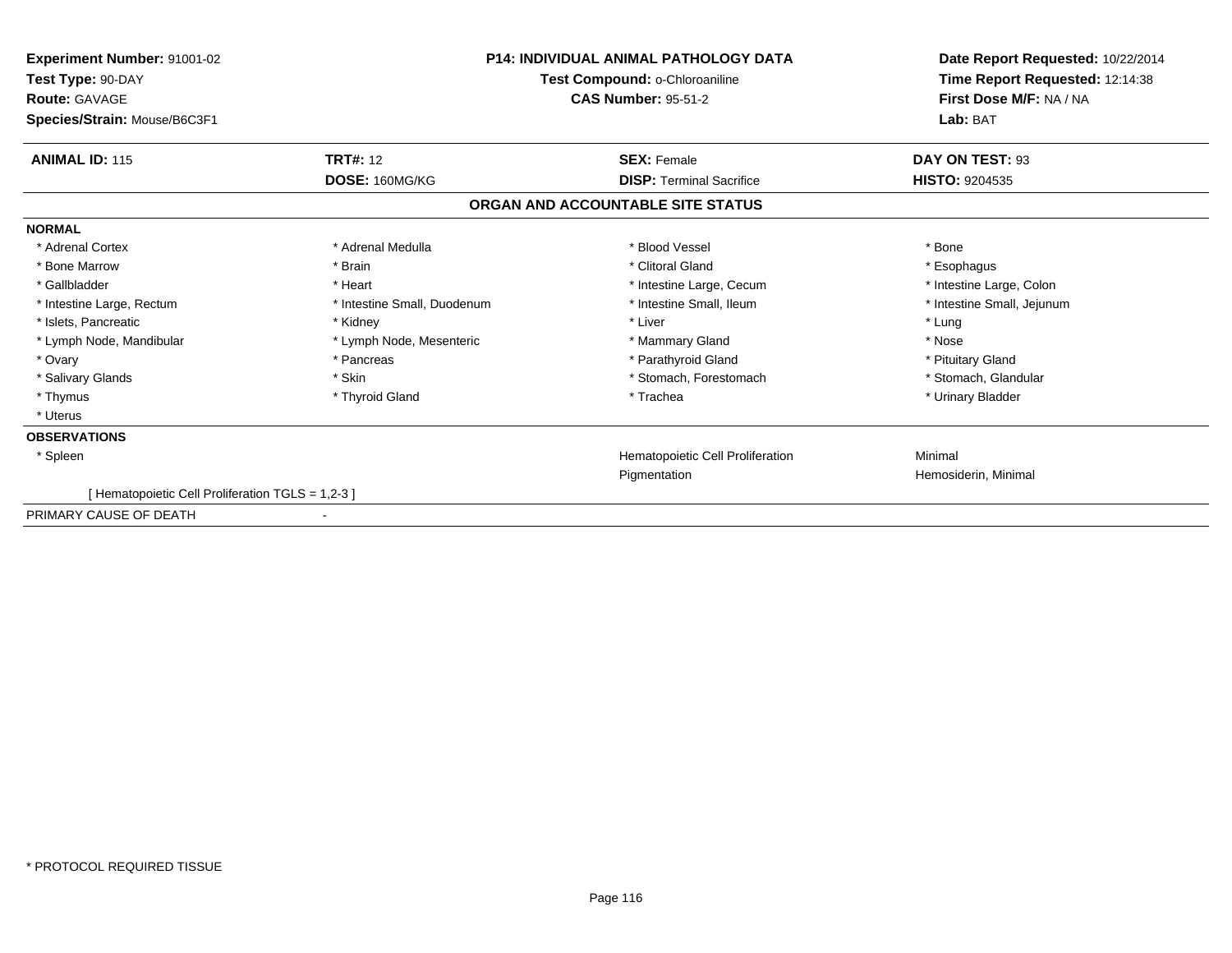| <b>Experiment Number: 91001-02</b><br>Test Type: 90-DAY<br><b>Route: GAVAGE</b> | <b>P14: INDIVIDUAL ANIMAL PATHOLOGY DATA</b><br>Test Compound: o-Chloroaniline<br><b>CAS Number: 95-51-2</b> |                                         | Date Report Requested: 10/22/2014<br>Time Report Requested: 12:14:38<br>First Dose M/F: NA / NA |  |
|---------------------------------------------------------------------------------|--------------------------------------------------------------------------------------------------------------|-----------------------------------------|-------------------------------------------------------------------------------------------------|--|
| Species/Strain: Mouse/B6C3F1                                                    |                                                                                                              |                                         | Lab: BAT                                                                                        |  |
| <b>ANIMAL ID: 116</b>                                                           | <b>TRT#: 12</b>                                                                                              | <b>SEX: Female</b>                      | DAY ON TEST: 93                                                                                 |  |
|                                                                                 | DOSE: 160MG/KG                                                                                               | <b>DISP:</b> Terminal Sacrifice         | <b>HISTO: 9204536</b>                                                                           |  |
|                                                                                 |                                                                                                              | ORGAN AND ACCOUNTABLE SITE STATUS       |                                                                                                 |  |
| <b>NORMAL</b>                                                                   |                                                                                                              |                                         |                                                                                                 |  |
| * Adrenal Cortex                                                                | * Adrenal Medulla                                                                                            | * Blood Vessel                          | * Bone                                                                                          |  |
| * Bone Marrow                                                                   | * Brain                                                                                                      | * Clitoral Gland                        | * Esophagus                                                                                     |  |
| * Gallbladder                                                                   | * Heart                                                                                                      | * Intestine Large, Cecum                | * Intestine Large, Colon                                                                        |  |
| * Intestine Large, Rectum                                                       | * Intestine Small, Duodenum                                                                                  | * Intestine Small, Ileum                | * Intestine Small, Jejunum                                                                      |  |
| * Islets, Pancreatic                                                            | * Kidney                                                                                                     | * Liver                                 | * Lung                                                                                          |  |
| * Lymph Node, Mandibular                                                        | * Lymph Node, Mesenteric                                                                                     | * Mammary Gland                         | * Nose                                                                                          |  |
| * Ovary                                                                         | * Pancreas                                                                                                   | * Parathyroid Gland                     | * Pituitary Gland                                                                               |  |
| * Salivary Glands                                                               | * Skin                                                                                                       | * Stomach, Forestomach                  | * Stomach, Glandular                                                                            |  |
| * Thymus                                                                        | * Thyroid Gland                                                                                              | * Trachea                               | * Urinary Bladder                                                                               |  |
| * Uterus                                                                        |                                                                                                              |                                         |                                                                                                 |  |
| <b>OBSERVATIONS</b>                                                             |                                                                                                              |                                         |                                                                                                 |  |
| * Spleen                                                                        |                                                                                                              | <b>Hematopoietic Cell Proliferation</b> | Mild                                                                                            |  |
|                                                                                 |                                                                                                              | Pigmentation                            | Hemosiderin, Mild                                                                               |  |
| [ Hematopoietic Cell Proliferation TGLS = 1,2-3 ]                               |                                                                                                              |                                         |                                                                                                 |  |
| PRIMARY CAUSE OF DEATH                                                          |                                                                                                              |                                         |                                                                                                 |  |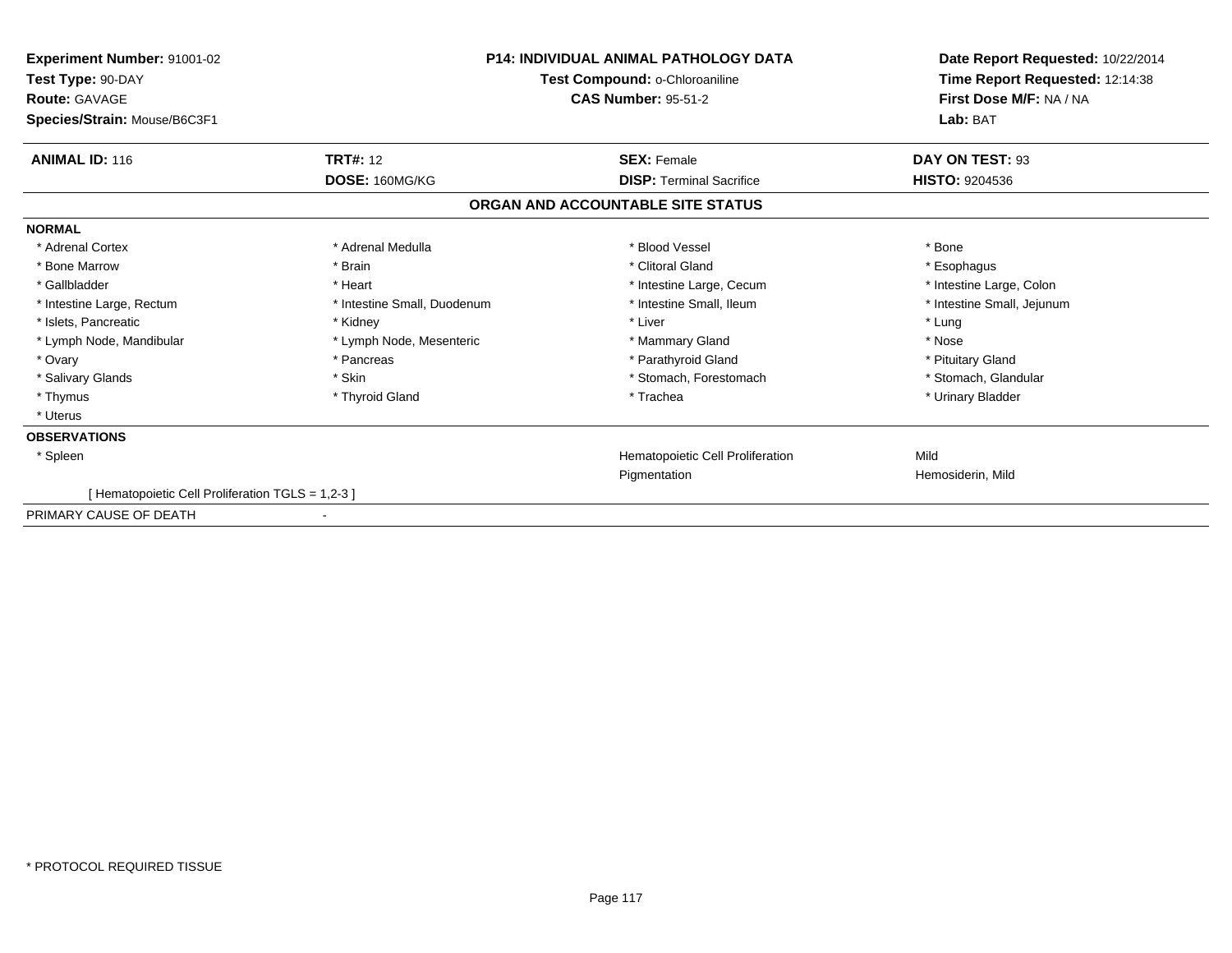| <b>Experiment Number: 91001-02</b><br>Test Type: 90-DAY<br><b>Route: GAVAGE</b><br>Species/Strain: Mouse/B6C3F1 | <b>P14: INDIVIDUAL ANIMAL PATHOLOGY DATA</b><br>Test Compound: o-Chloroaniline<br><b>CAS Number: 95-51-2</b> |                                   | Date Report Requested: 10/22/2014<br>Time Report Requested: 12:14:38<br>First Dose M/F: NA / NA<br>Lab: BAT |
|-----------------------------------------------------------------------------------------------------------------|--------------------------------------------------------------------------------------------------------------|-----------------------------------|-------------------------------------------------------------------------------------------------------------|
| <b>ANIMAL ID: 117</b>                                                                                           | <b>TRT#: 12</b>                                                                                              | <b>SEX: Female</b>                | DAY ON TEST: 93                                                                                             |
|                                                                                                                 | DOSE: 160MG/KG                                                                                               | <b>DISP:</b> Terminal Sacrifice   | <b>HISTO: 9204537</b>                                                                                       |
|                                                                                                                 |                                                                                                              | ORGAN AND ACCOUNTABLE SITE STATUS |                                                                                                             |
| <b>NORMAL</b>                                                                                                   |                                                                                                              |                                   |                                                                                                             |
| * Adrenal Cortex                                                                                                | * Adrenal Medulla                                                                                            | * Blood Vessel                    | * Bone                                                                                                      |
| * Bone Marrow                                                                                                   | * Brain                                                                                                      | * Clitoral Gland                  | * Esophagus                                                                                                 |
| * Gallbladder                                                                                                   | * Heart                                                                                                      | * Intestine Large, Cecum          | * Intestine Large, Colon                                                                                    |
| * Intestine Large, Rectum                                                                                       | * Intestine Small, Duodenum                                                                                  | * Intestine Small, Ileum          | * Intestine Small, Jejunum                                                                                  |
| * Islets, Pancreatic                                                                                            | * Kidney                                                                                                     | * Liver                           | * Lung                                                                                                      |
| * Lymph Node, Mandibular                                                                                        | * Lymph Node, Mesenteric                                                                                     | * Mammary Gland                   | * Nose                                                                                                      |
| * Ovary                                                                                                         | * Pancreas                                                                                                   | * Parathyroid Gland               | * Pituitary Gland                                                                                           |
| * Salivary Glands                                                                                               | * Skin                                                                                                       | * Stomach, Forestomach            | * Stomach, Glandular                                                                                        |
| * Thymus                                                                                                        | * Thyroid Gland                                                                                              | * Trachea                         | * Urinary Bladder                                                                                           |
| * Uterus                                                                                                        |                                                                                                              |                                   |                                                                                                             |
| <b>OBSERVATIONS</b>                                                                                             |                                                                                                              |                                   |                                                                                                             |
| * Spleen                                                                                                        |                                                                                                              | Hematopoietic Cell Proliferation  | Mild                                                                                                        |
|                                                                                                                 |                                                                                                              | Pigmentation                      | Hemosiderin, Mild                                                                                           |
| [ Hematopoietic Cell Proliferation TGLS = 1,2-3 ]                                                               |                                                                                                              |                                   |                                                                                                             |
| PRIMARY CAUSE OF DEATH                                                                                          |                                                                                                              |                                   |                                                                                                             |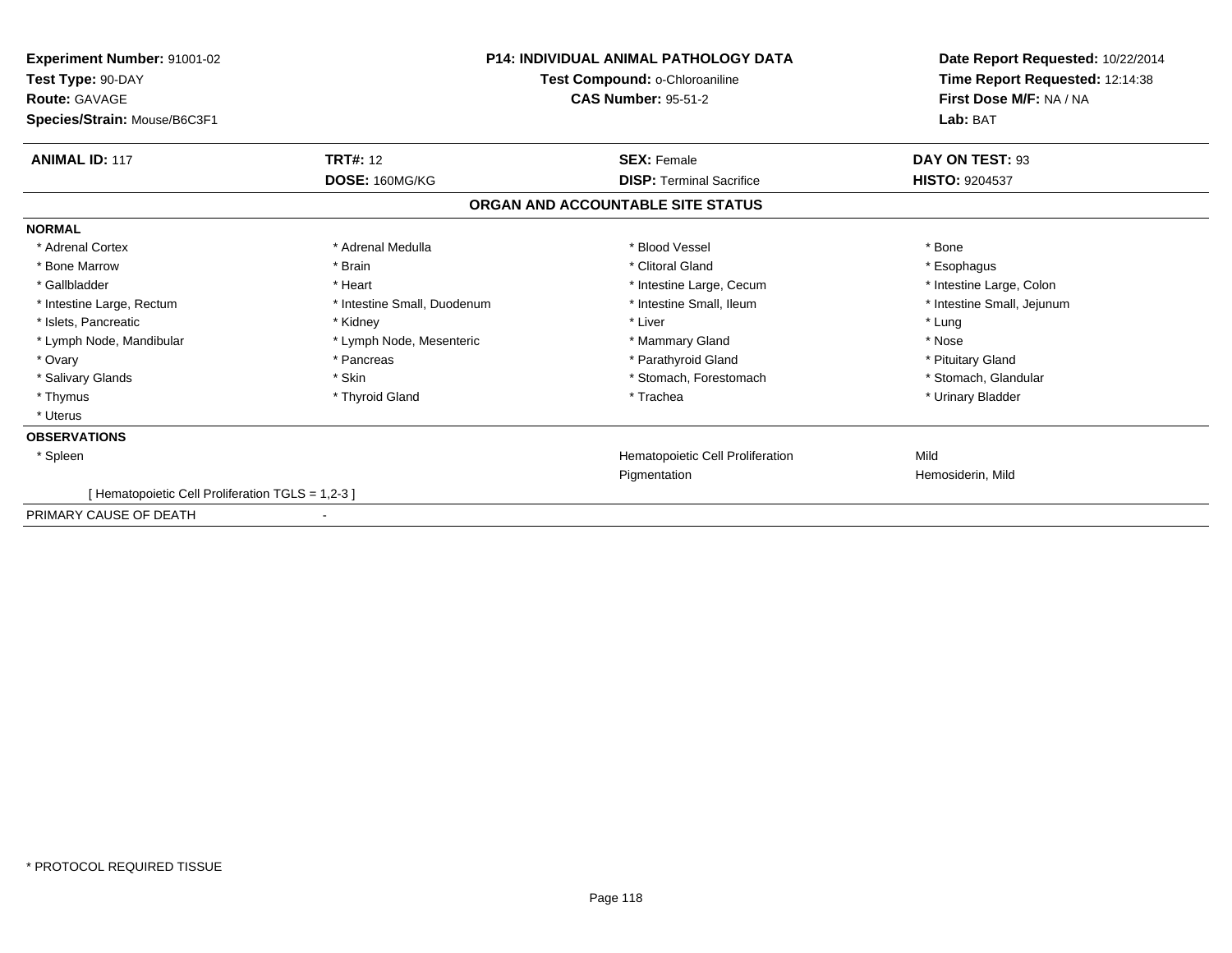| Experiment Number: 91001-02<br>Test Type: 90-DAY<br><b>Route: GAVAGE</b><br>Species/Strain: Mouse/B6C3F1 | <b>P14: INDIVIDUAL ANIMAL PATHOLOGY DATA</b><br>Test Compound: o-Chloroaniline<br><b>CAS Number: 95-51-2</b> |                                   | Date Report Requested: 10/22/2014<br>Time Report Requested: 12:14:38<br>First Dose M/F: NA / NA<br>Lab: BAT |  |
|----------------------------------------------------------------------------------------------------------|--------------------------------------------------------------------------------------------------------------|-----------------------------------|-------------------------------------------------------------------------------------------------------------|--|
| <b>ANIMAL ID: 118</b>                                                                                    | <b>TRT#: 12</b>                                                                                              | <b>SEX: Female</b>                | DAY ON TEST: 93                                                                                             |  |
|                                                                                                          | DOSE: 160MG/KG                                                                                               | <b>DISP: Terminal Sacrifice</b>   | <b>HISTO: 9204538</b>                                                                                       |  |
|                                                                                                          |                                                                                                              | ORGAN AND ACCOUNTABLE SITE STATUS |                                                                                                             |  |
| <b>NORMAL</b>                                                                                            |                                                                                                              |                                   |                                                                                                             |  |
| * Adrenal Cortex                                                                                         | * Adrenal Medulla                                                                                            | * Blood Vessel                    | * Bone                                                                                                      |  |
| * Bone Marrow                                                                                            | * Brain                                                                                                      | * Clitoral Gland                  | * Esophagus                                                                                                 |  |
| * Gallbladder                                                                                            | * Heart                                                                                                      | * Intestine Large, Cecum          | * Intestine Large, Colon                                                                                    |  |
| * Intestine Large, Rectum                                                                                | * Intestine Small, Duodenum                                                                                  | * Intestine Small, Ileum          | * Intestine Small, Jejunum                                                                                  |  |
| * Islets, Pancreatic                                                                                     | * Kidney                                                                                                     | * Liver                           | * Lung                                                                                                      |  |
| * Lymph Node, Mandibular                                                                                 | * Lymph Node, Mesenteric                                                                                     | * Mammary Gland                   | * Nose                                                                                                      |  |
| * Ovary                                                                                                  | * Pancreas                                                                                                   | * Parathyroid Gland               | * Pituitary Gland                                                                                           |  |
| * Salivary Glands                                                                                        | * Skin                                                                                                       | * Stomach, Forestomach            | * Stomach, Glandular                                                                                        |  |
| * Thymus                                                                                                 | * Trachea                                                                                                    | * Urinary Bladder                 | * Uterus                                                                                                    |  |
| <b>OBSERVATIONS</b>                                                                                      |                                                                                                              |                                   |                                                                                                             |  |
| * Spleen                                                                                                 |                                                                                                              | Hematopoietic Cell Proliferation  | Mild                                                                                                        |  |
|                                                                                                          |                                                                                                              | Pigmentation                      | Hemosiderin, Mild                                                                                           |  |
| [Hematopoietic Cell Proliferation TGLS = 1-3]                                                            |                                                                                                              |                                   |                                                                                                             |  |
| * Thyroid Gland                                                                                          |                                                                                                              | Cyst                              | Minimal                                                                                                     |  |
| PRIMARY CAUSE OF DEATH                                                                                   |                                                                                                              |                                   |                                                                                                             |  |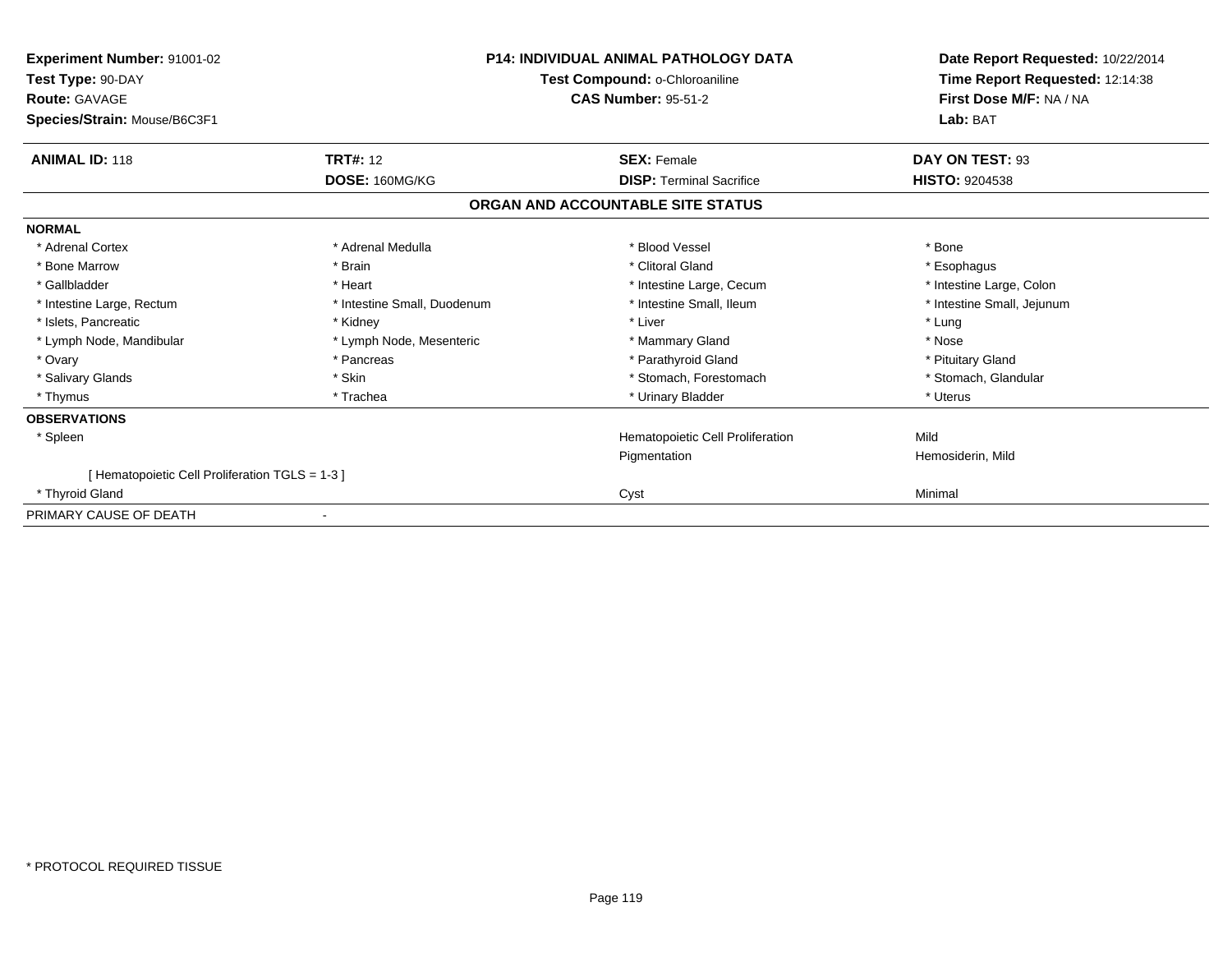| Experiment Number: 91001-02<br>Test Type: 90-DAY<br><b>Route: GAVAGE</b><br>Species/Strain: Mouse/B6C3F1 | <b>P14: INDIVIDUAL ANIMAL PATHOLOGY DATA</b><br>Test Compound: o-Chloroaniline<br><b>CAS Number: 95-51-2</b> |                                   | Date Report Requested: 10/22/2014<br>Time Report Requested: 12:14:38<br>First Dose M/F: NA / NA<br>Lab: BAT |  |
|----------------------------------------------------------------------------------------------------------|--------------------------------------------------------------------------------------------------------------|-----------------------------------|-------------------------------------------------------------------------------------------------------------|--|
| <b>ANIMAL ID: 119</b>                                                                                    | <b>TRT#: 12</b>                                                                                              | <b>SEX: Female</b>                | DAY ON TEST: 93                                                                                             |  |
|                                                                                                          | DOSE: 160MG/KG                                                                                               | <b>DISP: Terminal Sacrifice</b>   | <b>HISTO: 9204539</b>                                                                                       |  |
|                                                                                                          |                                                                                                              | ORGAN AND ACCOUNTABLE SITE STATUS |                                                                                                             |  |
| <b>NORMAL</b>                                                                                            |                                                                                                              |                                   |                                                                                                             |  |
| * Adrenal Cortex                                                                                         | * Adrenal Medulla                                                                                            | * Blood Vessel                    | * Bone                                                                                                      |  |
| * Bone Marrow                                                                                            | * Brain                                                                                                      | * Clitoral Gland                  | * Esophagus                                                                                                 |  |
| * Gallbladder                                                                                            | * Heart                                                                                                      | * Intestine Large, Cecum          | * Intestine Large, Colon                                                                                    |  |
| * Intestine Large, Rectum                                                                                | * Intestine Small, Duodenum                                                                                  | * Intestine Small, Ileum          | * Intestine Small, Jejunum                                                                                  |  |
| * Islets, Pancreatic                                                                                     | * Kidney                                                                                                     | * Liver                           | * Lung                                                                                                      |  |
| * Lymph Node, Mesenteric                                                                                 | * Mammary Gland                                                                                              | * Nose                            | * Ovary                                                                                                     |  |
| * Pancreas                                                                                               | * Pituitary Gland                                                                                            | * Salivary Glands                 | * Skin                                                                                                      |  |
| * Stomach, Forestomach                                                                                   | * Stomach, Glandular                                                                                         | * Thymus                          | * Thyroid Gland                                                                                             |  |
| * Trachea                                                                                                | * Urinary Bladder                                                                                            | * Uterus                          |                                                                                                             |  |
| <b>MISSING</b>                                                                                           |                                                                                                              |                                   |                                                                                                             |  |
| * Lymph Node, Mandibular                                                                                 | * Parathyroid Gland                                                                                          |                                   |                                                                                                             |  |
| <b>OBSERVATIONS</b>                                                                                      |                                                                                                              |                                   |                                                                                                             |  |
| * Spleen                                                                                                 |                                                                                                              | Hematopoietic Cell Proliferation  | Moderate                                                                                                    |  |
|                                                                                                          |                                                                                                              | Pigmentation                      | Hemosiderin, Mild                                                                                           |  |
| Hematopoietic Cell Proliferation TGLS = 1,2-3 ]                                                          |                                                                                                              |                                   |                                                                                                             |  |
| PRIMARY CAUSE OF DEATH                                                                                   |                                                                                                              |                                   |                                                                                                             |  |